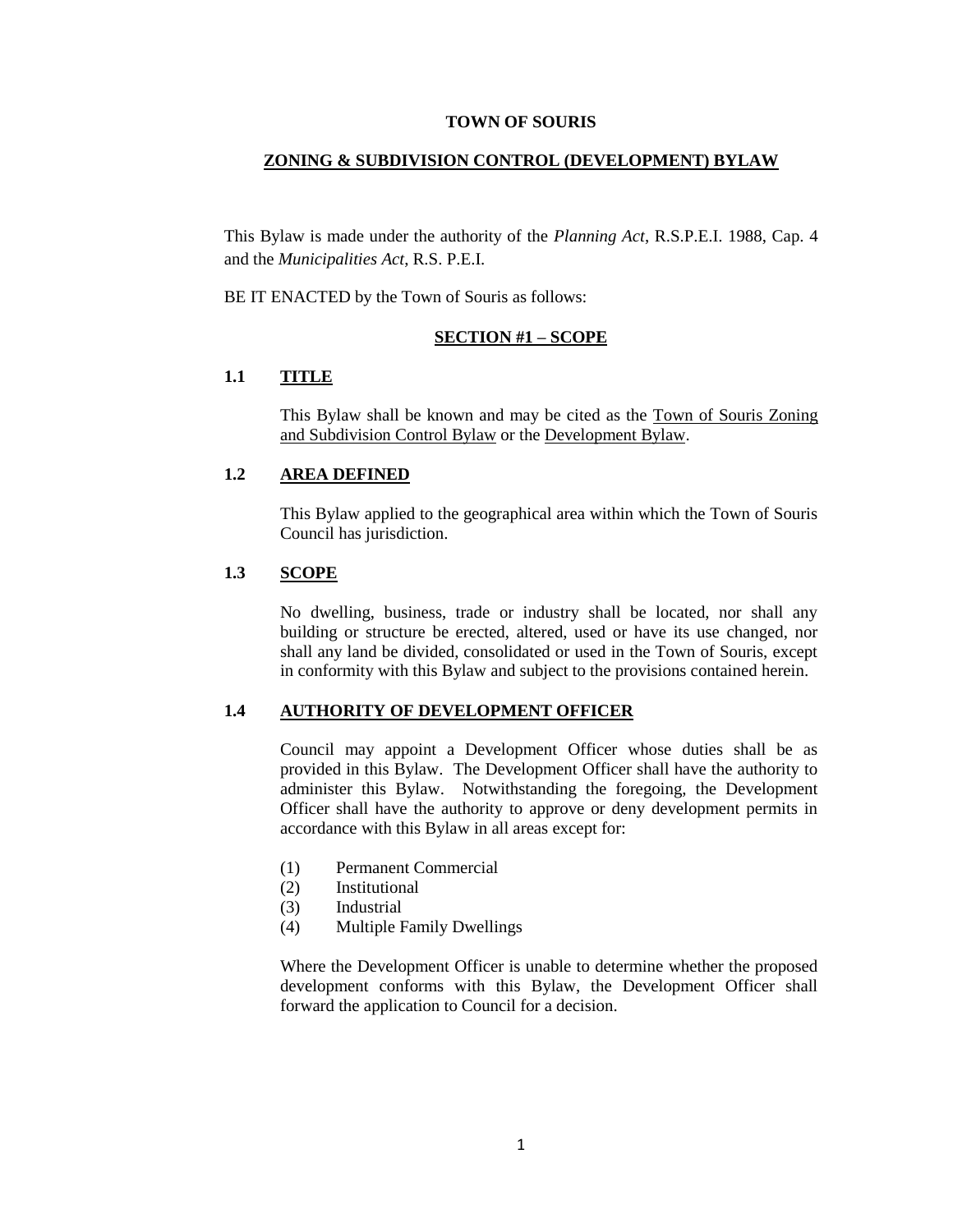### **SECTION #2 – DEFINITIONS**

For the purpose of this Bylaw, all words shall carry their customary meaning except for those defined hereafter.

In this Bylaw:

- **2.1 "Accessory Building"** means a separate subordinate building, not used for human habitation which is used or intended for the better or more convenient enjoyment of the main building to which it is accessory, and located upon the parcel of land upon which such building is or is intended to be erected, and is compatible in design to the main buildings and surrounding structures.
- **2.2 "Accessory Use"** means a use subordinate and naturally, customarily and normally incidental to and exclusively devoted to a main use of land or building and located on the same lot.
- **2.3 "Alter"** means any change in the structural component or physical appearance of a building or any increase in the volume of a building or structure.
- **2.4 "Attached"**  means a building or structure which has a common wall and/or common roof line and the building or structure may be considered common as long as a minimum of twenty (20) percent of the length of the wall or roof line is common with the main building or structure wall or roof.
- **2.5 "Automobile Sales and Service Establishment"** means a building or part of a building or a clearly defined space on a lot used for the sale and maintenance of used or new automobiles.
- **2.6 "Automobile Service Station or Service Station"** means a building or part of a building or a clearly defined space on a lot used for the sale of lubricating oils and/or gasolines and may include the sale of automobile accessories and the servicing and repairing essential to the actual operation of motor vehicles.
- **2.7 "Automobile Washing Establishment"** means a building or part thereof used for the operation of automobile washing equipment which is manual, automatic or semi-automatic.
- **2.8 "Bed and Breakfast"** means a dwelling occupied by a family and used incidentally to provide accommodation of up to three (3) separate rooms and meals to transient travelers and includes a tourist home but does not include a boarding house, rooming house, domiciliary hostel, group home, hotel, motl, restaurant or lounge.
- **2.9 "Block"** means any unit of land consisting of a grouping of lots bounded on all sides by watercourses, streets or large parcel boundaries or as otherwise defined by the municipality.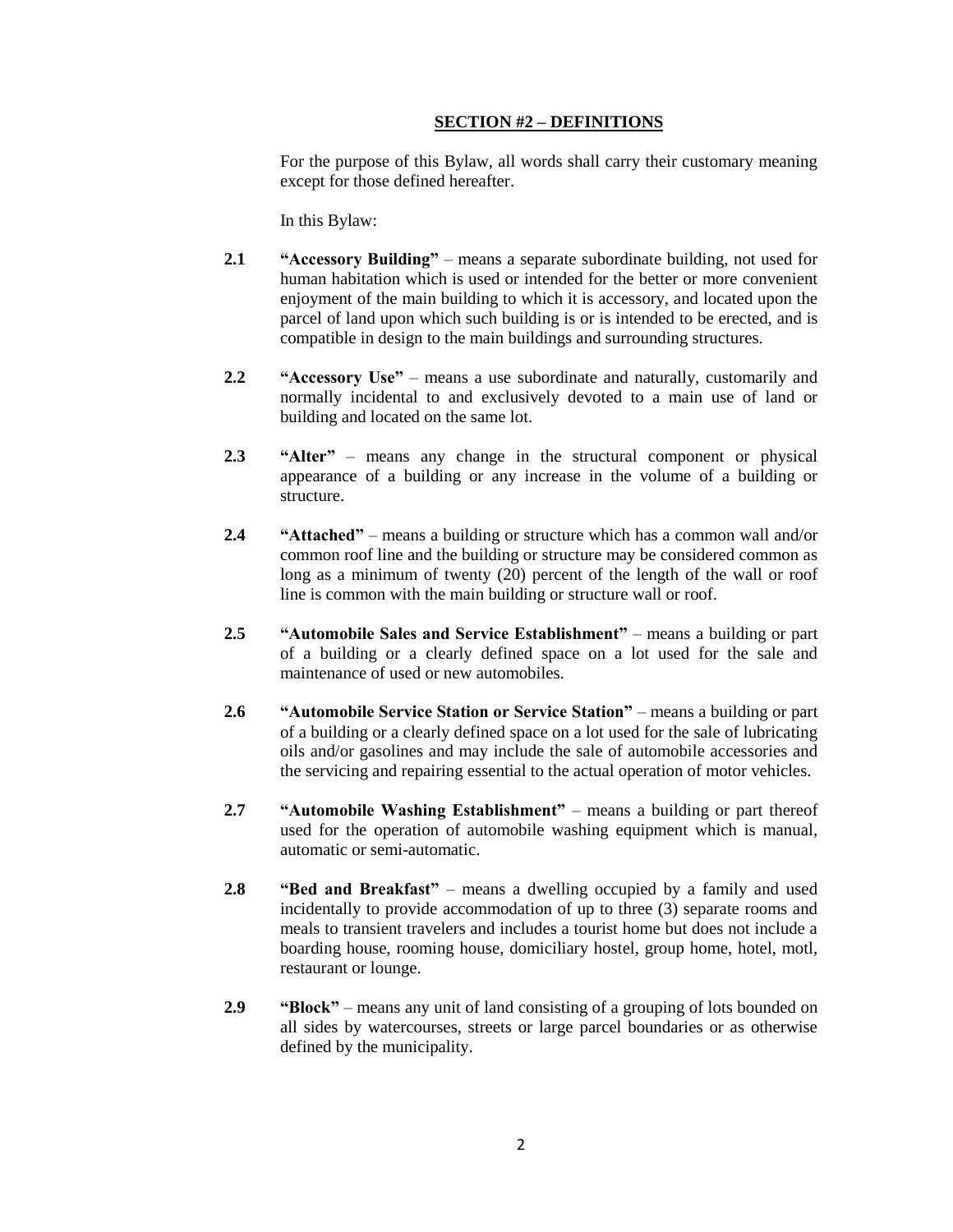- **2.10 "Building"**  includes any structure having a roof supported by columns or walls intended for the shelter, housing or enclosure of any person, animal or chattel.
- **2.11 "Building Height"** means the vertical distance measured from the averaged finished grade to the highest point of roof surface.
- **2.12 "Building Line"** means any line regulating the position of a building or structure on a lot.
- **2.13 "Building Setback"** means the distance between the street line and the nearest main wall of any building or structure, except fences, and extending the full width of the lot.
- **2.14 "Business or Professional Office"** mans premises where services are offered for a fee but does not include premises used for the retailing, wholesaling, manufacturing or conversion of goods.
- **2.15 "Campground"** means an area of land, managed as a unit, providing short term accommodation for tents, tent trailers, recreational vehicles and campers.
- **2.16 "Change of Use"-** means the change of use of a parcel of land or building from one class of use to another or an increase in the intensity of use, including an increase in the number of dwelling units.
- **2.17 "Child Care Facility"** means any institution, agency, or place, whether known as a day nursery, nursery school, kindergarten or play school, which receives for temporary care apart from the parents on a daily or hourly basis, with or without stated educational purposes and during or all of the day, more than three children under seven years of age.
- **2.18 "Club"** means an association of persons, whether incorporated or not, united by some common interest, meeting periodically for co-operation or conviviality. Club shall also mean, where the context requires, premises owned or occupied by members of such association within which the activities of the club are conducted.
- **2.19 "Community Care Facility"** means an establishment that provides care services for compensation to five or more residents who are not members of the operator's immediate family but does not, unless otherwise ordered by the Lieutenant Governor in Council, include:
	- (i) a group home recognized as such by the Minister;
	- (ii) a residential school;
	- (iii) an establishment providing accommodation only;
	- (iv) a hospital;
	- (v) a correctional institution;
	- (vi) a facility in which treatment services are provided under the *Addiction Services Act* R.S.P.E.I. 1988, Cap. A-3;
	- (vii) a nursing home; or
	- (viii) a residential institution as defined in Part II of the regulations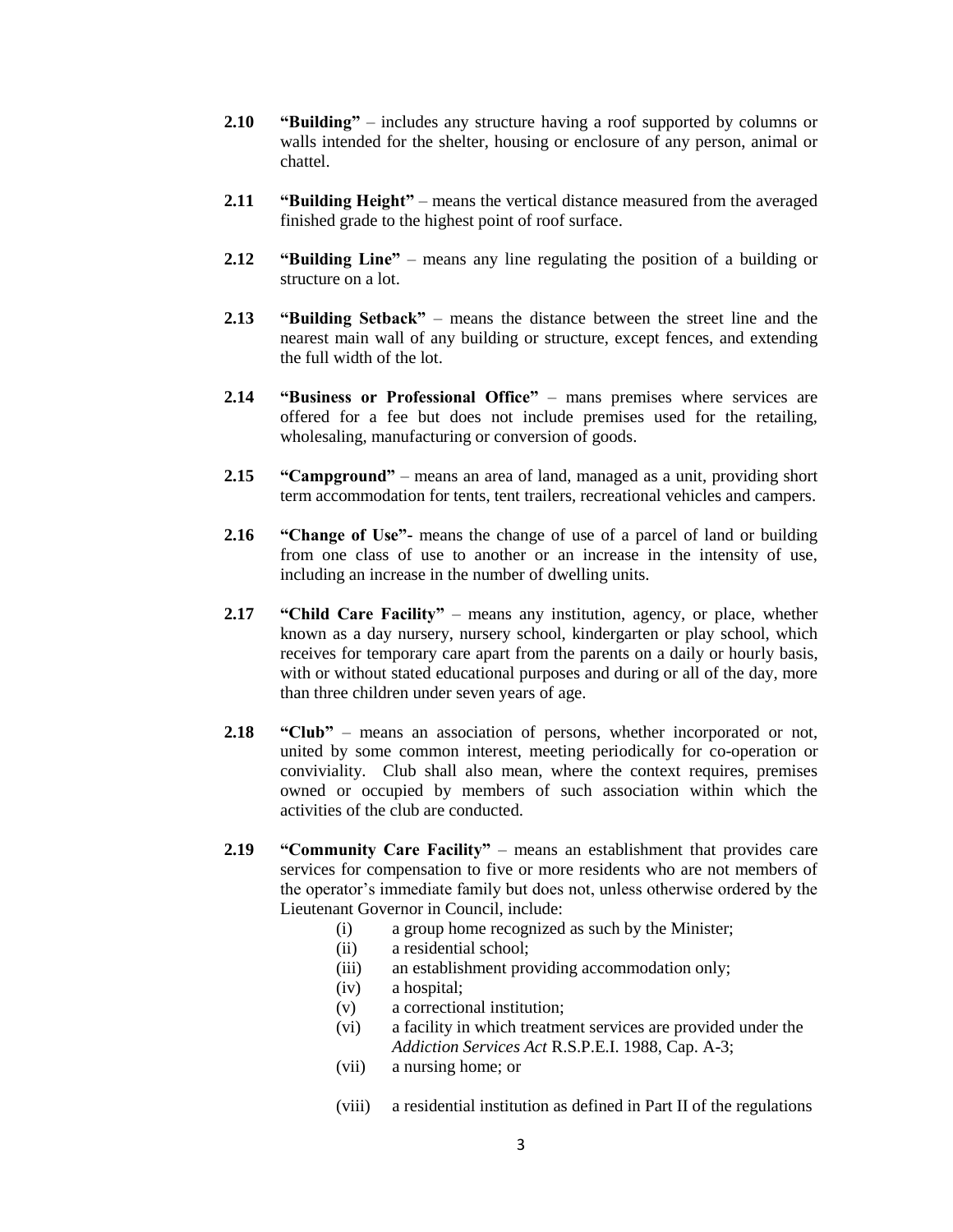made under the *Welfare Assistance Act* R.S.P.E.I. 1988, Cap. W-3 which is operated or funded by the Minister.

- **2.20 "Condominium"** means a building in which each individual unit is held in separate private ownership and all floor space, facilities and outdoor areas used in common by all tenants are owned, administered and maintained by a corporation created pursuant to the provisions of the appropriate statute.
- **2.21 "Convenience Store"** means a retail commercial establishment, not exceeding 1,500 sq. ft. (135 sq.m.) of gross floor area, supplying daily household necessities for the immediate surrounding area in which articles for sale are restricted to a limited range of primarily food items such as milk, bread, soft drinks, ice cream, canned and bottled goods, snacks and candy, meat, and to compliment such items which may include the limited sale of magazine, books, housewares, toiletries, stationary, patent medicines, tobacco products and video tape sales and rentals.
- **2.22 "Council"** means the Council for the Town of Souris.
- **2.23 "Councillor"**  means any resident who has been duly elected and sworn to office in order that such resident may execute those duties as prescribed by the law.
- **2.24 "Deck"**  means a structure abutting a dwelling with no roof or walls except for visual partitions and railings which is constructed on piers or a foundation above-grade for use as an outdoor living area.
- **2.25 "Demolition"** means to remove, pull down or destroy a structure.
- **2.26 "Detrimental Impact"** means any loss of harm suffered in person or property in matters related to public health, public safety, protection of the natural environment and surrounding land uses, but does not include potential effects of new subdivisions, buildings or developments with regard to
	- (i) real property value;
	- (ii) competition with existing businesses;
	- (iii) view scapes; or
	- (iv) development approved pursuant to subsection  $9(1)$  of the *Environmental Protection Act.*
- **2.27 "Development"** means the carrying out of any building, engineering, excavation, dumping, filling or other operations in, on, over or under land, or the making of any material change in the use, or the intensity of use of any land, buildings, or premises without limiting the generality of the foregoing.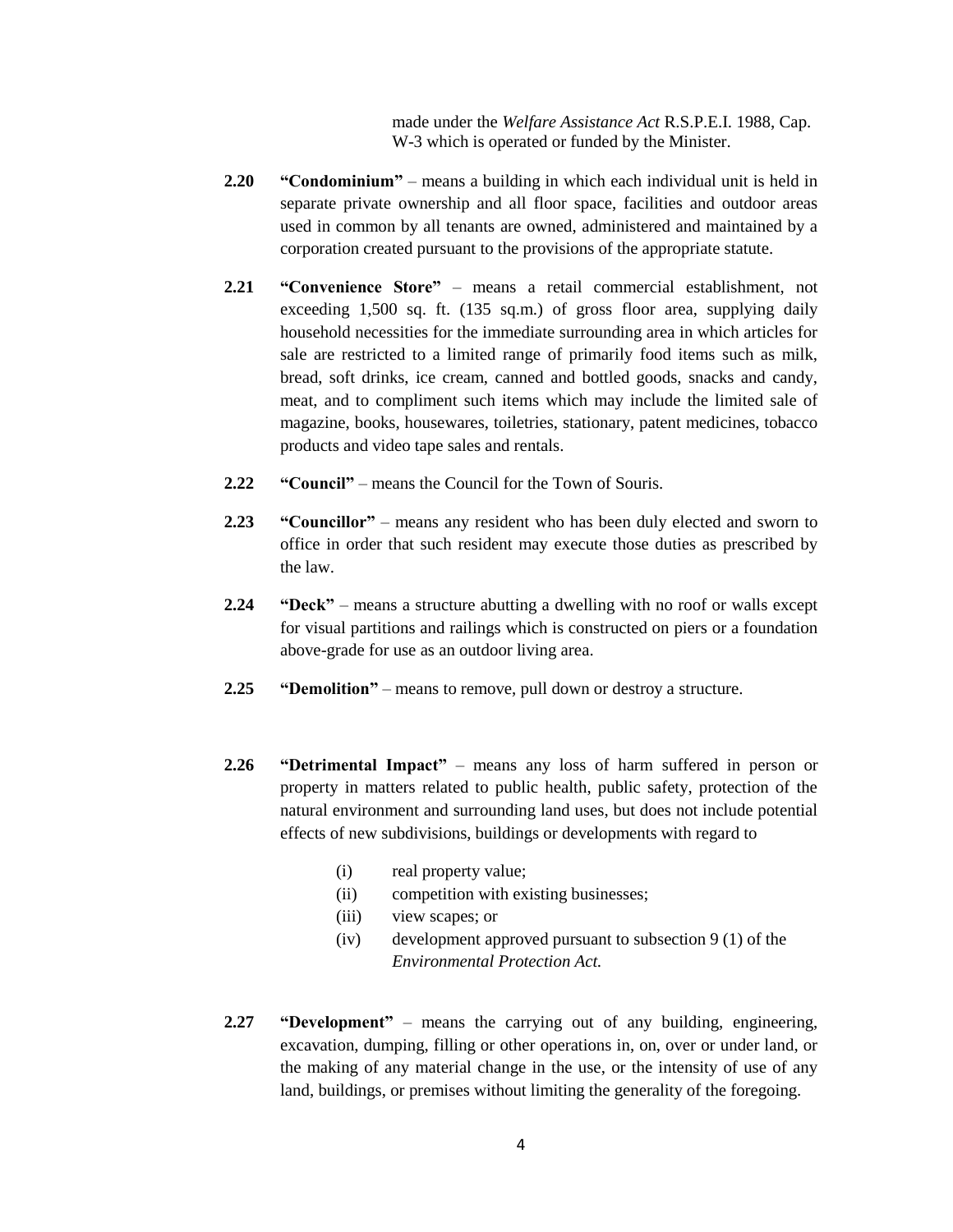- **2.28 "Development Officer"** means the person charged by the Council with the duty of administering the provisions of this Bylaw.
- **2.29 "Development Permit"** means the formal and written authorization for a person to carry out any development.
- **2.30 "Display"** includes any item, group of items, sign, or billboard visible to the general public, indicating that items or services are offered for sale or trade, but does not include Premise Signs or 400 square inches or less.
- **2.31 "Domestic Animals"** means dogs, cats, budgies, parrots, parakeets, hamsters, gerbils, guinea pigs and fish.
- **2**.**32 "Dwelling"** means a building or portion thereof designated or used for residential occupancy, but does not include hotels and motels.
	- (i) "Dwelling Unit" means one or more habitable rooms designed or intended for use by one or more individuals as an independent and separate housekeeping establishment in which separate kitchen and sanitary facilities are provided.
	- (ii) "Single Family Dwelling" means a building designed or used for occupancy as one dwelling unit.
	- (iii) "Duplex Dwelling" means a building containing two dwelling units each of which has at least two independent entrances.
	- (iv) "Multiple Family Dwelling" means a building containing three or more dwelling units.
	- (v) "Semi-Detached Dwelling" means a building divided vertically into two (2) separate units, each of which has at least two independent entrances.
	- (vi) "Townhouse Dwelling or Row House Dwelling" means a building that is divided vertically into three or more dwelling units, each of which has independent entrances to a front and rear yard immediately abutting the front and rear walls of each dwelling unit.
- **2.33 Entrance Way"** means a driveway providing access to and from a parcel of land to a road.
- **2.34 "Erect"** means to build, construct, reconstruct, alter or relocate and without limiting the generality of the foregoing shall be taken to include any preliminary physical operation such as excavating, filling or draining.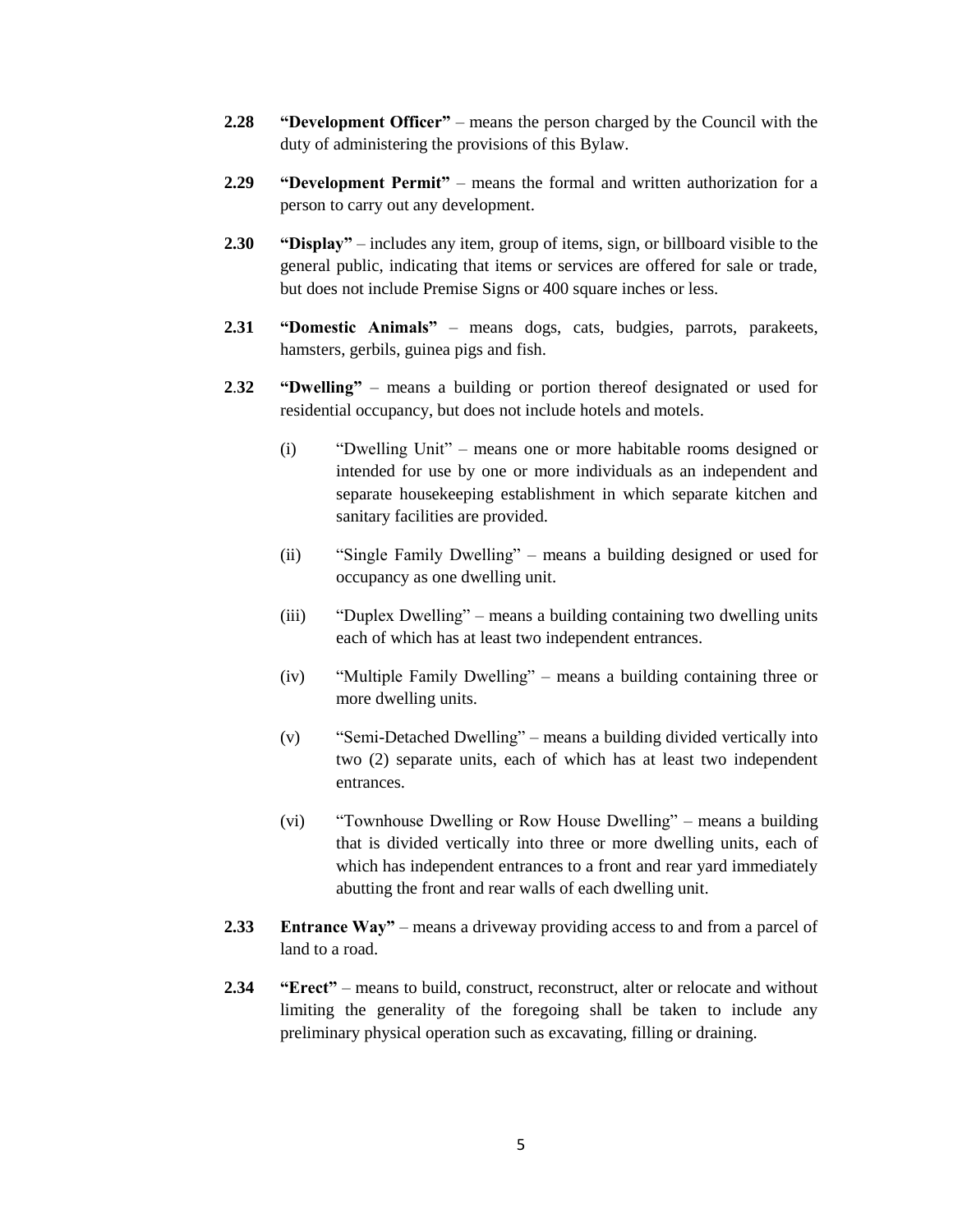- **2.35 "Family"** means an individual residing in one (1) dwelling unit, or a group of persons related by marriage, cohabitation, blood or adoption residing together in one dwelling unit and includes:
	- (i) domestic servants, non-paying guests and foster children; and
	- (ii) not more than two (2) roomers or boarders living in the dwelling unit.

**"Immediate Family"** –means the following persons:

- (i) parents of the owner and their spouse;
- (ii) the sons and/or daughters of the owner and their spouse;
- (iii) the grandparents of the owner and their spouse;
- (iv) the brothers and/or sisters of the owner and their spouse; and
- (v) the aunts and/or uncles of the owner and their spouse.
- **2.36 "Farming"** means the outdoor cultivation of agricultural products, and the raising of farm livestock.
- **2.37 "Farm" or "Farm Property"** means arable land, dwelling and complementary buildings containing at least ten (10) acres, operated as a farm enterprise and includes land leased from the Crown, but does not included land leased or rented from owners who are not bona fide farmers.
- **2.38 "Fence"**  means an artificially constructed barrier of any material or combination of materials erected to enclose or screen areas of land.
- **2.39 "Floor Area"** means:
	- (i) With reference to "Dwelling" the area contained within the outside walls excluding any private garage, porch, veranda, sunroom, greenhouse, unfinished attic, unfinished basement, and other rooms not habitable at all seasons of the year.
	- (ii) With reference to "Commercial Building" the total usable floor area within a building used for commercial purposes excluding washrooms, furnace rooms and common halls between stores.
	- (iii) With reference to "Accessory Building" the area contained within the outside walls.
- **2.40 "Frontage"**  means the horizontal distance between the side lot lines bordering on a street and according to the direction of the front of the dwelling or structure.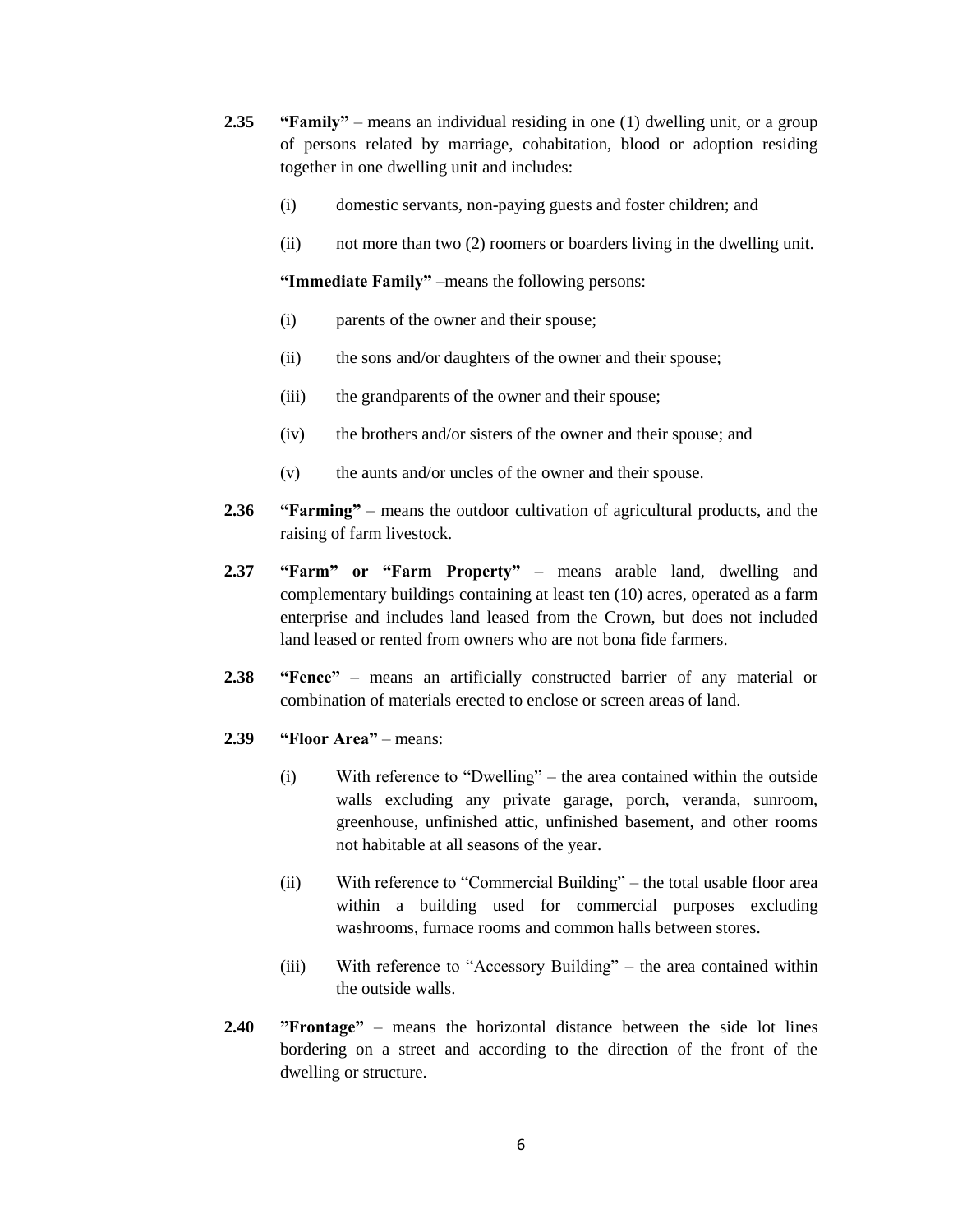- **2.41 "Garden Suite"**  means a temporary development consisting of a detached dwelling unit which
	- (i) has a width no greater than 24 feet (7.31 metres);
	- (ii) is no greater than one storey in height;
	- (iii) is constructed and erected in such a manner as to be capable of being readily removed from the site;
	- (iv) does not exceed 800 square feet (92.9 metres) in area, or is a mini home, and
	- (v) is for the sole and exclusive use as an accessory dwelling to a single unit dwelling on the same lot or parcel of land by
		- (A) the parents or grandparents of the owner or spouse of the owner of the single unit dwelling on the same lot or parcel of land,
		- (B) any person who is physically or intellectually challenged or experiences a chronic disability or who, due to illness frailty or age, requires home care, and is under the care of the owner or spouse of the owner of a single unit dwelling on the same lot or parcel of land, or
		- (C) a caregiver for a family member of the owner or spouse of the owner of the single unit dwelling on the same lot or parcel of land who qualifies under paragraph (A) or (B) and who also resides in the garden suite.
- **2.42 "Grade"** means the lowest point of elevation of the finished surface of the ground, paving or sidewalks within the area between the building and the property line or when the property line is more than five (5) ft. (1.5 m) from the building, between the building and a line five (5) ft. (1.5 m) from the building.
- **2.43 "Group Home"** means a residence for the accommodation of four or more persons, exclusive of staff, living under supervision in a single housekeeping unit and who, by reason of their emotional, mental, social or physical condition or legal status, require a group living arrangement for their wellbeing. A group home does not include a commercial day care centre, or a halfway house or a facility for the temporary use of transient and homeless persons.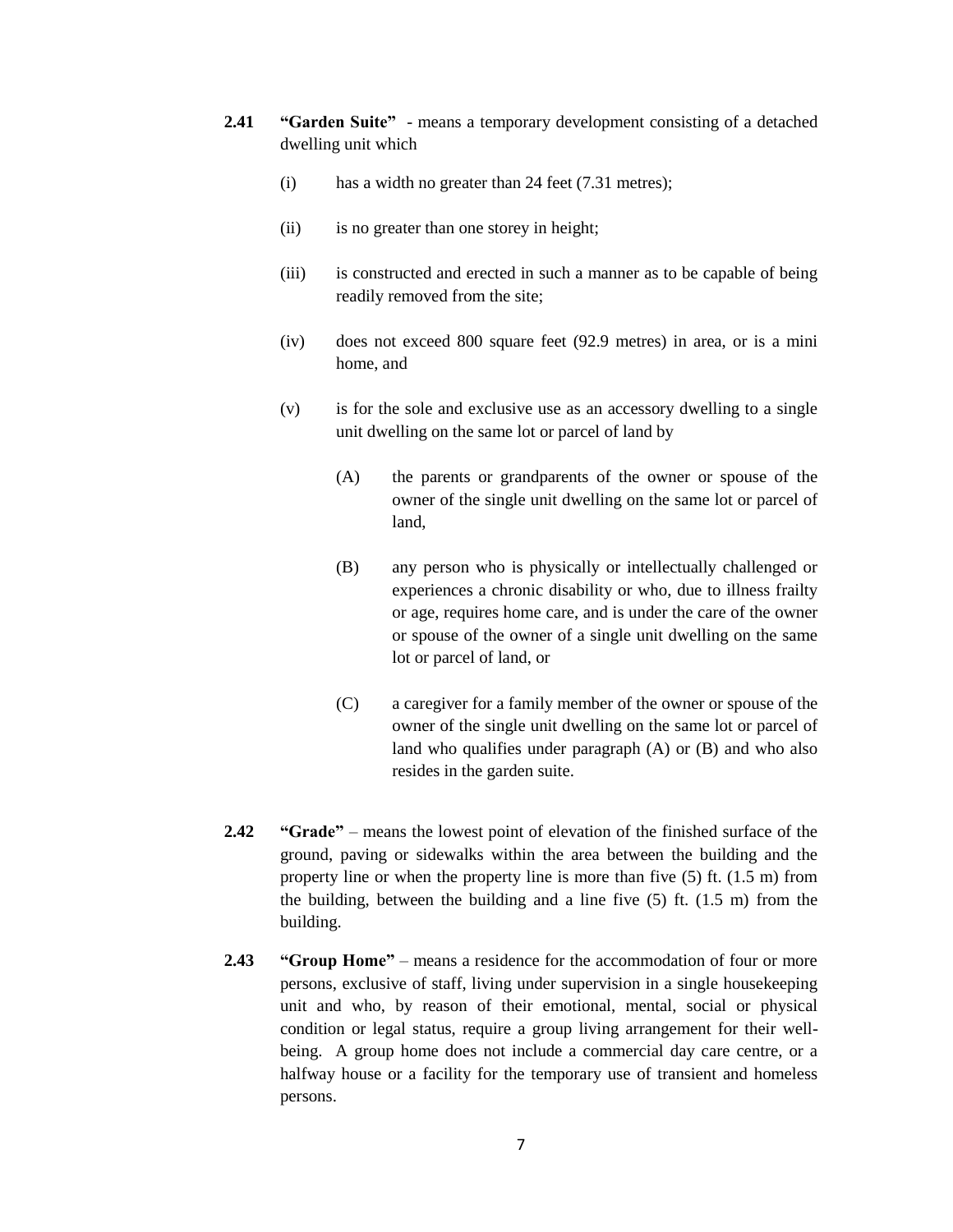- **2.44 "Highway, Road or Street"** means all the area within the boundary lines of every road, street or right-of-way which is vested in the Province of Prince Edward Island or the municipality and used or intended for use by the general public for the passage of vehicles and includes any bridge over which any such road, street or right-of-way passes.
- **2.45 "Hotel"** means a building other than a motel occupied or intended to be occupied as the temporary lodging place for any individual for a fee.
- **2.46 "Industrial Premises or Use"** means premises or land in or from which goods or materials are manufactured, processed, assembled or extracted or premises from which wholesale trade is carried on including warehousing.
- **2.47 "In-Law Suite"** means a self-contained suite constructed in an owneroccupied single family dwelling for the sole purpose of accommodating a relative or relatives of the owner(s) during a limited period of time in which the relative may be in need of such a facility.
- **2.48 "Institutional Premises or Use"** means premises or land, other than retail or industrial, used for community services and includes:
	- (i) cemeteries
	- (ii) churches, places of worship and religious institutions
	- (iii) colleges, universities and non-commercial schools
	- (iv) community centres
	- (v) golf courses
	- (vi) government offices
	- (vii) senior citizens homes, community care facilities, and nursing homes
	- (viii) hospitals
	- (ix) libraries, museums and art galleries
	- (x) public and private parks
	- (xi) public and private recreational centres
	- (xii) public and private schools
	- (xiii) experimental farms
	- (xiv) child care facilities
- **2.49 "Kennel"** means a building or structure where more than four (4) domestic animals excluding livestock are kept, bred and raised for profit or gain.
- **2.50 "Landscaping"** means any combination of trees, shrubs, flowers, grass, other horticultural elements, paving, or other architectural elements, all of which are designed to enhance the visual amenity of a property.
- **2.51 "Loading Space"** means an unencumbered area of land provided and maintained upon the same lot or lots upon which the principal use is located and which area is provided for the temporary parking of one (1) commercial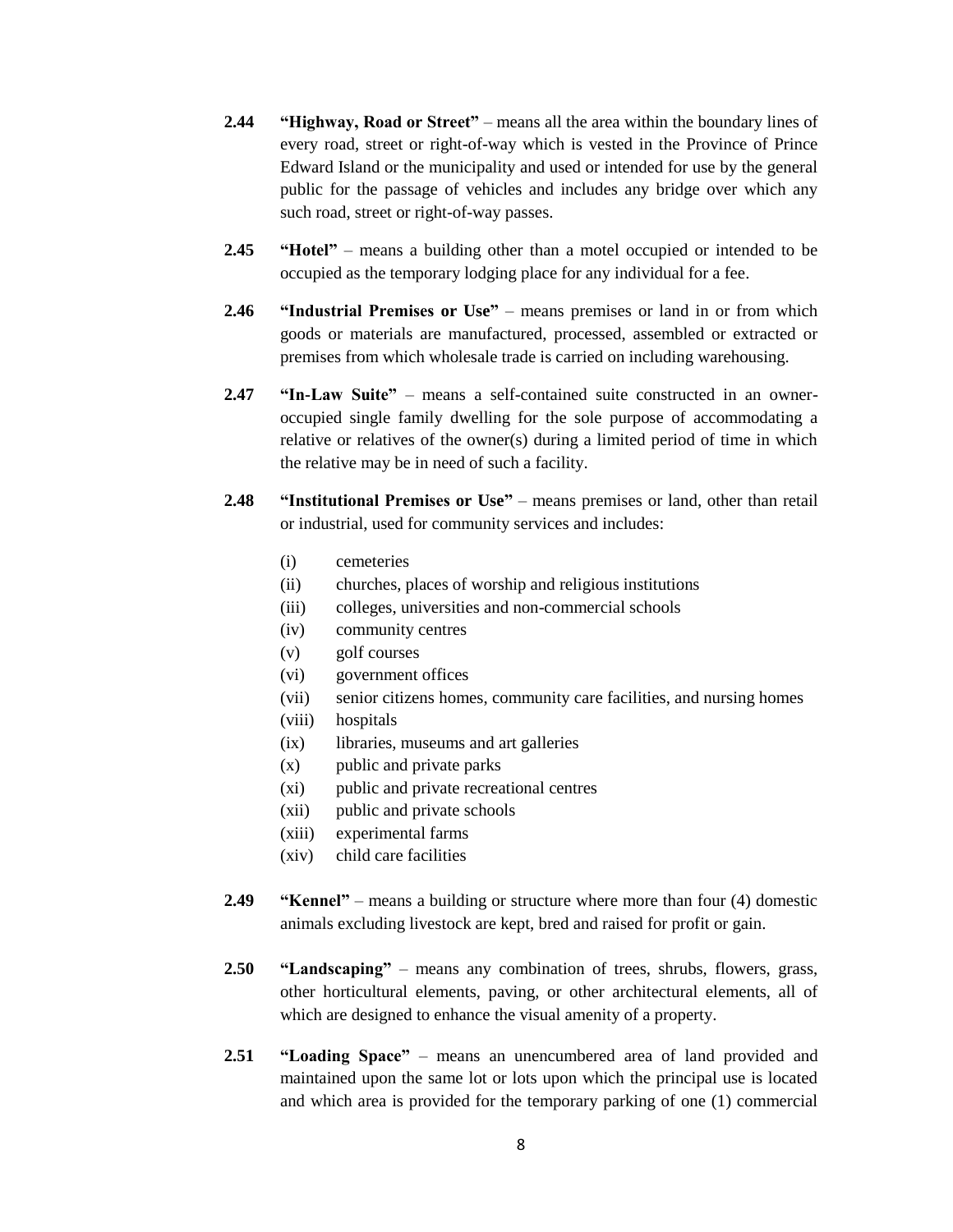motor vehicle while merchandise or materials are being loaded or unloaded, and such parking space shall not be for the purpose of sale or display.

- **2.52 "Lot or Property"** means any parcel of land described in a deed or as shown in a registered subdivision plan.
	- (i) "Lot Area" means the total area included within the lot lines.
	- (ii) "Corner Lot" means a lot situated at an intersection of and abutting on two or more streets.
	- (iii) "Flankage Lot Line" means the side lot line which abuts the street on a corner lot.
	- (iv) Front Lot Line" means the lot line abutting the street upon which the building or structure erected or to be erected has its principal entrance.
	- (v) "Interior Lot" means a lot other than a corner lot.
	- (vi) "Lot Depth" means the depth from the front lot line to the rear lot line.
	- (vii) "Lot Line" means any boundary of a lot.
	- (viii) "Rear Lot Line" means the lot line further from and opposite to the front lot line.
	- (ix) "Side Lot Line" means a lot line other than a front, rear or flankage lot line.
	- (x) "Through Lot" means a lot bounded on two opposite sides by streets.
- **2.53 "Lot Consolidation"** means the legal incorporation of two or more existing parcels of land to form a single, larger parcel.
- **2.54 "Lounge"** means a commercial facility or structure licensed to sell alcoholic beverages to the public.
- **2.55 "Main Building"** means that building, the nature of the use of which determines the status of the lot upon which it is authorized to be constructed or upon which it is constructed.
- **2.56 "Mini-Home"** means a premanufactured dwelling unit having an average width of less than 20 feet, not including appurtenances such as porches,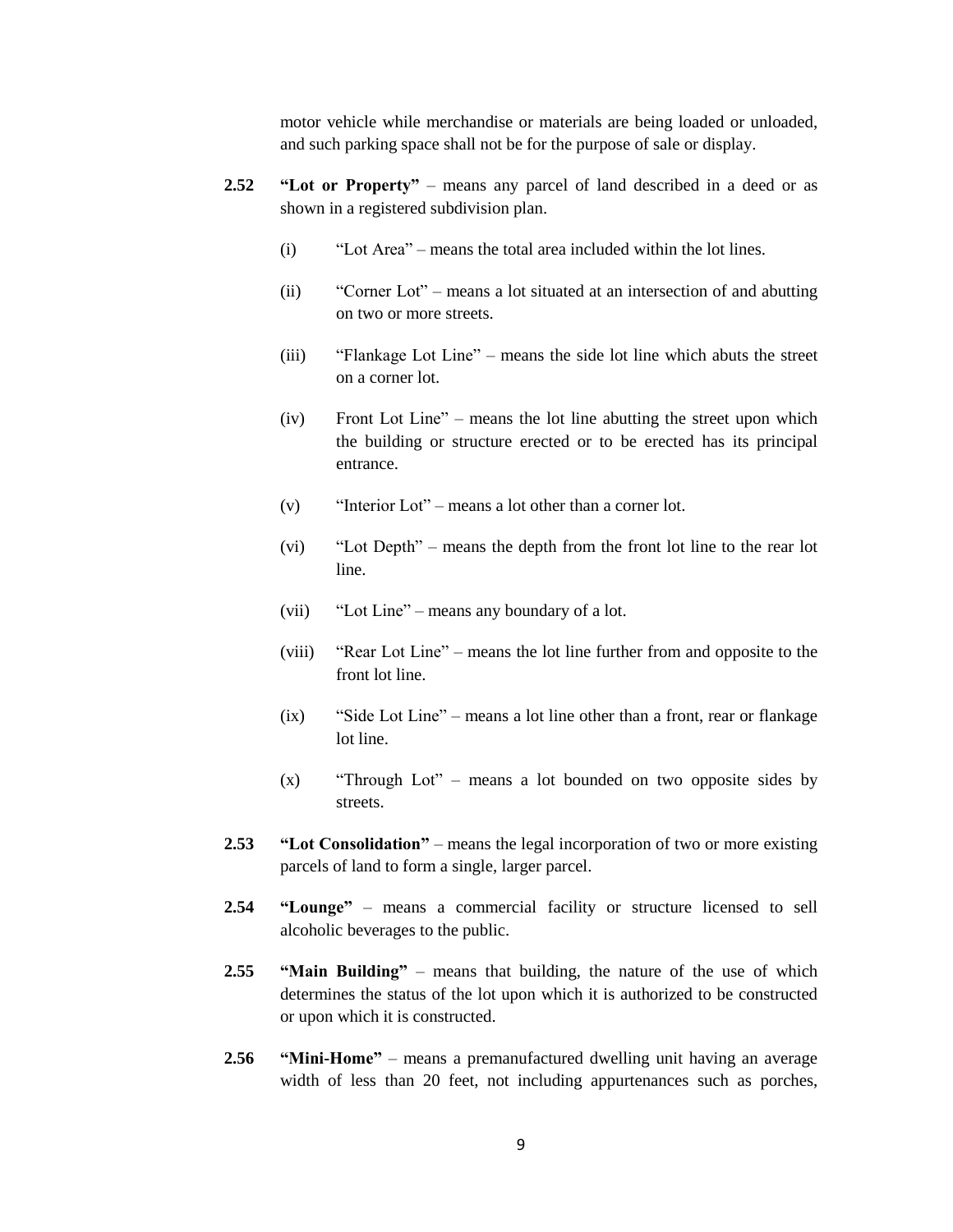entries, etc. and certified under the Z240 provisions of the Canadian Standards Association (CSA).

- **2.57 "Mobile Home"**  means a transportable dwelling unit suitable for permanent occupancy, designed to be transported with or without its own wheeled chassis
- **2.58 "Modular Home"**  means a premanufactured dwelling unit having an average width of 20 ft. or more, not including appurtenances such as porches, entries, etc.
- **2.59 "Motel"** means a building occupied in whole or in part as a temporary lodging place for an individual and for which there is an exit for any room or suite of rooms directly to the outdoors with access to grade level.
- **2.60 "Nursing Home"** means a building, part of building, or group of buildings in which, for a fee, charge or reward, direct or indirect, there are housed patients requiring or receiving active treatment for, or convalescing from, or being rehabilitated after illness or injury, but does not include a public hospital, mental hospital, tuberculosis hospital or sanitorium.
- **2.61 "Obnoxious Use"** means a use which, from its nature or operation, creates a nuisance or is offensive by the creation of noise or vibration or by reason of the emission of gases, fumes, liquids, dust, and any objectionable odour, or by reason of the unsightly storage of goods, wares, merchandise, salvage, refuse matter, waste or other material.
- **2.62 "Open Space"** means that portion of a lot which may be used for landscaping, recreational space or leisure activities normally carried on outdoors; but does not include space used for service drive-ways or off-street parking.
- **2.63 "Ornamental Structures"** means landscaping as architectural structures such as arbours, fixed seating, sculptures, or similar improvements".
- **2.64 "Outdoor Display"** means an area of land where goods are displayed and which are available for sale to the general public from a retail outlet located on the same lot.
- **2.65 "Outdoor Storage"**  means the storage of merchandise, goods, inventory, materials or equipment or other items which are not intended for immediate sale, by locating them outside.
- **2.66 "Owner"** means a part owner, a joint owner, tenant in common or joint tenant of the whole or any part of any land or building and includes a trustee, an executor, and executrix, a guardian, and agent, or mortgagee in possession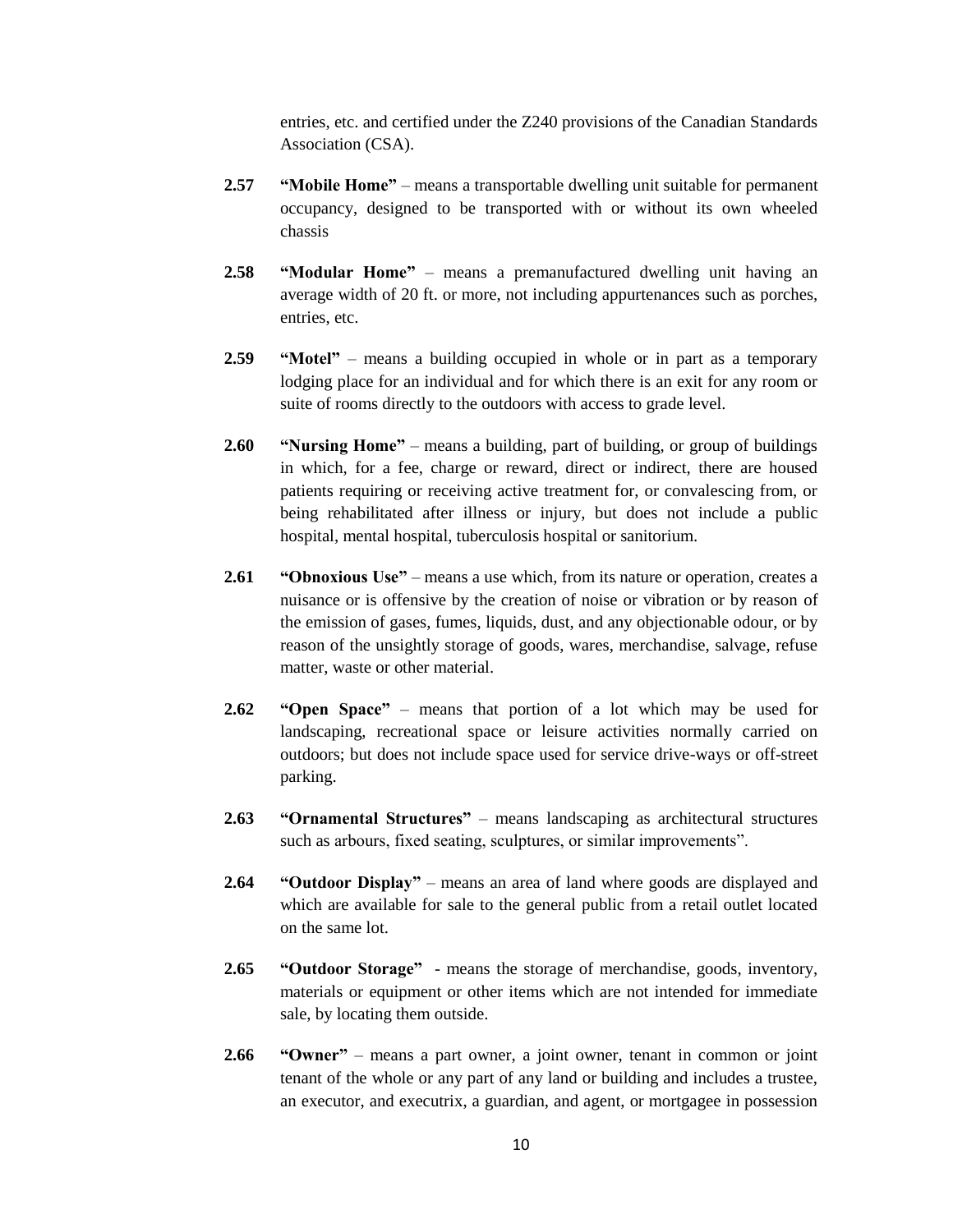or other person having the care of control of any land or building in the event of the absence of disability of the person having the title thereof.

- **2.67 "Parking Space"** means an area of land which is suitable for the parking of a vehicle, not less than nine feet wide and eighteen feet long, accessible to vehicles without the need to move other vehicles on adjacent areas.
- **2.68 "Personal Service Shop"** means a building in which persons are employed in furnishing services and otherwise administering to the individual and personal needs of persons, (e.g. barbershop), but does not include a tattoo parlour.
- **2.69 "Phase"** means to develop a parcel of land over time in a series of prescribed stages; or one of such stages.
- **2.70 "Private Garage"** means a building or part thereof which is used for the sheltering of private motor vehicles and storage of household equipment incidental to the residential occupancy and in which there are no facilities for repairing or servicing of such vehicles for renumeration or commercial use.
- **2.71 "Premise Sign"** means a sign that directs attention to a business, commodity, service, industry, or other activity, which is sold, offered, or conducted on the lot upon which such sign is located, or to which it is affixed.
- **2.72 "Private Road"** means a road, street or right-of-way which is not a public road.
- **2.73 "Public Park or Parkland"** means land owned by the Town or some other level of government used or intended for use by members of the public.
- **2.74 "Recreational Trailer or Vehicle"** means a vehicle which provides sleeping and other facilities for short periods of time, while travelling or vacationing, designed to be towed behind a motor vehicle, or self-propelled, and includes such vehicles commonly known as travel trailers, camper trailers, pick-up coaches, motorized campers, motorized homes, recreation vehicles or other similar vehicles.
- **2.75 "Recreational Use"** means the use of land for parks, playgrounds, tennis courts, lawn bowling greens, athletic fields, golf courses, picnic areas, swimming pools, day camps, and similar uses but does not include a tract for the racing of animals or any form of motorized vehicles.
- **2.76 "Restaurant"** –means buildings or structures or part thereof where food and drink is prepared and offered for sale to the public.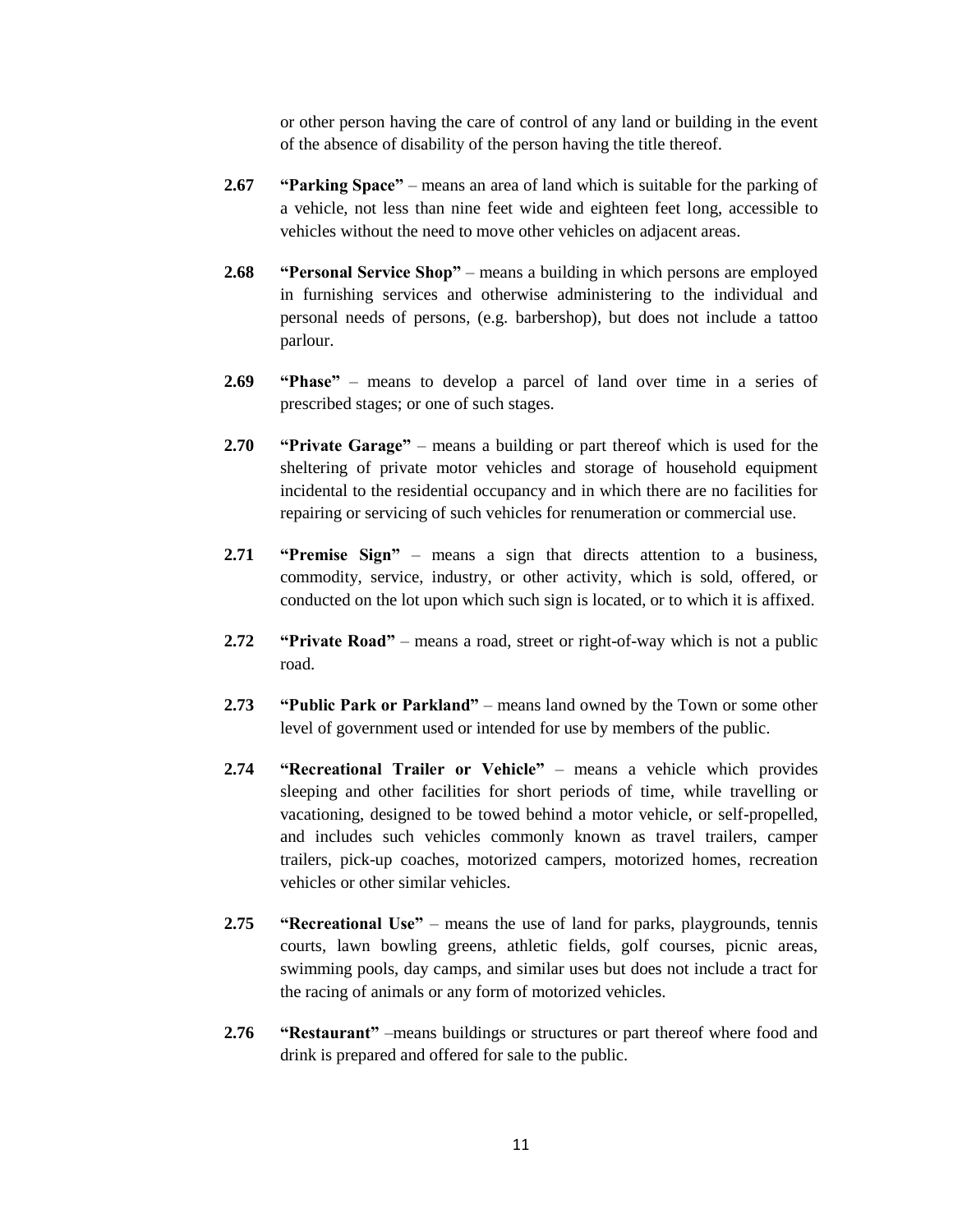- **2.77 "Retail Store"**  means a building or part thereof in which foods, goods, wares, merchandise, substances, articles or things are offered or kept for sale directly to the public at retail.
- **2.78 "Senior Citizen"** means a person deemed to be eligible for accommodation in a Senior Citizen Home under the terms of the PEI Housing Corporation Act or comparable Provincial statute.
- **2.79 "Senior Citizen Home"** means any home for Senior Citizens either privately sponsored or administered by any public agency or any service club either of which obtains its financing from federal, provincial or municipal governments or agencies or by public subscription or donations, or by a combination thereof, and shall include auxiliary uses such as lounges and recreation facilities usually associated with senior citizens" developments, and solely for the use of its residents.
- **2.80 "Service Shop"** means a building or part thereof used for the sale and repair of household articles and shall include radio, television, and appliance repair shops but shall not include industrial, manufacturing or motor vehicle body repair shops.
- **2.81 "Sign"** means a structure, device, light or natural object including the ground itself, or any part, or any device attached, or painted or represented on which shall be used to advertise, or attract attention to any object, product, place, activity, person, institution, organization, firm, group, commodity, profession, enterprise, industry or business, or which display or include any letter, work, model, number, banner, flag, pennant, insignia, device or representation used as an announcement, direction, or advertisement, and which is intended to be seen from off premises or from a parking lot.
- **2.82 "Sewerage System"** means a system of pipes for the disposal of sewage controlled by a utility.
- **2.83 "Storey"** means that portion of a building between any floor and ceiling or roof next above, provided that any portion of a building partly below grade level shall not be deemed a storey unless its ceiling is at least 1.8 m (approximately 6 feet) above grade and provided also that any portion of a building between any floor and ceiling or roof next above exceeding 4.2 m (approximately 14 feet) in height shall be deemed an additional storey.
- **2.84 "Street or Road"** see Highway, Section 2.44.
- 2.85 **"Street Line"** means the boundary of a street.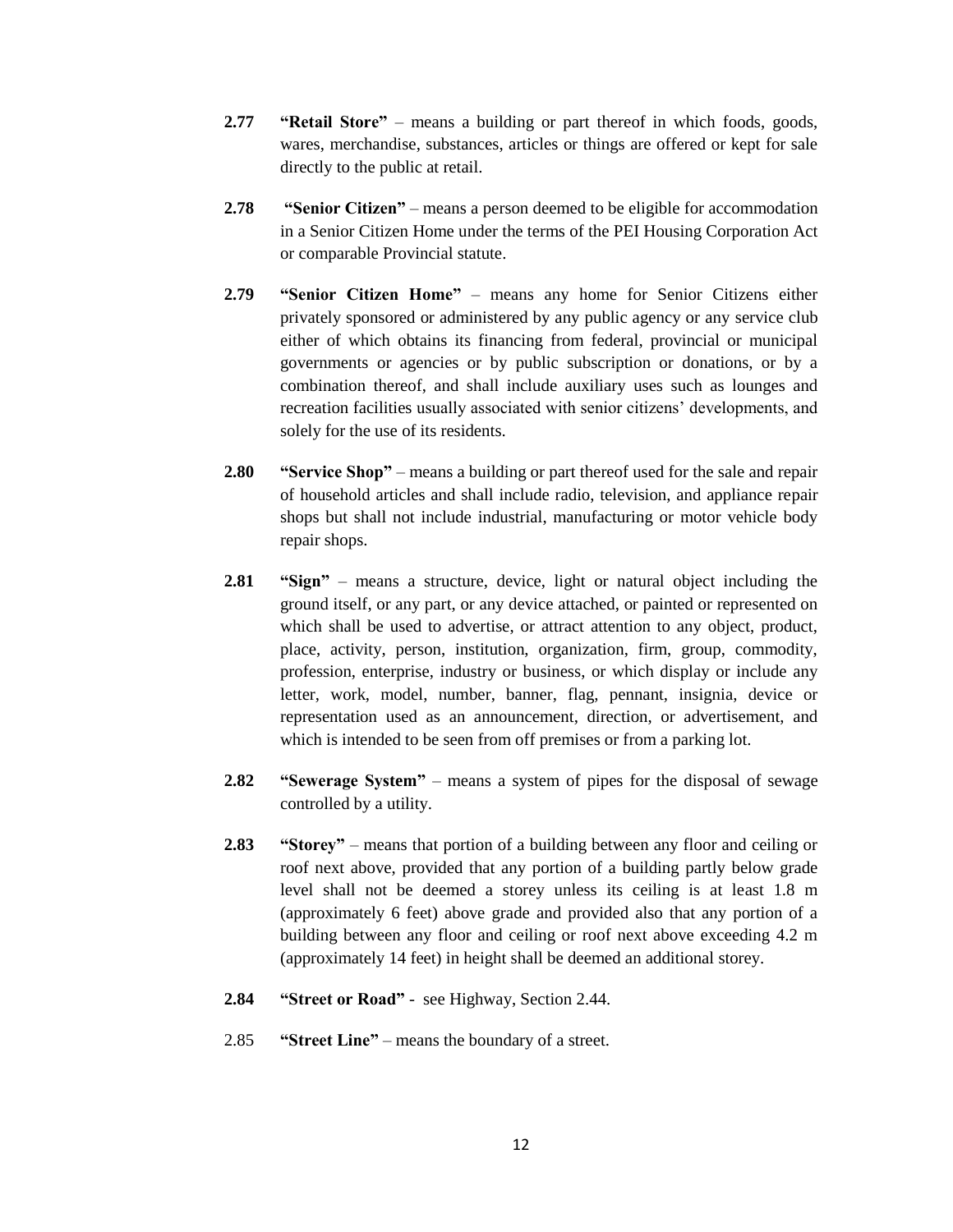- **2.86 "Structure"** means any construction including a building fixed to, supported by or sunk into land or water, but excludes concrete and asphalt paving or similar surfacing and fencing and includes a swimming pool.
- **2.87 "Subdivision"** means a division of a parcel of land by means of a plan of subdivision, plan or survey, agreement, deed or any instrument, including a caveat transferring or creating an estate or interest in part of the parcel.
- **2.88 "Survey Plan"** means an appropriately scaled drawing of survey details, certified by a licensed Prince Edward Island land surveyor.
- **2.89 "Swimming Pool"** means any outdoor structure, basin, chamber, or tank used or which may be used for swimming, diving, or recreational bathing and having a depth of 60 cm (approximately 24 inches) or more at any point or with a surface area exceeding 10 square metres (108 square feet).
- **2.90 "Tourist Establishment"** means a dwelling in which is operated the business of providing or offering overnight accommodation for transient guests for compensation.
- **2.91 "Town or Municipality"** means the area incorporated and known as the Town of Souris.
- **2.92 "Use"** means any purpose for which a building or other structure or parcel of land may be designed, arranged, intended, maintained or occupied, and includes any activity, occupation, business or operation carried on, or intended to be carried on, in a building or other structure or on a parcel.
- **2.93 "Warehouse"** means a building used for the storage and distribution of goods, wares, merchandise, substances or articles and may include facilities for a wholesale or retail commercial outlet, but shall not include facilities for a truck or transport terminal or yard.
- **2.94 "Watercourse"** shall have the same meaning as defined under the *Environmental Protection Act Watercourse and Wetland Protection Regulations* and in the case of any dispute the final determination shall be made by the Provincial Department having authority to enforce these Regulations.
- **2.95 "Wetland"** shall be defined as noted above under "Watercourse".
- **2.96 "Yard"** means an open, uncovered space on a lot purtenant to a building and unoccupied by buildings or structures except as specifically permitted in this Bylaw and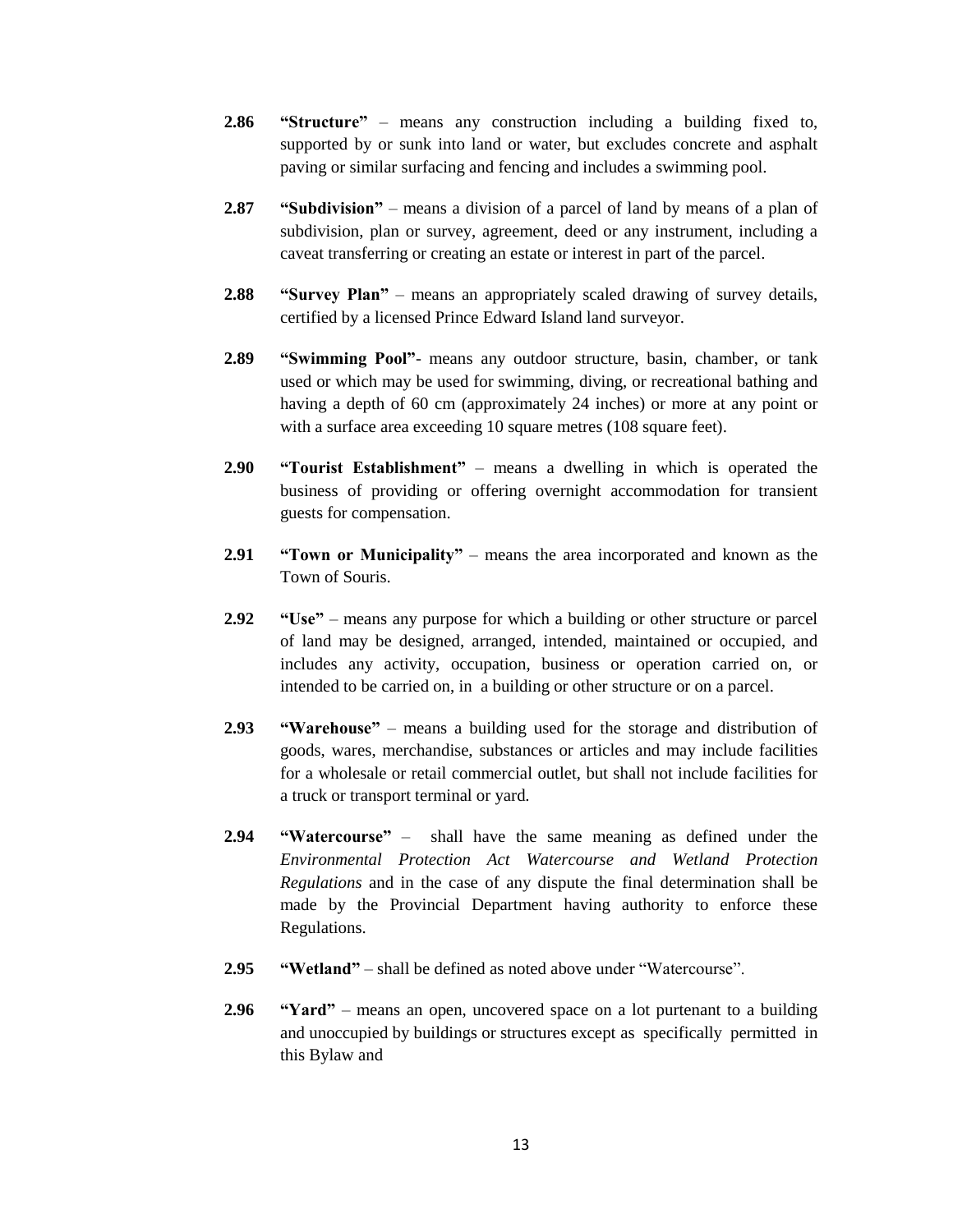- i) "Front Yard" means a yard extending across the width of a lot between the front lot line and nearest wall of any building or structure on the lot and "minimum front yard" means the minimum depth of a front yard on a lot between the front lot line and the nearest main wall of any building or structure on the lot.
- (ii) "Rear Yard" means a yard extending across the width of a lot between the rear lot line and the nearest wall of any main building or structure on the lot and "minimum rear yard" means the minimum depth of a rear yard on a lot between the rear lot line and the nearest main wall of any main building or structure on the lot.
- (iii) "Side Yard" means a yard extending from the front yard to the rear yard of a lot between a side lot line and nearest wall of any building or structure on the lot, and "minimum side yard" means the minimum width of a side yard on a lot between a side lot line and the nearest main wall of any main building or structure on the lot.
- (iv) "Flankage Yard" means the side yard of a corner lot which side yard extends from the front yard to the rear yard between the flankage lot line and the nearest main wall of any building or structure on the lot.
- **2.97 "Zone"** means a designated area of land shown on the Official Zoning Map of the Bylaw within which land uses are restricted to those specified by this Bylaw.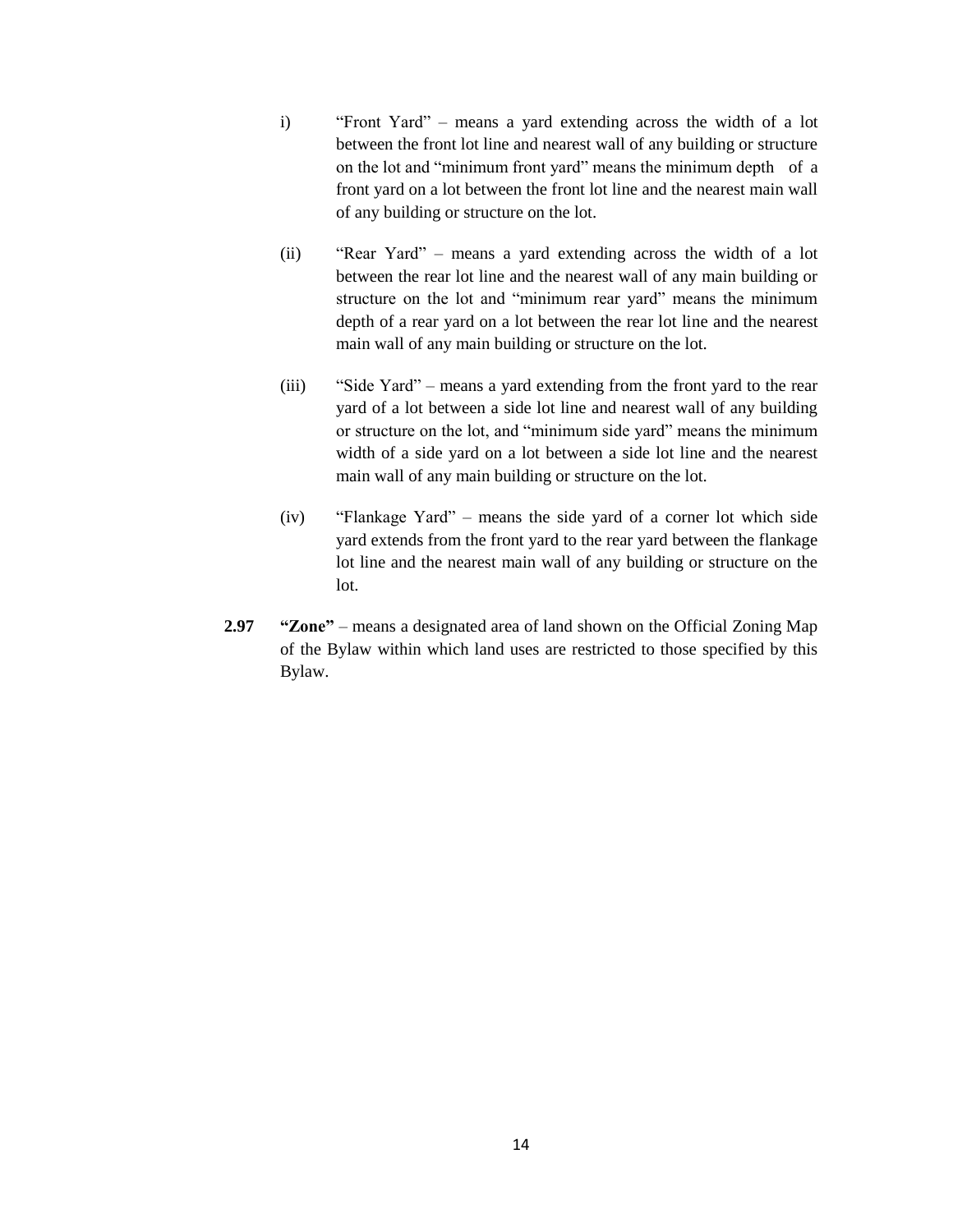#### **SECTION #3 – DEVELOPMENT ZONES**

#### **3.1 DEVELOPMENT ZONES**

For the purpose of this Bylaw the Town is divided into the following development zones, the boundaries of which are subject to Section 3.2 as shown in Appendix "A" on the Official Zoning Map. Such zones may be referred to by the appropriate symbols.

| ZONE                                    | SYMBOL         |
|-----------------------------------------|----------------|
| Mini Home Court                         | RM1            |
| Single Family Residential               | R1             |
| <b>Two-Family Density Residential</b>   | R <sub>2</sub> |
| <b>Multiple Family Residential</b>      | R <sub>3</sub> |
| General Commercial                      | C1             |
| Heritage District                       | ND             |
| Industrial                              | M1             |
| <b>Agricultural Reserve</b>             | A1             |
| <b>Public Service and Institutional</b> | <b>PSI</b>     |
| Recreation and Open Space               | 01             |
| <b>Environmental Reserve</b>            | 02             |
| Wellfield Protection Zone A             | <b>WPA</b>     |
| Wellfield Protection Zone B             | WPB            |
| Wellfield Protection Zone C             | WPC            |

## **3.2 INTERPRETATION OF ZONE BOUNDARIES**

Boundaries between zones as indicated in Appendix "A" shall be determined as follows:

- i) Where a zone boundary is indicated as following a street or highway, the boundary shall be the center line of such street or highway.
- ii) Where a zone boundary is indicated as following lot or property lines, the boundary shall be such lot or property lines.
- iii) Where a zone boundary is indicated a following the limits of the Municipality the limits shall be the boundary.
- iv) Where none of the above provisions apply, the zone boundary shall be scaled from the original zoning map lodged with the municipality.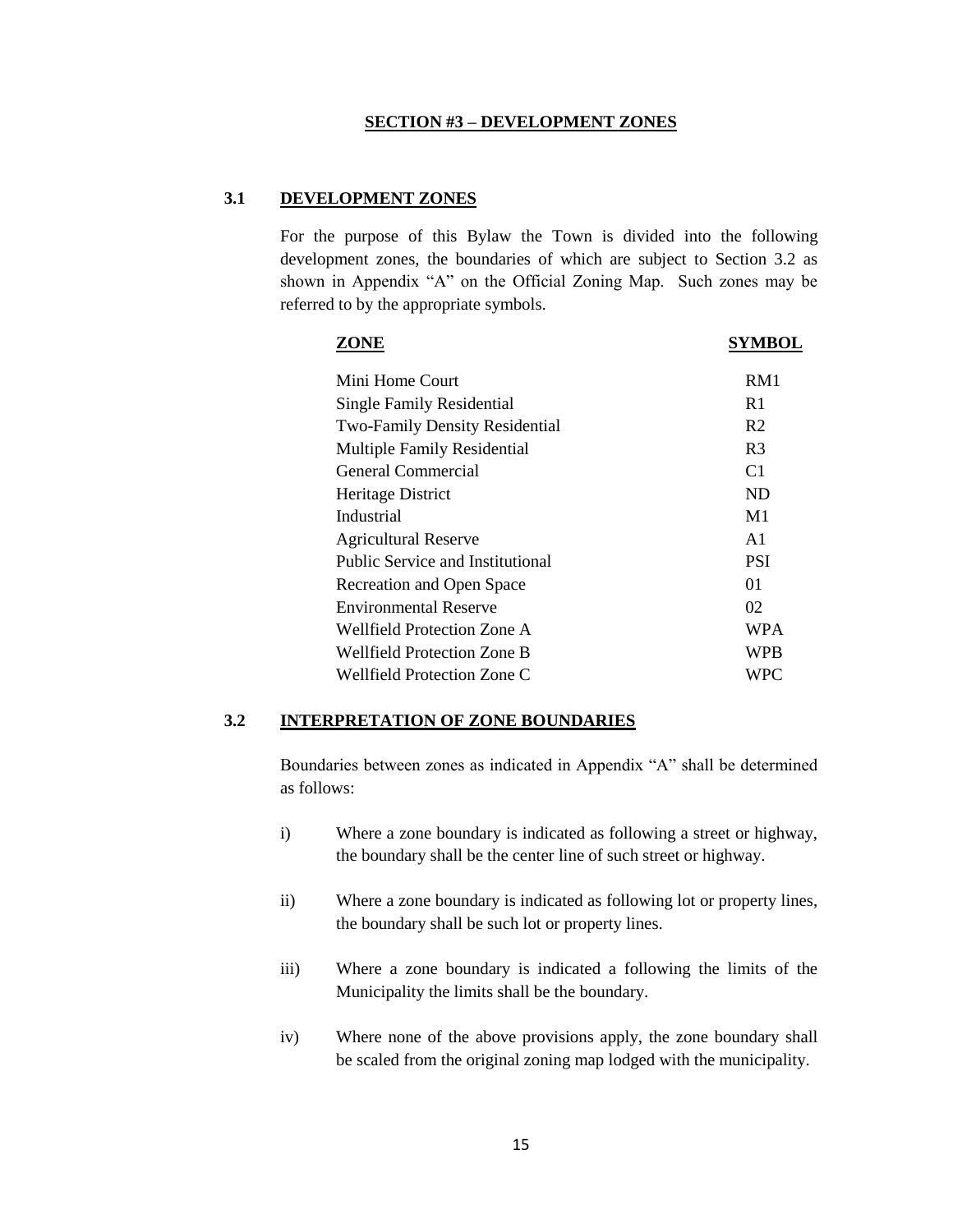# **3.3 OFFICIAL ZONING MAP**

Appendix "A" may be cited as the "Official Zoning Map" and forms a part of this Bylaw.

# **3.4 CERTAIN WORDS**

In this Bylaw, words used in the present tense include future; words in the singular number include the plural; the word "shall" is mandatory and not permissive; and the word "he" includes "she".

# **3.5 UNITS OF MEASURE**

Units of measure and conversion shall be in accordance with either Imperial or Metric standards.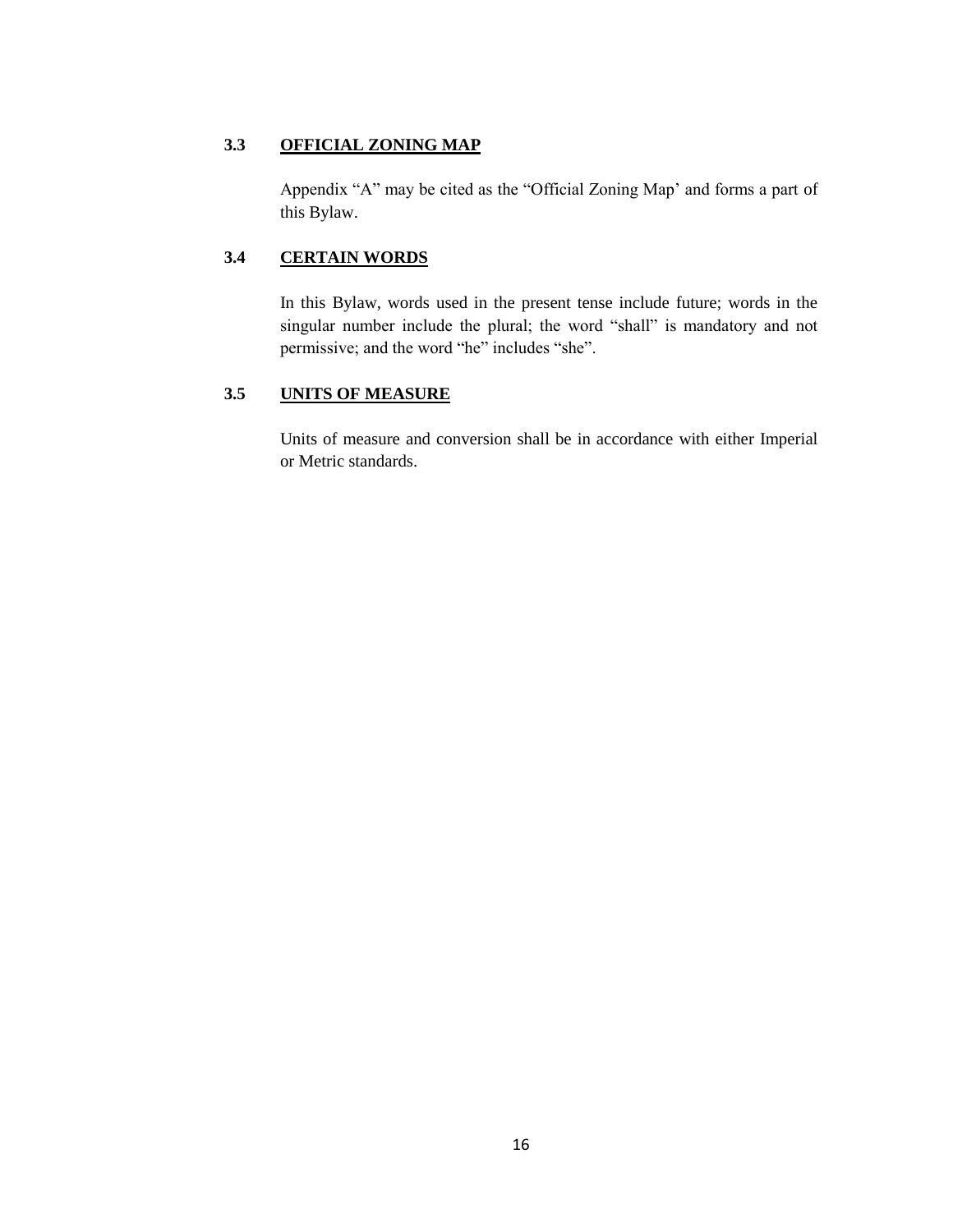### **SECTION #4 – GENERAL PROVISIONS FOR ALL ZONES**

## **4.1 DEVELOPMENT APPROVAL**

- 1. No person shall:
	- a) change the use of a parcel of land or a structure;
	- b) commence any "development";
	- c) construct or replace any structure or deck;
	- d) make structural alterations to any structure;
	- e) make any water or sewer connection;
	- f) make any underground installation such as a septic tank, a fuel tank, a foundation wall or the like;
	- g) move or demolish any structure;
	- h) establish or operate an excavation pit;
	- i) construct a highway;
	- j) place, dump any fill or other material;
	- k) subdivide or consolidate a parcel or parcels of land; or
	- l) construct a fence over four (4) feet high

without first applying for, and receiving a permit from Council.

- 2. For the purpose of this Bylaw:
	- a) laying paving materials for patios or sidewalks;
	- b) constructing fences of less than four (4) feet in height;
	- c) installing clotheslines, poles, and radio or television antennae, except satellite dishes greater than 24 inches in diameter;
	- d) making a garden;
	- e) growing a crop or preparing land for a crop;
	- f) making landscaping improvements or constructing ornamental structures of less than 24 sq. ft.; and
	- g) conducting routine maintenance which has the effect of maintaining or restoring a structure or any of its elements to its original state or condition.

shall not be interpreted as changing the use of land or a structure or constructing or replacing a structure, and shall not require a permit from Council.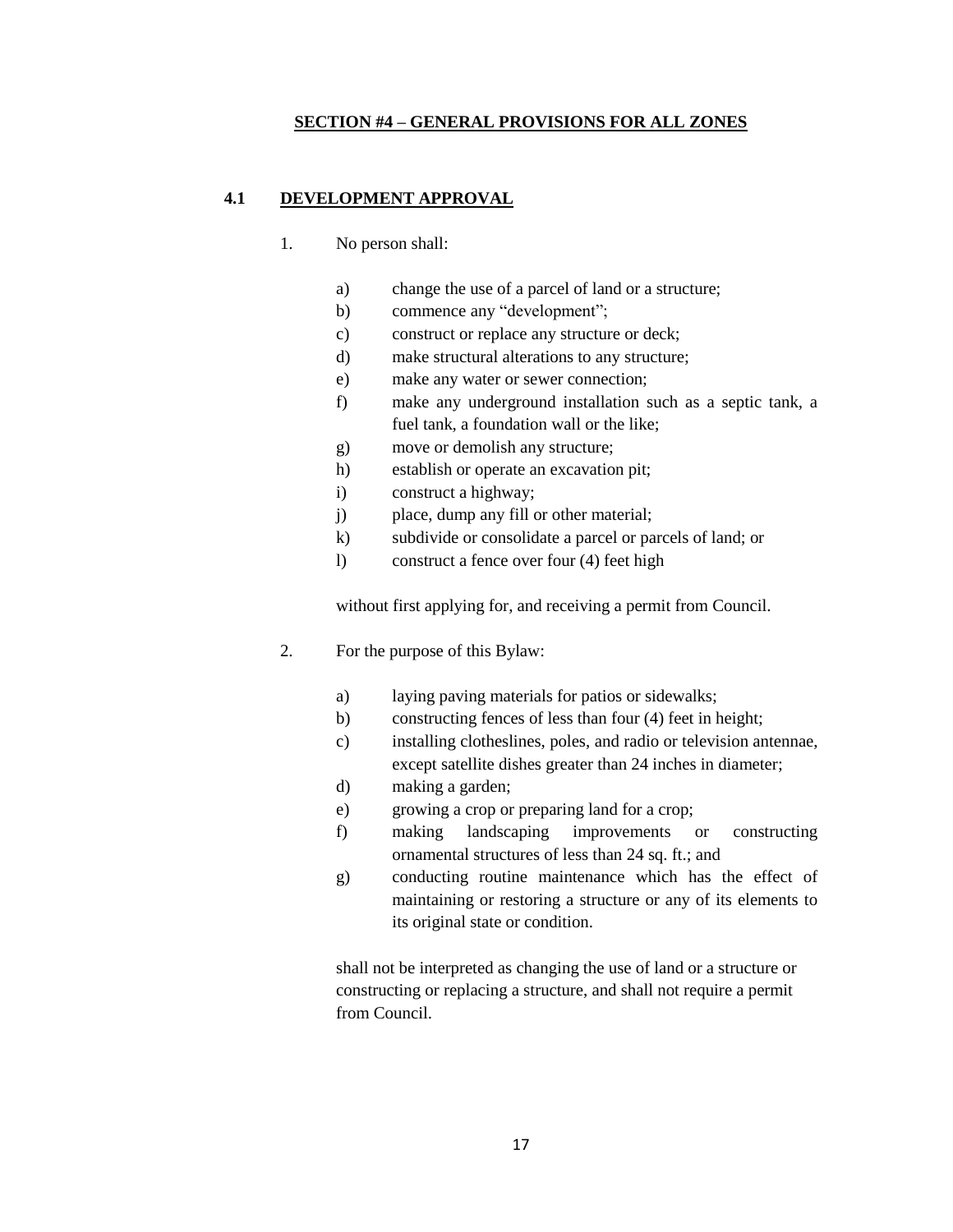## **4.2 PERMIT APPLICATION**

- (1) Any person applying for a permit shall do so on a form prescribed by Council, and shall submit the application to the Administrator.
- (2) Every application form shall be signed by the property owner or the property owner"s authorized agent, and shall be accompanied by an application fee in accordance with a fee schedule which the Council shall establish.

# **4.3 PAYMENT OF FEES**

Notwithstanding any Section of this Bylaw, development permits are not valid and will not be recognized until the application fee and any other required fees are paid in full and the said permit is acquired by the developer.

# **4.4 DEVELOPMENT PERMIT**

A development permit shall be valid for a twelve-month period, or such additional time as may be authorized by Council.

# **4.5 SITE PLAN**

Council may require an applicant to submit a site plan drawn to a convenient scale certifying the agreement of the applicant to develop the site in accordance with the plan. Such plan(s) to be submitted in duplicate, drawn to an appropriate scale and showing:

- a) the true shape and dimensions of the lot to be used, and upon which it is proposed to erect any building or structure;
- b) the location, height and dimensions of the building, structure, or work proposed to be erected;
- c) the location of every building or structure already erected on the lot and the general location of buildings on abutting lots;
- d) the proposed location and dimensions of any parking spaces, loading spaces, driveways and landscaped areas;
- e) the proposed use of the lot and each building or structure to be developed; and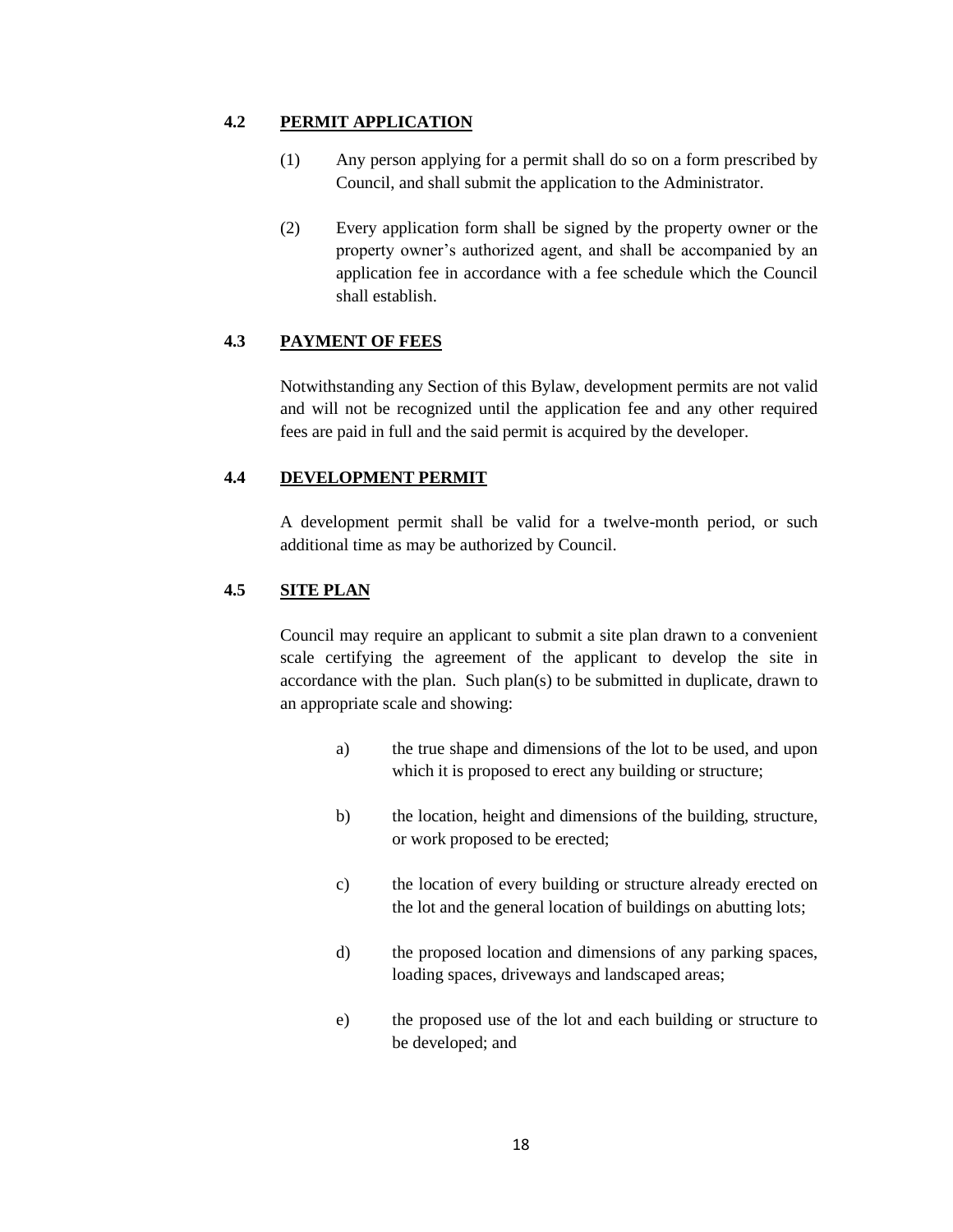f) any other information which the development officer deems necessary to determine whether or not the proposed development conforms with the requirements of this Bylaw.

## **4.6 CONDITIONS ON PERMITS**

Council or its agent shall have the authority to impose conditions on a permit subject to such conditions being directly related to or consistent with bylaws of the Town or the Official Plan.

## **4.7 DEVELOPMENT AGREEMENT**

Council may require any applicant to enter into a Development Agreement. This Agreement shall be a contract binding on both parties, containing all conditions which were attached to the building permit. Failure to comply with a Development Agreement shall constitute an offense under this Bylaw.

A Development Agreement may address but shall not be limited to the following matters:

- i) site design;
- ii) the design and construction cost of sidewalks, pathways and other pedestrian access matters;
- iii) landscaping and screening;
- iv) vehicular accesses and exits;
- v) signage
- vi) security and safety lighting;
- vii) architectural harmony;
- viii) methods of waste disposal;
- ix) fencing; and
- x) any other matters that Council deems necessary to ensure the health, safety and convenience of Town residents and the travelling public.

## **4.8 EXISTING NON-CONFORMING LOTS**

Notwithstanding any other provisions of this Bylaw, a vacant lot held in separate ownership from adjoining parcels on the effective date of this Bylaw, having less than the minimum width or area required, may be used for a purpose permitted in the zone in which the lot is located and a building may be erected on the lot provided that all other applicable provisions of this Bylaw are satisfied.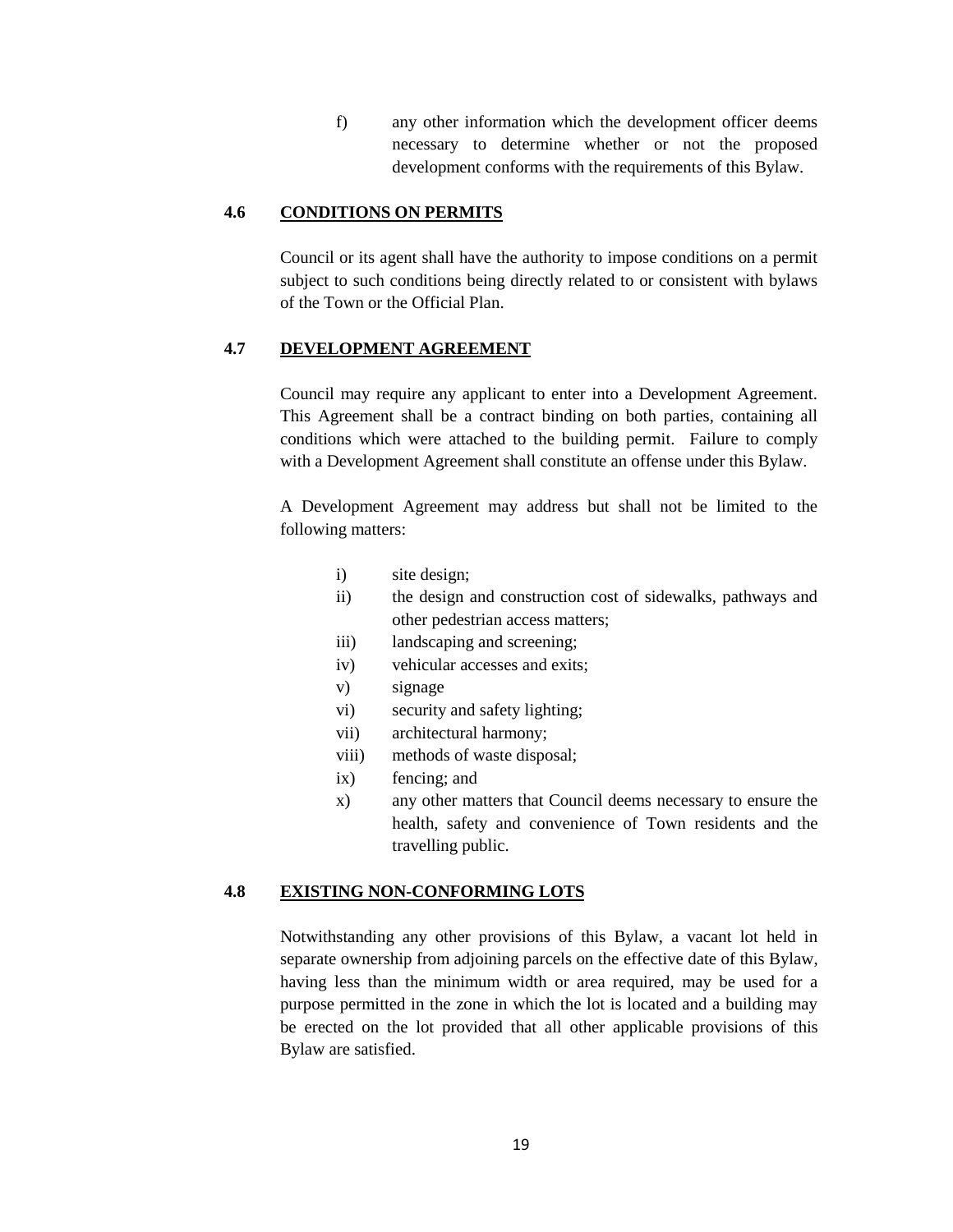## **4.9 LOT FRONTAGE**

- 1. If a parcel of land in any zone is of such configuration that it cannot reasonably be subdivided in such a way to provide the required minimum frontage on a street, the Council may approve a reduced frontage, provided that the lot width at the building line measures at least as much as the minimum lot frontage for the zone.
- 2. In any zone, lots designed with a reduced frontage along a bend in a street or facing a cul-de-sac, may be approved by Council if in the opinion of Council adequate and safe access is provided and if the lot width at the building line measures at least as much as the minimum lot frontage for the zone.

## **4.10 EXISTING NON-CONFORMING BUILDINGS**

Where a building has been erected on or before the effective date of this Bylaw on a lot having less than the minimum frontage or area, or having less than the minimum setback or side yard or rear yard required by this Bylaw, the building may be enlarged, reconstructed, repaired or renovated provided that:

- (1) the enlargement, reconstruction, repair or renovation does not further reduce the front yard or side yard or rear yard which does not conform to this Bylaw; and
- (2) all other applicable provisions of this Bylaw are satisfied.

# **4.11 OTHER INFORMATION**

Council may require an applicant to submit any additional information related to the development, which it deems pertinent, including but not limited to the following:

- parking lot layout and internal circulation patterns;
- location of garbage containers and description of any screening or fencing;
- storm water management plan;
- location of open space and amenity areas;
- landscaping plan;
- buffer zones adjacent to wetland areas or watercourses;
- existing vegetation;
- easements;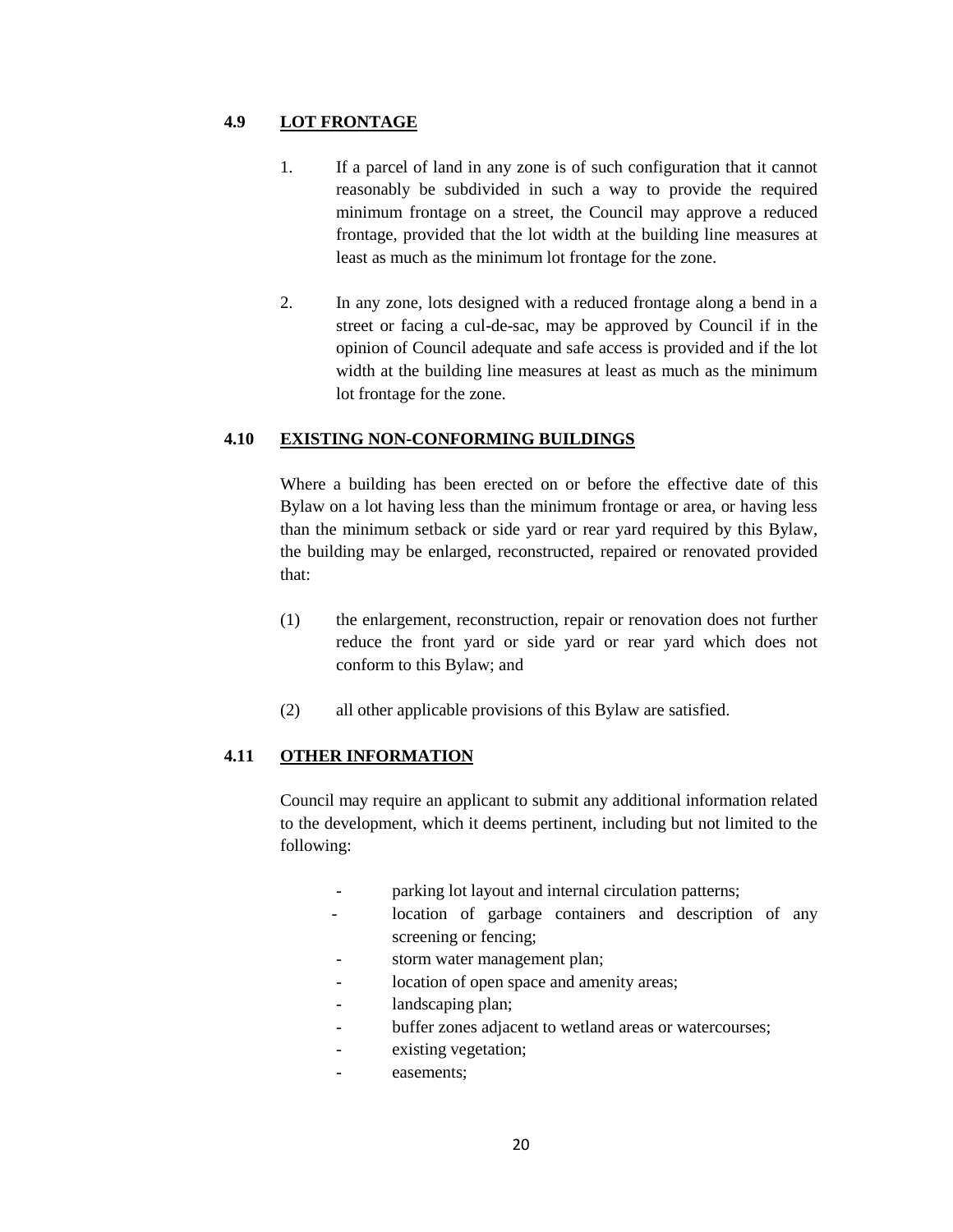- proposed storage areas and description of any screening or fencing;
- traffic impact studies;
- surveys.

# **4.12 ACCESS**

- (1) No development permit shall be issued unless the lot or parcel of land intended to be used or upon which the building or structure is to be erected abuts and fronts upon a street.
- (2) Notwithstanding Section 4.12, (1) above, Council may approve a development permit for a residential or commercial structure which fronts on a private right-of-way, provided that the following criteria are met:
	- (i) no reasonable provision can be made to provide access to a public street;
	- (ii) safe ingress and egress from the lot can be provided;
	- (iii) an agreement is registered in the PEI Registry Office, binding on all land owners abutting or fronting on the private right-ofway providing for the long term ownership and maintenance of the right-of-way, such agreement shall be binding on all heirs, successors and assigns of the current property owners.

# **4.13 ENTRANCEWAY PERMIT**

Where an entranceway permit is required under the *Roads Act* Highway Access Regulations, its issuance shall be a precondition of the approval of a subdivision or development permit.

## **4.14 SIGHT DISTANCE**

No person shall construct or use any access driveway except where that access driveway meets the minimum sight distance standards as established under the *Planning Act* or the *Roads Act.*

# **4.15 DEVELOPMENT RESTRICTIONS**

Council shall not issue a development permit for a development if, in the opinion of Council:

(1) the proposed development does not conform to this Bylaw;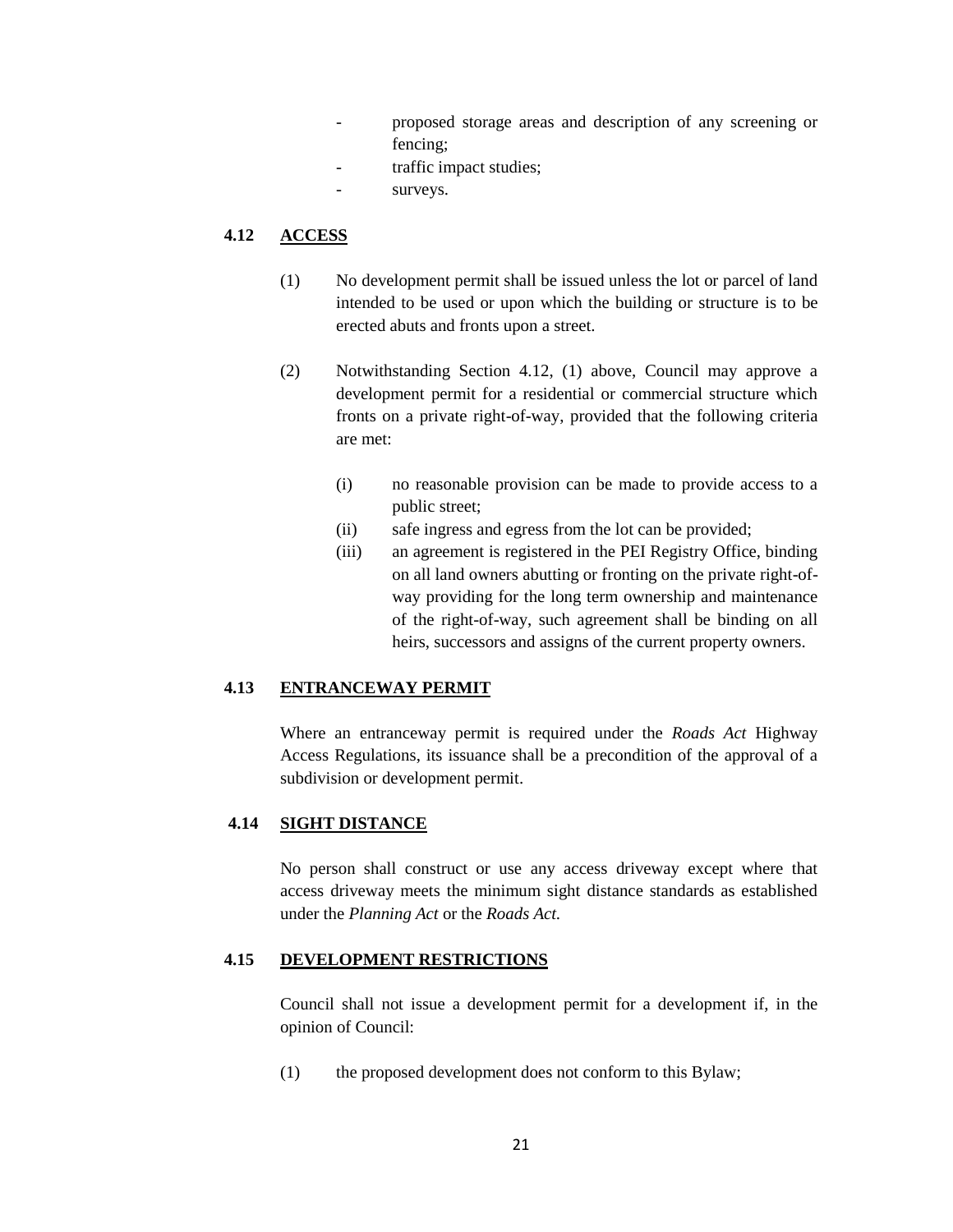- (2) the method of water supply is not appropriate;
- (3) the method of sanitary waste disposal is not appropriate;
- (4) there is not a safe and efficient access to the public highway, street, or road;
- (5) the impact of the proposed development would be detrimental to the environment;
- (6) the proposed development would create unsafe traffic conditions;
- (7) the proposed development would significantly or permanently injure neighbouring properties by reason of architectural disharmony;
- (8) the proposed development would be detrimental to the convenience, health, or safety of residents in the vicinity or the general public;
- (9) the proposed development could injure or damage neighbouring property or other property in the Town due to water, drainage or other water run-off damage.

### **4.16 MAIN BUILDING**

Except in an R1 or R2 zone, more than one (1) main building may be placed on a lot in any zone, provided all other provisions of this Bylaw are met.

## **4.17 ACCESSIBILITY/BARRIER FREE DESIGN**

No development permit shall be issued for a building intended to serve the public until Council receives a "Conformation of Receipt of a Quality Control Plan" from the Provincial Government, pursuant to the Barrier Free Design Regulations or subsequent regulations invoked for the same purpose.

#### **4.18 MIXED USE**

Where any land or building is used for more than one (1) purpose, all provisions of this Bylaw relating to each use shall be satisfied.

## **4.19 YARDS**

Except for accessory buildings, every part of any yard required by this Bylaw shall be open and unobstructed by any structure from the ground to the sky, except ornamental structures as authorized under Section 4.1, 2 (f).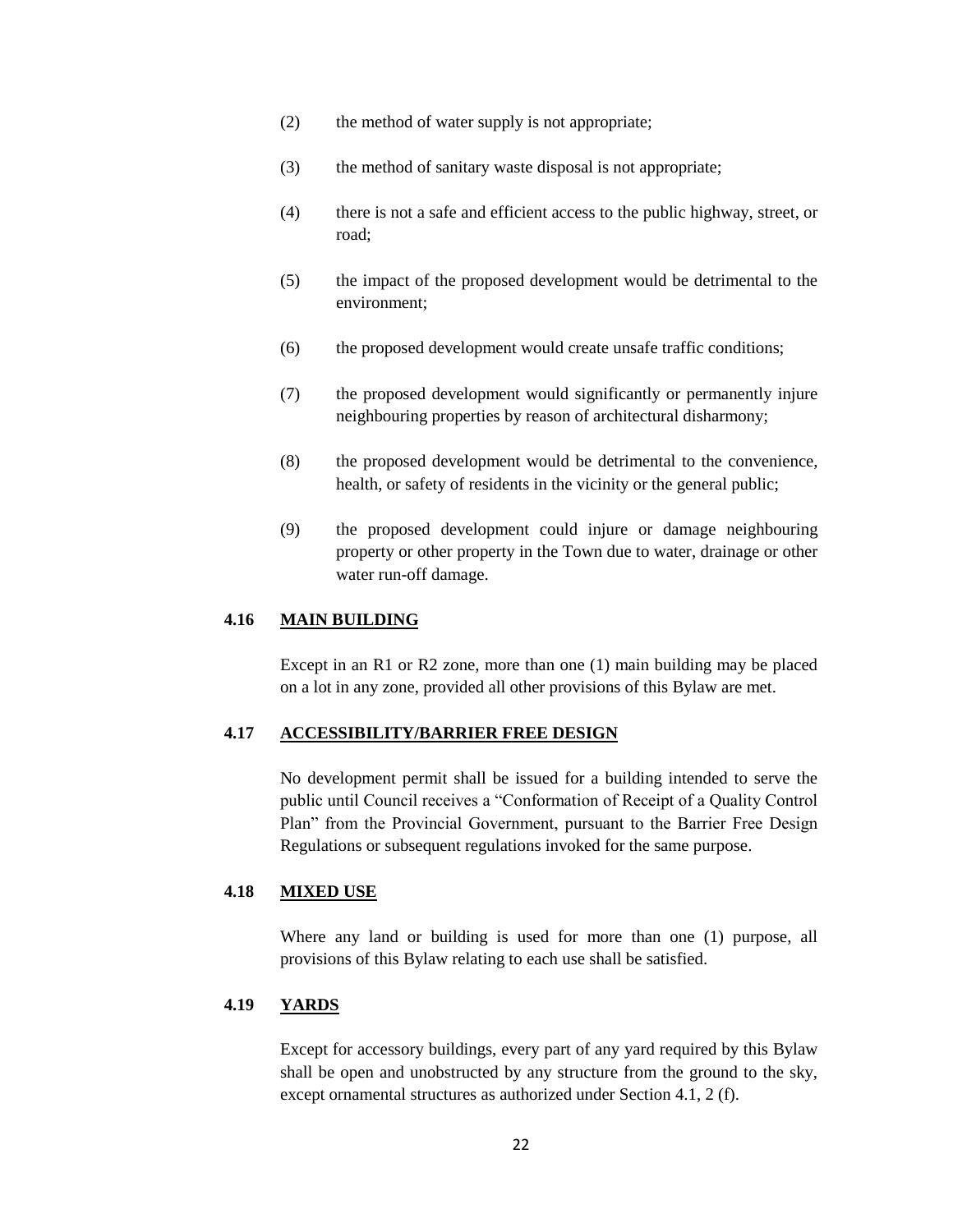## **4.20 CONSTRUCTION PLANS**

Council may require the applicant to submit a Construction Plan for the development addressing such details as construction phasing, stockpiling of soil, temporary screening or fencing, erosion or run-off control measures, heavy truck access and any other item which could in the opinion of Council present a nuisance or hazard during construction.

## **4.21 OTHER REQUIREMENTS**

Nothing in this Bylaw exempts any person from the requirement to obtain any permit, license, permission, authority or approval required by any other regulations or laws in force.

## **4.22 SITE WORK**

No person shall carry out any site work in any zone which may create a nuisance, hardship or other inconvenience to persons in the vicinity.

### **4.23 AUTHORIZATION FOR INSPECTION**

An application for a development permit shall constitute authorization for inspection of the building or land in question by an officer or agent of the Town for the purpose of ensuring compliance with the provisions of this Bylaw.

# **4.24 ACCESSORY STRUCTURES**

Accessory uses, buildings and structures shall be permitted on any lot but shall not:

- (1) be used for human habitation except where a dwelling is a permitted Accessory use;
- (2) be located within the front yard or flanking side yard of a lot;
- (3) be built closer than four  $(4.0^{\circ})$  feet  $(1.2 \text{ m})$  to any lot line;
- (4) except in an industrial zone, commercial zone or on a farm property exceed fifteen (15.0") feet (4 m) in height above grade, unless a special permit has been issued by Council allowing a greater height in order to achieve architectural harmony with the main building;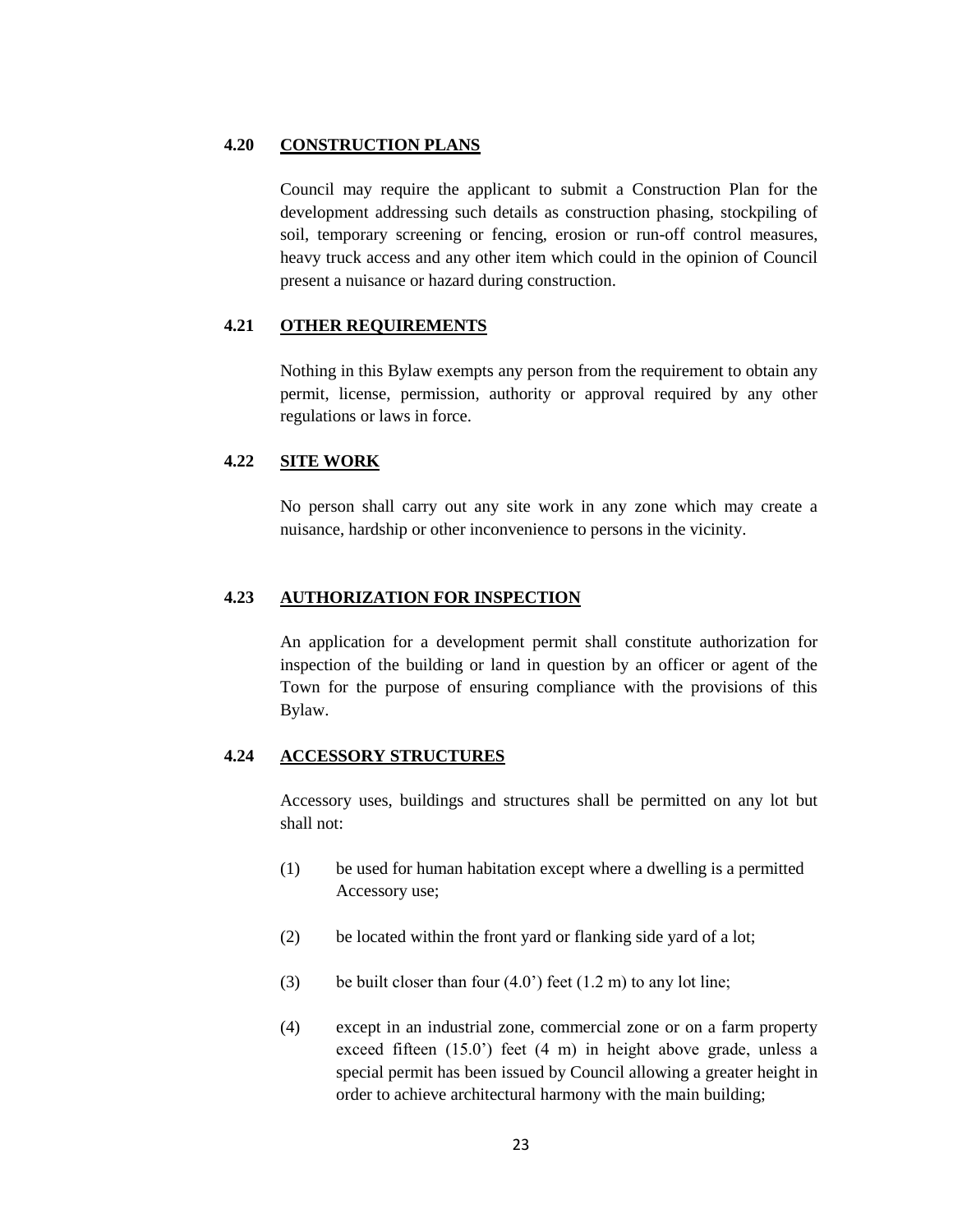- (5) except in an industrial zone, commercial zone or on a farm property exceed five hundred (500) sq. ft. (45 sq. m.) in total floor area or 50% of the total floor area of the main building on the lot;
- (6) be built within six (6) ft. of the main building on the lot.

All accessory buildings shall be included in the calculation of maximum lot coverage as described in the Lot Requirements for the applicable zone.

Satellite dishes greater than 2 feet in diameter shall not be erected in any zone in the Town unless a special permit has been issued by Council.

Notwithstanding the above provisions, Council may issue a special development permit for an accessory structure located within the front yard or flanking side yard of a lot, where Council is satisfied the structure will be architecturally compatible with adjacent structures and no permanent injury would be caused to adjoining properties, subject to such conditions as Council may impose.

Notwithstanding the above provisions, Council may issue a special development for an accessory structure that is greater than five hundred (500) sq. ft. (45 sq. m.) in total floor area where Council agrees that the proposed use of the building would not negatively impact adjoining properties and subject to the execution of a Development Agreement addressing the size, appearance, location and proposed use or uses of the structure.

## **4.25 GARDEN SUITES**

One (1) garden suite per single family dwelling lot shall be permitted in any zone provided that:

- (a) the garden suite does not exceed 672 square feet in floor area or exceed the principal dwelling in height;
- (b) the garden suite is connected to the same electrical, water and sewage services as the principal dwelling on the lot, and that, in the case of connection with a septic tank system, the capacity of the tank is adequate to accommodate both the principal dwelling and the garden suite;
- (c) the aggregate coverage of the lot by the principal dwelling and the garden suite does not exceed thirty-five percent (35%);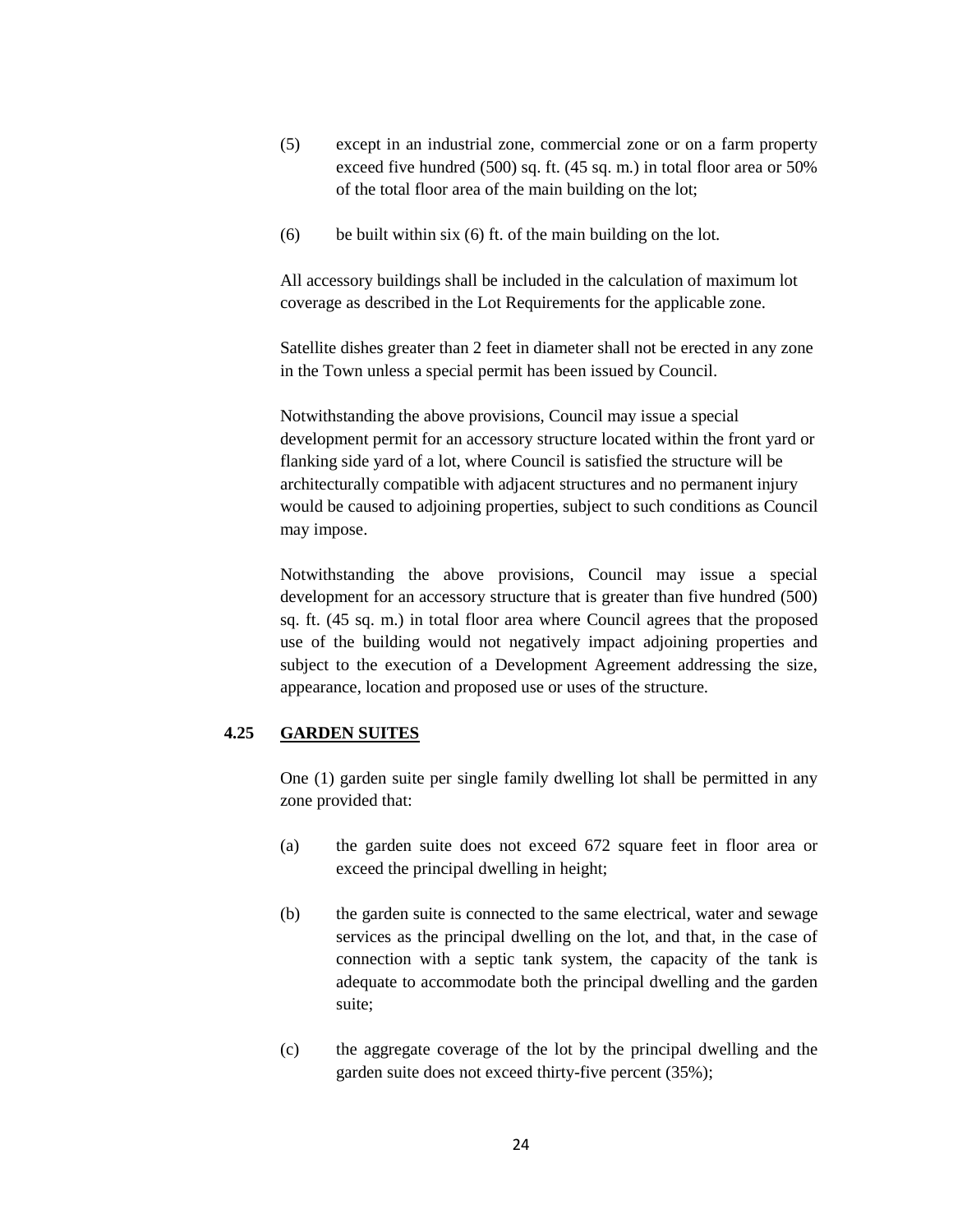- (d) an accessory apartment does not already exist in the principal dwelling;
- (e) one (1) parking space for the garden suite is provided in addition to the parking required for the principal dwelling;
- (f) the garden suite utilizes the existing access driveway to the lot;
- (g) the garden suite is constructed and maintained in an attractive and unobtrusive manner;
- (h) where necessary, adequate fencing and/or buffering, to the satisfaction of the Planning Board, is provided;
- (i) the garden suite is not located in the front or flankage yard of the lot, and meets the minimum side and rear yard setbacks; and
- (j) a Development Agreement is approved by Planning Board, and signed by Council and the owner (or his/her designated agent) of the principal dwelling, that required the garden suite unit to cease to exist and to be removed within thirty (30) clear days if the ownership of the principal dwelling changes or the immediate family member(s) ceases to live in the garden suite unit. This agreement shall be registered with the deed to the property in accordance with the provisions of the *Registry Act* R.S.P.E.I. 1988 Cap. R-11.

### **4.26 IN-LAW SUITES**

An in-law suite may be constructed within any existing single family dwelling if the owner of the dwelling, upon written application to the Council, satisfies the Council that the in-law suite is necessary, and if the owner and the Council have first entered into a written development agreement pursuant to which the owner has agreed with the Council as follows:

- (a) that the in-law suite shall be used only by a specified and immediate family relative of the owner;
- (b) that the dwelling shall be restored by the owner, at the owner"s cost and expense, to a single family dwelling within 60 days following the death or other departure of such relative from the in-law suite;
- (c) that the owner shall advise any prospective purchaser or other person to whom the owner intends to transfer or otherwise dispose of the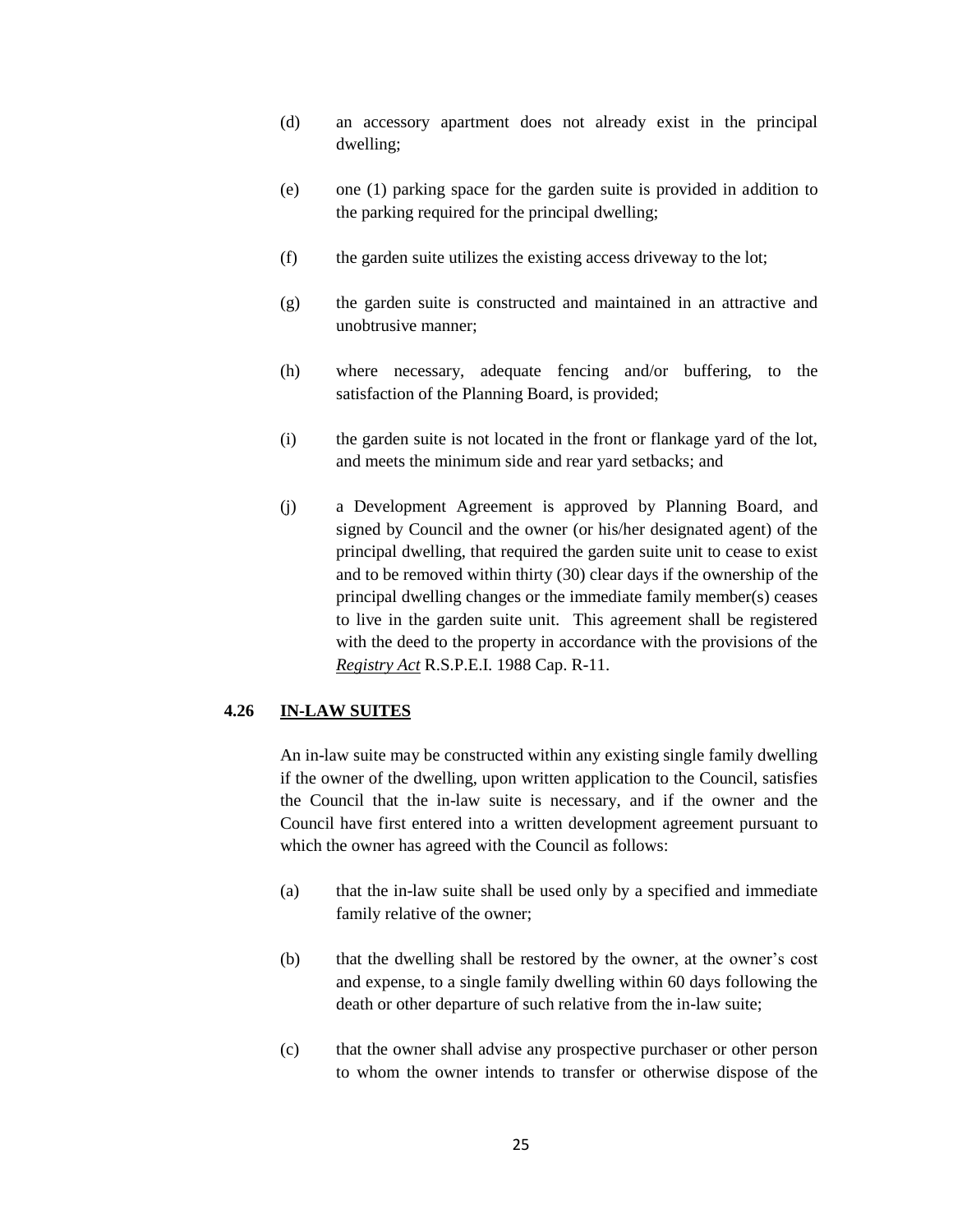dwelling, that the in-law suite cannot be used except in accordance with a written Development Agreement with the Council;

- (d) that all other provisions of this Bylaw remain applicable to the dwelling and that the Council may require such changes to the exterior of the dwelling as may be necessary to ensure compliance with this Bylaw, whether in connection with the construction of the in-law suite or the restoration of the dwelling to a single family dwelling.
- (e) that the Development Agreement shall be registered, recorded or filed by Council with the deed to the property in accordance with the provisions of the *Registry Act* R.S.P.E.I. 1988 Cap R-11.
- (f) that the owner shall pay all legal costs and expenses which Council may incur in connection with the preparation, registration or enforcement of the Development Agreement.

#### **4.27 PERMITS POSTED**

All permits shall be posted by the developer in a location easily visible for viewing.

## **4.28 MOVING OF BUILDINGS**

No building shall be moved within or into the area covered by this Bylaw without a development permit and such other permits as may be required by law.

## **4.29 HEIGHT REGULATIONS**

The height regulations of this Bylaw shall not apply to church spires, water tanks, flag poles, lighting standards, television or radio antennae, ventilators, skylights, chimneys, clock towers, or utility poles.

## **4.30 INTERSECTION TRIANGLE**

On a corner lot, a fence, sign, hedge, shrub, bush or tree or any other structure or vegetation shall not be erected or permitted to grow to a height greater than two feet above grade of the streets which abut the lot within the triangular area indicated by the street boundary lines for a distance of 20" (6 m) from their point of intersection.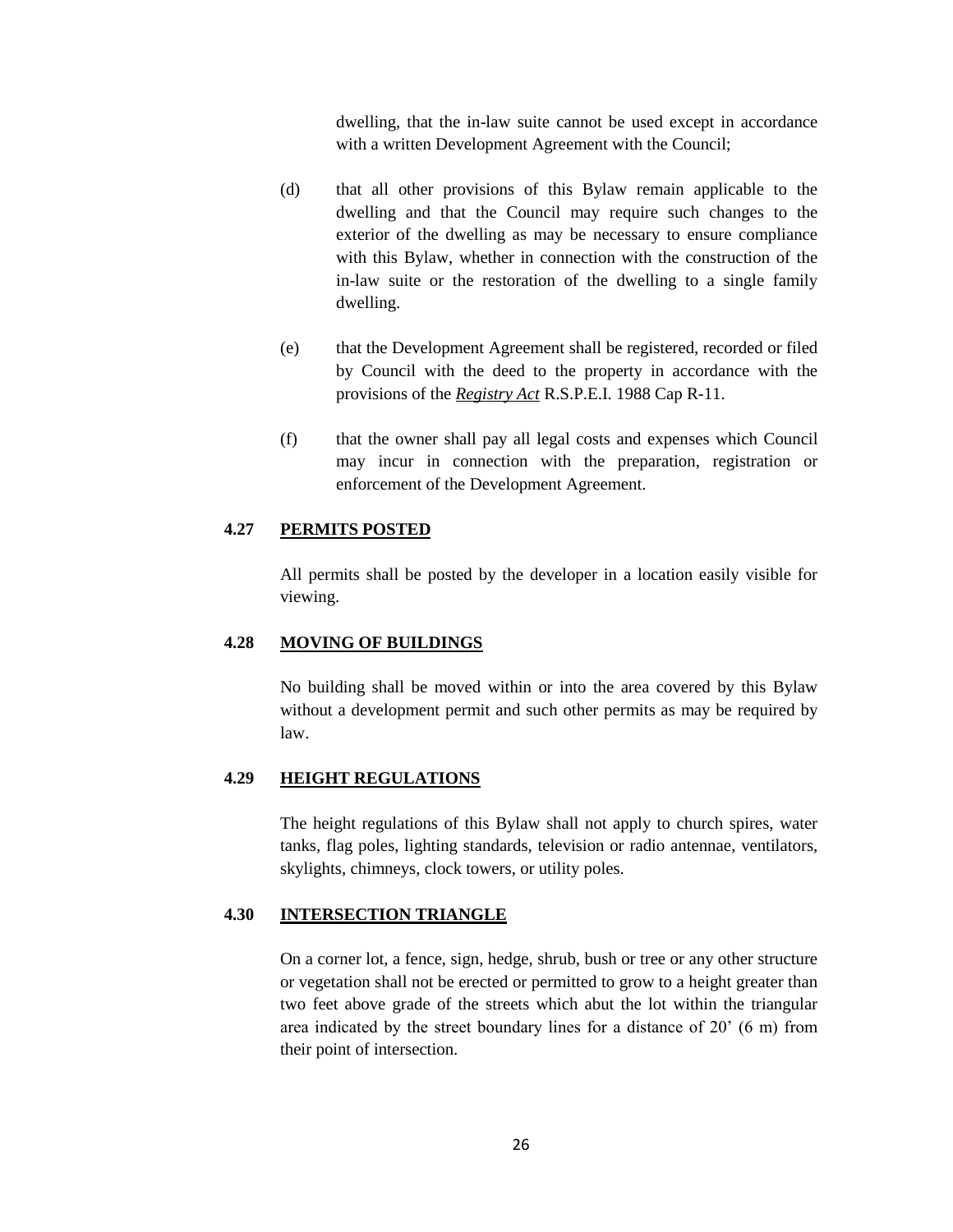### **4.31 PERMITTED USES IN ALL ZONES**

The following uses are permitted in all zones:

- (i) Temporary construction facilities such as sheds, scaffolds and equipment incidental to building on the premises for so long as work is in progress or for a maximum period of six (6) months, whichever is the shorter period.
- (ii) Public and private utility buildings and structures which are considered by Council to be necessary and appropriate to the municipality.

#### **4.32 CONSTRUCT IN ACCORDANCE WITH APPLICATION**

Any person who has been granted a development permit shall agree to develop in accordance with the information given on the prescribed application form and the conditions laid down by the development permit or development agreement and shall comply therewith.

## **4.33 DENYING PERMITS**

- (i) No development permit shall be issued if the proposed development could create a hazard to the general public or any resident of the municipality or could injure or damage neighbouring property or other property in the municipality, such as injury or damage to include but not be limited to water, drainage or other water run-off damage.
- (ii) No development permit shall be issued if the proposed development could create a health, fire or accident hazard or increase the likelihood of the existence of rodents, vermin or other pests.

## **4.34 UNDERGROUND PETROLEUM STORAGE TANKS**

Underground Petroleum Storage Tanks shall require a development permit from the Town before installation may proceed. In processing such application, the Town shall refer the application initially to the government authority having jurisdiction for these facilities whereupon such application will be processed in accordance with applicable regulations. The Town shall not issue a permit to the Developer until it has received WRITTEN approval from the appropriate authority. However, the written approval of the latter shall not alone be conclusive of the right to have a permit issued hereunder.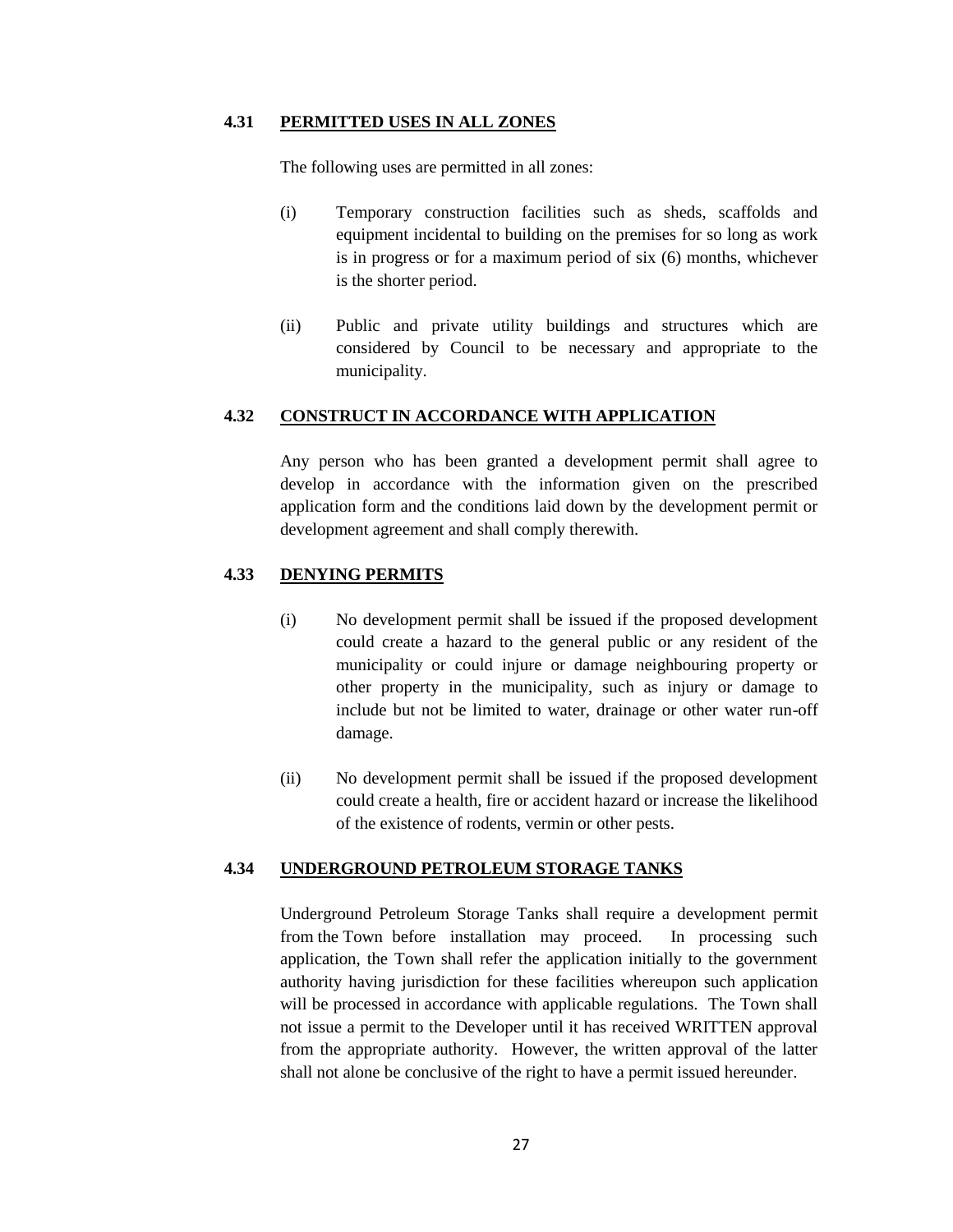### **4.35 OUTDOOR SWIMMING POOLS**

The installation of a swimming pool shall be permitted in any zone in accordance with the following provisions:

- (i) The land owner shall first secure a Development Permit from Council;
- (ii) A 6 ft. (1.8 m) fence shall be constructed in such a manner so as to impede unauthorized persons from entering over or under said fence. Such fence shall be aesthetically presentable and preference will be given to wood type fence;
- (iii) Any gate on such fence shall be capable of being locked;
- (iv) Disposal of water after dechlorination shall be either through the sanitary sewer system or carried off by truck unless otherwise authorized by Council; and
- (v) The Developer shall agree that other reasonable initiatives regarding maintenance and safety which are reasonable and prudent shall be carried out either at the initiative of the Developer or the Council.

### **4.36 SURVEYS REQUIRED**

Where the Development Officer is unable to determine whether the proposed development conforms to this Bylaw and other bylaws and regulations in force which affect the proposed development, Council may require that the plans submitted under this Section be based upon an actual survey by a licensed Prince Edward Island Land Surveyor.

### **4.37 CERTIFICATE OF COMPLIANCE**

As a condition of any development permit Council may require that any applicant shall not use or occupy, or being the owner thereof, shall not permit any building or premises, or part thereof, to be used or occupied after it has been erected, altered, placed or reconstructed until there has been issued to the owner an official certificate of compliance certifying that the building or premises or part thereof conform to the provisions of this Bylaw and any conditions noted on the development permit or the development agreement.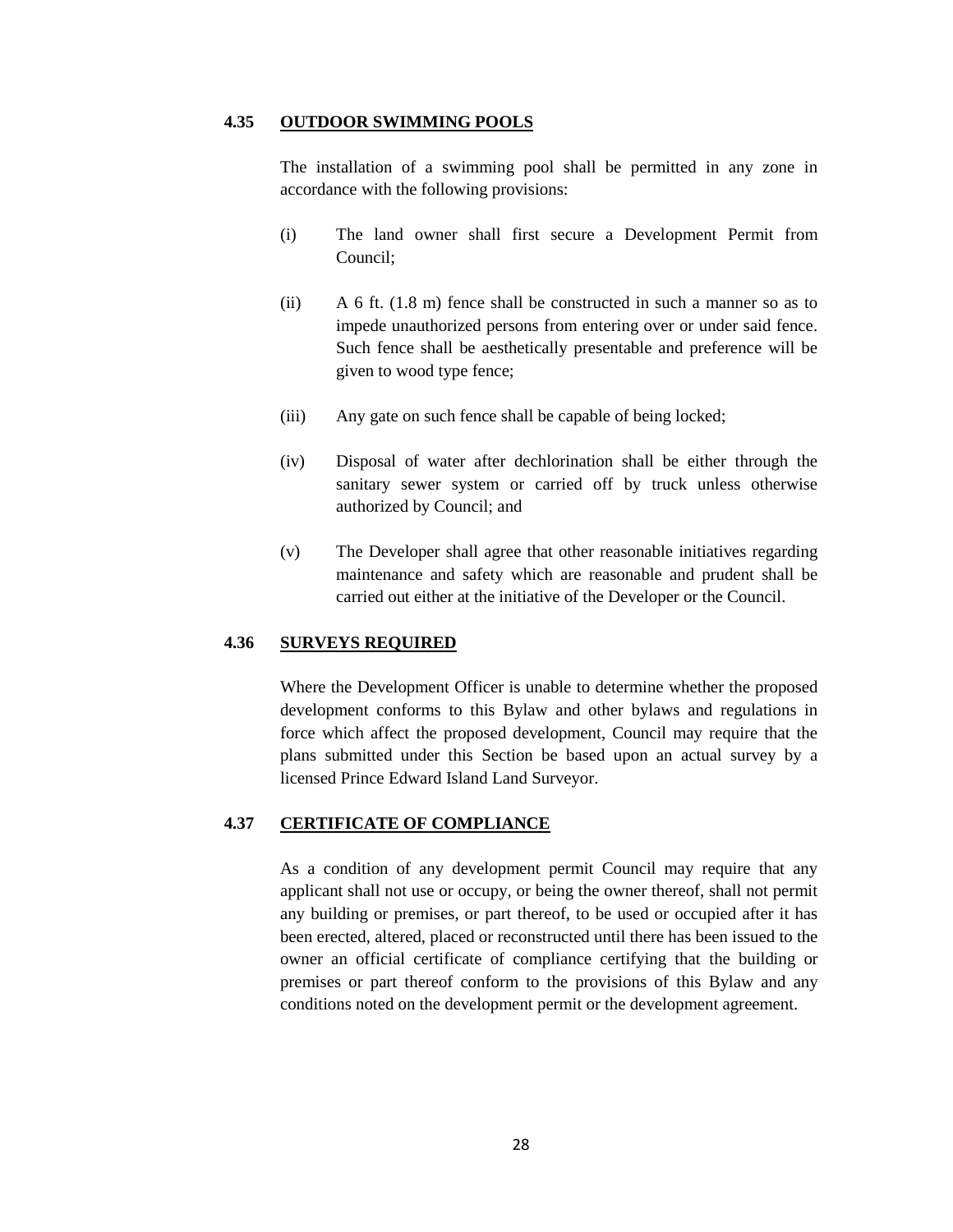### **4.38 SUBDIVIDING OF ATTACHED DWELLINGS**

Semi-detached and row or townhouse dwellings may be divided independently for individual sale and ownership provided that:

- (i) A subdivision of the parcel of land has been approved by Council (such subdivision to provide for appropriate easements or common area to allow entry by an owner of any portion of the building to his back yard area);
- (ii) the units must be separated from the basement floor to the underside of the roof by a vertical fire wall built in accordance with applicable National Building and Fire Code regulations;
- (iii) a separate water and sewer service is provided for each unit in accordance with policies governing water supply and sewerage services for the Town;
- (iv) a separate electrical service is provided for each unit;
- (v) a separate heating service is provided for each unit;
- (vi) separate parking to be provided unless Council waives same;
- (vii) a copy of the agreement made between the owners covering the following terms is approved by Council and registered on the title of each unit:
	- (1) common walls
	- (2) maintenance
	- (3) fire insurance
	- (4) easements
	- (5) parking
	- (6) snow removal, and
	- (7) any other items jointly owned or used.
- (viii) Any other terms and conditions as shall be imposed by Council.

### **4.39 GRADE OF SITE**

No building shall be erected or placed except in conformance with the finished grade for its site, adjacent buildings or the road, after its construction.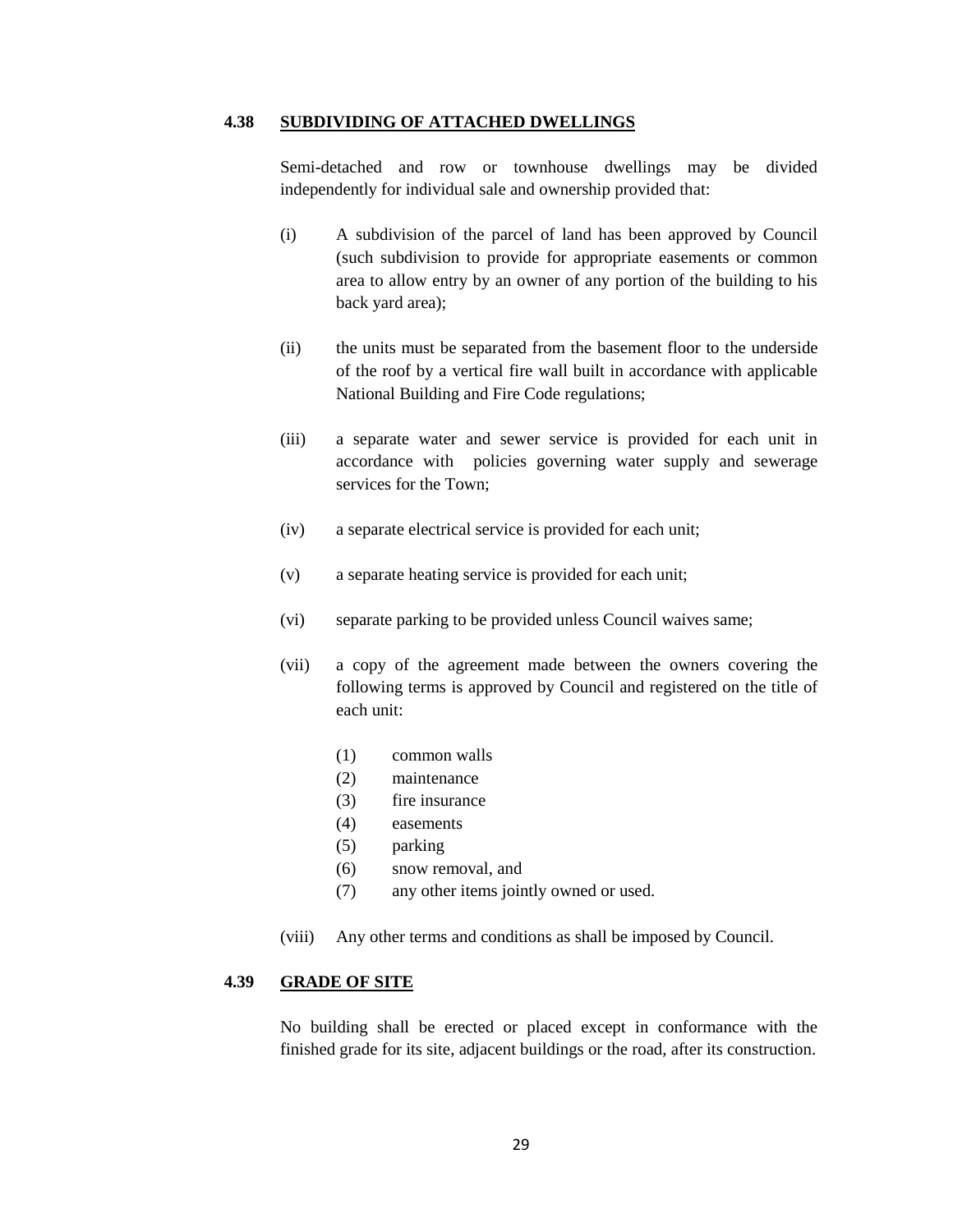## **4.40 LANDSCAPING**

- (i) The provision and maintenance of adequate landscape buffering and/or appropriate fencing shall be required to the satisfaction of the Council between residential zones and new commercial, industrial or other land uses characterized by significant traffic generation, the heavy use of trucks, noise, outdoor storage, congregations of people and other factors that may adversely affect adjacent residential amenity;
- (ii) The provision and maintenance of adequate landscaping shall be required for new development to the satisfaction of the Development Officer.
- (iii) Where a C1 or a M1 Zone abuts a Residential Zone along a side and/or rear lot line, a strip of not less than fifteen  $(15')$  ft.  $(4.5 \text{ m})$  in width along the said side and/or rear lot shall be landscaped to the satisfaction of the Development Officer as part of the development for which a building permit has been granted.

## **4.41 PETROLEUM STORAGE**

- (1) Underground gasoline storage facilities shall not be permitted in any residential zone; and
- (2) the storage of gasoline on a residential lot shall be limited to 50 litres (13 gallons).

## **4.42 NON-CONFORMING USES**

- (1) Subject to the provisions of this Bylaw, a building or structure, or use of land, buildings or structures lawfully in existence on the effective date of approval of this Bylaw may continue to exist;
- (2) A building or structure shall be deemed to exist on the effective date of approval of this Bylaw if:
	- (a) it was lawfully under construction, or
	- (b) the permit for its construction was in force and effect, but this clause shall not apply unless the construction is commenced within six (6) months after the date of the issue of the permit and is completed in conformity with the permit within a reasonable time;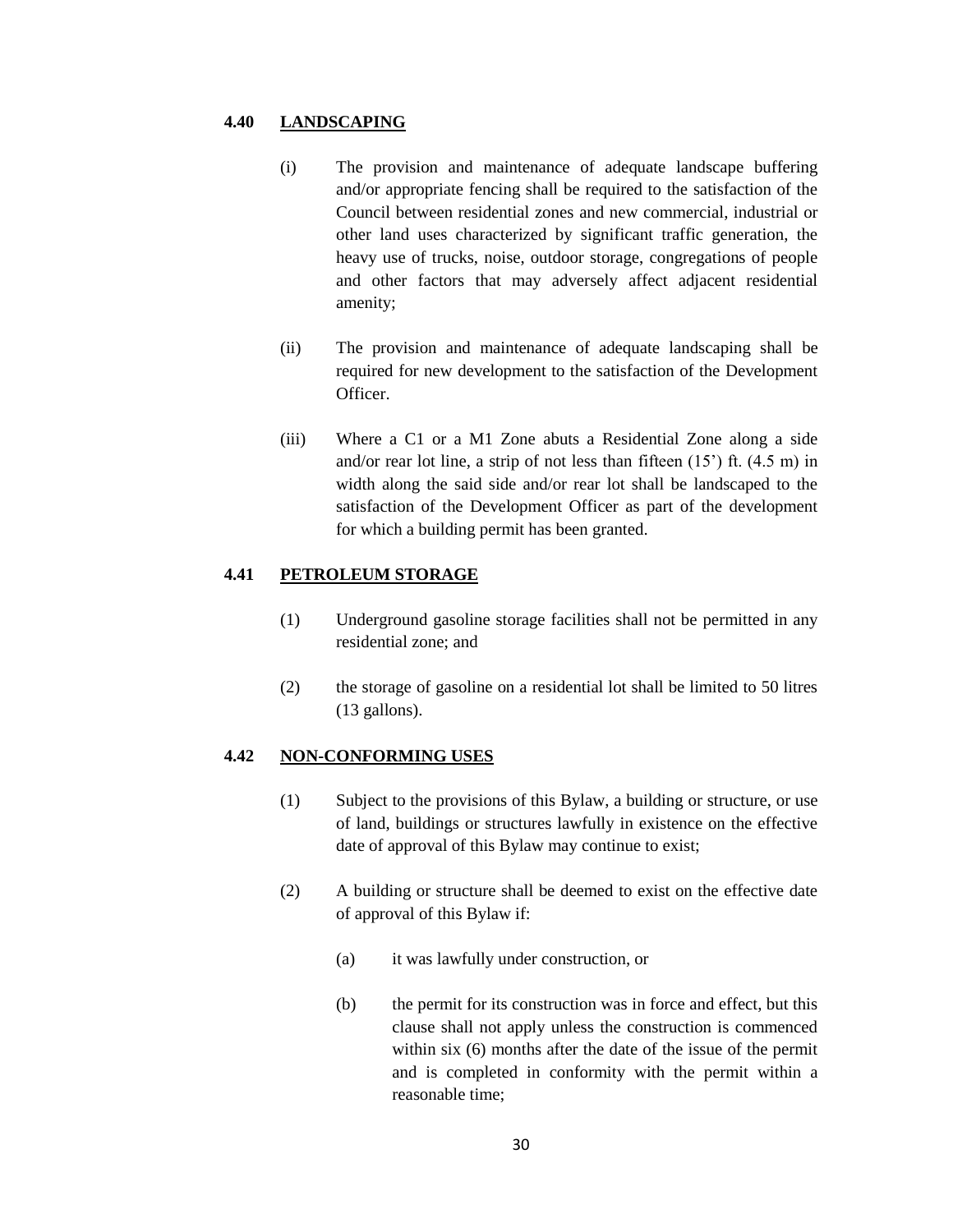- (3) No structural alterations that would increase the exterior dimensions, except as required by statute or bylaw, shall be made to a building or structure while a non-conforming use thereof is continued;
- (4) If a building which does not conform to provisions of this Bylaw is destroyed by a fire or otherwise to an extent of fifty percent (50%) or more of the assessed value of the building above its foundation, it shall only be rebuilt or repaired in conformity with the provisions of this Bylaw, except if the building or repair work would not be detrimental, in the opinion of Council, to the convenience, health or safety of residents in the vicinity or the general public;
- (5) Any change of tenants or occupants of any premises or building shall not of itself be deemed to affect the use of the premises or building for the purposes of this Bylaw;
- (6) A non-conforming use of land, buildings or structures shall not be permitted if it has been discontinued for a period of twelve (12) months consecutively, and in such event, the land, building or structure shall not thereafter be used except in conformity with this Bylaw, except if the use would not be detrimental, in the opinion of Council, to the convenience, health or safety of residents in the vicinity or the general public.

#### **4.43 BUSINESSES IN RESIDENTIAL ZONES**

Where a property is used for domestic and household arts, or business and professional offices in a residential zone, the following shall apply:

- (i) the dwelling shall be occupied as a residence by the principal operator and the external appearance of the dwelling shall not be changed by the business use.
- (ii) there shall be no more than two non-resident assistants employed in the business or profession or the domestic and household arts carried on.
- (iii) not more than 25% of the total floor area of the dwelling shall be occupied by the business or profession or domestic and household arts use.
- (iv) adequate off-street parking, in accordance with this Bylaw, separate from that required for the dwelling, shall be provided.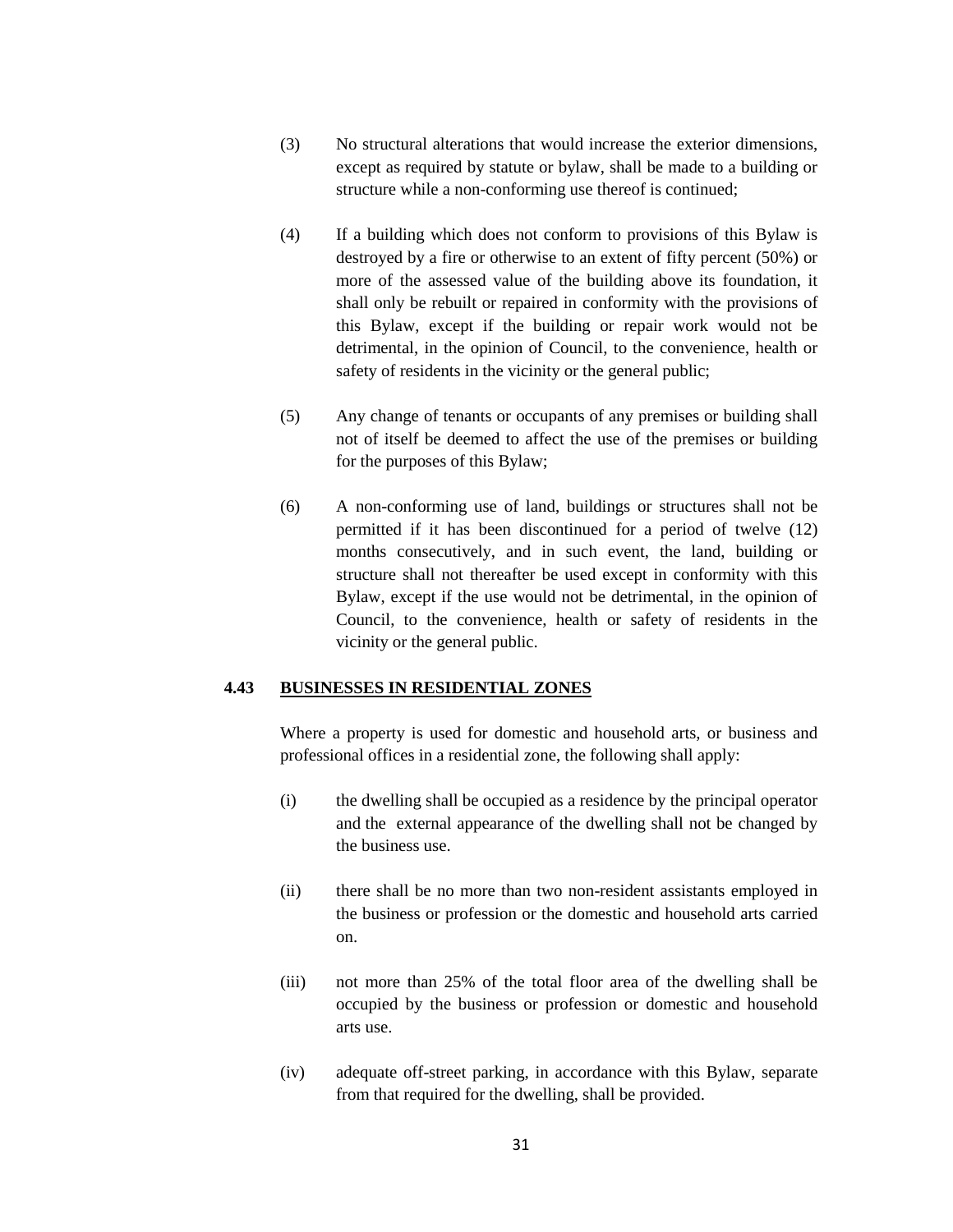- (v) there shall be no open storage or display area.
- (vi) premise signs shall be restricted to a maximum of 400 square inches in total.
- (vii) domestic and household arts shall include:
	- (a) Dressmaking and tailoring
	- (b) Hairdressing
	- (c) Instruction in the arts (music, dance, etc.)
	- (d) Arts and crafts, weaving, painting, sculpture, and repair of garden or household ornaments, personal effects or toys.

# **4.44 SPECIAL REQUIREMENTS FOR SEMI-DETACHED, ROW OR TOWN HOUSE DWELLINGS**

No semi-detached, row or town house dwelling shall be erected in a manner which will not permit subdivision into individual pursuant to Section 4.38.

#### **4.45 MAXIMUM LOT COVERAGE**

Maximum lot coverage shall be determined as the percentage of the lot covered by the main building, attached or detached garage and any accessory buildings.

### **4.46 RECREATIONAL TRAILERS OR VEHICLES**

No person shall use or occupy a Recreational Trailer or Vehicle other than in an approved Campground, unless Council has issued a temporary permit for such use.

### **4.47 MOBILE HOMES**

Mobile Homes shall not be permitted to be located within the municipality.

### **4.48 BED AND BREAKFAST**

Bed and breakfast establishments shall be permitted to operate in any single family residence in any residential Zone subject to the following:

(1) the dwelling shall be occupied as a residence by the principal operator and the external appearance of the dwelling shall not be changed by the bed and breakfast operation;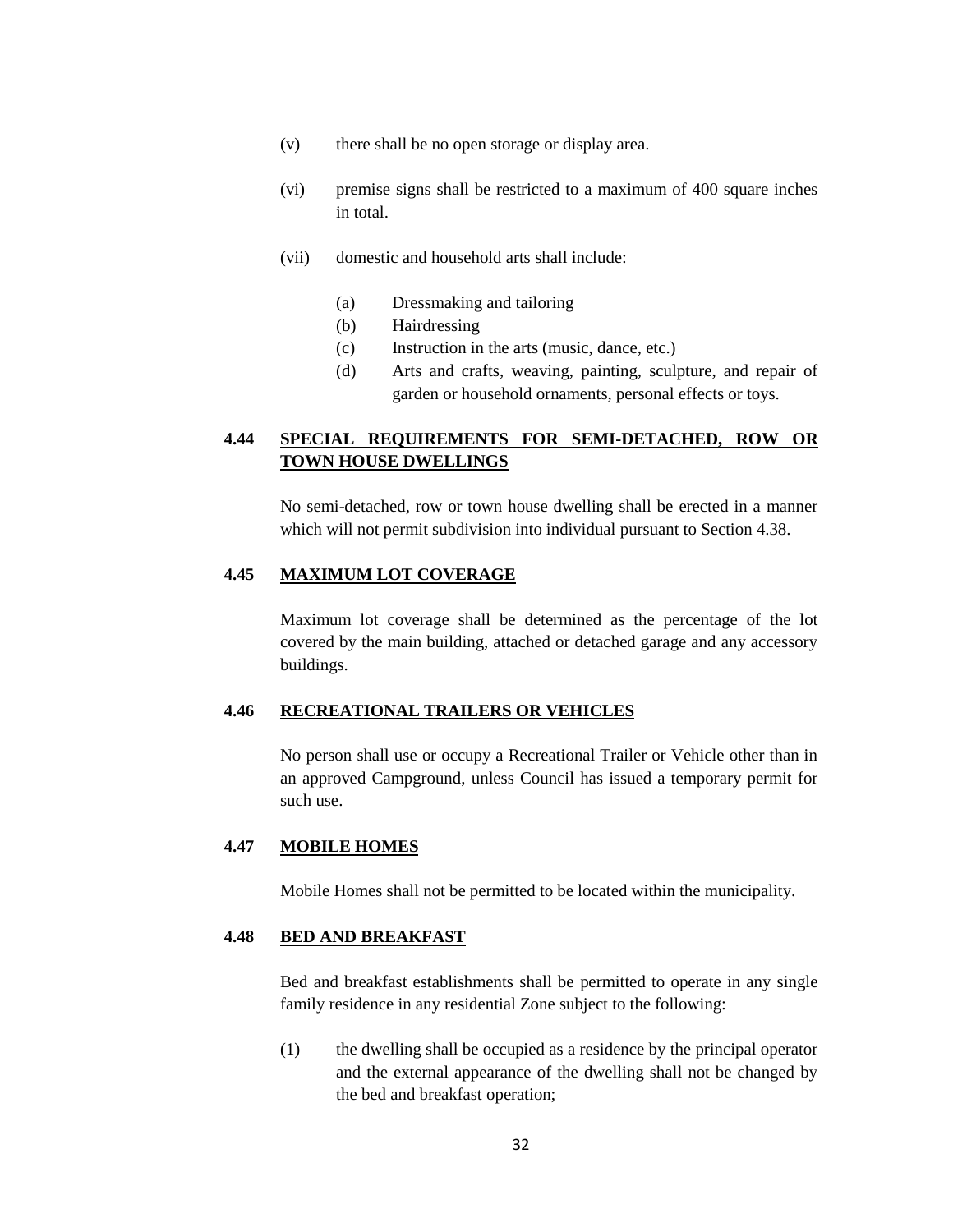- (2) not more than three (3) rooms shall be offered for overnight accommodation;
- (3) adequate off-street parking, in accordance with this Bylaw, separate from that required for the dwelling, shall be provided. This requirement may be waived where Council deems there is adequate on-street or off-street parking capacity in ;
- (4) premise signs shall be restricted to a maximum of 900 square inches;
- (5) there shall be no other signage, open storage or visible display area.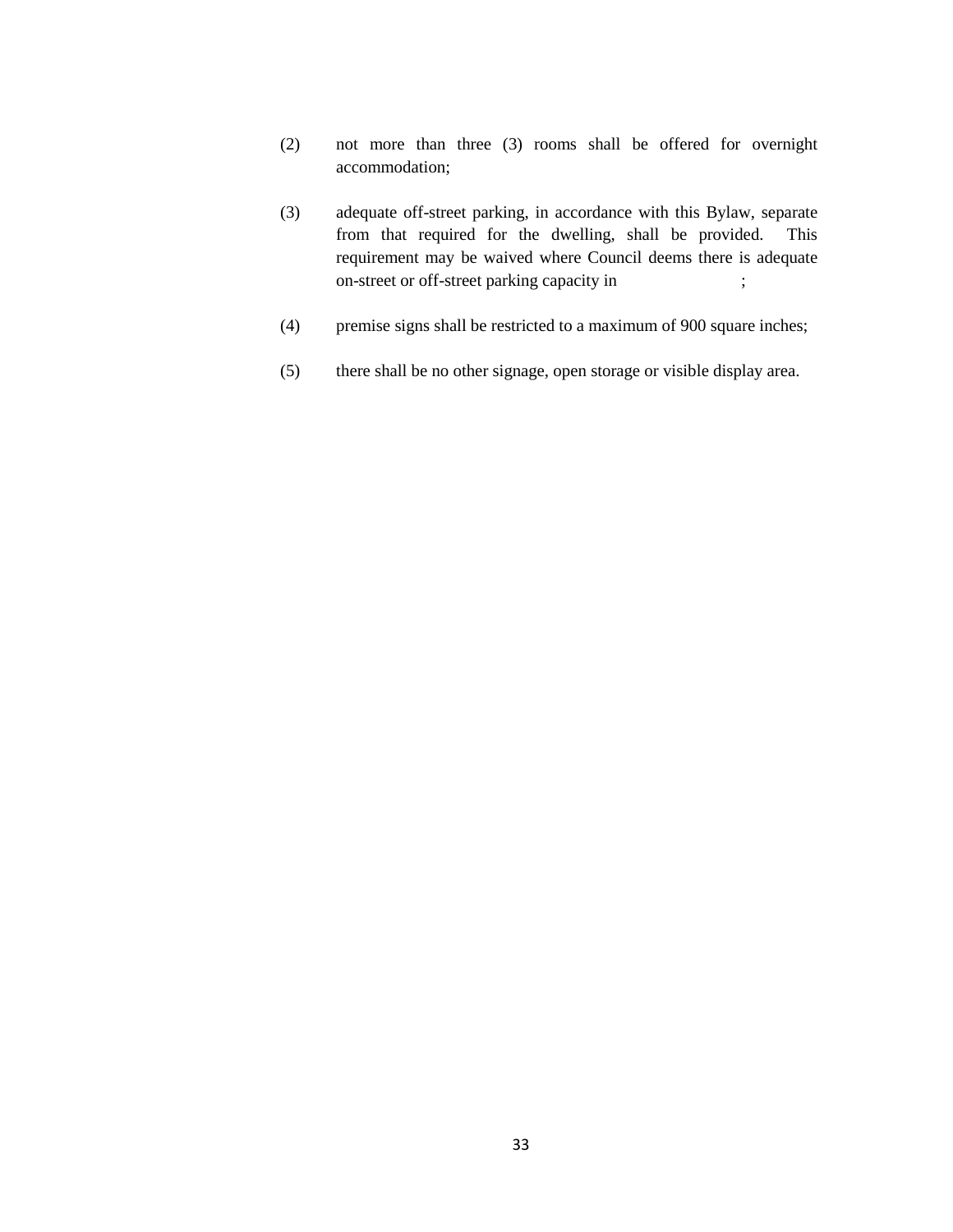### **SECTION #5 – WIND ENERGY SYSTEMS**

## **5.1 DEFINITIONS**

For the purpose of this section the following definitions shall apply:

### **Wind Energy System (WES)**

A Wind Energy System consists of a wind turbine, a tower, guy wires and associated control or conversion electronics to convert wind mechanical energy to electricity.

### **On-site Wind Energy System (OWES)**

An On-Site Wind Energy System consisting of a wind turbine, a tower, and associated control or conversion electronics, which is intended to provide electrical power for on-site use only and is not intended or used to produce power for resale or distribution. An OWES might be connected to the local utility grid or be off-grid. On-site wind energy systems are classified as follows:

### **a) Micro OWES:**

A wind energy conversion system, which has a rated capacity of less than 5 KW.

### **b) Small OWES:**

A wind energy conversion system, which has a rated capacity of between 5 and 30 KW.

## **c) Medium OWES:**

A wind energy conversion system, which has a rated capacity of between 30 and 100 KW.

#### **Commercial Wind Energy System (CWES):**

A Commercial Wind Energy System is a system, which is intended to produce electricity for resale or distribution purposes. A commercial wind energy system could consist of a single freestanding windmill or a cluster of a number of windmills situated in the same location called a wind farm.

## **Turbine:**

The parts of a wind system including the rotor, generator and tail.

### **Total System Height:**

The height from ground level to the top of the rotor at its highest point.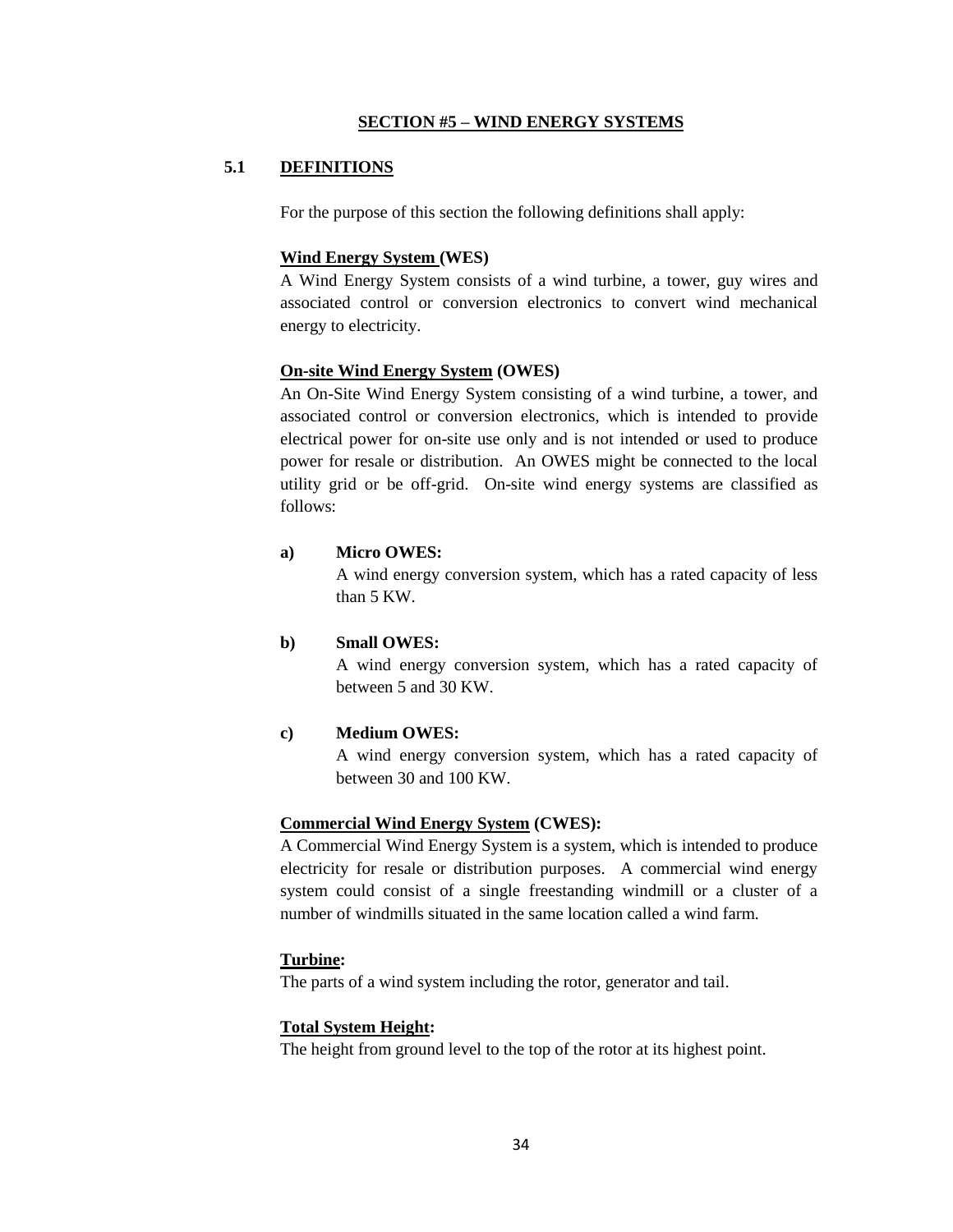### **Wind Turbine Tower:**

The guyed or freestanding structure that supports a wind turbine generator.

## **Wind Turbine Tower Height:**

The height above grade of the fixed portion of the wind turbine tower, excluding the wind turbine and rotor.

### **Off-grid:**

A stand-alone generating system not connected to or in any way dependent on the utility grid.

## **Behind the meter:**

A generating system producing power for use on a grid-connected property, but which system may or may not be capable of sending power back into the utility grid.

## **5.2 PERMITTED USE**

Establishment of micro wind energy systems (with a rated capacity not more than 5 KW) shall be permitted in all zones subject to meeting all requirements of this section and any other relevant provisions of this Bylaw.

No person shall erect, construct or install a wind energy system without first obtaining a development permit from Council. All OWES(s) shall be constructed and operated in a manner that minimizes any adverse visual, safety and environmental impacts.

No permits shall be issued for a Commercial Wind Energy System (CWES) without an amendment to this Bylaw.

## **5.3 DEVELOPMENT PERMITS AND AGREEMENTS**

Council may issue a Development Permit for the establishment of an on-site OWES with a rated capacity between 5 and 100 KW, subject to a written development agreement signed by the applicant pursuant to such terms and conditions, as Council deems necessary. Prior to the issuance of a development permit, Council shall ensure that:

- 1. The development does not cause any hardship to surrounding property owners due to excessive noise, safety issues, traffic congestion or any other potential disturbance;
- 2. The development is deemed appropriate and complements the scale of any existing development;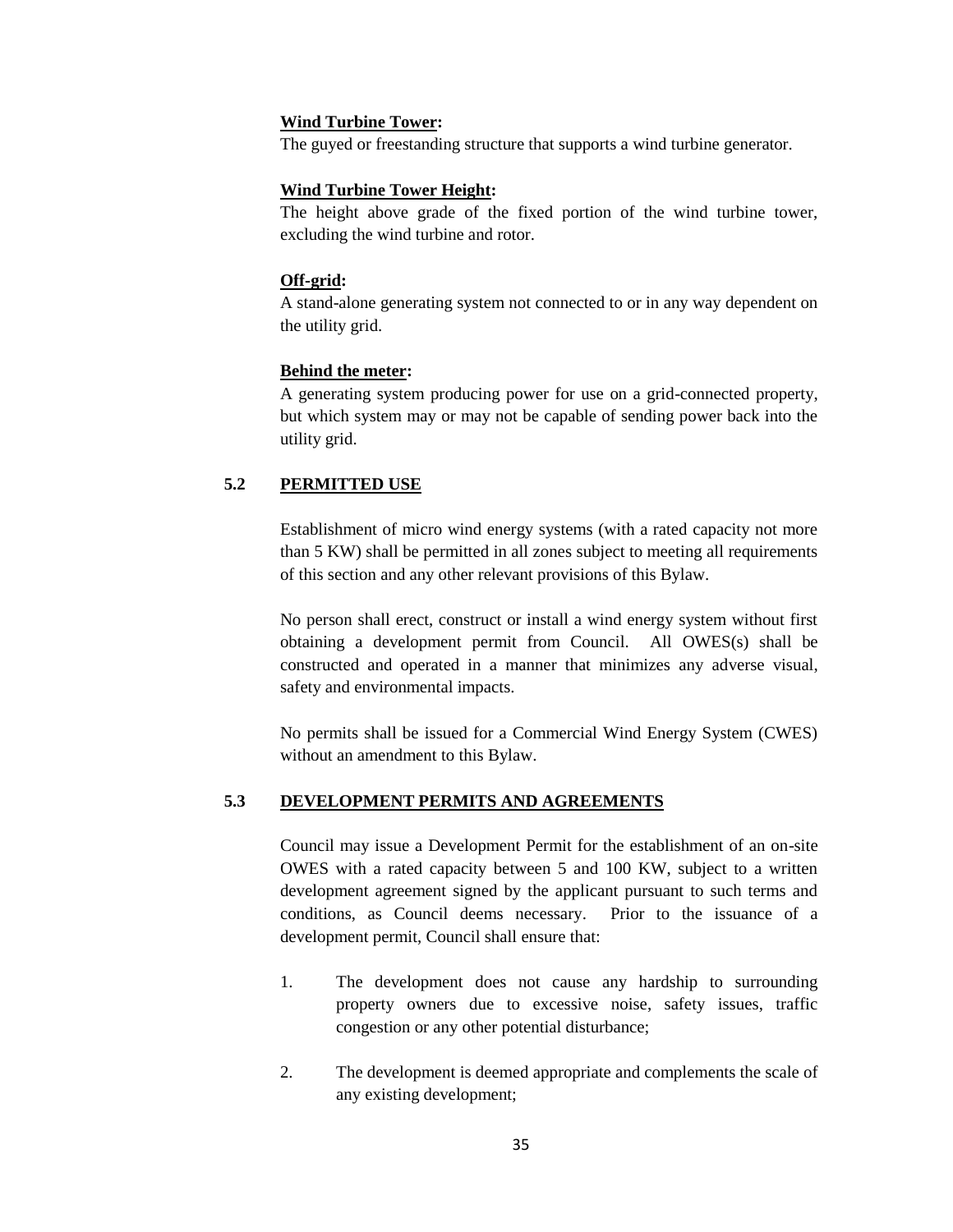- 3. Property owners within 200 m (600 feet) of the subject OWES shall be notified in writing of details of the proposed development and asked to provide their comments;
- 4. All other relevant provisions of this Bylaw and provincial *Planning Act* and related national regulations shall be met.

## **5.4 SHARED WIND ENERGY SYSTEMS**

An on-site OWES with a rated capacity between 5 and 100 KW shared by multiple Single Family Dwellings may be permitted subject to meeting the requirements of Section 5.3.

## **5.5 WALL OR ROOF-MOUNTED SYSTEMS**

Considering wind energy fast pace technology, emerging new structures, materials and specifications, every small wind energy system fixed to a building shall be considered individually.

- 1. A structural engineering analysis of such a wind turbine during installation and operation may be required and certified by a licensed professional engineer including requirements if the turbine is to be installed on any Duplex and multi unit dwelling.
- 2. The Wall or Roof-mounted turbine height shall be no higher than 5 ft. above the building height.

# **5.6 WIND TURBINE TOWER HEIGHT**

The Wind Turbine Tower Height is subject to the setback requirements below, and provided that the application includes evidence that the proposed height does not exceed the height recommended by the manufacturer or distributor of the system.

# **5.7 SETBACK**

- 1. The turbine base shall be no closer to the property line than the two times the height of the wind turbine.
- 2. No part of the wind system structure, including guy wire anchors, may extend closer than one meter (3 ft.) to the property boundaries of the installation site.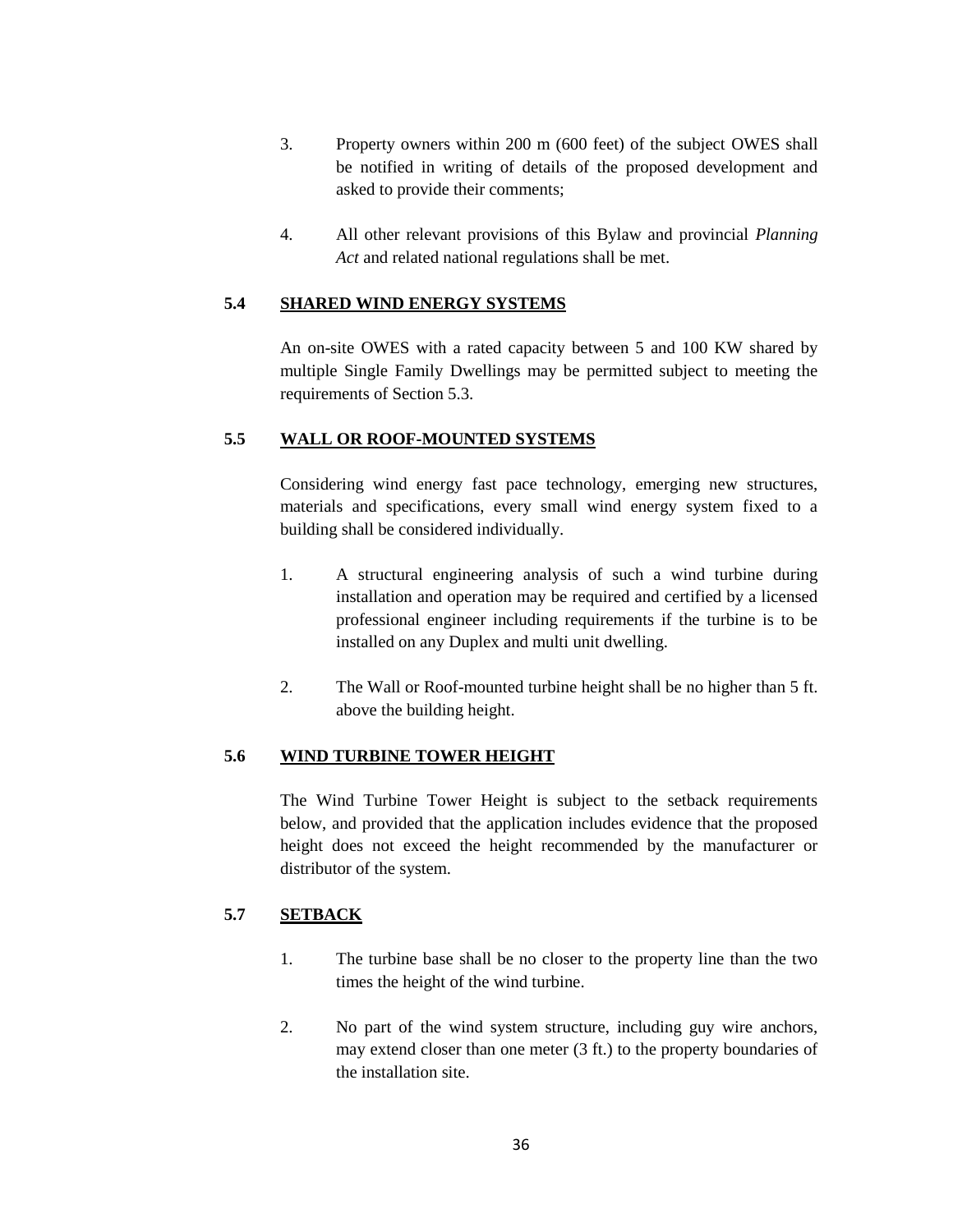- 3. The tower height of any OWES shall not exceed 24.4 metres (80 feet) in any residential zone and 48.8 metres (160 feet) in any other zone.
- 4. Any OWES shall be located at a distance of at least 1.5 times the total system height from any habitable buildings.

Council may waive setback requirements from adjacent properties if such adjacent property owner agrees to grant an easement binding on the current and future owners.

In addition to satisfying the minimum setback requirement noted above, the minimum distance of a freestanding wind turbine from an inhabited dwelling shall meet the setback requirements for the noise generated (see section 5.8 below).

# **5.8 NOISE**

- 1. The mean value of the sound pressure level from any wind energy systems shall not exceed more than 5 decibels (dBA) above background sound, as measured at the exterior of the closest existing or potential neighbouring inhabited dwelling (at the time of installation or during operation), for wind speeds below 10 m/s and except during short term events such as utility outages and/or severe wind storms.
- 2. Notwithstanding the above noise regulation, the maximum allowed noise level generated by a wind energy system in residential areas shall be 45 dBA for wind speed 10m/s, as measured at the exterior of the existing (or future) closest neighbouring inhabited dwelling.

## **5.9 SHADOW FLICKER**

Shadow flicker at any point of neighbouring inhabited dwelling shall be minimized and not be permitted to exceed 30 hours per year as a result of the operation of the wind turbine.

## **5.10 NUMBER OF TURBINES**

A maximum of one small wind turbine (OWES) per property is permitted.

#### **5.11 COMPLIANCE WITH CANADIAN BUILDING CODE**

Permit applications for small wind energy systems (OWES) shall be accompanied by standard drawings of the wind turbine structure, including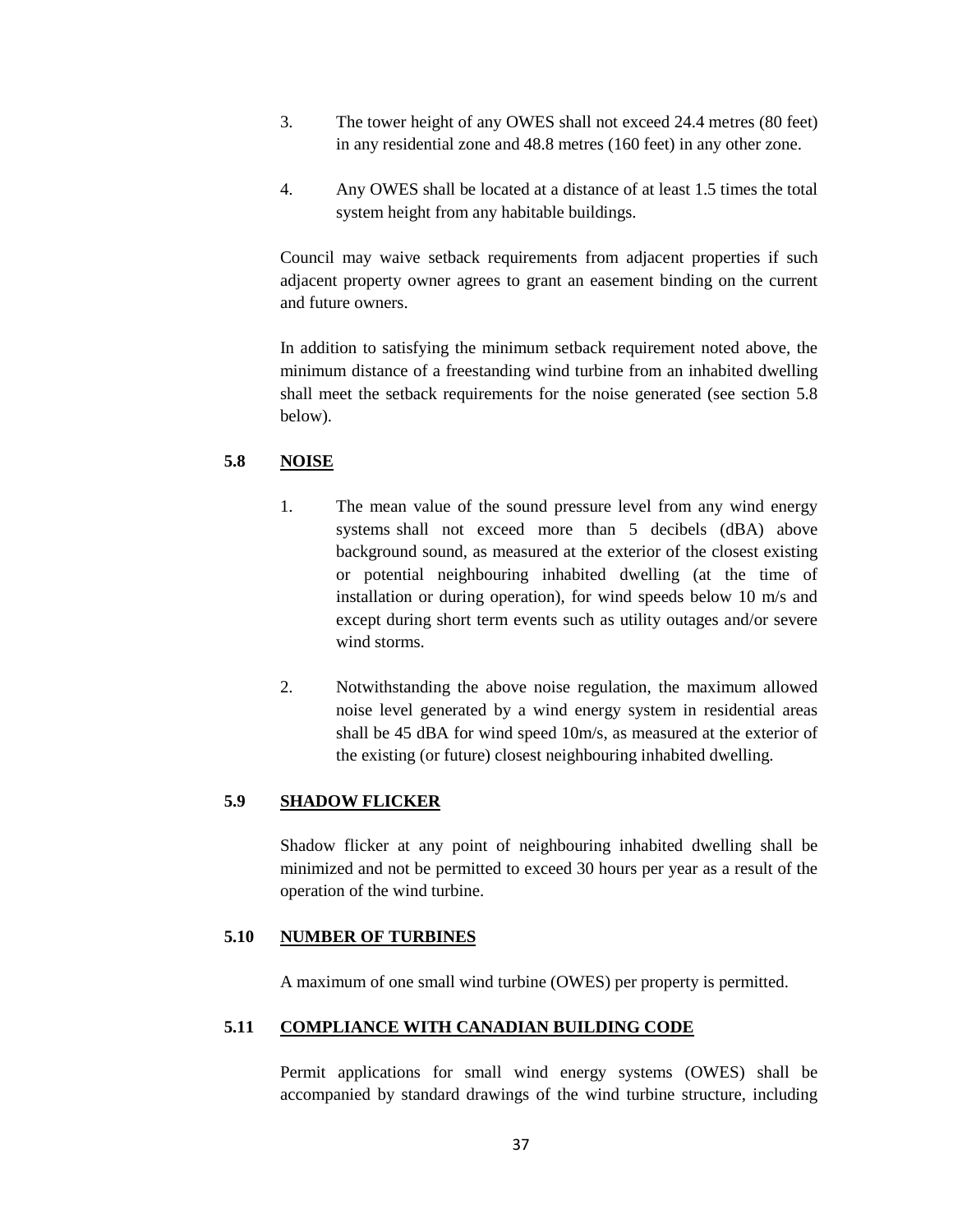the tower, base, and footings, anchoring method and drawn to scale. An engineering analysis of the wind turbine tower showing compliance with the Canadian Building Code and certified by a licensed professional mechanical, structural, or civil engineer shall also be submitted. Documentation of this analysis supplied by the manufacturer shall be accepted.

#### **5.12 COMPLIANCE WITH AIR TRAFFIC SAFETY REGULATIONS**

Where it is required, small wind energy systems must comply with applicable air traffic safety regulations. A statement on compliance by the applicant is sufficient. Transport Canada must be notified of the location (latitude and longitude) and height of all wind turbine installations through the aeronautical clearance application process. Small wind turbine towers shall not be artificially lighted except as required by Navigation Canada.

### **5.13 COMPLIANCE WITH EXISTING ELECTRIC CODES**

Building permit applications for small wind energy systems shall be accompanied by a line drawing of the electrical components in sufficient detail to allow for a determination that the manner of installation conforms to existing electrical codes, if applicable.

# **5.14 UTILITY NOTIFICATION**

No grid-interconnected wind energy system shall be installed until evidence has been provided that the utility company has been informed of the customer"s intent to install an interconnected customer-owned generator. A copy of a letter to the applicant"s utility is sufficient. No response or evidence of approval from the utility is required.

Off-grid systems and grid-tied systems that are capable of feeding onto the grid with advanced control grid fault protection and disconnect switches covered under the electrical code shall be exempt from this requirement.

#### **5.15 ABANDONMENT OR DECOMMISSIONING**

Should a wind energy system located on a site appear to Council to have discontinued producing power for a minimum one year, the system"s owner must upon request from Council, prepare a status report. Following review of the status report, if in the opinion of Council power will not be produced on the site within a reasonable period of time, Council may order that the wind energy system located on the site be decommissioned in accordance with the decommissioning plan submitted at the time of the issuance of the development permit.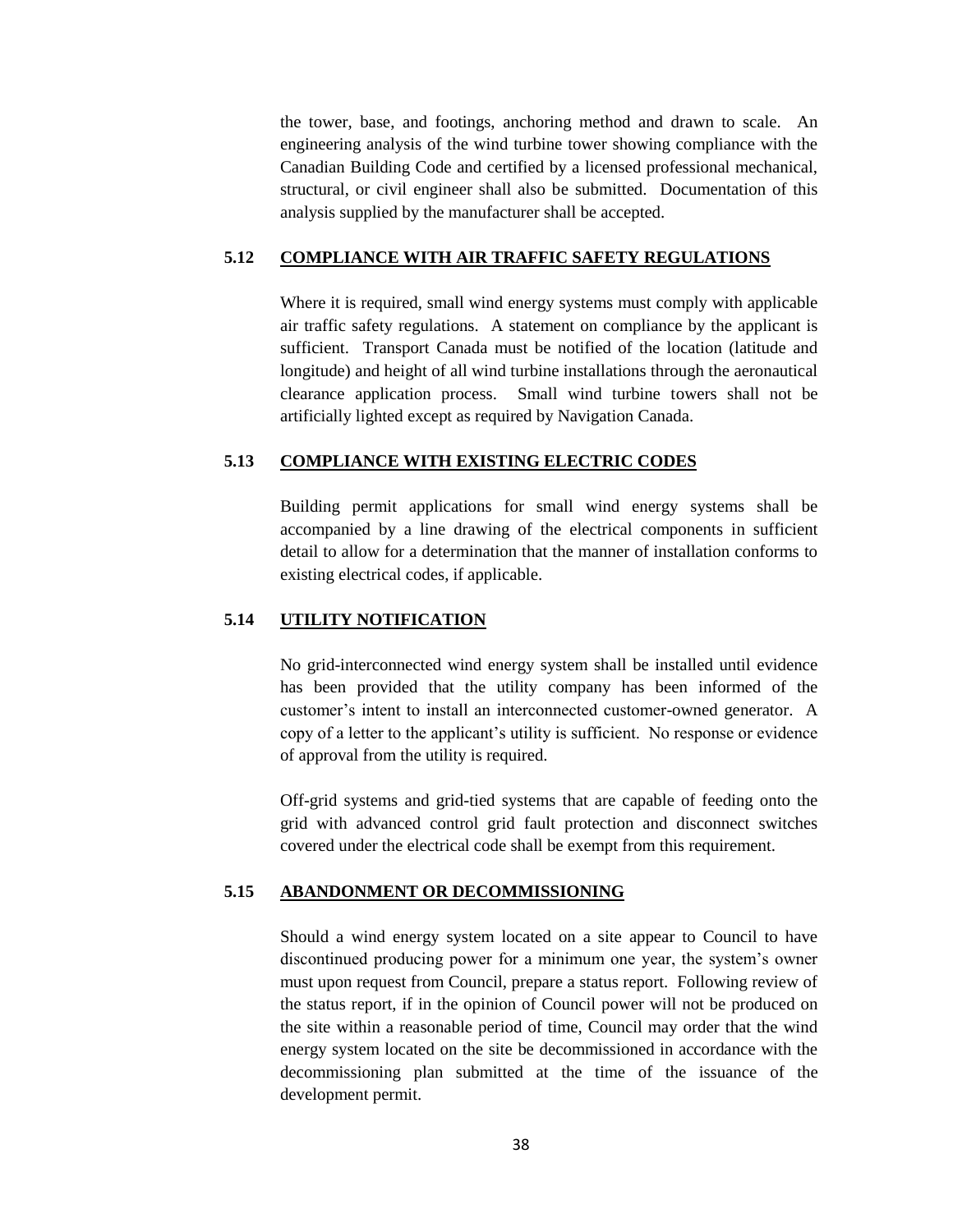# **5.16 APPLICATION REQUIREMENTS**

Applications shall contain the following information:

- i) The applicant's and property owner's name, address and phone number;
- ii) A plot plan to scale showing property lines, easements, setback lines and layout of all structures on the lot as certified by a surveyor registered to practice in the Province of Prince Edward Island;
- iii) The location of all structures, habitable buildings, power lines or other utility lines on site and on adjoining properties within a radius equal to three (3) times the proposed tower height as certified by a surveyor registered to practice in the Province of Prince Edward Island;
- iv) Standard drawings, to scale, of the structural components of the WES, including structures, pole or tower, base, footings, guy lines where required, and guy line anchor bases;
- v) The drawing shall include the distance of these components from all property as certified by a surveyor registered to practice in the Province of Prince Edward Island;
- vi) The height and location of any structure over 10.7 metres (35 feet) within a 153 metres (500 foot) radius on-site or off-site of the proposed WES as certified by a surveyor registered to practice in the Province of Prince Edward Island;
- vii) Certification from a professional engineer licensed to practice in the Province of Prince Edward Island that the rotor and overspeed control has been designed for the proposed use on the proposed site;
- viii) Copy of letters notifying in writing all property owners within 200 metres (600 feet) of the proposed WES.
- xi) Decommissioning Plan.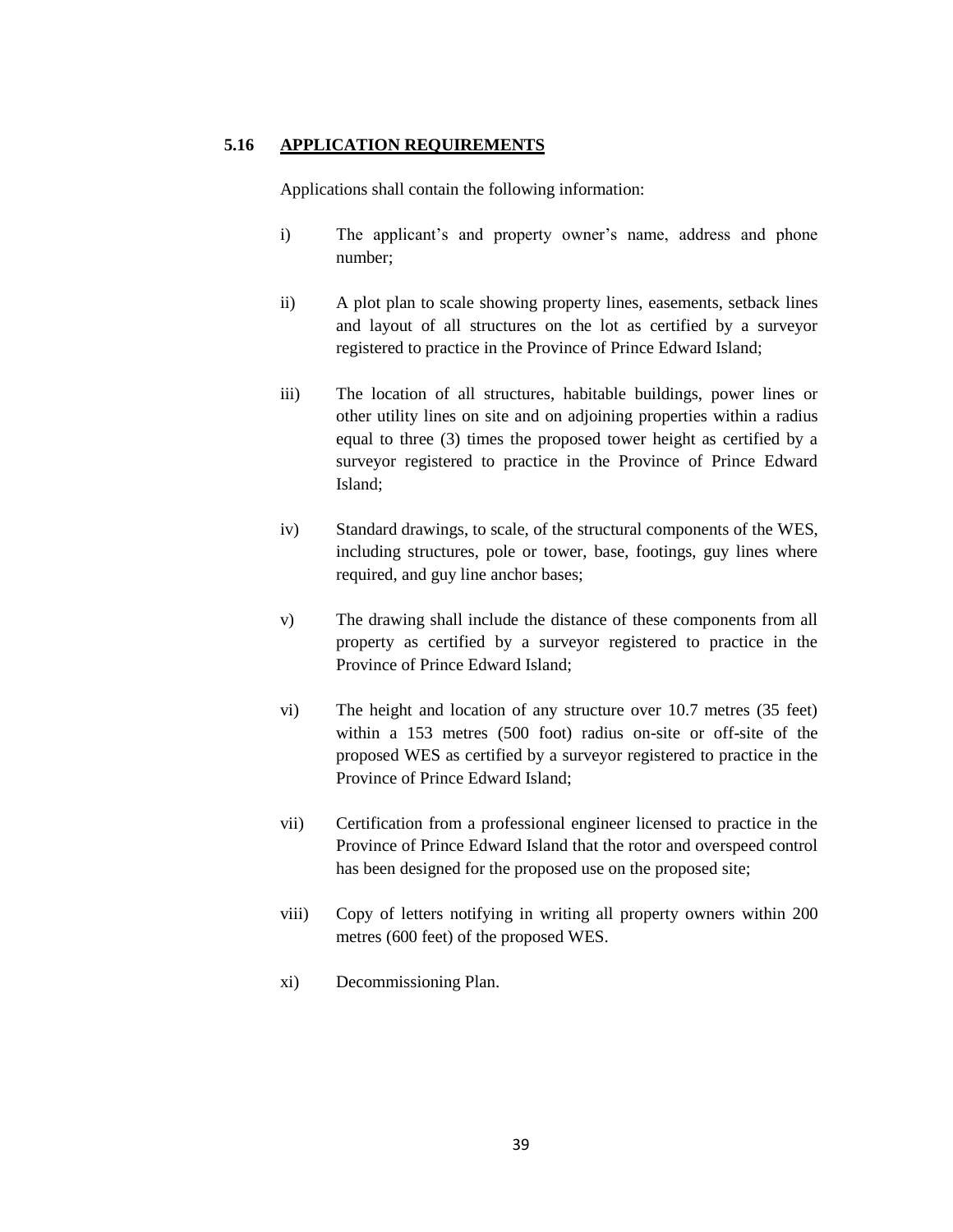#### **5.17 DESIGN REQUIREMENTS**

## 1. Height

The minimum height of the lowest position of the WES blade shall be at least 6.1 metres (20 feet) for "mini" WES and at least 9.1 metres (30 feet) for "small" and "medium" WES above the ground and/or above the highest structure or tree within a 91.4 metres (300 foot) radius.

## 2. Fencing, Safety and Lighting

All towers or poles must be un-climbable by design or protected by anti-climbing devices such as:

- i) fences with locking portals at least 1.8metres (6 feet) high;
- ii) anti-climbing devices 3.7 metres (12 feet) from the base of the pole;
- iii) guy wires shall be marked in a fashion to make them clearly visible with reflective guy wire guards to a minimum height of 1.8 metres (6 feet) from the ground up;
- iv) lighting of the facility shall be prohibited, unless required by Transport Canda;
- v) warning signs shall be posted at each property line and each guy wire location;
- vi) no signs shall be displayed on any part of the WES. Manufacturer's logos may be displayed only on the nacelle and shall be no larger than 0.02 square metres (0.25 sq. ft.);
- vii) the WES shall be designed and placed in such a manner to consider all adverse visual impacts on neighbouring areas. The colours and surface treatment of the WES and supporting structures shall minimize disruption of the natural characteristics of the site.

# **5.18 CERTIFICATION AND DESIGN**

i) The WES shall be designed and installed in accordance with CSA standards; .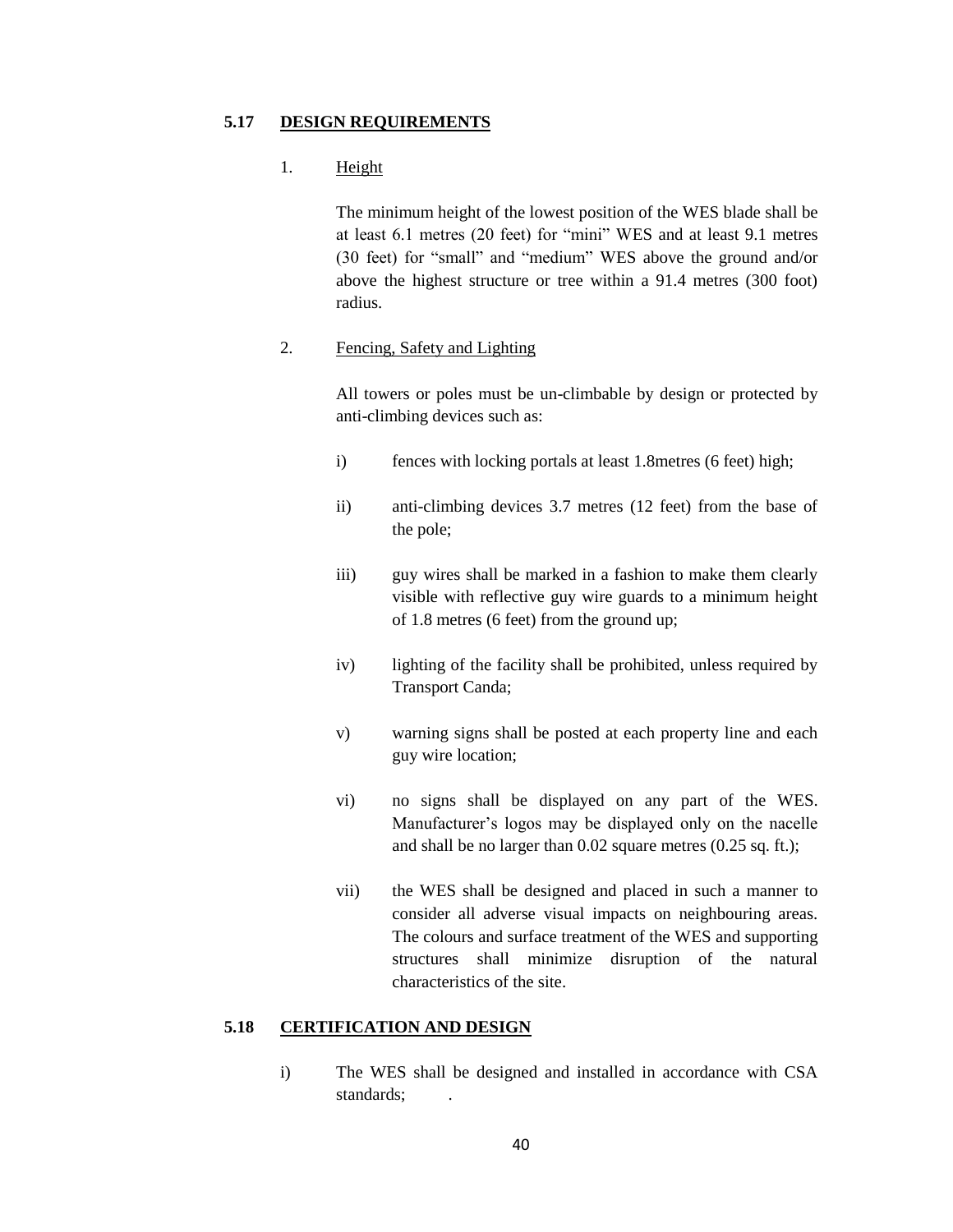- ii) The safety of the design and installation of all WES towers shall be certified by a professional engineer licensed to practice in the Province of Prince Edward Island;
- iii) All WES shall be equipped with manual and automatic overspeed controls to limit rotation of blades to speeds below the designed limits of the conversion system. The professional engineer licensed to practice in the Province of Prince Edward Island shall certify that the rotor and overspeed control design and fabrication conform to proper engineering practices;
- iv) The WES shall be designed and installed to withstand natural lighting strikes as certified by a professional engineer licensed to practice in the Province of Prince Edward Island.

# **5.19 APPROVALS**

Preliminary approval of the WES shall only be granted after successful completion of the application in conformance with this Bylaw and subject to the provisions contained herein. Only then shall be applicant proceed to construct the WES.

Final approval of the WES shall only be granted after successful inspection by a professional engineer licensed to practice in the Province of Prince Edward Island. Only then shall the applicant proceed to operate the WES.

## **5.20 SEVERABILITY**

If any provision of this Section shall be held to be invalid or unenforceable for any reason, the remaining provisions shall continue to be valid and enforceable.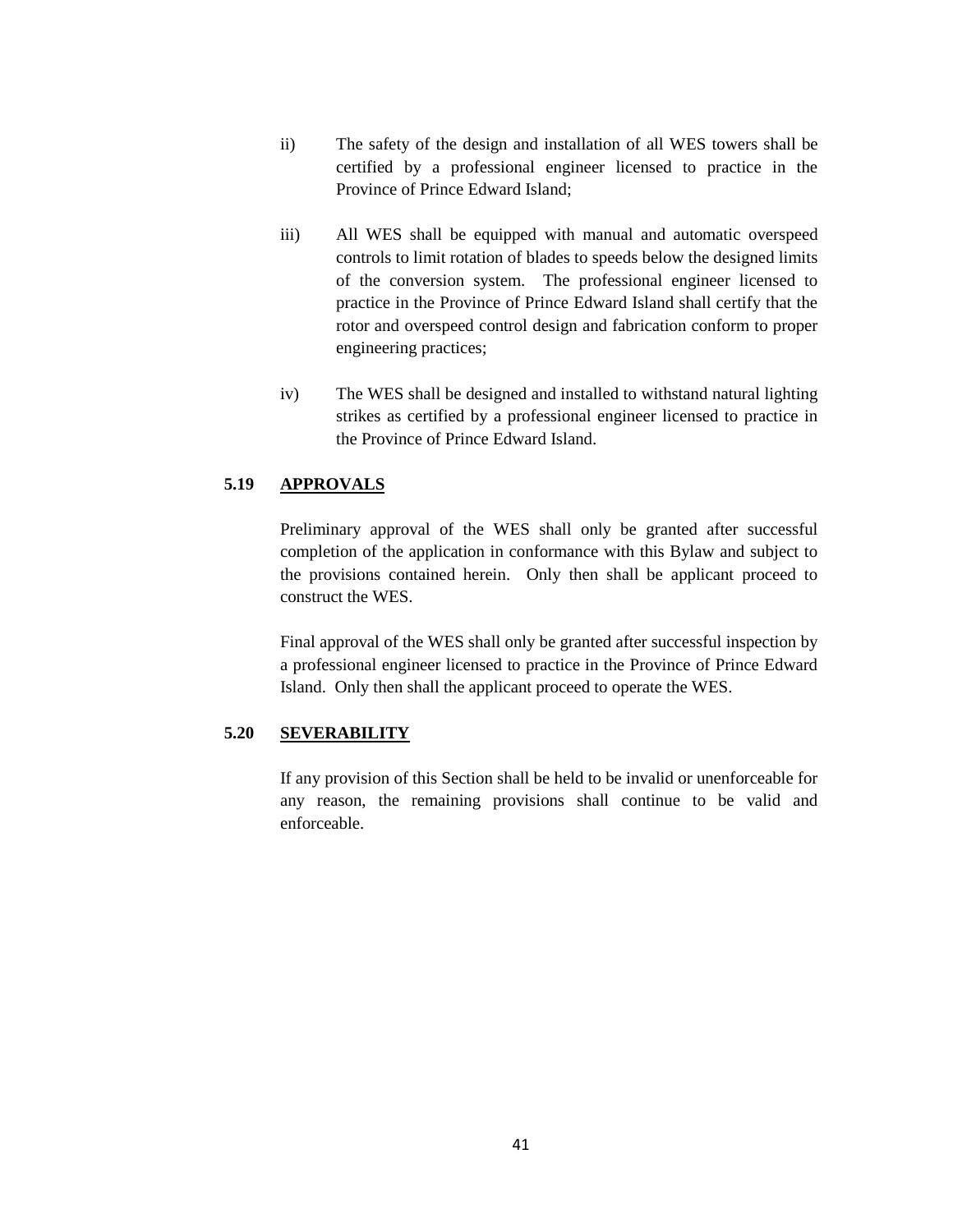### **SECTION #6 - SIGNAGE**

**6.1** No Person shall Erect, Alter or enlarge a Sign within the boundaries of the Town of Souris except in conformance with the provisions of this Section and any other relevant provisions of this Bylaw, and without first applying for and receiving a permit from Council.

# **6.2 GENERAL**

- (1) An indoor Sign shall not be considered a Sign for the purpose of this Bylaw unless it is placed within a window and can be viewed from outside of the Building.
- (2) No Temporary Sign permit shall be effective for a period of more than 30 days.
- (3) Internally lit Signs shall be permitted provided that the light source is concealed by a diffusive material.
- (4) Signs lit by external illumination shall have the light source directed at the Sign and no illumination shall be aimed at the roadway. No stray illumination from external light sources shall be permitted to shine on the roadway or adjacent residentially or agriculturally zoned land.
- (5) No Sign shall be erected or placed on the side or rear of a Building, or within a Side or Rear Yard where such Yard abuts a Residential or Agricultural zone.

## **6.3 MAINTENANCE**

- (1) All Signs shall be made of durable materials and shall be maintained in good condition.
- (2) A Development Officer who identifies a Sign which may be unsafe to the public, either as an adjunct to pursuing his/her normal activities or in response to a concern from a member of the public, may order the Property Owner to have such Sign repaired to a safe condition or to be removed.
- (3) The Development Officer may order a Property Owner to immediately remove any Sign relating to a business or activity which is no longer active, or which carries no advertising or has missing parts.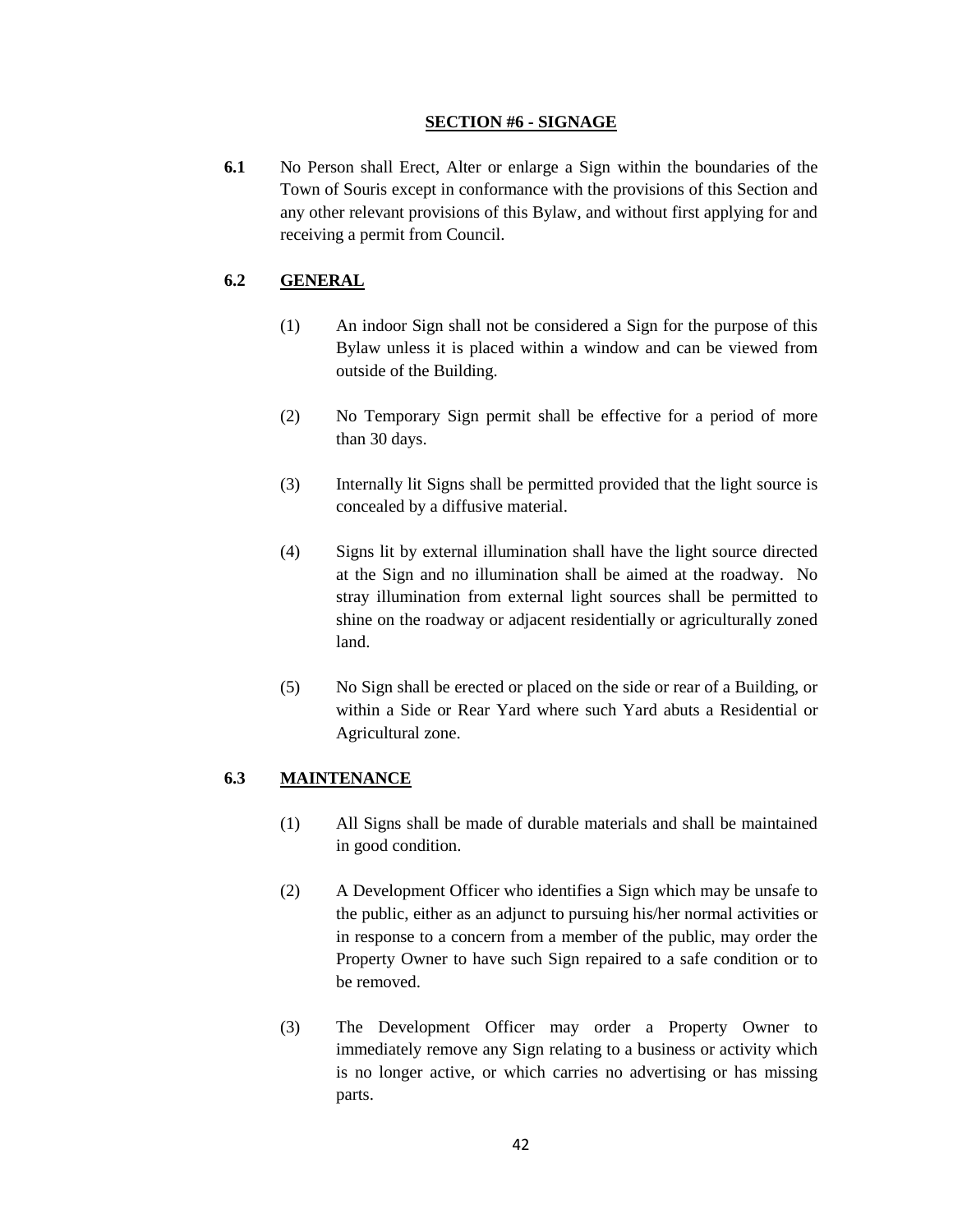- (4) Subsection (3) above shall not apply to a seasonal enterprise that normally closes during part of the year, however, a Sign advertising a seasonal enterprise shall either indicate the time of year the enterprise is in operation or the time of year it is not in operation.
- (5) Where any Property Owner does not comply with an order issued under subsection (2) or (3) above, the Community may remove the Sign cited in the order at the cost of the Property Owner and the Community may take such judicial proceedings as necessary to enforce this section.

## **6.4 NUMBER OF SIGNS**

- (1) For the purposes of this section, a Sign with two or more faces such as a Projecting Sign or Free-Standing Sign shall count as one Sign.
- (2) Other than directional Signs containing no promotional content, only one (1) free-standing Sign shall be erected on any commercial or industrial Lot; except where a Lot is bordered by more than one Street, in which case one (1) free-standing Sign may be permitted along each Street line.
- (3) Commercial enterprises shall also be permitted to erect up to two (2) off-premise signs of a directional nature, with a maximum size of 48 inches by 18 inches. Sign message to depict only the name of the business, distance and an arrow pointing left, right or straight ahead.

#### **6.5 SIGNS PERMITTED IN ALL ZONES**

- (1) The following Signs shall be permitted in all zones and no Development Permit shall be required, but the Signs shall be subject to all requirements of this Bylaw:
	- (i) Signs identifying the name and address of a Resident and not more than 0.3 square metres (465 square inches) in area;
	- (ii) Signs for regulating the Use of Property such as "NO TRESPASSING" and of not more than 0.3 square metres (465 square inches) in area;
	- (iii) real estate Signs, placed on the Lot, which advertise the sale, rental or lease of a Lot or Building on a Lot of not more than 0.93 square metres (10 square feet);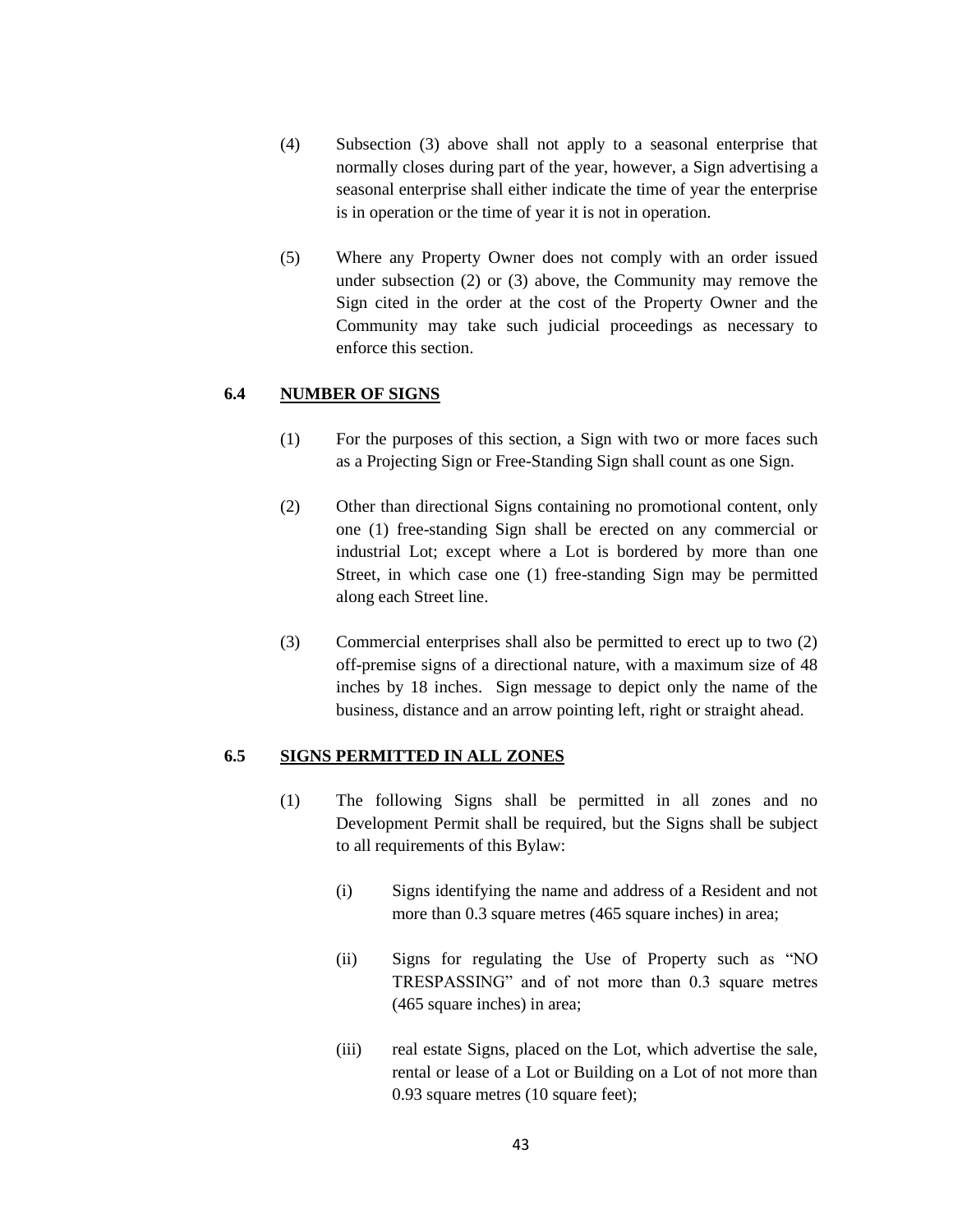- (iv) on-premise directional or traffic control Signs not more than 0.3 square metres (465 square inches) in area;
- (v) Signs erected by a government body or under the direction of a government body;
- (vi) Memorial Signs or Tablets;
- (vii) Town identification Signs;
- (viii) outdoor recreational facility identification Signs of not more than 3.7 square metres (40 square feet) in area;
- (ix) entrance Display identification Signs for residential neighbourhoods or business parks of not more than 3.7 square metres (40 square feet) in area;
- (x) the flag or insignia of any government, religious, charitable or fraternal organization;
- (xi) temporary election Signs;
- (xii) Temporary Signs advertising a construction firm in the area where the construction is taking place;
- (xiii) church identification Signs;
- (xiv) flags and buntings exhibited to temporarily commemorate national or civic holidays and temporary banners announcing charitable events, civic events, or grand openings;
- (xv) signs erected pursuant to Sections 4.43 and 4.48.

#### **6.6 SIGNS PROHIBITED IN ALL ZONES**

- (1) The following Signs shall be prohibited in all zones:
	- (i) flashing Signs, Roof Signs, Signs containing moving parts and reflective elements which sparkle or twinkle when lighted or Signs containing strings of bulbs;
	- (ii) Signs which Use the words "stop", "caution", "danger" or incorporate red, amber or green lights resembling traffic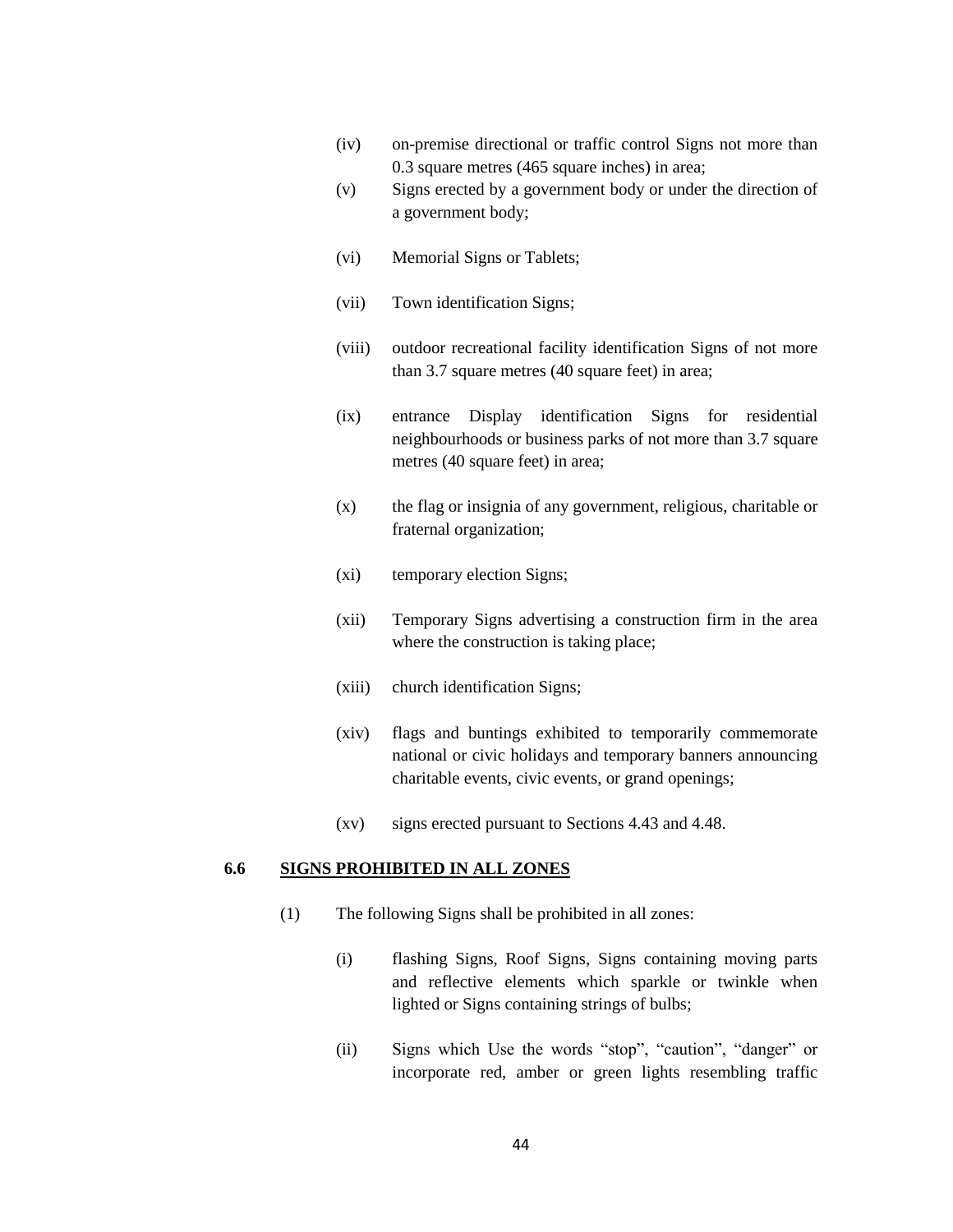signals, or resemble traffic control Signs in shape or colour, except government traffic or regulatory Signs;

- (iii) any Signs which, in the opinion of the Development Officer, represent a safety hazard;
- (iv) any Signs that obstruct or detract from the visibility or effectiveness of any traffic Sign or control device or constitutes a hazard to pedestrian or vehicular traffic due to restriction of view planes at intersections or due to the intensity or direction of illumination;
- (v) any Signs that obstruct the free egress from any fire exit door, window, or other required exit way;
- (vi) Signs painted on, attached to, or supported by a tree, or other natural objects or any utility pole;
- (vii) Off Premise Signs; and
- (viii) Signs painted, embossed or applied to the roof of a building.

# **6.7 FASCIA SIGNS**

- (1) Fascia Signs shall be permitted on Buildings in commercial, industrial, institutional and recreation zones and shall project no more than 46 centimetres (18 inches) from the wall of the Building and shall be no higher than the eave or top of a parapet wall;
- (2) The area of a fascia Sign shall not exceed ten (10) percent of the area of the wall on which the Sign is to be located, or 7 square metres (75 square feet), whichever is less.
- (3) The area of Fascia Signs shall be calculated as a block, including any individual letters and the total area covered by symbols and blocks of text including the spaces between them.
- (4) Notwithstanding the above, Fascia Signs may be permitted in Residential or Agricultural Zones pursuant to Sections 4.43 and 4.48.

## **6.8 PROJECTING SIGNS**

(1) A Projecting Sign shall: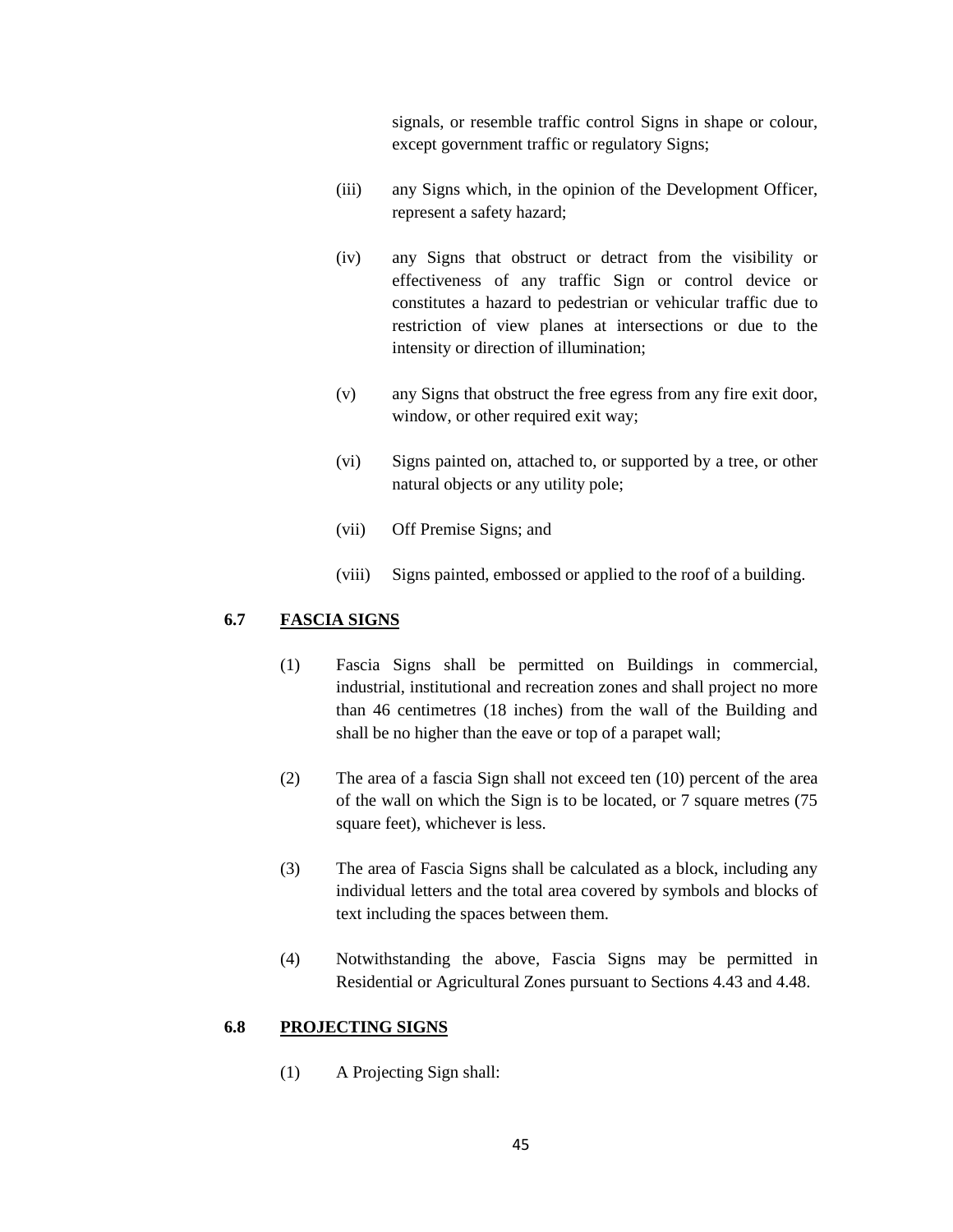- (i) not have a Sign face larger than 0.5 square metres (5.4 square feet);
- (ii) not project further than 1.1 metres (3.6 feet) from the Building wall and be at least 2.2 metres (7.2 feet) from the ground;
- (iii) not project above the wall to which it is affixed;
- (iv) be limited to one (1) per business;
- (v) not extend beyond the Property line of the Property on which it is erected;
- (vi) not swing freely on its support; and
- (vii) not obstruct pedestrian or vehicular traffic on the Lot or impede visibility for pedestrians or traffic accessing the Lot.

## **6.9 FREE-STANDING SIGNS**

- (1) Free-standing Signs shall be permitted in commercial, industrial, institutional zones and shall:
	- (i) be permitted if compatible with the Building in scale and colour;
	- (ii) not have a Sign face greater than 6 square metres (64 square feet) and a width not exceeding four times the height;
	- (iii) be set back at least 2.5 metres (8.5 feet) from the Property line; and
	- (iv) not exceeding 8 metres (26 feet) in height above the average finished Grade of the Lot.
- (2) Where there are more than one (1) commercial businesses on a single Lot:
	- (i) all businesses on the same Lot shall share one (1) Free-Standing Sign;
	- (ii) the total size of any shared Sign shall be no greater than 6 square metres (64 square feet) for each Use or a total of 14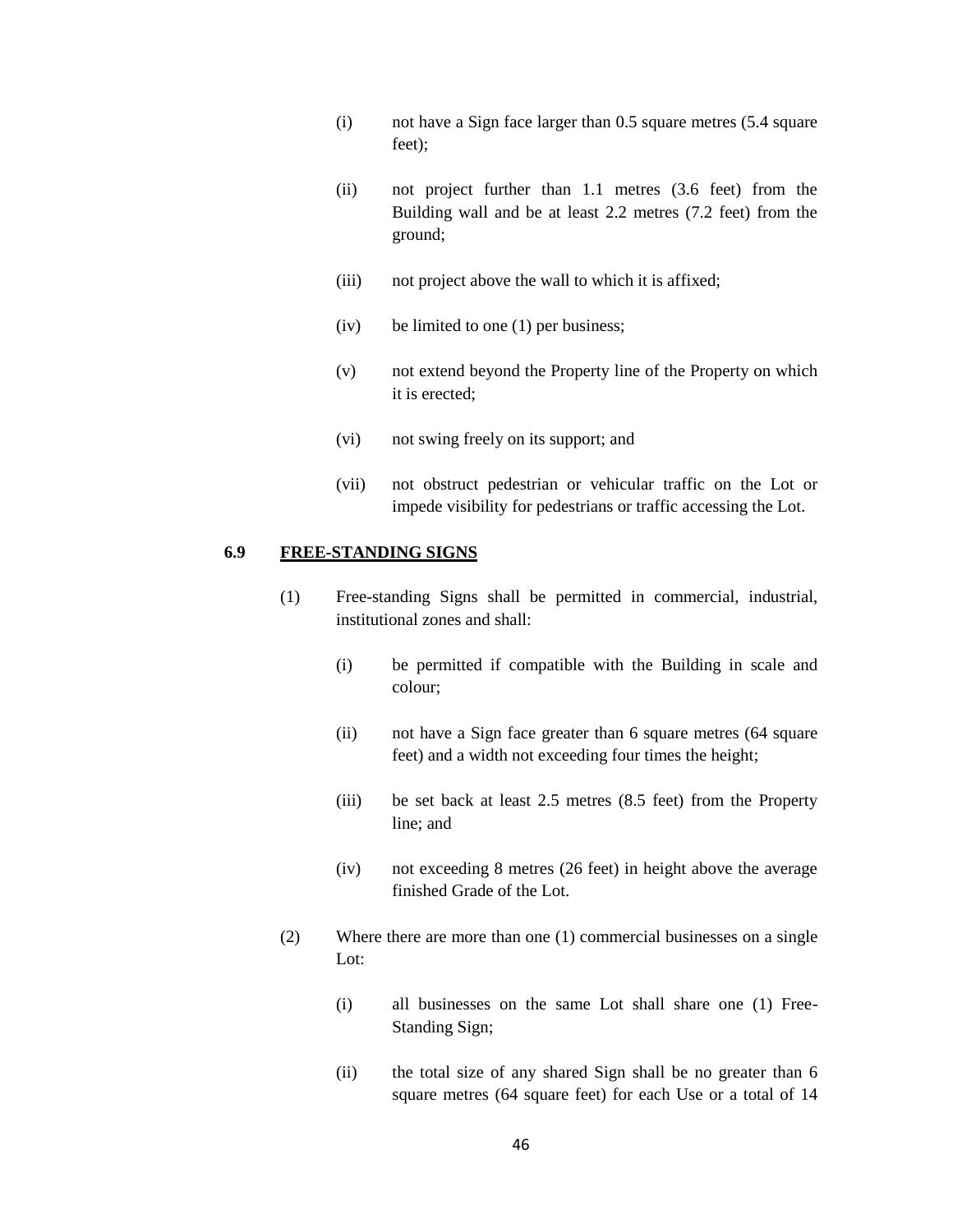square metres (150 square feet) and the width shall not exceed four times the height; and

(iii) where a Sign for a Building is shared by more than one (1) commercial business the Sign elements for all businesses must be of similar material and lettering design to produce a uniformity of a signage for the common facility. Logos may be incorporated into the common Sign.

## **6.10 CANOPIES OR AWNINGS**

(1) Signs incorporated into a canopy or awning are permitted on the Building and shall be considered as Fascia Signs.

### **6.11 SANDWICH SIGNS**

- (1) Temporary Sandwich Signs shall not be permitted to be placed within the boundaries of the Town unless a temporary permit has been issued by Council.
- (2) Council may grant temporary permits for commercial Sandwich Signs for a period not to exceed six (6) months, where Council deems there will be no nuisance or hazard caused to the general public and where the Sign does not detract from the appearance of the property or the area.
- (3) Council may revoke a temporary permit issued pursuant to this Section at any time where Council deems that the applicant or Property Owner has not conformed to the provisions of this Section.
- (4) Where a temporary permit has been revoked, the Development Officer shall have the authority to enter upon the property and remove the Sandwich Sign.

#### **6.12 SIGNS FOR SPORTS FIELDS AND OUTDOOR STADIUMS**

(1) Notwithstanding anything else in this Bylaw, Council may issue a permit for sponsorship Signs for a Sports Field or Outdoor Stadium where the Signs are attached to an approved Structure that is required for the sport or arena, and where the Signs face into the field or arena. A Development Agreement shall be executed between the Property Owner and the Town, at the Property Owner"s expense, to specify the number, size, shape location, promotional content and maintenance program for the signs.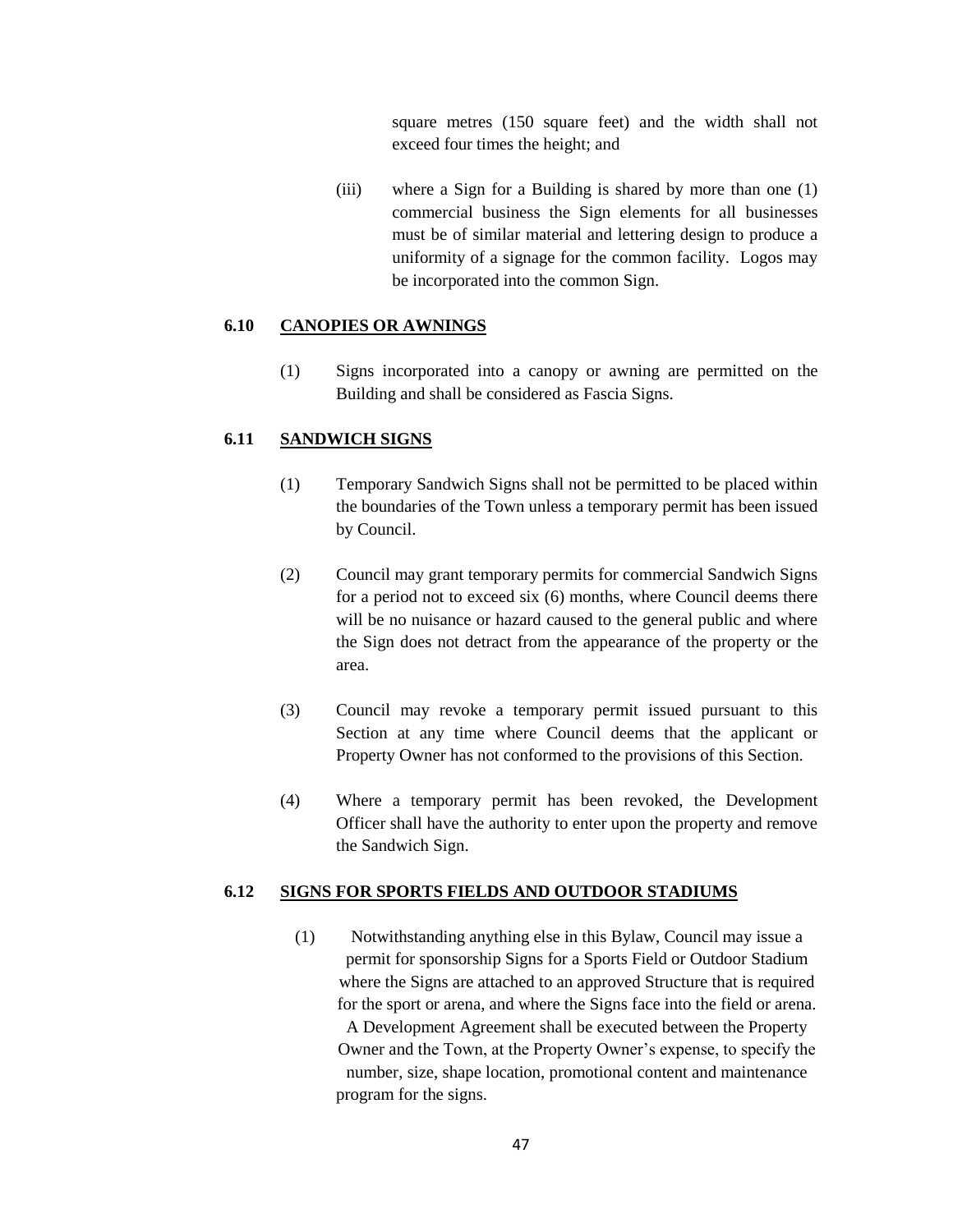# **SECTION #7 – PARKING REQUIREMENTS**

# **7.1 PREAMBLE**

For every building to be erected, placed, used or enlarged, there shall be provided and maintained off-street parking on the same lot to the extent, at least, prescribed in this Section.

# **7.2 PARKING REQUIREMENTS**

|                   | <b>Primary Type of</b><br><b>Building</b>                                                                                                           | <b>Minimum Requirement</b>                                                                                                                                                                      |
|-------------------|-----------------------------------------------------------------------------------------------------------------------------------------------------|-------------------------------------------------------------------------------------------------------------------------------------------------------------------------------------------------|
| $\mathbf{i}$      | <b>Single Family Dwelling</b>                                                                                                                       | 2 parking spaces                                                                                                                                                                                |
| ii)               | <b>Duplex Dwelling</b>                                                                                                                              | 2 parking spaces for each unit                                                                                                                                                                  |
| $\overline{iii}$  | <b>Multiple Family Dwelling</b>                                                                                                                     | 1.5 parking spaces per dwelling unit                                                                                                                                                            |
| iv)               | Hotel,<br>Motel<br><b>or</b><br>other<br><b>Tourist Establishment</b>                                                                               | 1 parking space per guest/room or rental<br>unit and 1 parking space for each 23 sq.<br>m. (250 sq. ft.) of floor area devoted for<br>public use (e.g. banquet rooms, lounge)                   |
| V)                | Auditoriums,<br>churches,<br>halls, library,<br>museums,<br>theatres,<br>private<br>arenas,<br>clubs, and other places of<br>assembly or recreation | Where there are fixed seats, 1 parking<br>space for every four (4) seats; where<br>there are no fixed seats, the seat count<br>will be based on the Fire Marshall's<br>seating capacity rating. |
| $\overline{vi}$ ) | Hospitals<br>Nursing<br>and<br>Homes                                                                                                                | .75 parking spaces per bed                                                                                                                                                                      |
| vii)              | Citizens<br>Senior<br>Apartments<br>and<br><b>Community Care Facilities</b>                                                                         | 1.0 parking space per dwelling unit                                                                                                                                                             |
| viii)             | <b>Elementary School</b>                                                                                                                            | 1.5<br>parking<br>teaching<br>spaces<br>per<br>classroom and 1 parking space for each<br>six seats of seating capacity in the<br>auditorium.                                                    |
| ix)               | <b>Funeral Home</b>                                                                                                                                 | 1 parking space per four seats of seating<br>capacity.                                                                                                                                          |
| $\mathbf{x})$     | <b>Business and Professional</b><br>Service<br>Offices.<br>and<br><b>Personal Service Shops</b>                                                     | 1 parking space per 28.0 sq. metres (300<br>sq. ft.) of floor area.                                                                                                                             |
| xi)               | Automobile Dealership                                                                                                                               | 1 parking space per 4.65 sq. metres (200<br>sq. ft.) of gross floor area.                                                                                                                       |
| xii)              | Shopping Centre (Indoor<br>Mall)                                                                                                                    | 1 parking space per 18.6 sq. metres (200<br>sq. ft.) of gross floor area.                                                                                                                       |
| xiii)             | <b>Restaurant or Lounge</b>                                                                                                                         | 1 parking space per four seats of seating<br>capacity.                                                                                                                                          |
| xiv)              | Other<br>Commercial/Retail                                                                                                                          | 1 parking space per 14 sq. metres (150)                                                                                                                                                         |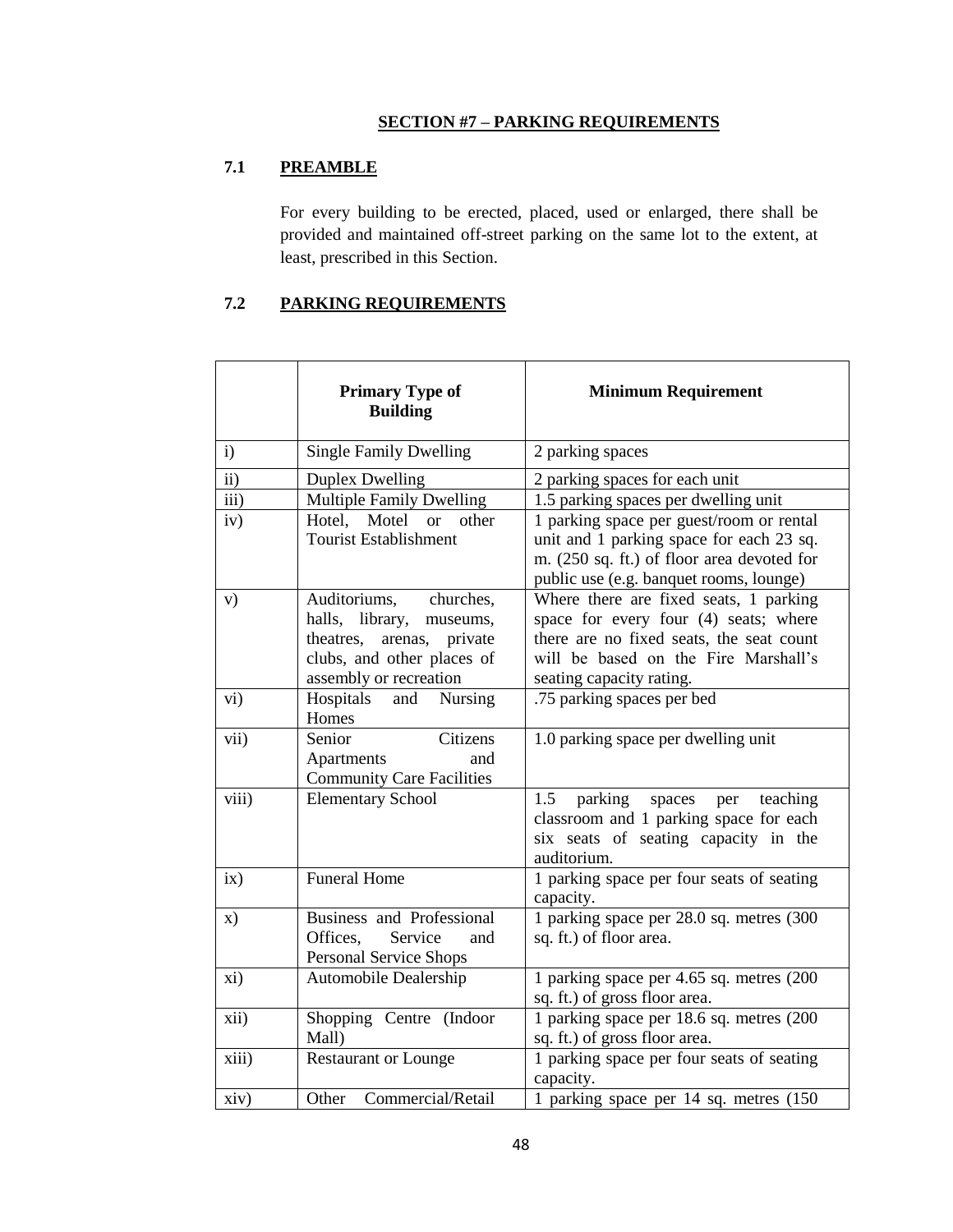|      | <b>Stores</b>                 | sq. ft.) of floor area.                                                                                                    |
|------|-------------------------------|----------------------------------------------------------------------------------------------------------------------------|
|      |                               |                                                                                                                            |
| XV)  | Industrial                    | 1 parking space per 28 sq. metres (300)<br>sq. ft.) of floor area or 1 parking space<br>per employee, whichever is greater |
| xvi) | Secondary School,<br>Colleges | As determined by Council at the time of<br>application.                                                                    |

# **7.3 ADDITIONAL PARKING SPACES**

Additional parking spaces may be required, if in the opinion of Council the spaces required under Section 7.2 will not meet anticipated parking requirements.

# **7.4 OTHER REQUIREMENTS**

Where parking facilities are required or permitted:

- (1) The parking area shall be maintained with a stable surface;
- (2) The lights used for illumination of the parking lot or parking station shall be so arranged as to divert the light away from the streets, adjacent lots and buildings;
- (3) A structure not more than ten ft.  $(10^{\circ})$  (3 m) in height and not more than fifty (50) sq. ft. (4.6 sq. m.) in area may be erected in the parking area for the use of attendants;
- (4) The parking area shall be within three hundred ft. (300") (91.4 m) of the location which it is intended to serve and shall be situated in the same zone;
- (5) When the parking area is of a permanent hard surfacing, each parking space shall be clearly demarcated with painted lines and maintained on the parking lot;
- (6) A parking space shall consist of an area of not less than two hundred sq. ft. (18.6 sq. m.) measuring ten ft. (10") (3 m) by twenty ft. (20")(6 m), exclusive of driveways and aisles, unless otherwise authorized by Council;
- (7) Entrances and exits to parking areas shall not exceed a width of thirty ft.  $(30')$   $(9 \text{ m})$  at the street line and edge of pavement; and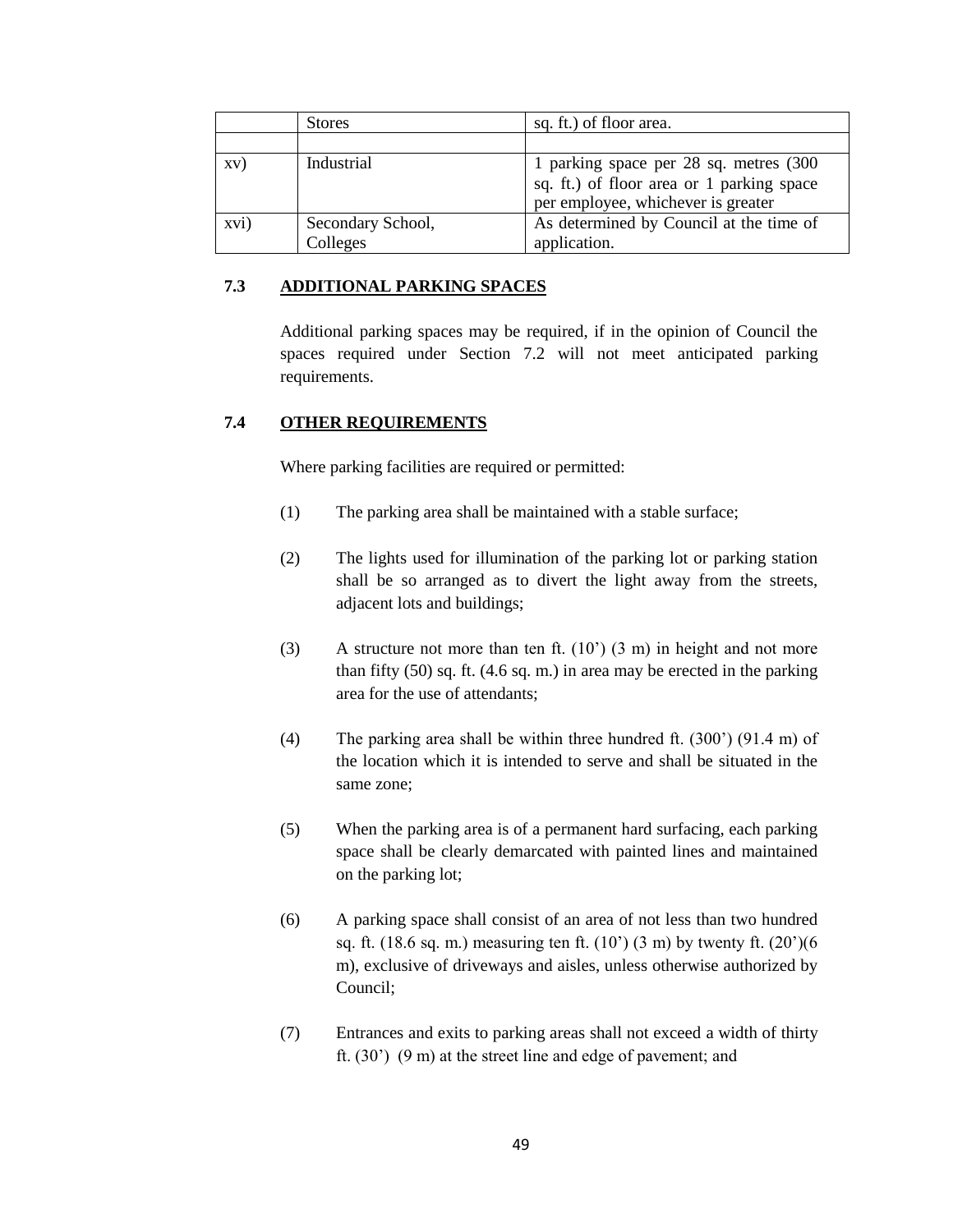(8) The width of a driveway leading to a parking or loading area, or of a driveway or aisle in a parking area, shall be a minimum width of ten ft.  $(10^{\circ})$   $(3 \text{ m})$  for one-way traffic, and a minimum width of twenty ft. $(20')$  (6 m) for two –way traffic.

# **7.5 LOADING ZONES**

- (1) In any commercial or industrial zone, no person shall erect or use any building or structure for manufacturing, storage, warehouse, department store, retail store, wholesale store, market, freight or passenger terminal, hotel, hospital, mortuary or other uses involving the frequent shipping, loading or unloading or persons, animals, or goods, unless there is maintained on the same premises with every such building, structure or use one (1) off-street space for standing, loading and unloading for every thirty thousand (30,000) sq. ft. (2,790 sq. m.) or fraction thereof of building floor area used for any such purpose;
- (2) Each loading space shall be at least twelve feet (12") (3.6 m) wide with a minimum of fourteen ft. (14<sup>°</sup>) (4.25 m) height clearance.
- (3) The provision of a loading space for any building with less than fifteen hundred  $(1,500)$  sq. ft.  $(139.5 \text{ sq. m.})$  shall be optional.
- (4) No such loading spaces shall be located within any required front yard or be located within any yard which abuts a residential or open space zone, unless in the opinion of Council adequate screening is provided.

# **7.6 WAIVER OF COMMERCIAL PARKING REQUIREMENTS**

Notwithstanding the provisions of Section 7, above, or other provisions of this Bylaw, Council may through a development agreement waive or reduce the parking requirements in a commercial zone in return for parking fees or other considerations as approved by Council, which will further the objectives and policies of the Official Plan in relation to development in the Town.

In rendering its decision, Council shall give consideration to the following:

- availability of parking in the proximity of the proposed development
- the extent to which the proposed development contributes toward

the objectives and policies of the Official Plan

- estimated traffic generation of the proposed development.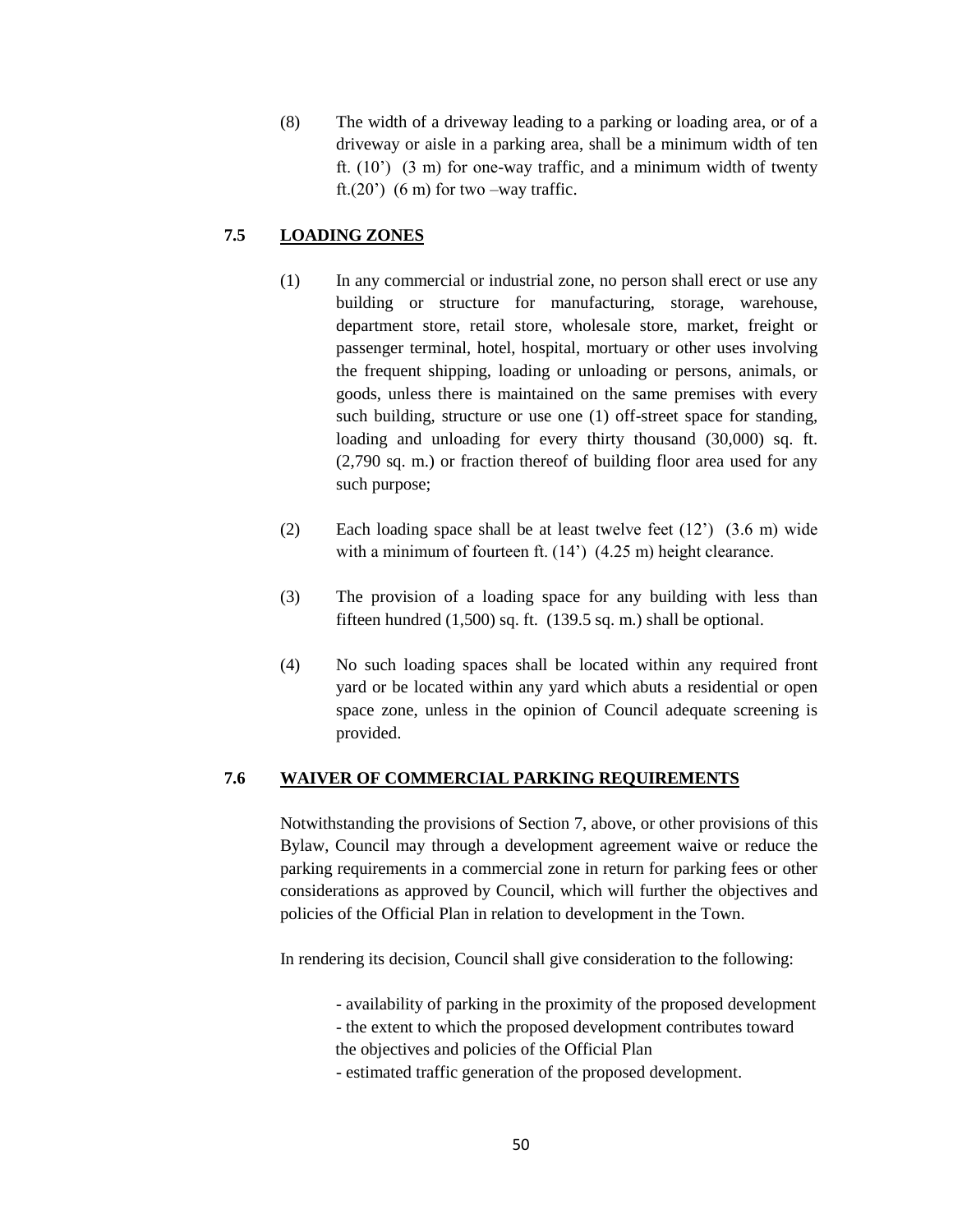# **8.1 GENERAL**

Except as provided by this Bylaw, all buildings and structures or parts thereof erected, placed or altered or any land used in a RM1 Zone shall conform with the provisions of this Section.

Any mini-home to be located in the zone shall be located in a mini-home court and no person shall locate a mini-home in this zone without first obtaining a permit from the Council.

No person shall establish or make an extension to a mini-home court without first submitting a detailed plan to the Council and receiving a written notice of approval from Council.

Council may approve a new mini-home court, or any extension to an existing mini-home court if the new facility will provide a suitable residential environment which meets the mini-home court standards set out in these bylaws.

In any new mini-home court or an extension of a mini-home court, 10 (ten) percent of the total land being used shall be designated for open space and playground purposes.

## **8.2 PERMITTED USES**

In the Mini-Home Court (RM1) Zone no person shall use any land or building except for:

- (1) Mini-Homes located in Mini-Home Courts
- (2) Single Family Dwellings in conformance with the R1 lot and structure standards
- (3) Accessory Buildings
- (4) Utility Buildings
- (5) Parks

The following conditional uses subject to such conditions as shall be imposed by Council upon recommendations of Planning Board:

(1) Mini-Homes on individual lots.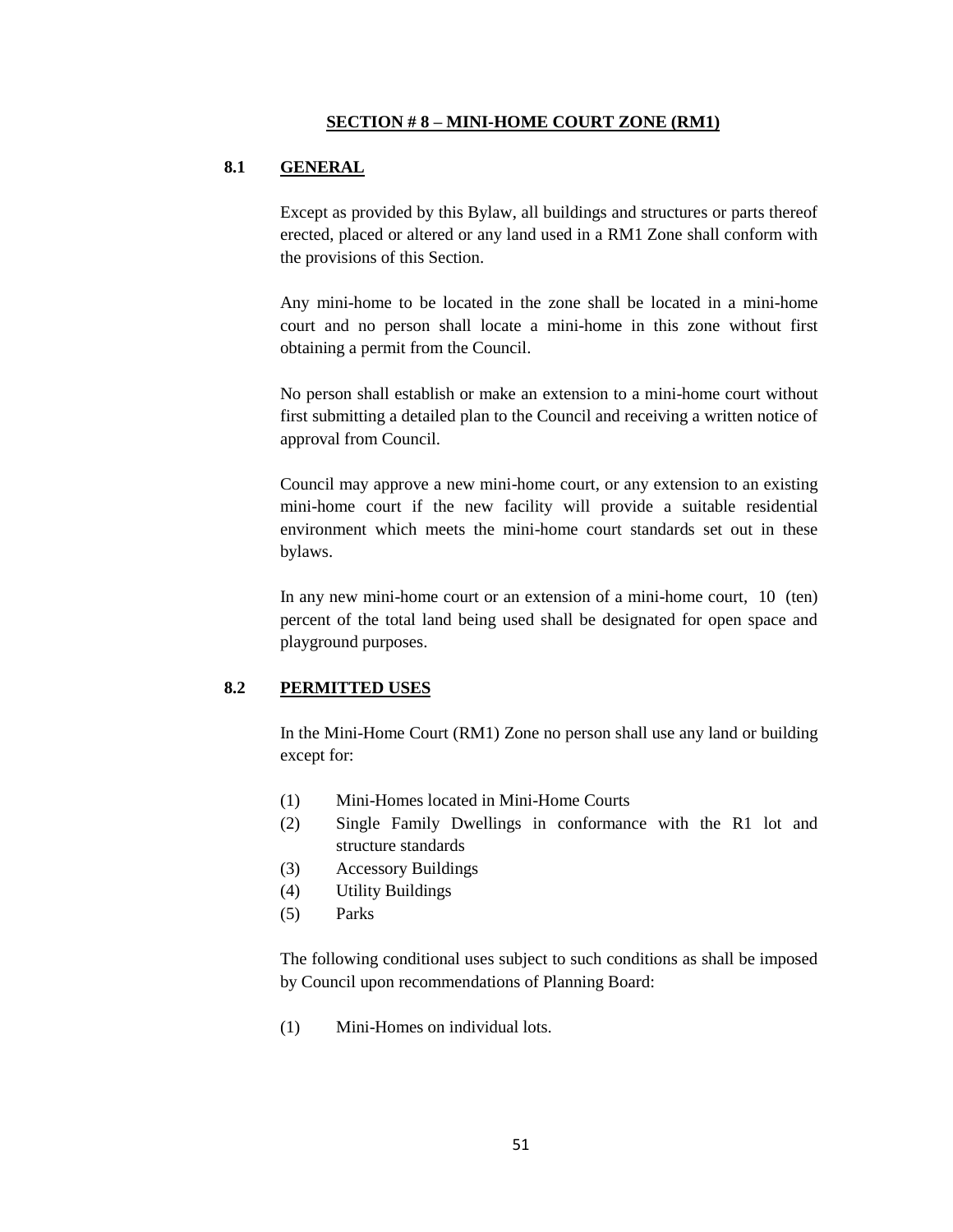## **8.3 LOT REQUIREMENTS**

Where a mini-home is located on an individual lot or a site in a mini-home court the development shall conform with the following standards:

| Lot/site area, minimum                   | $4,000$ sq. ft. $(360$ sq. m)         |
|------------------------------------------|---------------------------------------|
| Lot/site width at building line, minimum | 40 feet (12 m)                        |
| Front yard depth, minimum                | 17 feet $(5 \text{ m})$               |
| Side yard width, minimum                 | 10 feet $(3 \text{ m})$               |
| Rear yard depth, minimum                 | $20$ feet $(6 \text{ m})$             |
| Building height, maximum                 | 1 storey $-14$ feet $(4.2 \text{ m})$ |
| Maximum lot/site coverage including      |                                       |
| Main building and accessory buildings    | 35%                                   |

Notwithstanding the above, when a mini-home will be located on an existing lot in an existing mini-home court, the minimum front yard depth may, upon the approval of Council be reduced to 15 feet and the minimum rear yard depth requirement may be reduced to 5 feet.

# **8.4 OTHER REQUIREMENTS**

- (a) mini-home court grounds, facilities, outdoor furnishings, and equipment shall be maintained in good repair and sanitary condition;
- (b) a mini- home court shall have an operator providing daily supervision;
- (c) sufficient covered receptacles shall be provided for garbage, refuse, and liquid wastes, and removal of wastes shall be done at least once a week.;
- (d) all areas shall be kept free of litter, rubbish and inflammable material;
- (e) all lots/sites shall be served by a piped common water and sewage disposal system, and each mobile home shall be connected to the system;
- (f) each lot/site shlal have a minimum width of 40 feet (12 m) and a minimum length of 100 feet (30 m);
- (g) each site shall have access on a continuous right-of-way which is not less than 25 feet (25") (7.5 m) wide, and is connected to a public road; and each lot shall have access to a public road; each lot shall have access to a public road;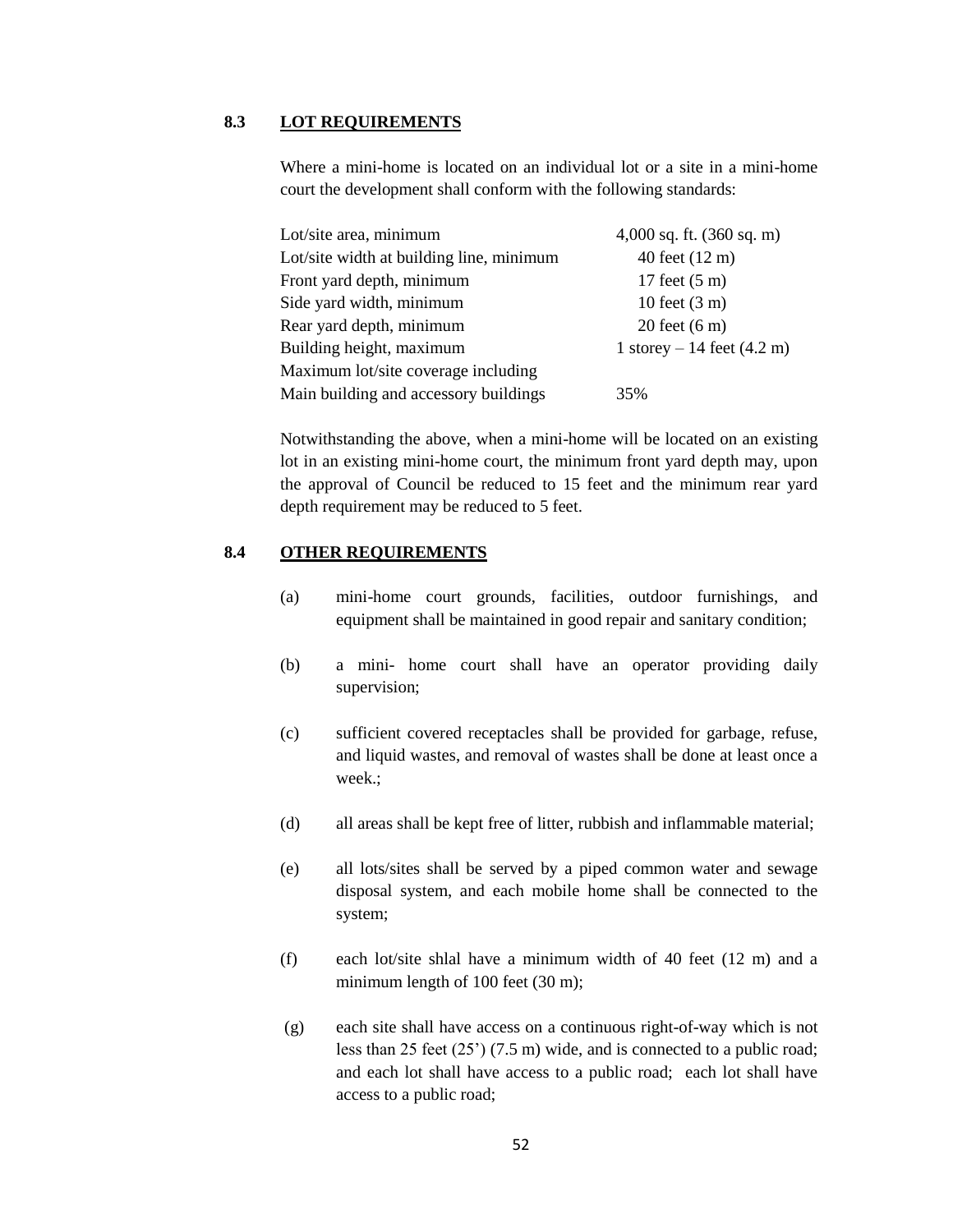- (h) the travelled portion of a right-of-way shall be surfaced with a minimum width of 20 feet (20') 6 m) of pavement;
- (i) a playground or other recreational park shall be provided in every mini-home court, based on a minimum of 400 square feet (36 sq. m) for each lot, and located in such a way as to provide convenient access from all parts of the court;
- (j) each lot/site shall be provided with a paved driveway connecting with the paved right-of-way or road; and
- (k) all lands within the mini-home court shall be landscaped in such a way as to provide a suitable residential environment.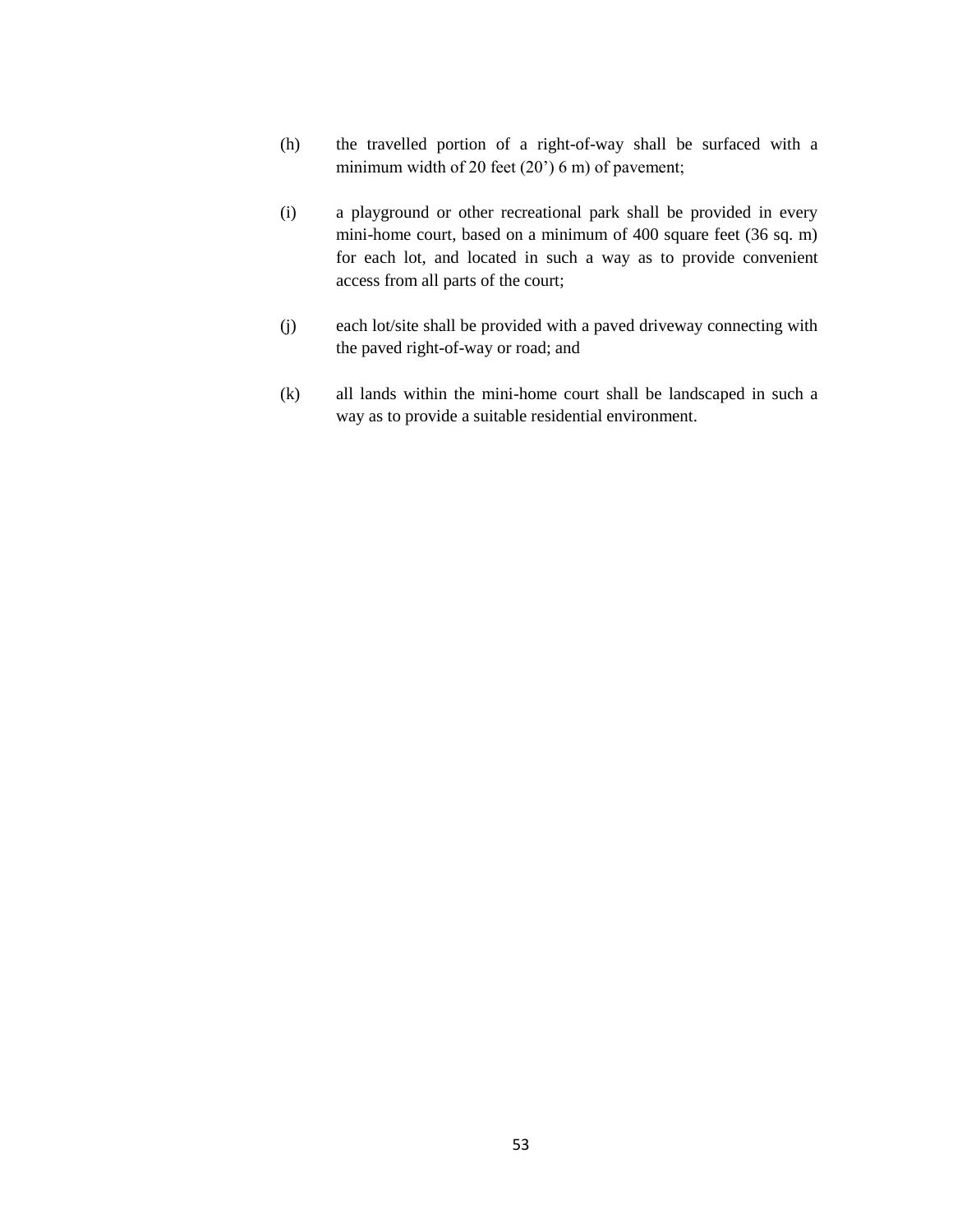#### **SECTION #9 – SINGLE FAMILY RESIDENTIAL ZONE (R1)**

# **9.1 GENERAL**

Except as provided in this Bylaw, all buildings and parts thereof erected, placed or altered or any land used in an R1 Zone shall conform with the provisions of this Section.

# **9.2 PERMITTED USES**

No building or part thereof and no land shall be used for purposes other than:

- (1) Single Family Dwellings
- (2) Parks and Playgrounds
- (3) Accessory Buildings
- (4) Private Garages
- (5) Bed and Breakfasts

#### **9.3 SPECIAL PERMIT USES**

Notwithstanding Section 9.2 above, Council may issue a special development permit for the following uses where it deems the development is appropriate, all other relevant provisions of this Bylaw are met, and subject to such conditions as Council may impose:

- (1) Group Homes
- (2) Child Care Facilities
- (3) Inns or Bed and Breakfasts with over 3 bedrooms

# **9.4 SERVICING**

All developments in an R1 Zone shall be serviced by municipal water services and municipal water supply where water services exists.

#### **9.5 LOT REQUIREMENTS**

The following regulations shall apply to fully serviced development in an R1 Zone:

| (i)   | Minimum Lot Area      | 6,500 sq. ft. $\frac{1}{2}$ sq. m.) |  |
|-------|-----------------------|-------------------------------------|--|
| (ii)  | Minimum Frontage      | $65 \text{ feet} \quad (\text{m})$  |  |
| (iii) | Minimum Front Yard    | 15 feet $(4.5 \text{ m})$           |  |
| (iv)  | Minimum Rear Yard     | 15 feet $(4.5 \text{ m})$           |  |
| (v)   | Minimum Side Yard     | 10 feet $(2.3 \text{ m})$           |  |
| (vi)  | Minimum Flankage Yard | 15 feet $(4.5 \text{ m})$           |  |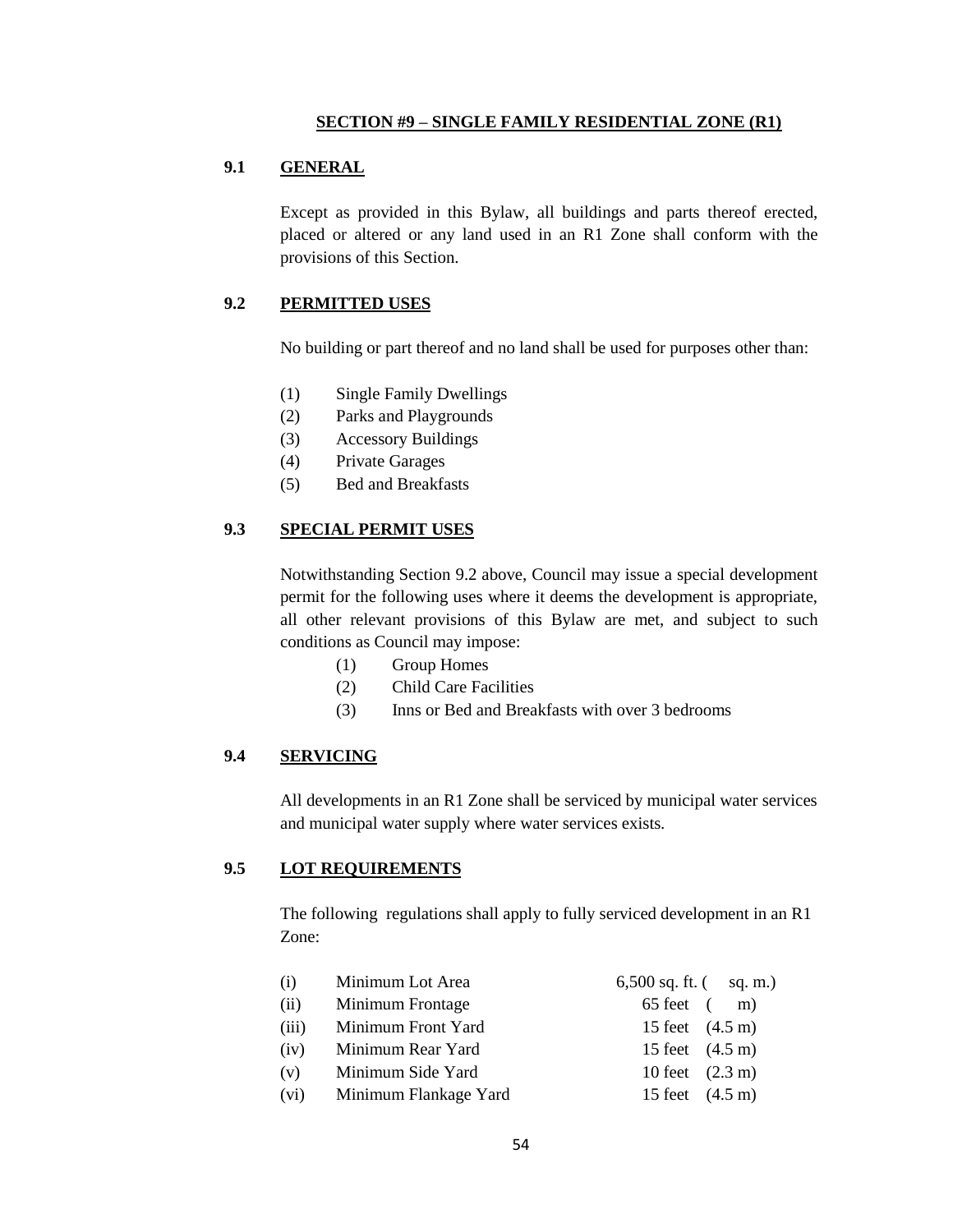| (vii) | Maximum Height of any building | 2.5 stories or 35 ft. |
|-------|--------------------------------|-----------------------|
|       |                                | $(10.5 \text{ m})$    |
|       | (viii) Minimum floor area      | 500 sq. ft.           |
| (ix)  | Maximum lot coverage           | 35%                   |

All lots shall also conform to the Provincial Minimum Lot Standards as noted in Appendix "B". (see attached).

Notwithstanding the above regulations, within existing approved subdivisions, Council may require that new developments conform with the development standards and development character which has been established, even if these standards exceed the minimum standards stated above.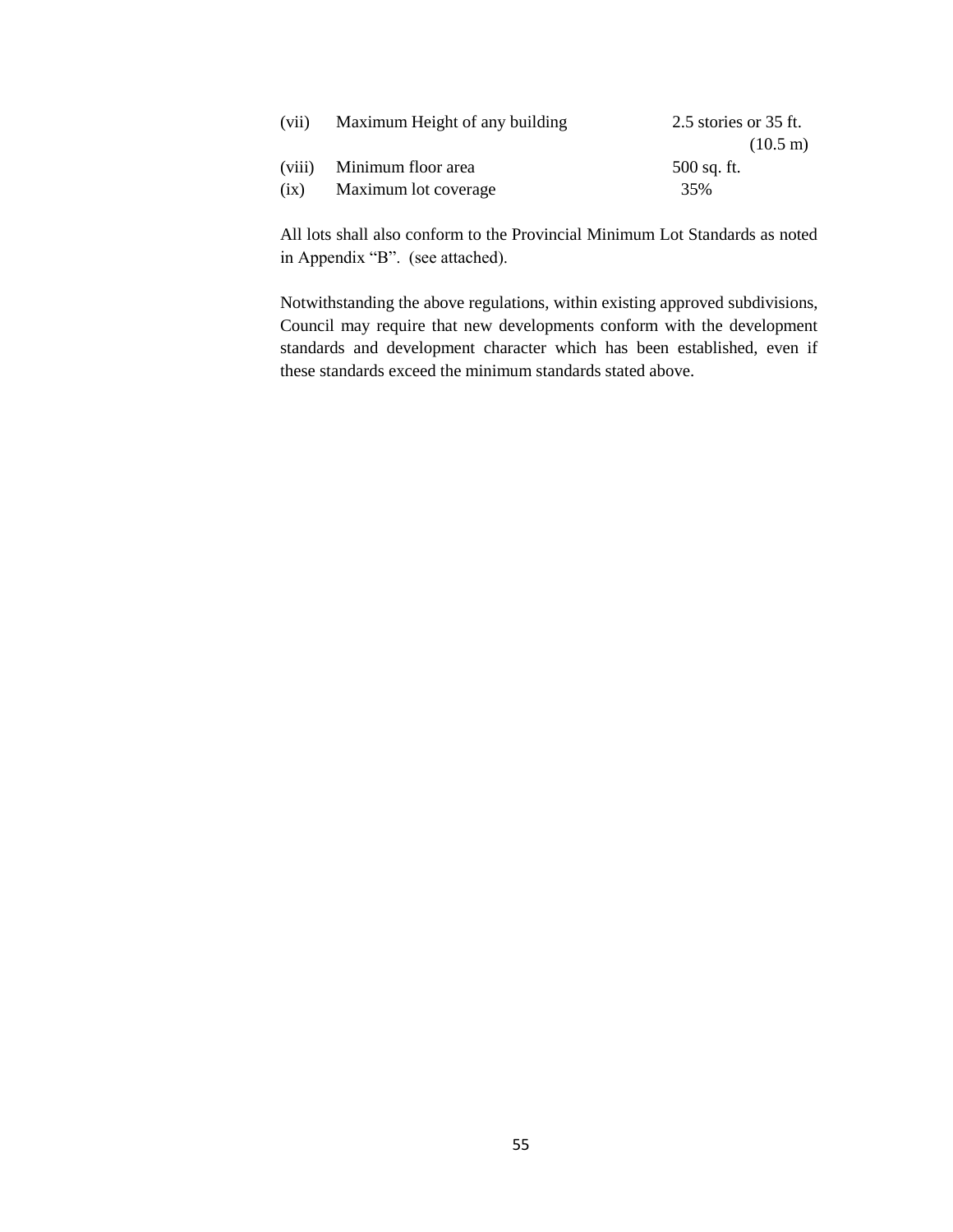#### **SECTION #10 – TWO-FAMILY RESIDENTIAL ZONE (R2)**

#### **10.1 GENERAL**

Except as provided in this Bylaw, all buildings and parts thereof erected, placed or altered or any land used in an R2 Zone shall conform with the provisions of this Section.

### **10.2 PERMITTED USES**

No building or part thereof and no land shall be used for purposes other than:

- (1) Single Family Dwellings
- (2) Duplex or Semi-Detached Dwellings
- (3) Parks and Playgrounds
- (4) Accessory Buildings
- (5) Private Garages
- (6) Bed and Breakfasts

## **10.3 SPECIAL PERMIT USES**

Notwithstanding Section 10.2 above, Council may issue a special development permit for the following uses where it deems the development is appropriate, the development is physically separated from existing residential development, the development is fully serviced, all other relevant provisions of this Bylaw are met, and subject to such conditions as Council may impose:

- (1) Group Homes
- (2) Child Care Facilities
- (3) Inns and Bed and Breakfasts with over 3 bedrooms

### **10.4 SERVICING**

All developments in a R2 Zone shall be serviced by municipal sewer services and municipal water supply where water services exists.

#### **10.5 LOT REQUIREMENTS**

The following regulations shall apply to development in an R2 Zone:

(i) For Single Family Dwellings, lot requirements shall be the same as Section 9.5, Single Family Residential.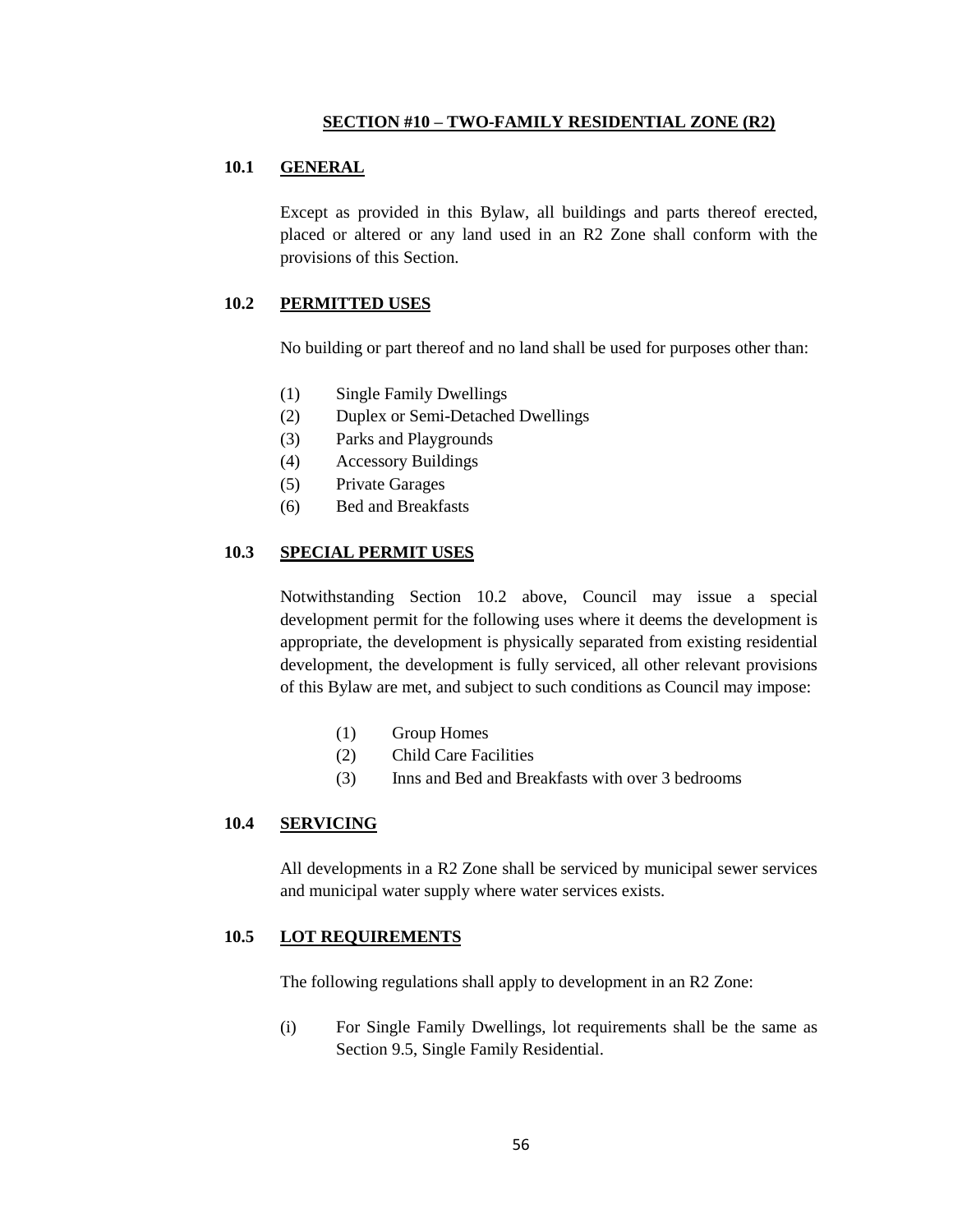| (ii)         | be as follows:                                                 | For Duplex and Semi-Detached Dwellings the lot requirements shall                        |
|--------------|----------------------------------------------------------------|------------------------------------------------------------------------------------------|
| (1)          | Minimum Lot Area<br>Duplex & Semi-Detached<br>(Fully serviced) | $8,000$ sq. ft. $(800$ sq. m.) or<br>4,000 sq. ft. $(400 \text{ sq. m.})$ for each unit. |
| (2)<br>unit. | Minimum Frontage<br>Duplex & Semi-Detached                     | 75 ft. (23 m) or 37.5 ft. (11 m) for each                                                |
| (3)          | Minimum Front Yard<br>Duplex & Semi-Detached                   | 15 ft. $(4.5 \text{ m})$                                                                 |
| (4)          | Minimum Rear Yard<br>Duplex & Semi-Detached                    | 15 ft. (4.5 m)                                                                           |
| (5)          | Minimum Side Yard<br>Duplex & Semi-Detached                    | 10 ft. $(3 m)$                                                                           |
| (6)          | Minimum Flankage Yard<br>Duplex & semi-Detached                | 15 ft. $(4.5 \text{ m})$                                                                 |
| (7)          |                                                                | Maximum Height of Any Building - 2.5 stories or 35 ft. (10.5 m)                          |
| (8)          | Minimum Floor Area - 500 sq. ft.                               |                                                                                          |
| (9)          | Maximum Lot Coverage - 35%                                     |                                                                                          |

All lots shall also conform to the Provincial Minimum Lot Standards as noted in Appendix "B". (see attached)

Notwithstanding the above regulations, within existing approved subdivisions, Council may require that new development conform with the development standards and development character which has been established, even if these standards exceed the minimum standards stated above.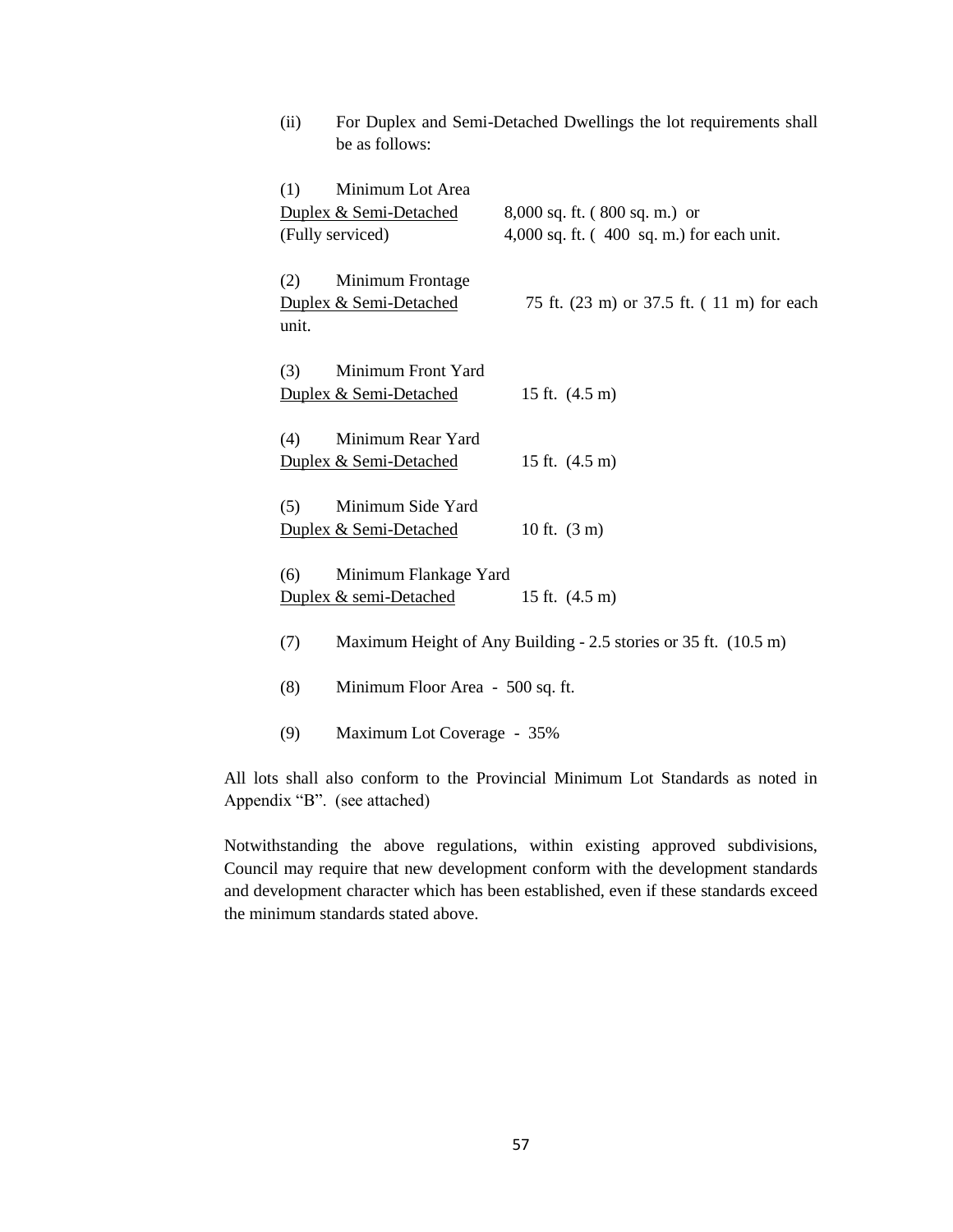# **11.1 GENERAL**

Except as provided in this Bylaw, all buildings and parts thereof erected, placed or altered or any land used in a R3 Zone shall conform with the provisions of this Section.

# **11.2 PERMITTED USES**

No building or part thereof and no land shall be used for purposes other than:

- (i) (1) Duplex & Semi-Detached Dwellings
	- (2) Row or Town House Dwellings up to five (5) units (owned either individually, or as condominiums or by a single owner)
	- (3) Apartments up to 12 units (owned by a single owner or a condominiums)
	- (4) Parks and Recreation
		- (5) Accessory Buildings
	- (6) Private Garages
	- (7) Bed & Breakfasts
	- (8) Senior Citizens Housing
- (ii) the following conditional uses subject to such terms and conditions as shall be imposed by Council:
	- (1) Apartments with over 12 units (owned by a single owner or as condominiums)

## **11.3 SPECIAL PERMIT USES**

The provisions of Section 10.3 shall also apply to an R3 Zone.

## **11.4 SERVICING**

All developments in a R3 Zone shall be serviced by municipal sewer services and municipal water supply.

# **11.5 LOT REQUIREMENTS**

The following regulations shall apply to development in a R3 Zone: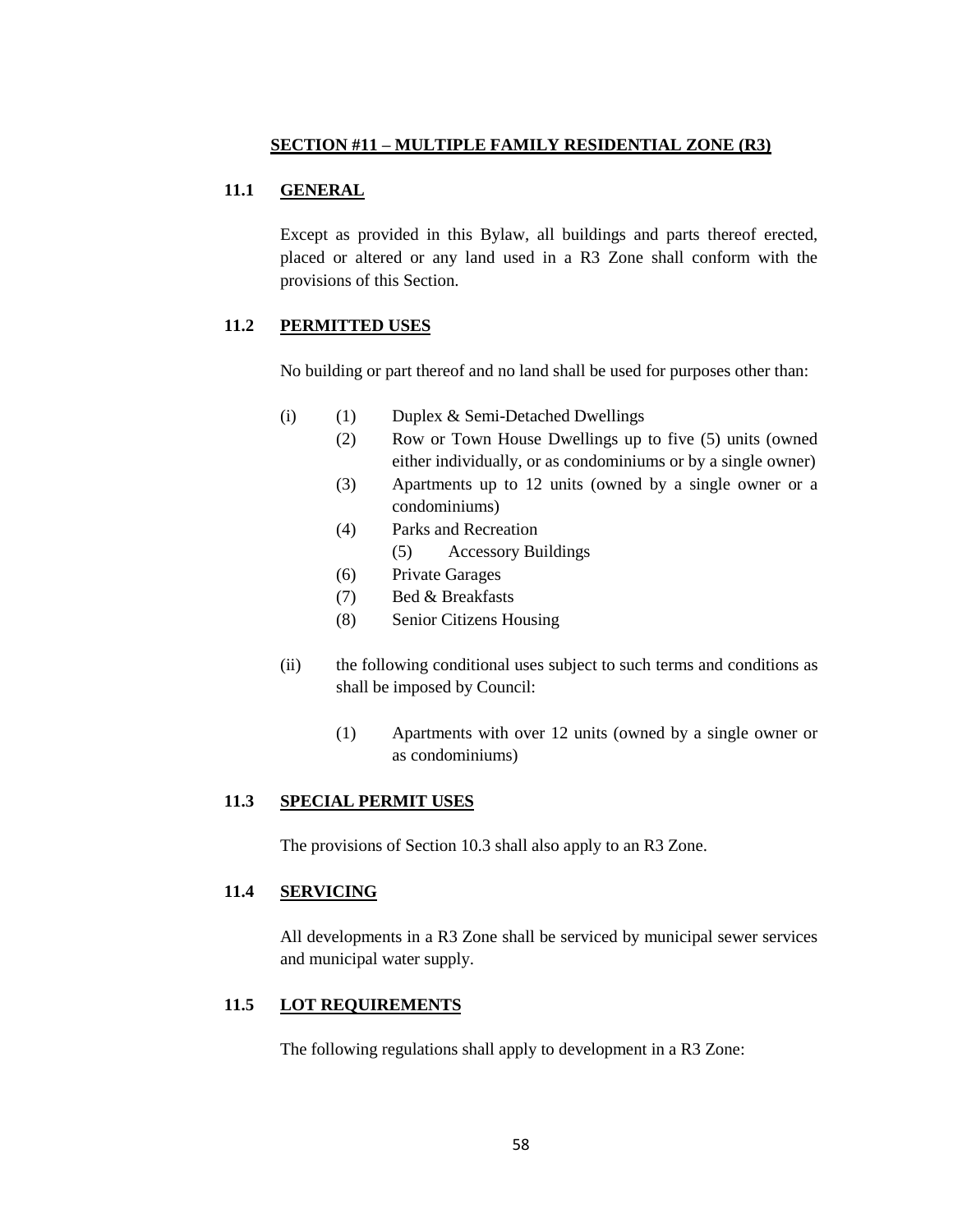- (i) For Duplex or Semi-Detached Dwellings, the lot requirements shall be the same as Section 10.5 Two Family Residential;
- (ii) For Apartments, Row and Townhouse Dwellings the lot requirements shall be as follows:

## **Apartments**

| (1) | Minimum Lot Area               | $-6,000$ sq. ft. $(540$ sq. m.),  |
|-----|--------------------------------|-----------------------------------|
|     |                                | plus 1,000 sq. ft. (100           |
|     |                                | sq.m.) for each dwelling          |
|     |                                | unit                              |
| (2) | Minimum Frontage               | 75 ft. (23 m)                     |
| (3) | Minimum Front Yard             | 15 ft. $(4.5 \text{ m})$          |
| (4) | Minimum Rear Yard              | 15 ft. $(4.5 \text{ m})$          |
| (5) | Minimum Side Yard              | 10 ft. $(3 m)$                    |
| (6) | Minimum Flankage Yard          | 15 ft. $(4.5 \text{ m})$          |
| (7) | Maximum Height of any Building | $-2.5$ stories or 35 ft. (10.5 m) |
|     |                                |                                   |
|     | Row or Townhouse Dwellings     |                                   |
| (1) | Minimum Lot Area               | $-10,000$ sq.ft. $(1,000$ sq.m.)  |
|     |                                | for the first 3 units plus        |
|     |                                | $3,000$ sq.ft. $(270$ sq. m.)     |
|     |                                | for each additional unit.         |

| (2) | Minimun Frontage               | $-100$ ft. (30 m) for the first 3          |
|-----|--------------------------------|--------------------------------------------|
|     |                                | units plus $25$ ft. $(7.5 \text{ m})$      |
|     |                                | for each additional unit.                  |
| (3) | Minimum Front Yard             | $-15$ feet $(4.5 \text{ m})$               |
| (4) | Minimum Rear Yard              | $-15$ feet $(4.5 \text{ m})$               |
| (5) | Minimum Side Yard              | $-10$ feet $(3 \text{ m})$                 |
| (6) | Minimum Flanking Yard          | $-15$ feet $(4.5 \text{ m})$               |
| (7) | Maximum Height of any Building | - 2.5 stories or 35 ft. $(10.5 \text{ m})$ |

Notwithstanding the above lot requirements, Council may authorize reduced lot requirements where the applicant agrees to provide underground parking.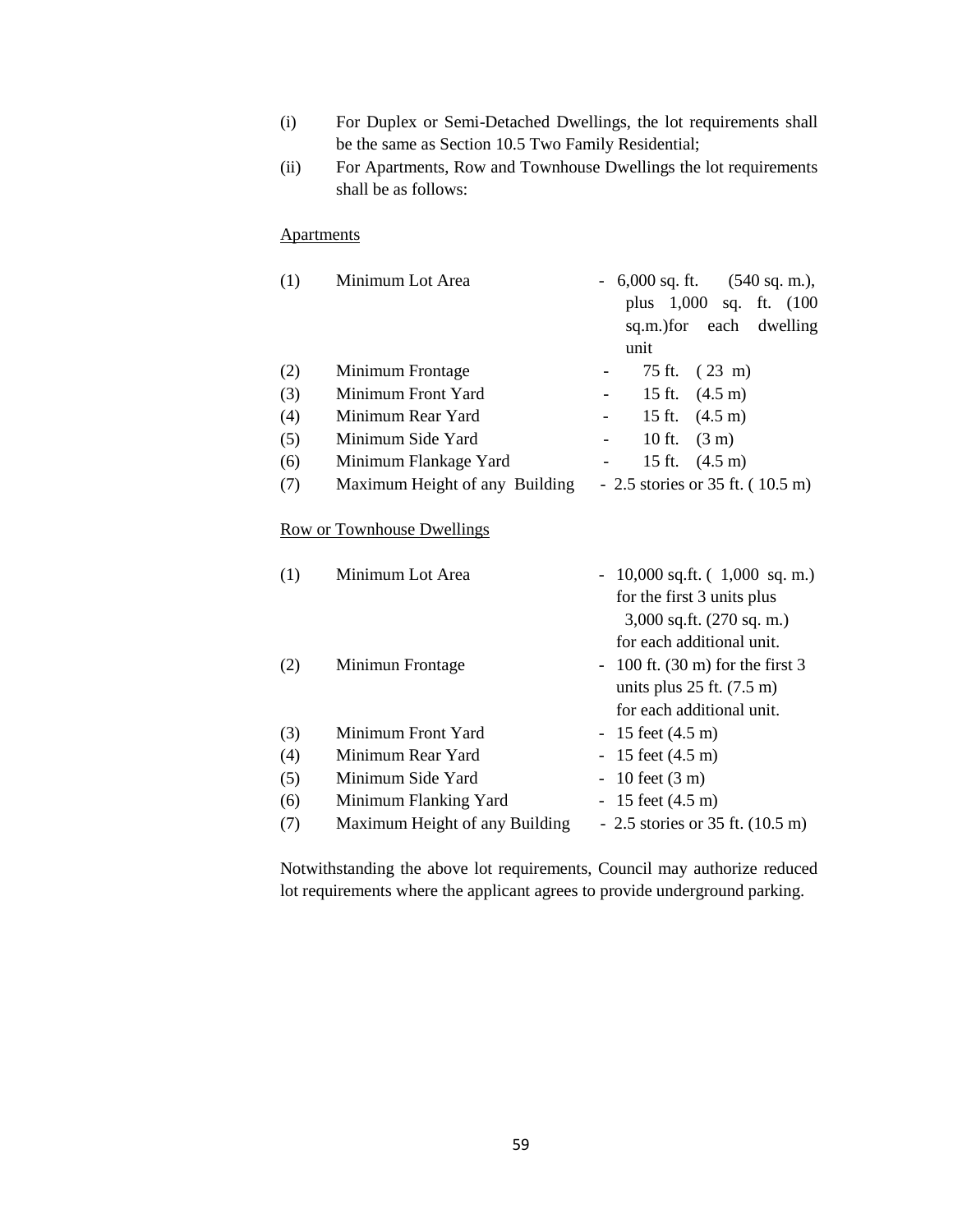#### **SECTION #12 – GENERAL COMMERCIAL ZONE (C1)**

### **12.1 GENERAL**

Except as provided in this bylaw, all buildings and parts thereof erected, placed or altered or any land used in a C1 Zone shall conform with the provisions of this Section.

### **12.2 PERMITTED USES**

No building or part thereof and no land shall be used for purposes other than:

- (i) Retail Stores
- (ii) Business and Professional Offices
- (iii) Service and Personal Service Shops
- (iv) Banking and Financial Institutions
- (v) Restaurants and Lounges
- (vi) Hotels, Motels or other Tourist Establishments
- (vii) Entertainment Facilities
- (viii) Institutional Buildings
- (ix) Multiple Family Dwellings
- (x) Accessory Buildings
- (xi) Transient or Temporary Commercial
- (xii) Funeral Homes
- (xiii) Public Parking Lots or Structures
- (xiv) Other uses deemed by Council to be compatible with the surrounding uses in the zone.

#### **12.3 SPECIAL PERMIT USES**

Notwithstanding Section 12.2 above, Council may issue a special development permit for the following uses where it deems the development is appropriate, all other relevant provisions of this Bylaw are met and subject to such conditions as Council may impose:

- (1) Child Care Facilities
- (2) Dwelling units in a commercial building
- (3) Service Stations and other activities associated with the automobile trade, except for a scrap yard or body shop.

## **12.4 LOT REQUIREMENTS**

The following regulations shall apply to development in a C1 Zone: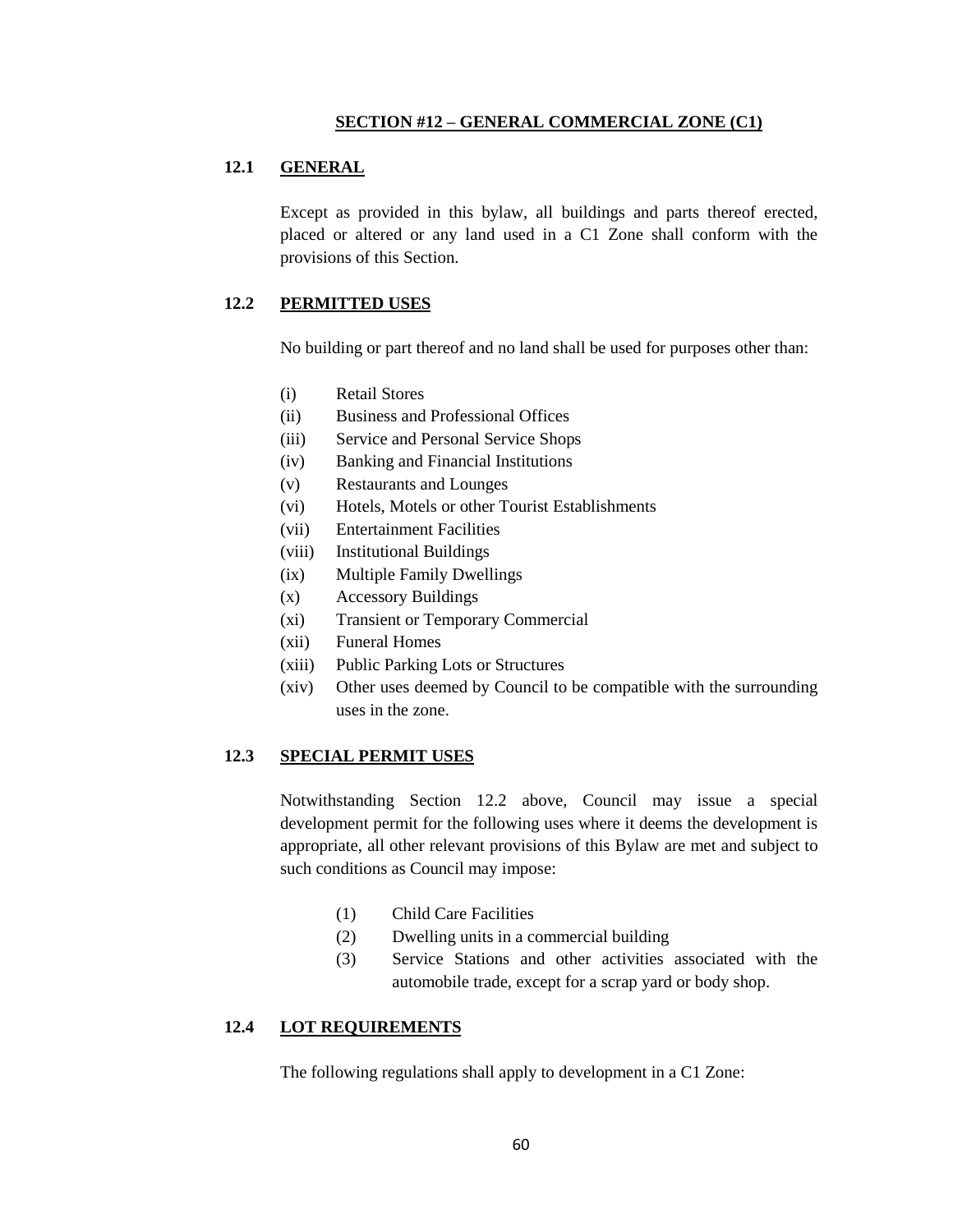| (i)   | Minimum Lot Area                                                       | $-6,500$ sq. ft. $(650 \text{ sq.m.})$                                 |
|-------|------------------------------------------------------------------------|------------------------------------------------------------------------|
| (ii)  | Minimum Frontage                                                       | 65 feet (20 m)                                                         |
| (iii) | Minimum Front Yard                                                     | 15 feet (4.5 m)                                                        |
|       |                                                                        | (if no parking in front of building)                                   |
|       | or: the average of the front yard setbacks of the adjacent             |                                                                        |
|       |                                                                        | buildings, where their setback is less than $15$ ft. $(4.5 \text{ m})$ |
| (iv)  | Minimum Flankage Yard                                                  | $-15$ feet $(4.5 \text{ m})$                                           |
|       |                                                                        | (if no parking in front of building)                                   |
|       | or: the average of the front yard setbacks of the adjacent             |                                                                        |
|       | buildings, where their setback is less than $15$ ft. $(4.5 \text{ m})$ |                                                                        |
| (v)   | Minimum Side Yard                                                      | 10 feet $(3 \text{ m})$                                                |
| (vi)  | Minimum Rear Yard                                                      | 15 feet (4.5 m)                                                        |
| (vii) | Maximum Height                                                         | $-2.5$ stories or 35 ft. $(10.5 \text{ m})$                            |
|       |                                                                        |                                                                        |

Multiple Family Residential developments shall conform to Section 9.5.

All lots shall also conform to the Provincial Minimum Lot Standards as noted in Appendix "B". (see attached)

# **12.5 FIRE-RATED BUILDINGS**

In a General Commercial (C1) Zone, where a building or structure is approved by the Fire Marshall or certified under the National Building Code to have an appropriate fire-rated barrier, such building or structure may be permitted by Council to be located on the side lot line or rear lot line.

# **12.6 SPECIAL REQUIREMENTS: COMMERCIAL ZONES ADJACENT TO RESIDENTIAL ZONES**

Notwithstanding any other provision of this Bylaw, where a Commercial Development located on lands zoned General Commercial (C1) directly abuts on any residential zone, the following conditions shall be complied with:

- (i) a strip of land not less than 15 ft. (4.5 m) in width along the lot line within the C1 Zone and adjacent to the residential zone shall be maintained clear of any structure, driveway or parking area and shall be adequately landscaped to provide a visual buffer;
- (ii) any exterior lighting or illuminated sign shall be so arranged as to deflect light away from the adjacent residential zone; and
- (iii) outdoor storage shall be prohibited adjacent to a residential zone unless it is hidden from view by means of a landscaped buffer hedge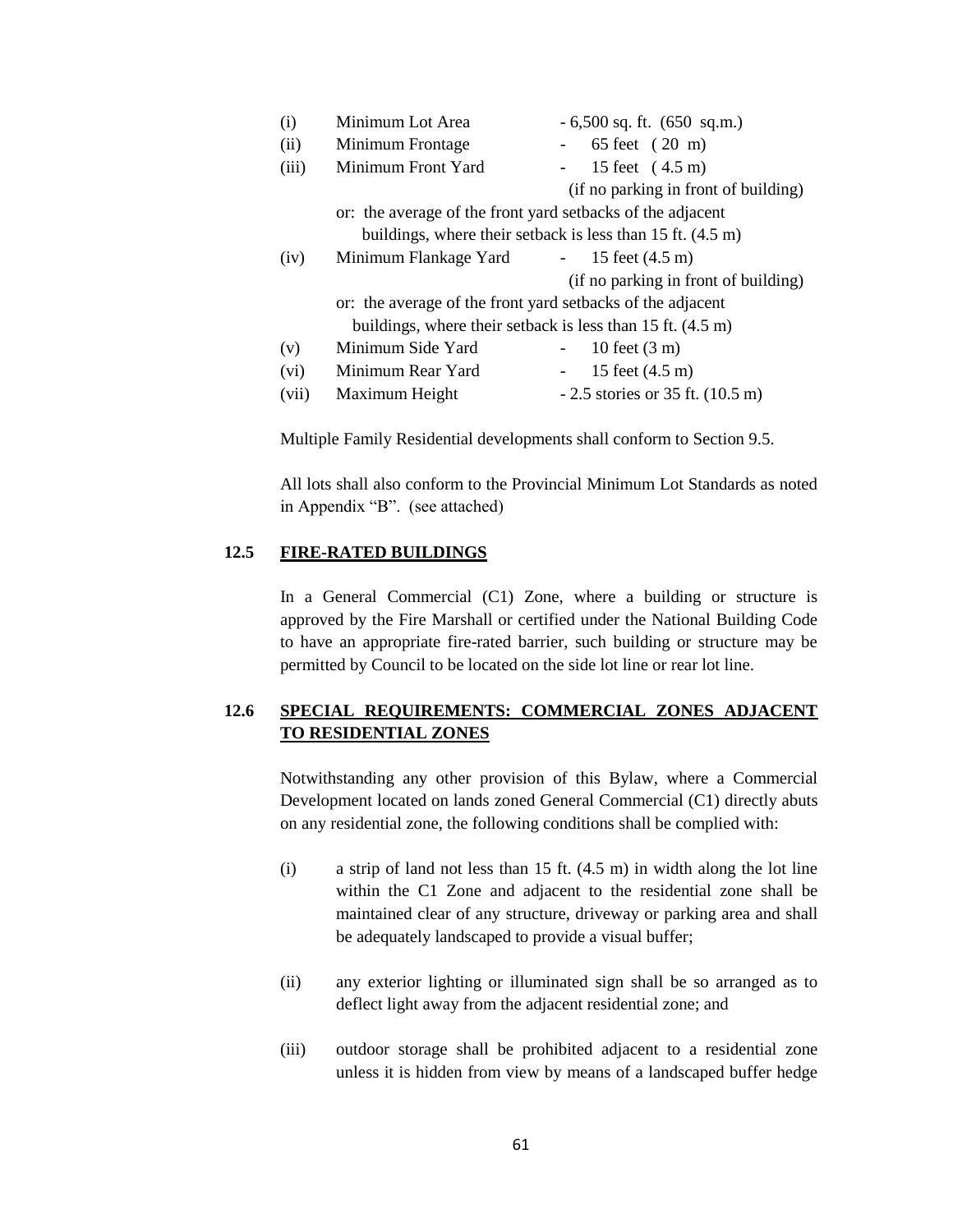or adequate size or architectural screening such as a wall, fence or other appropriate structure.

### **12.7 DWELLINGS IN COMMERCIAL BUILDINGS**

Where a dwelling unit is provided in connection with a commercial use the following minimum standards shall apply:

- (i) the dwelling unit is not above a restaurant, lounge, automobile service station, dry cleaning establishment or repair shop storing explosive materials;
- (ii) separate entrances serve the dwelling unit;
- (iii) for each dwelling unit, 400 sq. ft. (47 sq. m.) of landscaped open area and 1.0 parking spaces are provided;
- (iv) each dwelling unit meets the requirements of the Provincial Fire Marshall;
- (v) the floor area in residential use is a minimum of four hundred (400) sq. ft. and does not exceed the commercial floor area.

#### **12.8 TRANSIENT OR TEMPORARY COMMERCIAL PERMITS**

Notwithstanding any other provisions of this Bylaw, temporary permits may be issued for a transient-type Commercial operation subject to compliance with the following:

- (i) the development shall not result in any traffic hazard;
- (ii) the development shall not interfere with the parking requirements of permanent users of the lot in which the development will be located;
- (iii) the development shall not create a public nuisance;
- (iv) the temporary permit shall not exceed a twenty (20) week period;
- (v) the applicant shall provide a letter of approval from the owner of the lot on which the temporary development will be situated;
- (vi) where required, the applicant shall satisfy Council that such development complies with all health regulations.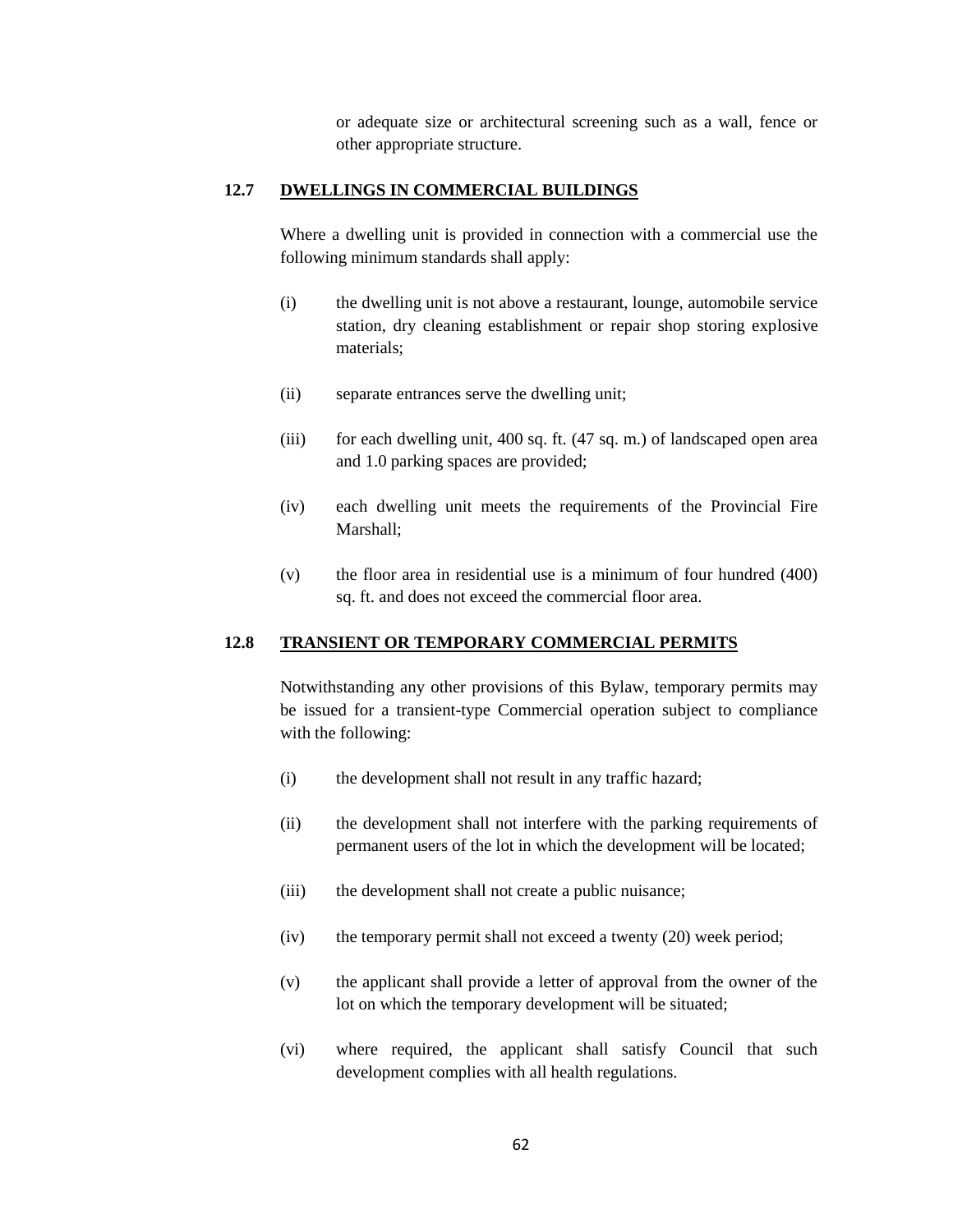# **12.9 AUTOMOBILE SERVICE STATION**

(i) Notwithstanding any other provisions of this Bylaw, the following special provisions shall apply to an Automobile Service Station:

| (a) | Minimum Lot Frontage              | 150 ft. $(45 \text{ m})$   |
|-----|-----------------------------------|----------------------------|
| (b) | Minimum Pump Setback              | $20$ ft. $(6 \text{ m})$   |
| (c) | Minimum Pump Distance from access |                            |
|     | or egress                         | 30 ft. $(9 \text{ m})$     |
| (d) | Minimum Width of Driveway         | $25$ ft. $(7.5 \text{ m})$ |

(ii) Where the service station includes an automobile washing facility, all washing operations shall be carried out on inside the building.

#### **12.10 MULTIPLE FAMILY DWELLINGS**

The number of dwelling units in a multiple family dwelling in a Commercial Zone shall not exceed twenty-four (24) units.

## **12.11 PARKING IN FRONT OF BUILDING**

Where parking is provided in front of any building in a C1 Zone a five foot (5") (1.5 m) landscaped buffer shall be provided between the parking area and the street boundary.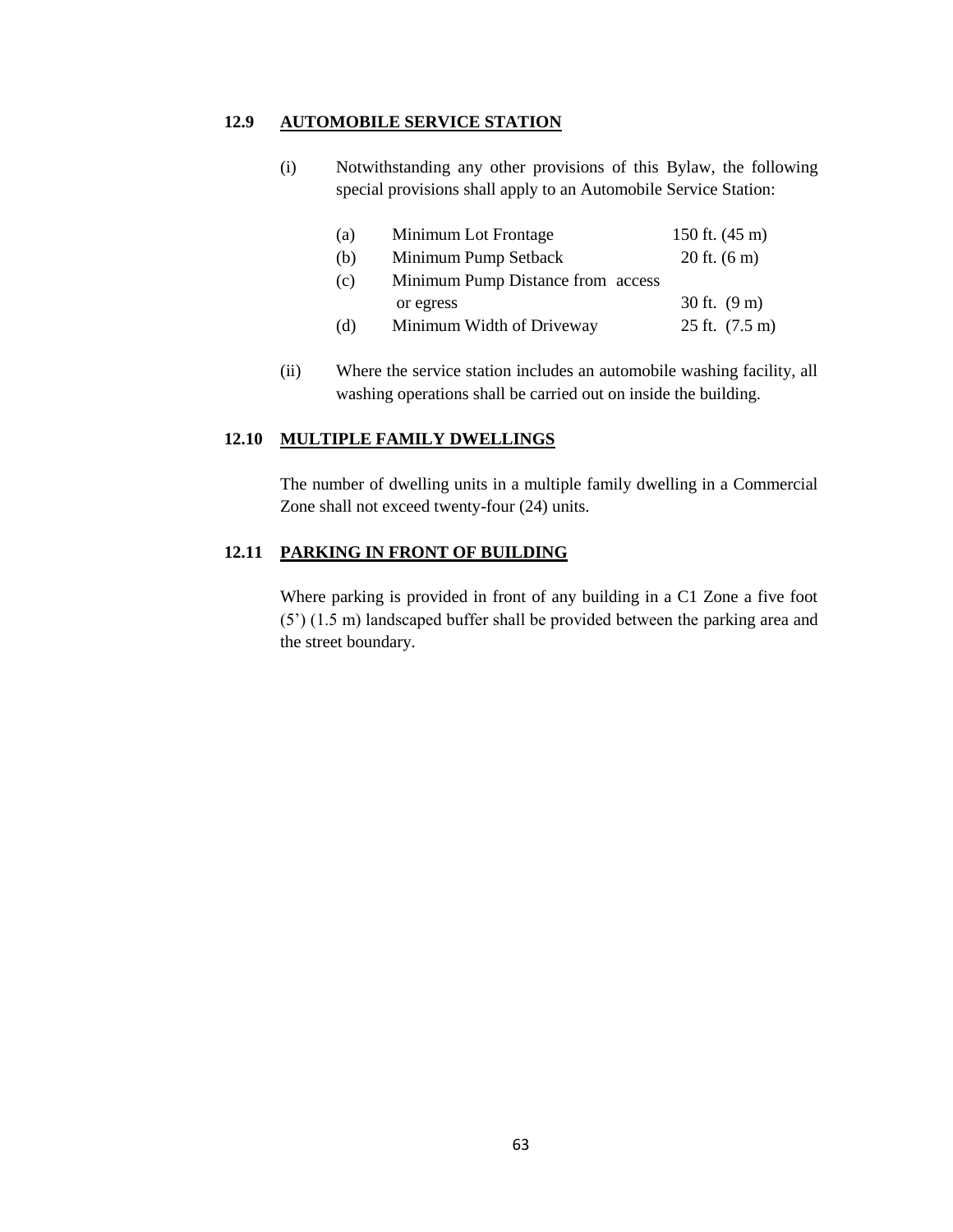#### **SECTION #13 – HERITAGE DISTRICT ZONE (HD)**

### **13.1 GENERAL**

In the Heritage District (HD) Zone, the following provisions shall apply, in addition to the standard provisions which apply to the underlying zone.

#### **13.2 SPECIAL REQUIREMENTS – BUIDING FACADES**

Any existing building within the Heritage District (HD) Zone having been constructed during the period prior to 1940, and still having, in the opinion of Council, a façade reflecting the architectural style of the time period it was constructed, shall retain such facade. Where such façade is in need of exterior renovation, replacement or repair, said facade shall be replaced or repaired in the original style of the building. Detailed renovation or repair plans shall be submitted to Council and shall receive Council's approval prior to the commencement of any renovation or repair.

#### **13.3 NEW BUILDINGS/BUILDING CONVERSIONS**

All new buildings constructed within the Heritage District (HD) Zone, or any other building within the zone being converted to a commercial use, shall adopt an "early  $20<sup>th</sup>$  Century" (1900-1940 or earlier) architectural theme for the buidling"s facade, which shall in the opinion of Council be in keeping with the "early  $20<sup>th</sup>$  Century" facades of other buildings within the Zone. Building location shall also be subject to the approval of Council and shall be compatible with adjacent structures.

Any developer wishing to construct a building or convert a building to a commercial use within a Heritage District (HD) Zone, shall be required to enter into a Development Agreement with Council.

### **13.4 BUILDING DEMOLITION OR MOVING**

No building or structure within a Heritage District (HD) Zone shall be demolished or moved without the prior approval of Council. Council shall not grant permission for the demolition or moving of "period" structures unless the developer can present an overwhelming case that renovation or repair of the structure is not feasible or in the public interest.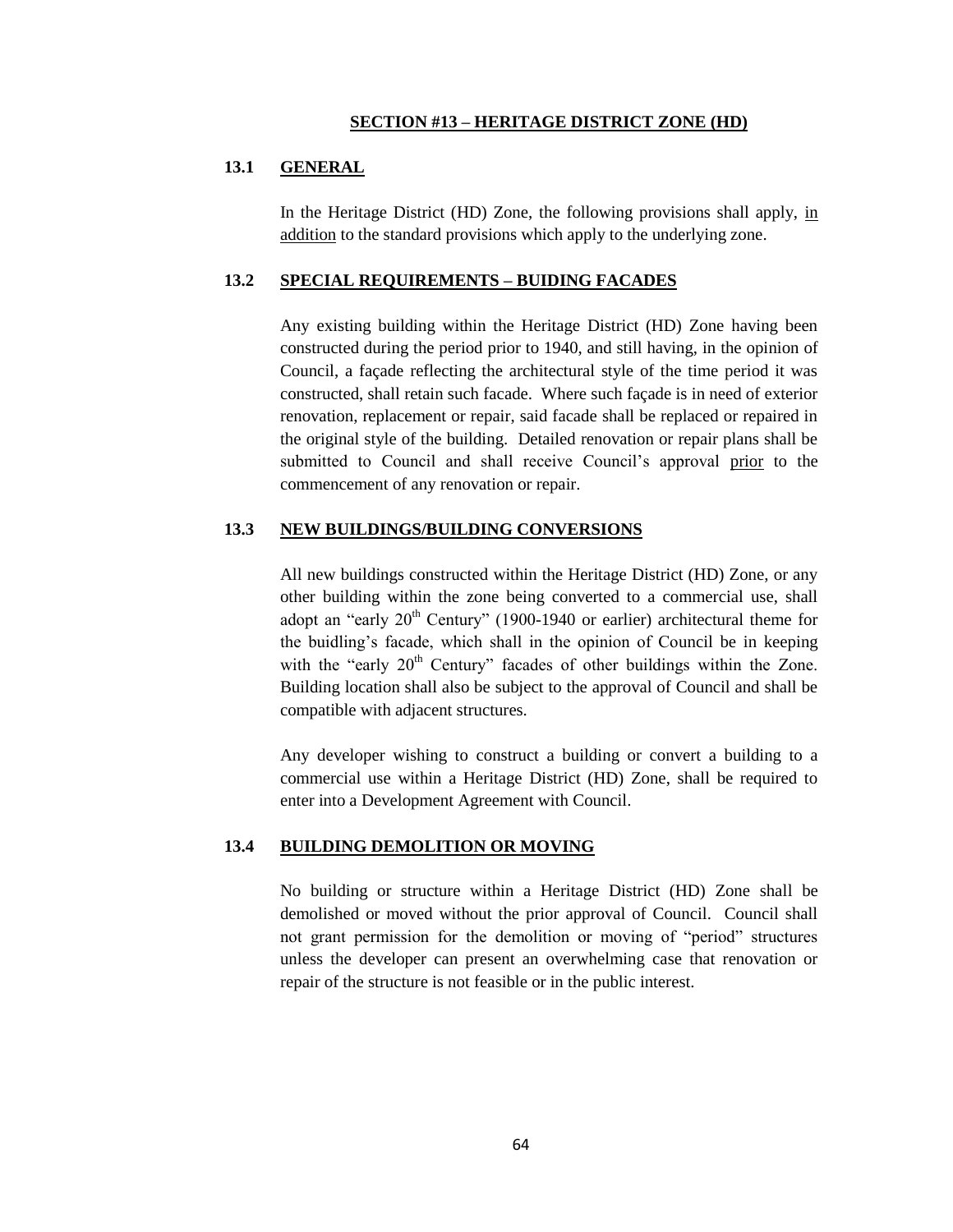#### **SECTION #14 – INDUSTRIAL ZONE (M1)**

### **14.1 GENERAL**

Except as provided in this Bylaw, all buildings and parts there of erected, placed or altered or any land used in a M1 Zone shall conform with the provisions of this Section.

## **14.2 PERMITTED USES**

No building or part thereof and no land shall be used for purposes other than:

- (i) (1) Manufacturing and Assembly
	- (2) Warehousing
	- (3) Transport Operations
	- (4) Activities connected with the Automobile Trade other than a scrap yard
	- (5) Wholesale Operations
	- (6) Business and Professional Offices
	- (7) Service Shops
	- (8) Commercial uses accessory to a main use permitted in a M1 Zone
	- (9) Restaurants and Cafeterias
	- (10) Farm Machinery and Heavy Equipment Dealerships and Repair Shops
	- (11) Accessory Buildings
	- (12) Food Processing
	- (13) Marine or shipping related activities
	- (14) Activities related to the fishery
- (ii) Notwithstanding the foregoing, any use which is deemed by Council to be obnoxious by reason of sound, odor, dust, fumes, smoke or as noted in Section 2.61 shall be denied approval.

#### **14.3 SPECIAL PERMIT USES**

Notwithstanding Section 14.2 above, Council may issue a special development permit for the following uses where it deems the development is appropriate, all other relevant provisions of this Bylaw are met and subject to such conditions as Council may impose:

- (1) Storage of Sand and Aggregate
- (2) Concrete Plants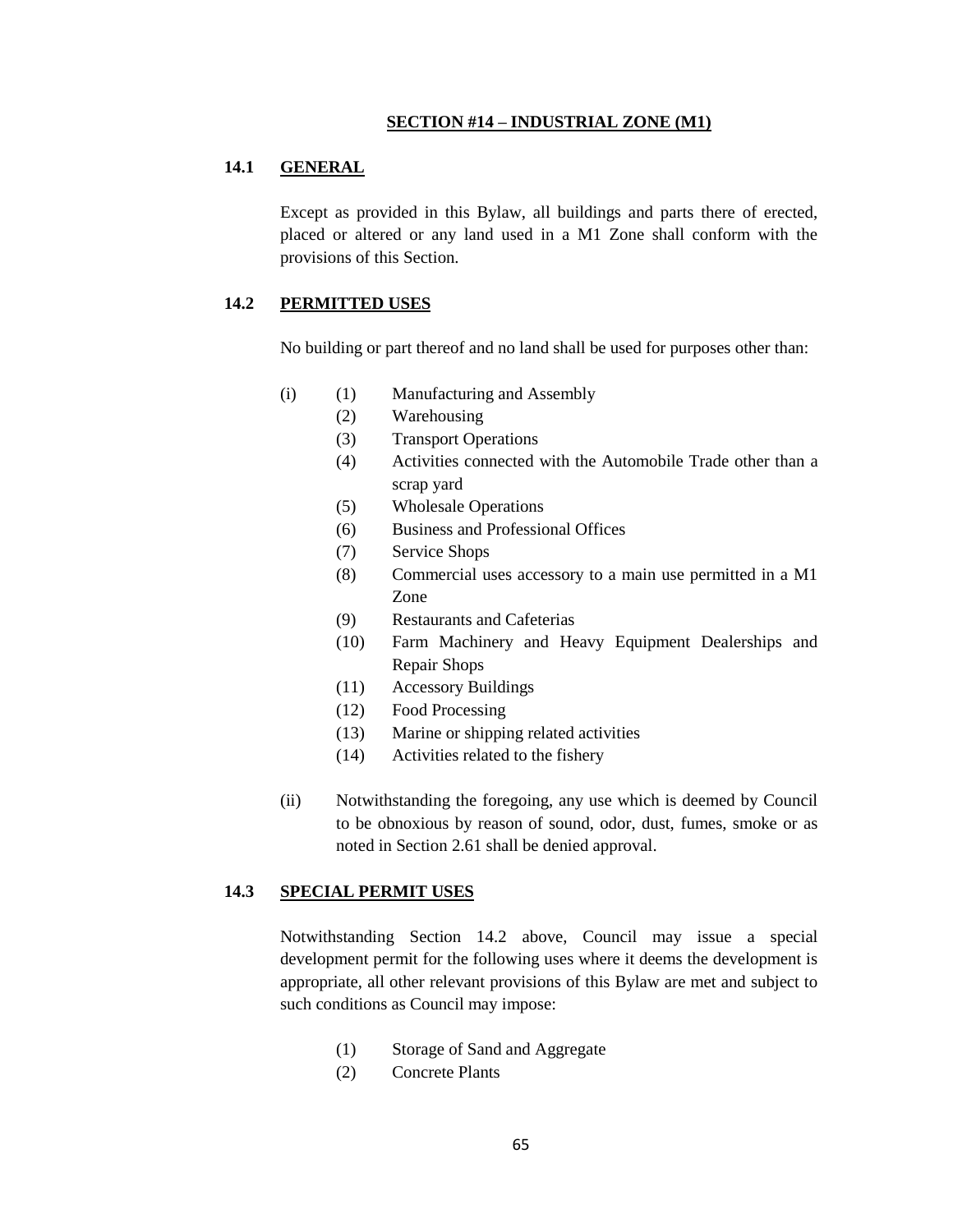### **14.4 LOT REQUIREMENTS**

The following regulations shall apply to development in a M1 Zone:

| (i) Minimum Area            | $15,000$ sq. ft. $(1,500$ sq. m.)         |
|-----------------------------|-------------------------------------------|
| (ii) Minimum Frontage       | 100 feet $(30 \text{ m})$                 |
| (iii) Minimum Front Yard    | 25 feet (7.5 m)                           |
| (iv) Minimum Side Yard      | 15 feet $(4.5 \text{ m})$                 |
| (v) Minimum Rear Yard       | 25 feet (7.5 m)                           |
| (vi) Maximum Height         | 2.5 stories or 35 feet $(10.5 \text{ m})$ |
| (vii) Minimum Flankage Yard | 25 feet (7.5 m)                           |
|                             |                                           |

All lots shall also conform to the Provincial Minimum Lot Standards as noted in Appendix "B". (see attached)

### **14.5 EXCEPTIONS TO MAXIMUM BUILDING HEIGHT**

Notwithstanding Section 14.4 and 4.29, Council may approve an application for a structure exceeding the Maximum Building Height of 2.5 stories in the Industrial (m1) Zone provided:

- 1. The applicant is willing to enter into a Development Agreement with Council .
- 2. The structure conforms to Section and all other relevant provisions of this Bylaw and other applicable fire and building codes.
- 3. The proposed height of the structure is physically necessary for the manufacturing processes which will be carried out in the facility, and
- 4. The proposed height of the structure would not exceed 30 metres or would not exceed 20 metres where the structure is within 100 metres of an existing dwelling.

# **14.6 SPECIAL REQUIREMENTS: INDUSTRIAL ZONE ADJACENT TO RESIDENTIAL ZONES**

The special requirements as delineated in Section 12.6 of this Bylaw also apply in a M1 Zone.

#### **14.7 SERVICING**

All developments in a M1 Zone shall be serviced by municipal sewer services and municipal water supply.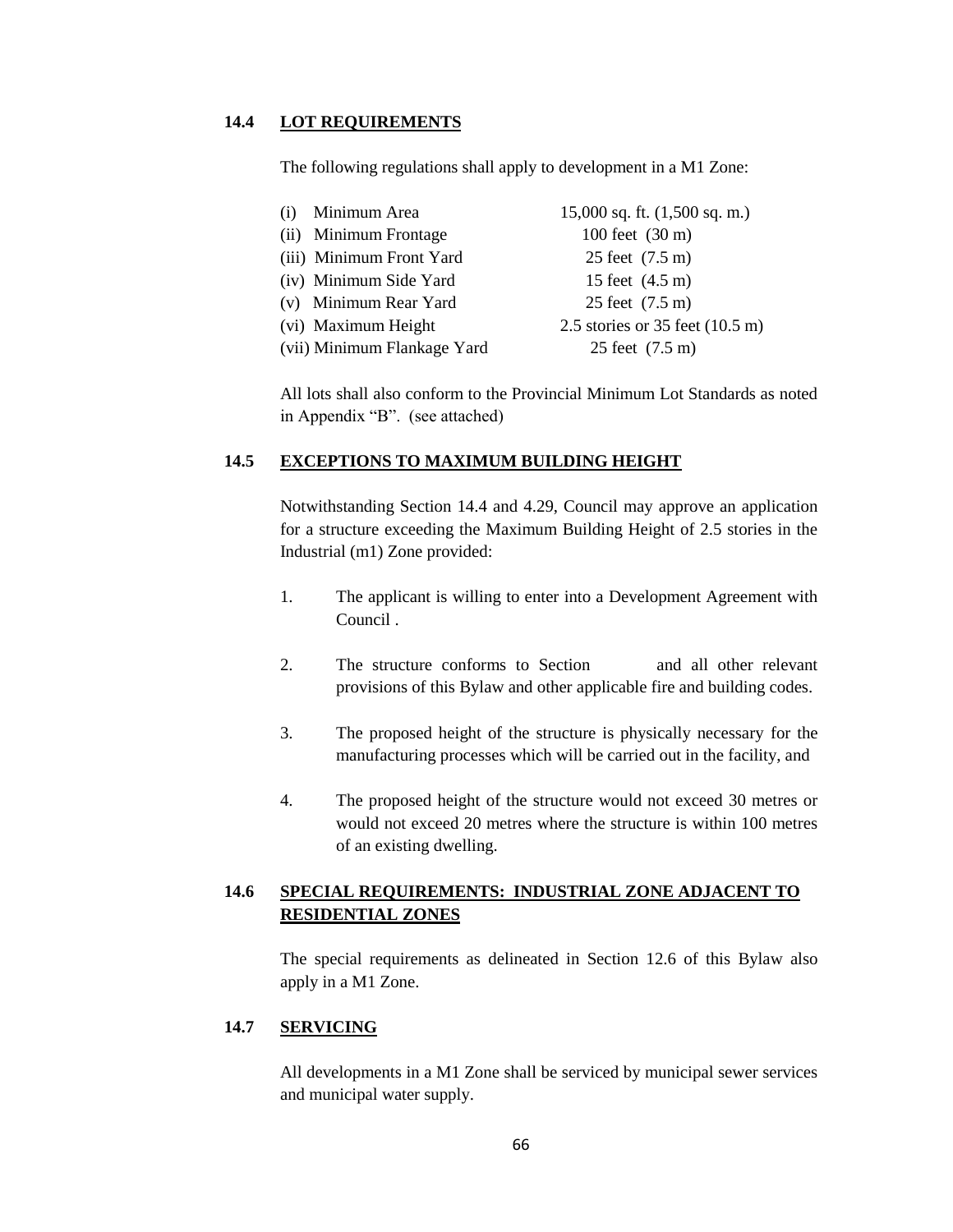# **14.8 ENVIRONMENTAL IMPACT ASSESSMENT**

Where a proposed industry may occasionally have heavy usage of Town roads, sewerage or water systems or have a significant environmental impact on the surrounding area, Council may prepare terms of reference for, and require the developer to undertake an Environment Impact Assessment, in conjunction with the Provincial Department of the Environment, prior to consideration of a development permit application by Council.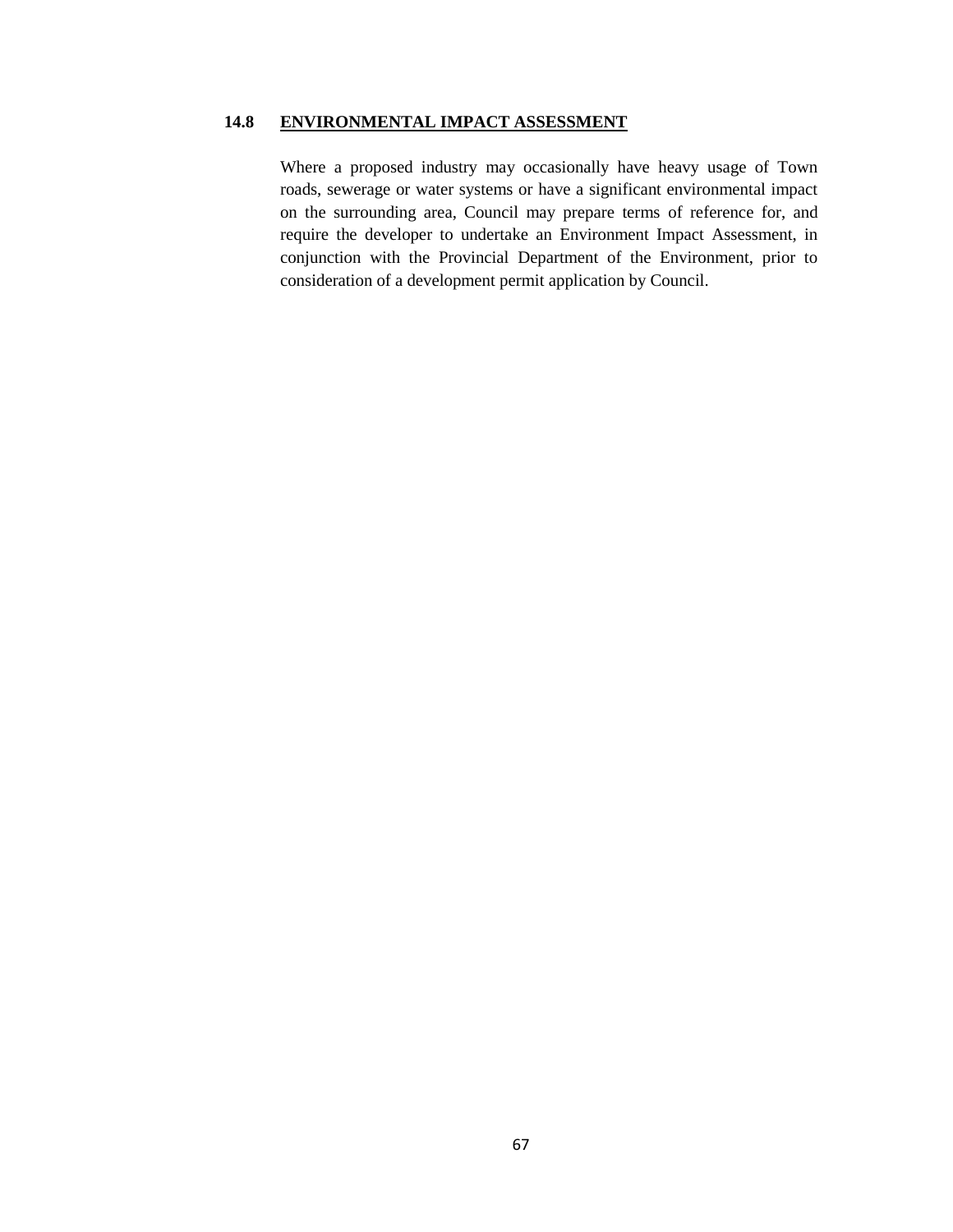#### **SECTION #15 – AGRICULTURAL RESERVE ZONE (A1)**

#### **15.1 GENERAL**

Except as provided by this Bylaw, all buildings and parts thereof erected, placed or altered or any land used in an A1 Zone shall conform with the provisions of this Section.

#### **15.2 PERMITTED USES**

No building or part thereof and no land shall be used for purposes other than:

- (1) Single Family Dwellings
- (2) Agriculture
- (3) Forestry
- (4) Parks and Open Space
- (5) Accessory Buildings which in the opinion of Council are clearly incidental to the main use of land.
- (6) Accessory Buildings for the purpose of human habitation, in connection with a farm.

#### **15.3 LOT REQUIREMENTS**

The following lot regulations shall apply to development in an A1 Zone:

- (i) Minimum Lot Area  $43,560$  sq. ft. (1 acre) (.4 hectares)
- (ii) Minimum Frontage 150 feet (45 m)
- (iii) Minimum Front Yard  $50$  feet  $(15 \text{ m})$
- (iv) Minimum Rear Yard 25 feet (7.5 m)
- (v) Minimum Side Yard 15 feet (4.5 m)
- (vi) Minimum Flankage Yard  $50$  feet  $(15 \text{ m})$
- (vii) Maximum Height of Building 35 feet (10.5 m)

All lots shall also conform to the Provincial Minimum Lot Standards as noted in Appendix "B". (see attached)

#### **15.4 INTENSIVE LIVESTOCK OPERATIONS**

(1) For the purpose of this Section "Intensive Livestock Operation" means a feedlot, piggery, dairy, fox ranch or similar operation, or a building used for the raising of poultry.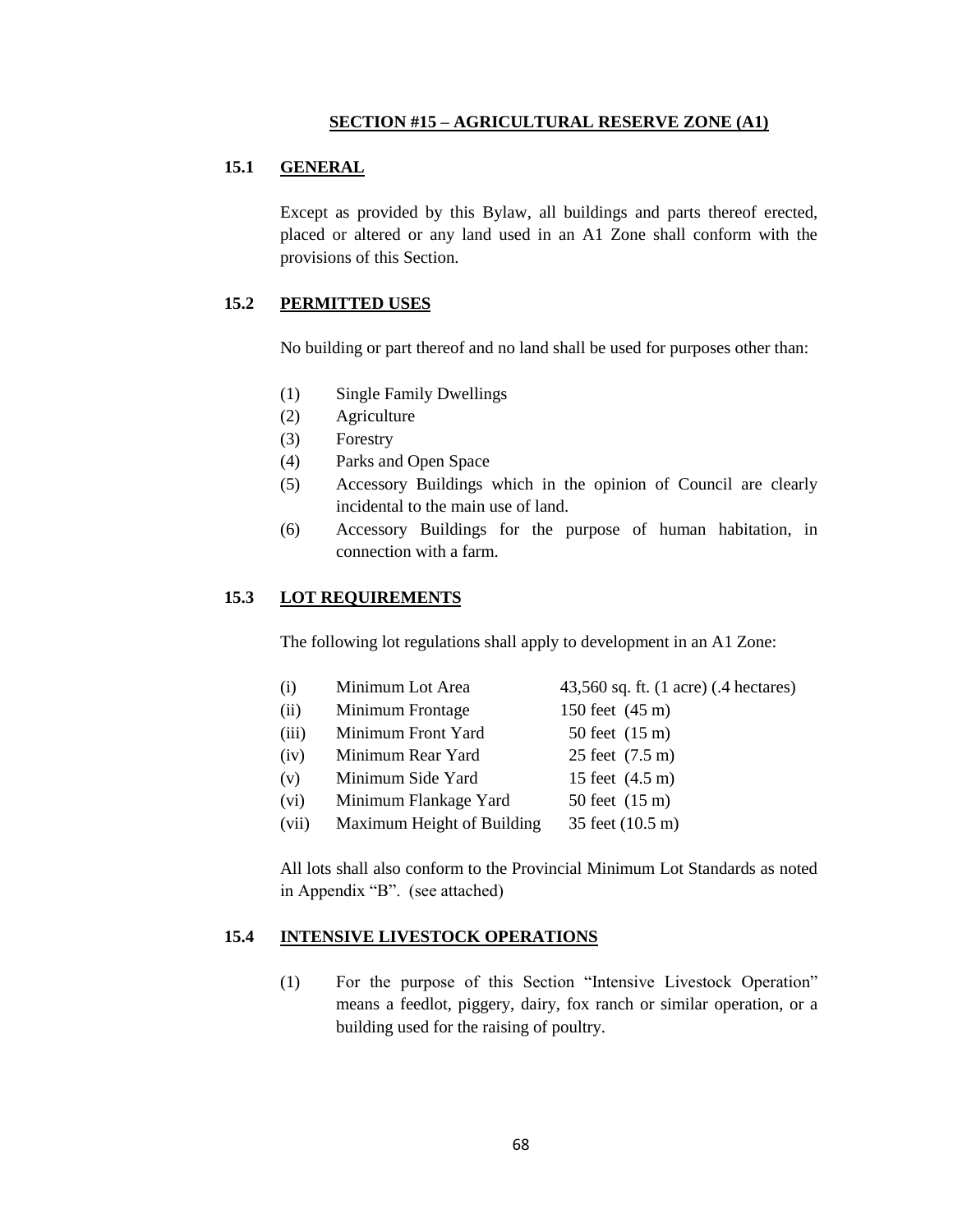(2) The following separation distances shall apply to all new Intensive Livestock Operations or extensions and to new residential development in the vicinity of an Intensive Livestock Operation:

| Distance from any dwelling on an |                            |
|----------------------------------|----------------------------|
| adjacent property                | 500 feet $(150 \text{ m})$ |
| Distance from Public Road        | 150 feet $(45 \text{ m})$  |
| Distance from any domestic Well  | 500 feet (150 m)           |
| Distance from any lot line       | 50 feet $(45 \text{ m})$   |

- (3) All intensive livestock buildings shall have a manure storage facility with a capacity for retention of manure for a period of time for which conditions do not permit spreading.
- (4) Council may consult the Department of Agriculture for manure storage capacities and design standards and shall require the livestock operator to follow these capacity and design requirements.
- (5) The developer shall also be required to undertake an Environmental Impact Assessment in conjunction with the Department of the Environment and provide details of the assessment to Council as part of the application process.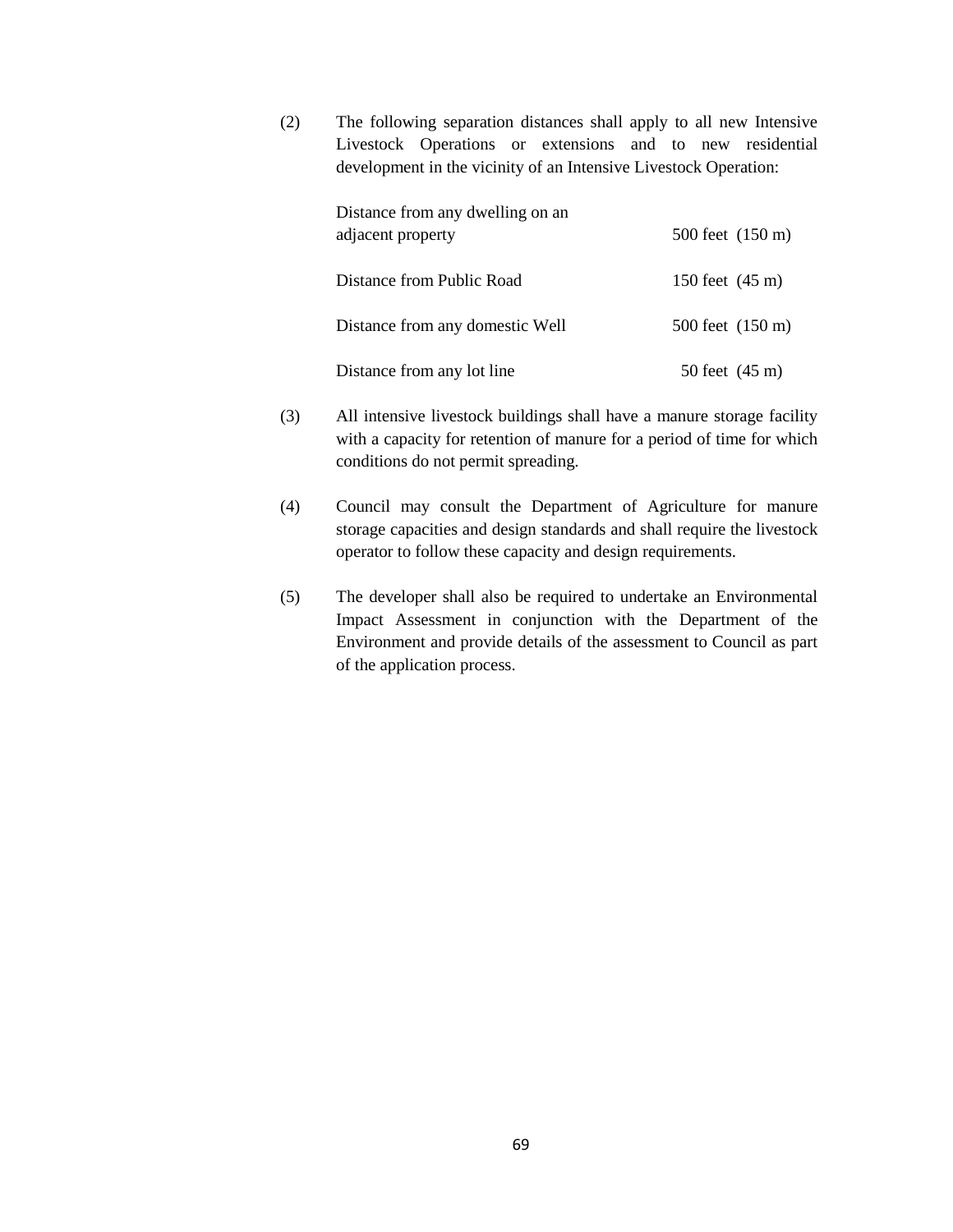#### **SECTION #16 – RECREATION AND OPEN SPACE ZONE (01)**

# **16.1 GENERAL**

Except as provided in this Bylaw, all buildings and parts thereof erected, placed or altered or any land used in a 01 Zone shall conform with the provisions of this Section.

# **16.2 PERMITTED USES**

No buildings or part thereof and no land shall be used for purposes other than:

- (i) Public and Private Parks
- (ii) Open Space and Conservation Activities
- (iii) Golf Courses
- (iv) Recreational Uses
- (v) Pavillions and Band Shells
- (vi) Recreation Administrative Offices
- (vii) Parking lots related to the above
- (viii) Accessory Buildings

#### **16.3 LOT REQUIREMENTS**

| Minimum Lot Area           | 1 Acre (.40 hectares)                     |
|----------------------------|-------------------------------------------|
| Minimum Lot Frontage       | 150 feet (45m)                            |
| Minimum Front Yard         | $50$ feet $(15 \text{ m})$                |
| Minimum Rear Yard          | $50$ feet $(15 \text{ m})$                |
| Minimum Side Yard          | 25 feet (7.5 m)                           |
| Maximum Height of Building | 2.5 stories or 35 feet $(10.5 \text{ m})$ |

All lots shall also conform to the Provincial Minimum Lot Standards as noted in Appendix "B". (see attached)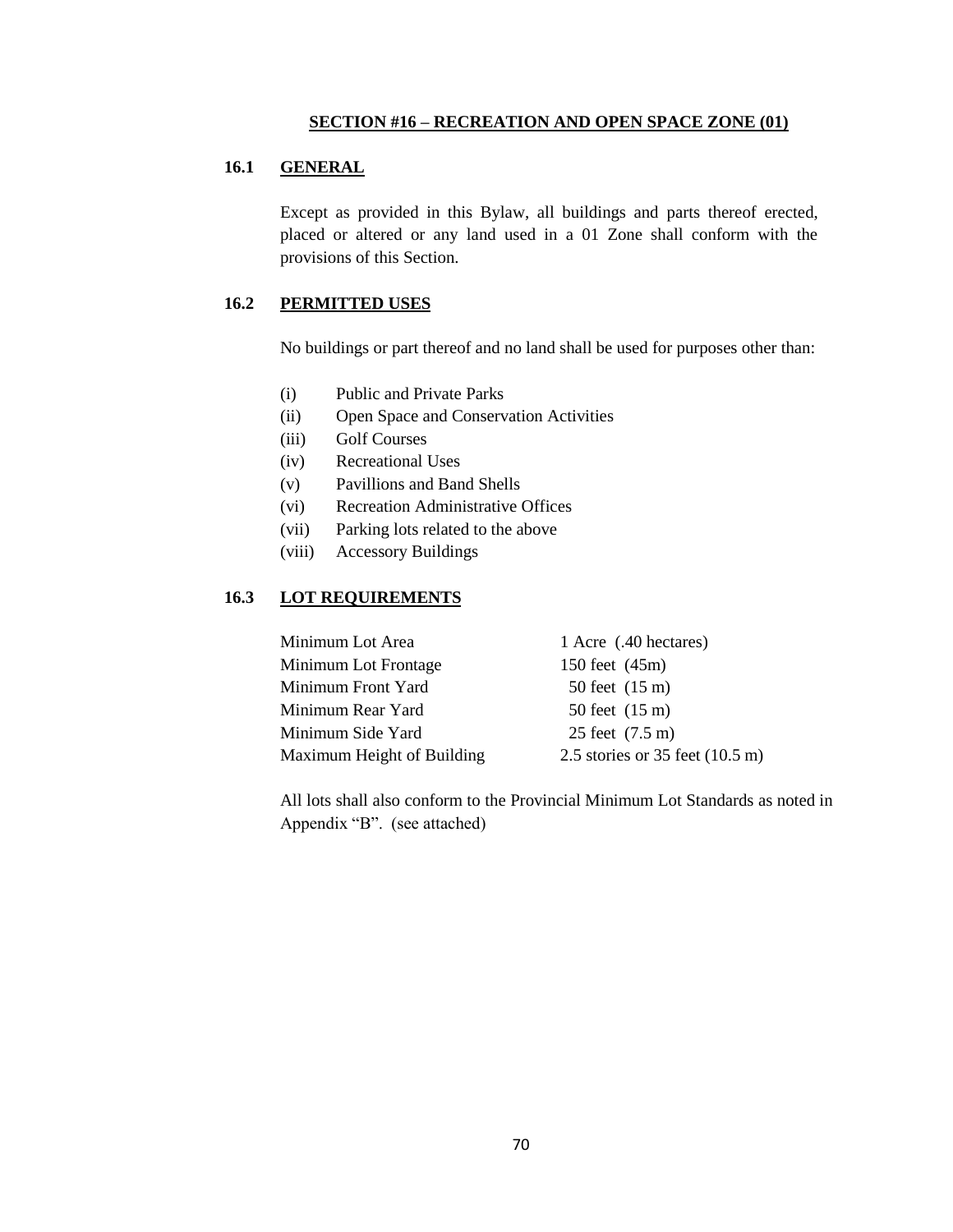#### **SECTION #17 – PUBLIC SERVICE AND INSTITUTIONAL ZONE (PSI)**

# **17.1 GENERAL**

Except as provided in this Bylaw, all buildings and parts thereof erected, placed or altered or any land used in a PSI zone shall conform with the provisions of this Section.

# **17.2 PERMITTED USES**

No building or part thereof and no land shall be used for purposes other than:

- (1) Institutional Buildings and uses
- (2) Group Homes
- (3) Civic Centres
- (4) Accessory Buildings
- (5) Public and Private Parks
- (6) Recreational Uses
- (7) Clubs

## **17.3 LOT REQUIREMENTS**

| Minimum Lot Area            | 7,500 sq. ft. (750 sq. m.)                |
|-----------------------------|-------------------------------------------|
| Minimum Lot Frontage        | 75 feet (23 m)                            |
| Minimum Front Yard          | 15 feet $(4.5 \text{ m})$ (where there is |
|                             | no parking in the Front Yard)             |
| Minimum Rear Yard           | 15 feet (4.5 m)                           |
| Minimum Side Yard           | 10 feet $(3 \text{ m})$                   |
| Minimum Flankage Yard       | 15 feet $(4.5 \text{ m})$                 |
| Maximum Height of Building  | 2.5 stories or 35 feet $(10.5 \text{ m})$ |
| <b>Maximum Lot Coverage</b> | 75%                                       |
|                             |                                           |

All lots shall also conform with the Provincial Minimum Lot Standards as noted in Appendix "B". (see attached)

# **17.4 PARKING IN FRONT YARD**

Where parking is provided in front of any building in a PSI Zone a ten foot (10<sup>o</sup>) (3 m) landscaped buffer shall be provided between the parking area and the street boundary.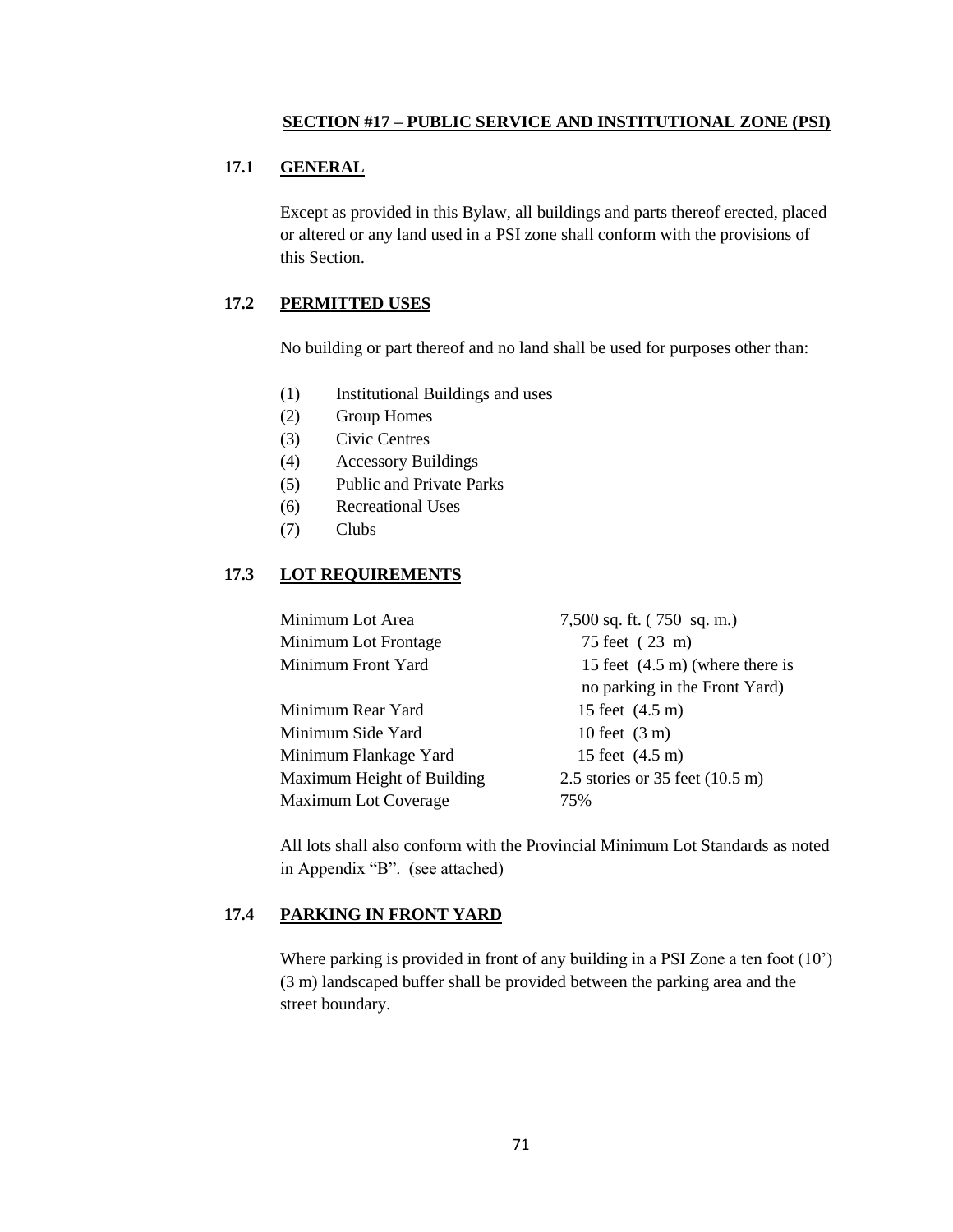#### **SECTION #18 – ENVIRONMENTAL RESERVE ZONE (02)**

### **18.1 GENERAL**

Except as provided in this Bylaw, all buildings and parts thereof erected, placed or altered or any land used in a 02 Zone shall conform with the provisions of this Section.

#### **18.2 PERMITTED USES**

No building or part thereof and no land shall be used for purposes other than:

- (1) Passive recreational uses, such as skiing or hiking
- (2) Conservation related activities.

## **18.3 ZONE BOUNDARIES**

The Zone Boundaries shall be interpreted to include all the area defined as either a "wetland" or "watercourse" in Section 2 and in addition shall include a buffer area as described in the Environmental Protection Act Watercourse and Wetland Protection Regulations.

#### **18.4 ZONE REQUIREMENTS**

Within a 02 Zone no person shall cut down any trees or disturb the natural ground cover without first submitting a landscape plan to Council documenting all proposed changes to the topography and vegetation and measures to control erosion and siltation.

## **18.5 SUBDIVISION ON SAND DUNES**

Except for subdivisions of five (5) lots or less, each having an area of more than two (2) acres, no person shall subdivide lands consisting of primary or secondary sand dunes, or n baymouth barrier sand dunes.

Any person creating a subdivision of five (5) lots or less, each having an area of more than two (2) acres, on land containing primary or secondary sand dunes, shall ensure that each lot is of an appropriate size and configuration to enable the construction of structures not less than one hundred feet (100") from such sand dunes.

Subdivisions of more than five (5) lots shall provide a buffer between the landward boundary of primary and secondary sand dunes, and adjacent lots of not less than one hundred feet (100").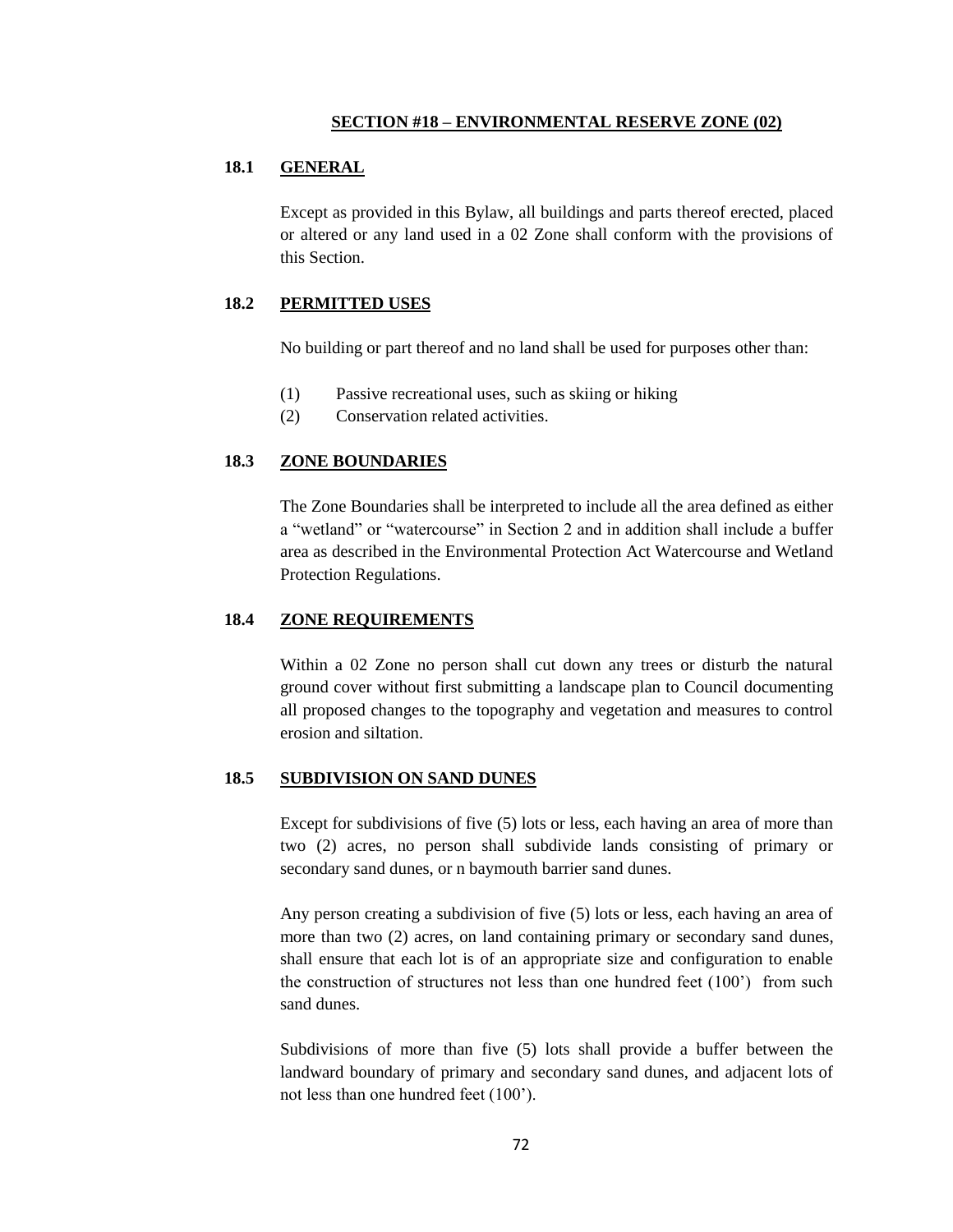No building or structure shall be constructed, erected or placed:

- (a) on any primary or secondary sand dune, or a baymouth barrier sand dune; or
- (b) within one hundred feet (100") of a primary or secondary sand dune.

#### **18.6 CONSTRUCTION PERMITTED ON SAND DUNES**

Buildings or structures may be constructed, erected, or located on sand dunes other than primary or secondary sand dunes, or baymouth sand dunes, if:

- (a) the construction is unlikely to disturb more than 10 percent (10%) of the sand dune located on the parcel;
- (b) no pat of the exterior of any proposed building or structure is located less than one hundred feet (100") from the nearest property boundary; and
- (c) Council, after consultation with the Minister of Environment, is satisfied that the proposed constructions, and subsequent use of the building or structure is unlikely to significantly adversely alter the natural, physical, and biological features of the sand dune.

#### **18.7 SETBACKS – EROSION FACTORS**

On those lots adjacent to the shore not having a shoreline buffer, or to which the applicant of a shoreline buffer requirement is impractical, no buildings or structures shall be constructed closer than:

- (a) the distance determined by multiplying the annual erosion rate for that shoreline by sixty (60); or
- (b) seventy-five feet (75").

Whichever is greater, measured from the top of the bank to the nearest exterior part of the proposed building or structure.

This section does not apply to buildings or structures used for fishing or bait sheds, aquaculture operations, boat launches, structures or buildings on a wharf, or wharf structures, but Council, issuing a development permit, may stipulate that the building or structure be located at some fixed distance from the top of the bank.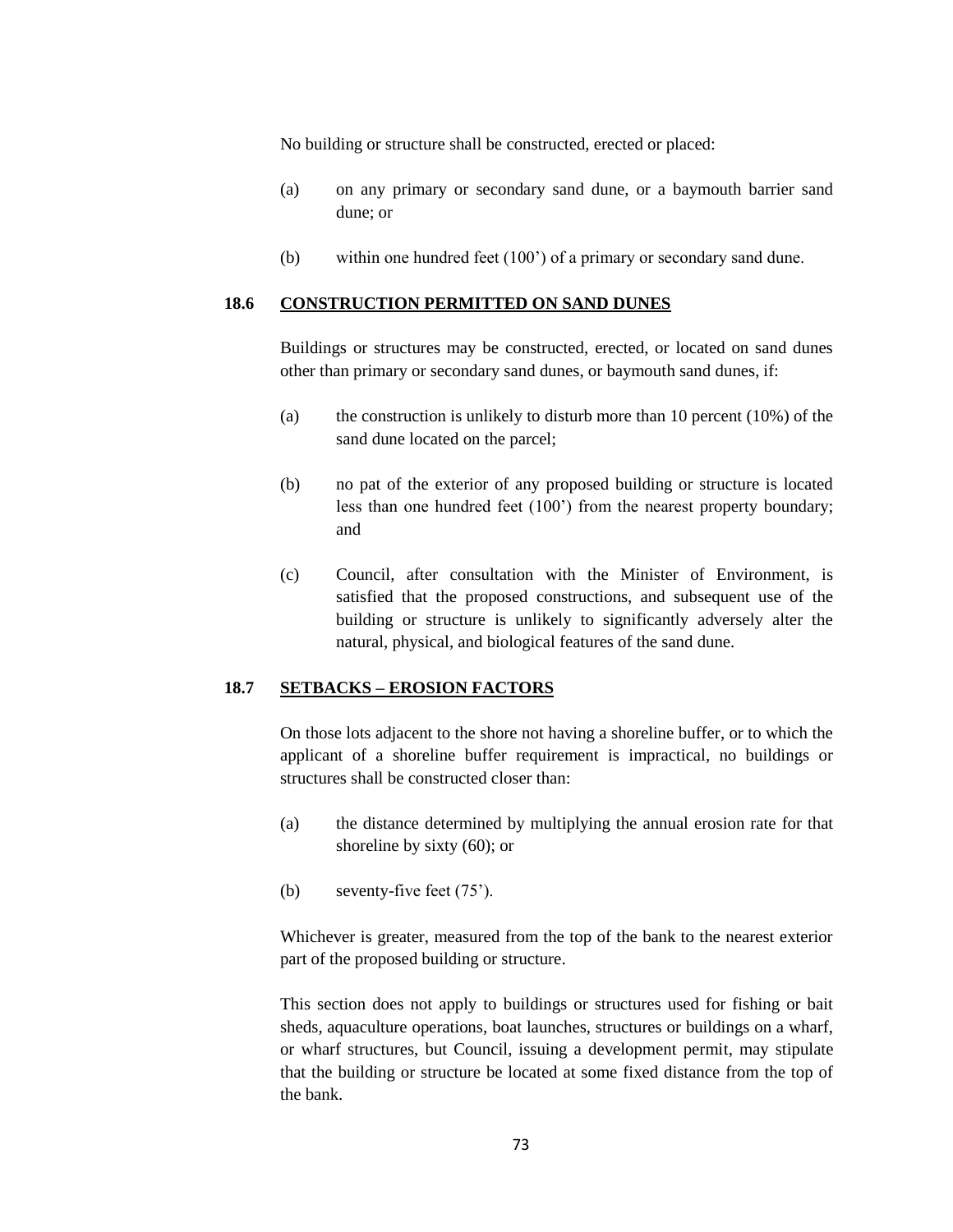For the purpose of this section, the phrase "top of the bank" means where there is not embankment, the ordinary high water mark.

Council may allow a variance to the provisions of this section if:

- (a) the existing parcel of land has insufficient area to provide the setbacks described in subsection (1);
- (b) there would be no immediate danger to the inhabitants of the proposed buildings or structures;
- (c) it is unlikely that the construction will directly increase the rate of erosion; and
- (d) the application enters into a site development agreement.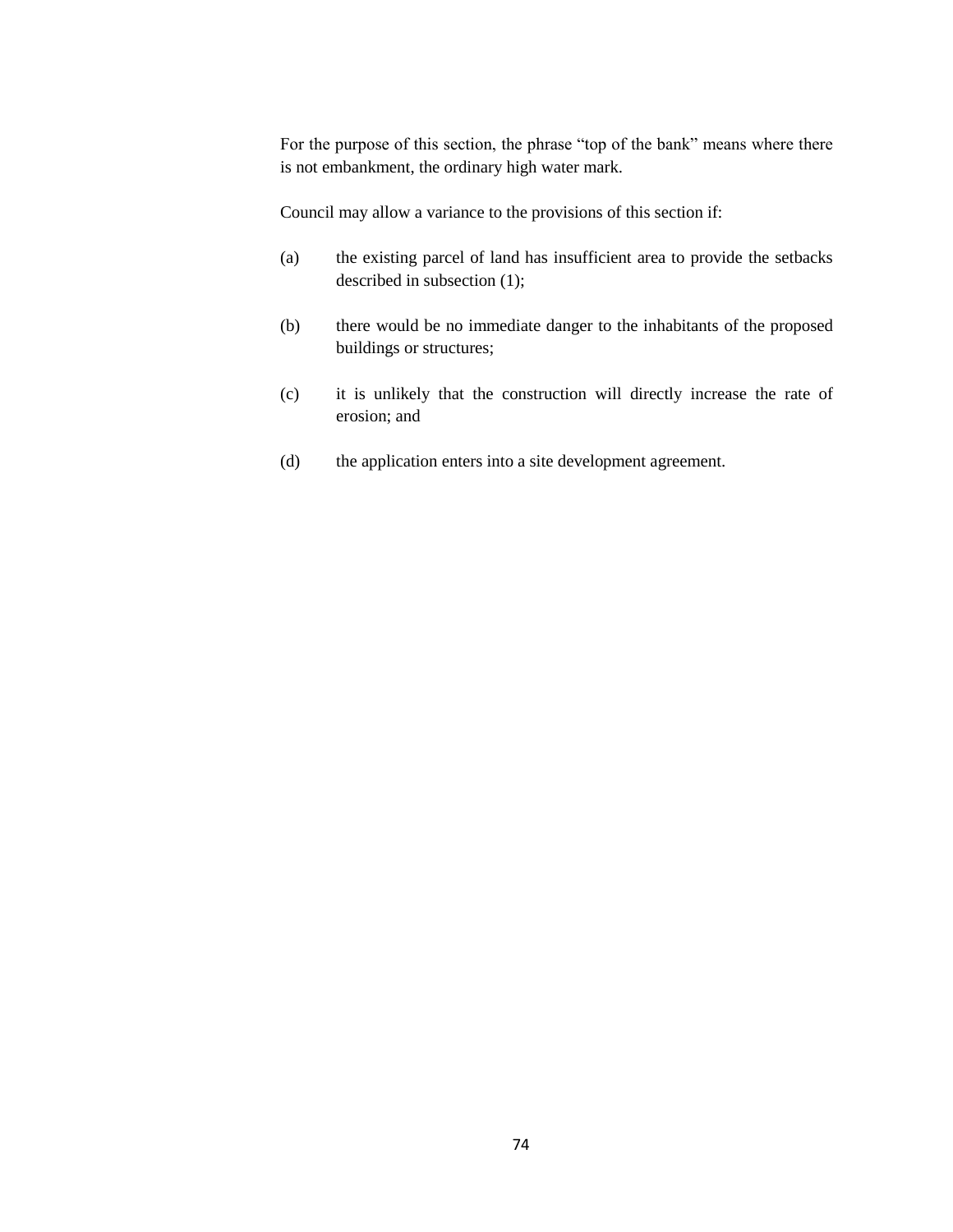#### **SECTION #19 – WELLFIELD PROTECTION ZONES**

## **19.1 GENERAL**

Where Wellfield Protection Zones are designated as an overlay zone to an existing zone, the special provisions as outlined in this Section shall apply in addition to the standards and restrictions which apply to the underlying zone.

The three Wellfield Protection Zones, WPA, WPB and WPC shall be as depicted on the Official Zoning Map, Appendix "A".

#### **19.2 DEVELOPMENT**

- 1. Within the boundaries of any Wellfield Protection Zone, Council may require that all development shall proceed pursuant to a Development Agreement.
- 2. Where a lot or a portion of a lot falls within the boundaries of a Wellfield Protection Zone, Council may determine the conditions to be attached to any development permit and shall give consideration to the Table below (Wellfield Protection Zone – Land Use Activities Management) and any other matters which in the opinion of Council could present a risk to the Town"s groundwater resources. The three protection zones boundaries are depicted in Appendix A, the Official Zoning Map.

| <b>Land Use Activity</b>                            | <b>Wellfield Protection</b><br>Zone A (WPA)                                                                      | <b>Wellfield Protection</b><br>Zone B (WPB)                                                                | <b>Wellfield Protection</b><br>Zone C (WPC)                                                       |  |
|-----------------------------------------------------|------------------------------------------------------------------------------------------------------------------|------------------------------------------------------------------------------------------------------------|---------------------------------------------------------------------------------------------------|--|
|                                                     | $(250 \text{ day})$                                                                                              | $(5 \text{ year})$                                                                                         | $(25 \text{ years})$                                                                              |  |
| Livestock operation                                 | Pasturing of animals at<br>existing<br>operations<br>permitted<br>with<br>controls<br>animal<br>on<br>densities. | Pasturing of animals<br>at existing operations<br>permitted<br>with<br>controls on<br>animal<br>densities. | Pasturing of animals at<br>existing operations<br>permitted with controls<br>on animal densities. |  |
| Fertilizer<br>(including)<br>manure<br>application) | Not permitted.                                                                                                   | Application allowed<br>according<br>to<br>an<br>approved<br>nutrient<br>management plan.                   | allowed<br>Application<br>according to an approved<br>nutrient<br>management<br>plan.             |  |
| Manure storage                                      | N <sub>0</sub><br>storage<br>new<br>permitted.<br>Existing                                                       | Storage permitted if it<br>is stored in a clay-                                                            | Storage permitted if it is<br>stored in a clay-lined pit,                                         |  |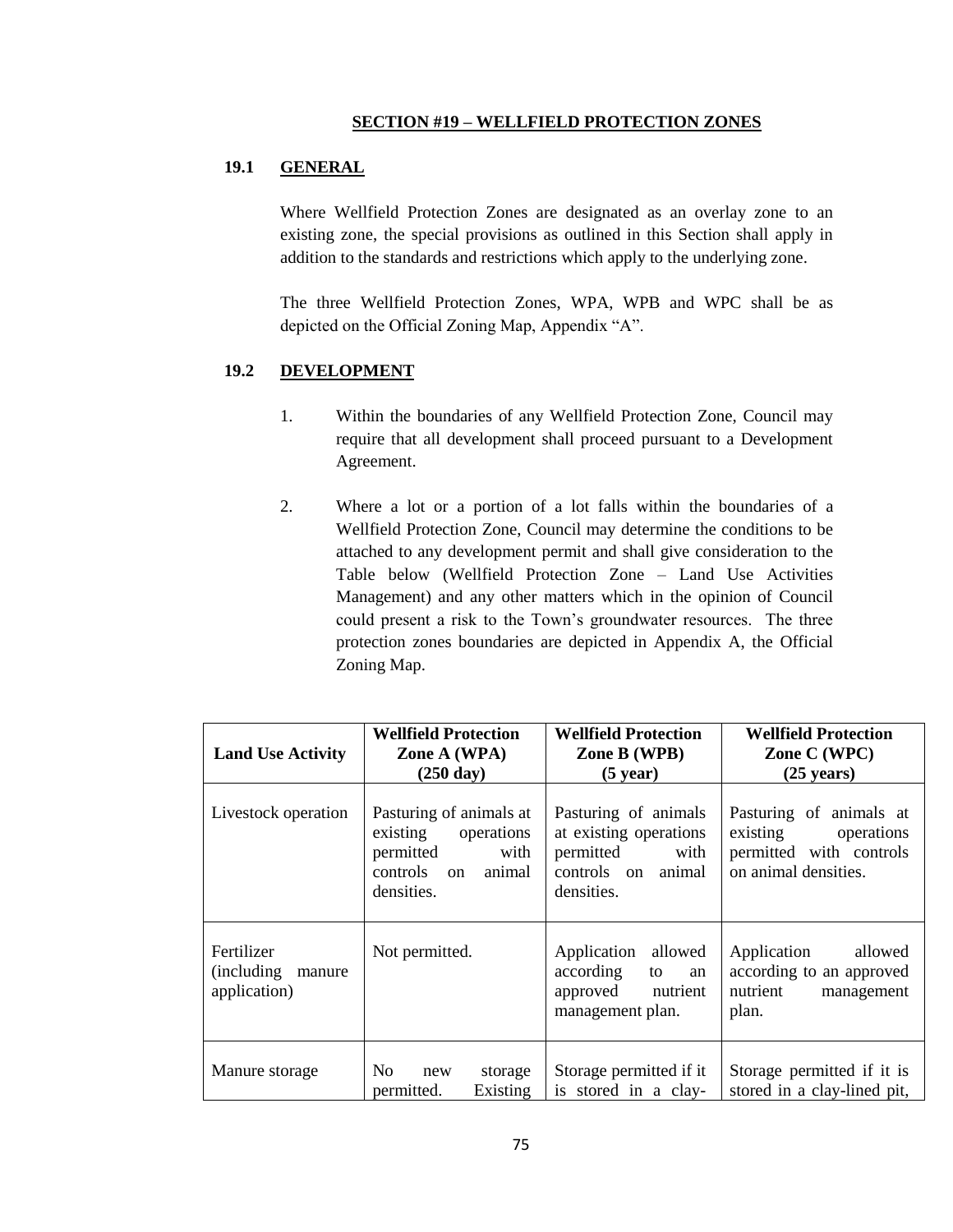|                                         | storage operations not<br>to increase in volume<br>and to be upgraded to<br>current standards.                                                                                                                                                                                                              | lined pit, a steel or<br>concrete structure, or<br>other<br>some<br>government approved<br>containment system.                                                                                                                                                           | steel<br><sub>or</sub><br>concrete<br>a<br>structure, or some other<br>government<br>approved<br>containment system.                                                                                                                                         |
|-----------------------------------------|-------------------------------------------------------------------------------------------------------------------------------------------------------------------------------------------------------------------------------------------------------------------------------------------------------------|--------------------------------------------------------------------------------------------------------------------------------------------------------------------------------------------------------------------------------------------------------------------------|--------------------------------------------------------------------------------------------------------------------------------------------------------------------------------------------------------------------------------------------------------------|
| Manure disposal                         | Not permitted.                                                                                                                                                                                                                                                                                              | Not permitted.                                                                                                                                                                                                                                                           | Not permitted.                                                                                                                                                                                                                                               |
| Pesticide storage                       | Not permitted.                                                                                                                                                                                                                                                                                              | Storage allowed in a<br>contained area of up<br>to 15 kg or a total<br>volume<br>of<br>15L.<br>whichever is less.                                                                                                                                                        | Storage allowed in<br><sub>a</sub><br>contained area up to 50<br>kg or a total volume of<br>50L. whichever is less.                                                                                                                                          |
| Pesticide<br>application                | Not permitted.                                                                                                                                                                                                                                                                                              | Application allowed<br>as part of an IPM<br>approach.<br>Restrictions on use of<br>some products.<br>Permits<br>be<br>may<br>required.                                                                                                                                   | Application allowed as<br>part of an IPM approach.<br>Restrictions on use of<br>some products.<br>Permits may be required.                                                                                                                                   |
| <b>Non-Agricultural Land Uses</b>       |                                                                                                                                                                                                                                                                                                             |                                                                                                                                                                                                                                                                          |                                                                                                                                                                                                                                                              |
| residential<br>New<br>development       | Single<br>family<br>unit<br>development allowed<br>with<br>provisions<br>including<br>but<br>not<br>limited to: must be<br>fully<br>serviced<br>for<br>water and wastewater,<br>must not use oil heat,<br>and must meet all<br>municipal<br>development criteria.<br>No multiple dwelling<br>units allowed. | Single family<br>unit<br>multiple<br>and<br>unit<br>dwellings<br>allowed<br>with<br>provisions,<br>including<br>but<br>not<br>limited to: must be<br>fully<br>serviced<br>for<br>water<br>and<br>wastewater, and must<br>meet all municipal<br>development<br>standards. | Single family unit and<br>multiple unit dwellings<br>allowed with provisions<br>including but not limited<br>must<br>meet<br>all<br>to:<br>municipal<br>development<br>criteria.                                                                             |
| <b>New</b><br>commercial<br>development | No new development.                                                                                                                                                                                                                                                                                         | Development allowed<br>at the discretion of<br>Council<br>with<br>provisions including<br>but not limited to:<br>be<br>fully<br>must<br>serviced for waer and<br>wastewater,<br>must<br>include a storm water                                                            | Development allowed at<br>the discretion of Council<br>with provisions including<br>but not limited to: must<br>include a storm water<br>management<br>plan,<br>all<br>wastes must be disposed<br>of outside of the wellfield<br>protection<br>and<br>zones, |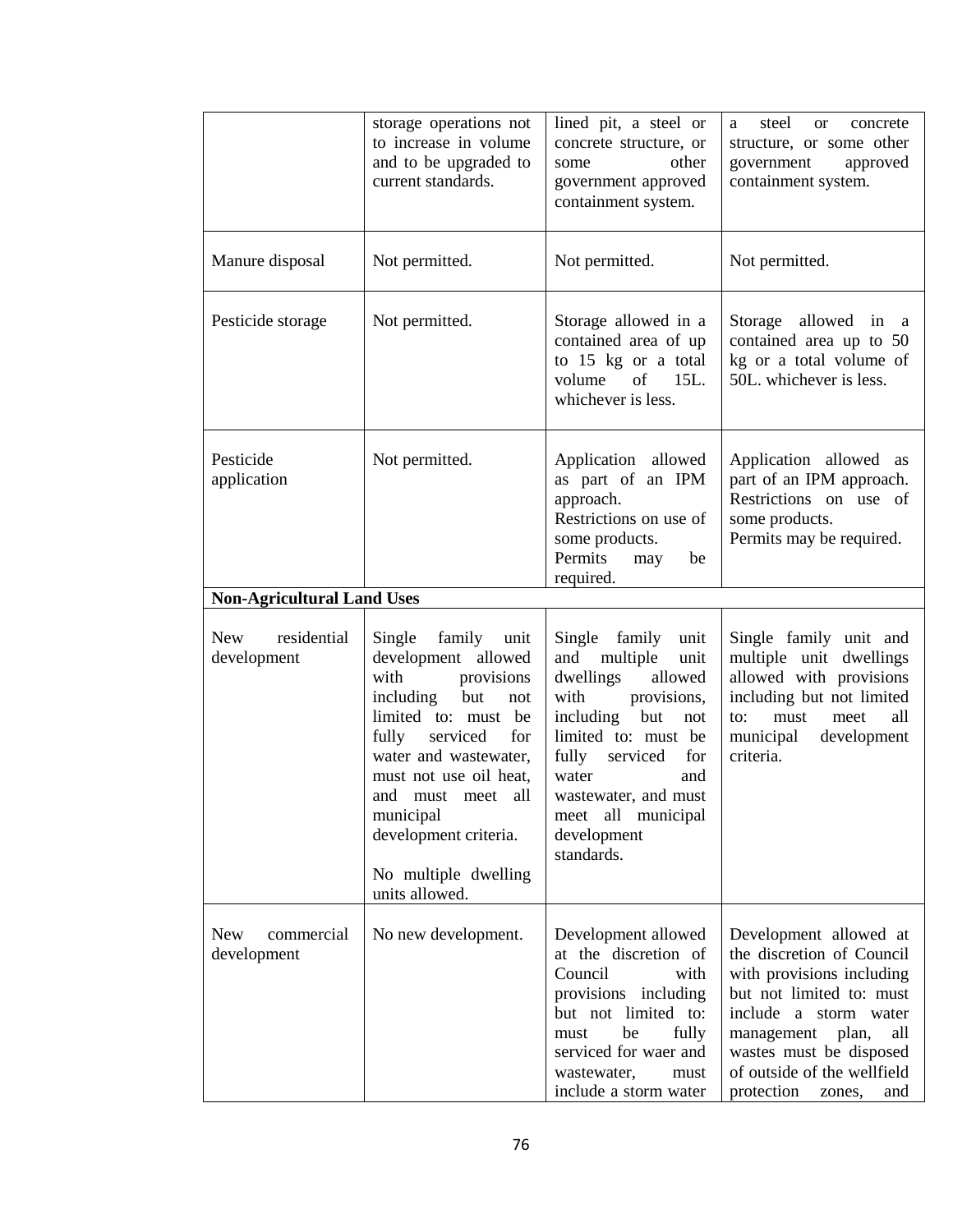|                          |                     | management plan, all<br>be<br>wastes<br>must | must meet all municipal<br>development criteria.  |
|--------------------------|---------------------|----------------------------------------------|---------------------------------------------------|
|                          |                     | disposed of outside of                       |                                                   |
|                          |                     | wellfield<br>the                             | Development<br>not                                |
|                          |                     | protection zones, and                        | permitted:                                        |
|                          |                     | all<br>meet<br>must                          | . Any development or                              |
|                          |                     | municipal                                    | activity that requires the                        |
|                          |                     | development criteria.                        | of Dense,<br>Non-<br>use                          |
|                          |                     |                                              | aqueous Phase Liquids                             |
|                          |                     | Development<br>not                           | $(DNAPLs)*$                                       |
|                          |                     | permitted:                                   |                                                   |
|                          |                     | Any development                              |                                                   |
|                          |                     | that                                         |                                                   |
|                          |                     | activity<br><sub>or</sub>                    |                                                   |
|                          |                     | requires the use of                          |                                                   |
|                          |                     | Dense, Non-aqueous                           |                                                   |
|                          |                     | Phase<br>Liquids                             |                                                   |
|                          |                     | (DNALPLs)*                                   |                                                   |
| <b>New</b><br>industrial | No new development. | Development allowed                          | Development allowed at                            |
| development              |                     | at the discretion of                         | the discretion of Council                         |
|                          |                     | Council<br>with                              | with provisions including                         |
|                          |                     | provisions including                         | but not limited to: must                          |
|                          |                     | but not limited to:                          | fully serviced for<br>be                          |
|                          |                     | be<br>fully                                  | water and wastewater and                          |
|                          |                     | must<br>serviced<br>for<br>water             | include a storm water                             |
|                          |                     | and wastewater, must                         |                                                   |
|                          |                     | include a storm water                        | management plan,<br>and                           |
|                          |                     |                                              | must meet all municipal                           |
|                          |                     | management<br>plan,                          | development criteria.                             |
|                          |                     | and must meet all                            |                                                   |
|                          |                     | municipal                                    | Development<br>not                                |
|                          |                     | development criteria.                        | permitted:                                        |
|                          |                     | Development<br>not                           | Any development or                                |
|                          |                     | permitted:                                   | activity that requires the                        |
|                          |                     | Any development                              | of Dense,<br>Non-<br>use<br>aqueous Phase Liquids |
|                          |                     |                                              |                                                   |
|                          |                     | activity<br>that<br><sub>or</sub>            | $(DNAPLs)*$                                       |
|                          |                     | requires the use of                          |                                                   |
|                          |                     | Dense, Non-aqueous<br>Phase                  |                                                   |
|                          |                     | Liquids                                      |                                                   |
|                          |                     | $(DNAPLs)*$                                  |                                                   |
| Pesticide                | Not permitted.      | Storage allowed in a                         | Storage allowed in a                              |
| storage                  |                     | contained area up to a                       |                                                   |
| and application          |                     |                                              | contained area up to a                            |
|                          |                     | total weight of 10kg                         | total weight of 15kg or a                         |
|                          |                     | or a total volume of                         | total volume of 15L,                              |
|                          |                     | 10L, whichever is                            | whichever is less.                                |
|                          |                     | less.                                        | pesticides<br>Can                                 |
|                          |                     | Can apply pesticides                         | apply<br>manufacturer<br>using                    |
|                          |                     | using<br>manufacturer                        | recommended<br>amounts                            |
|                          |                     |                                              |                                                   |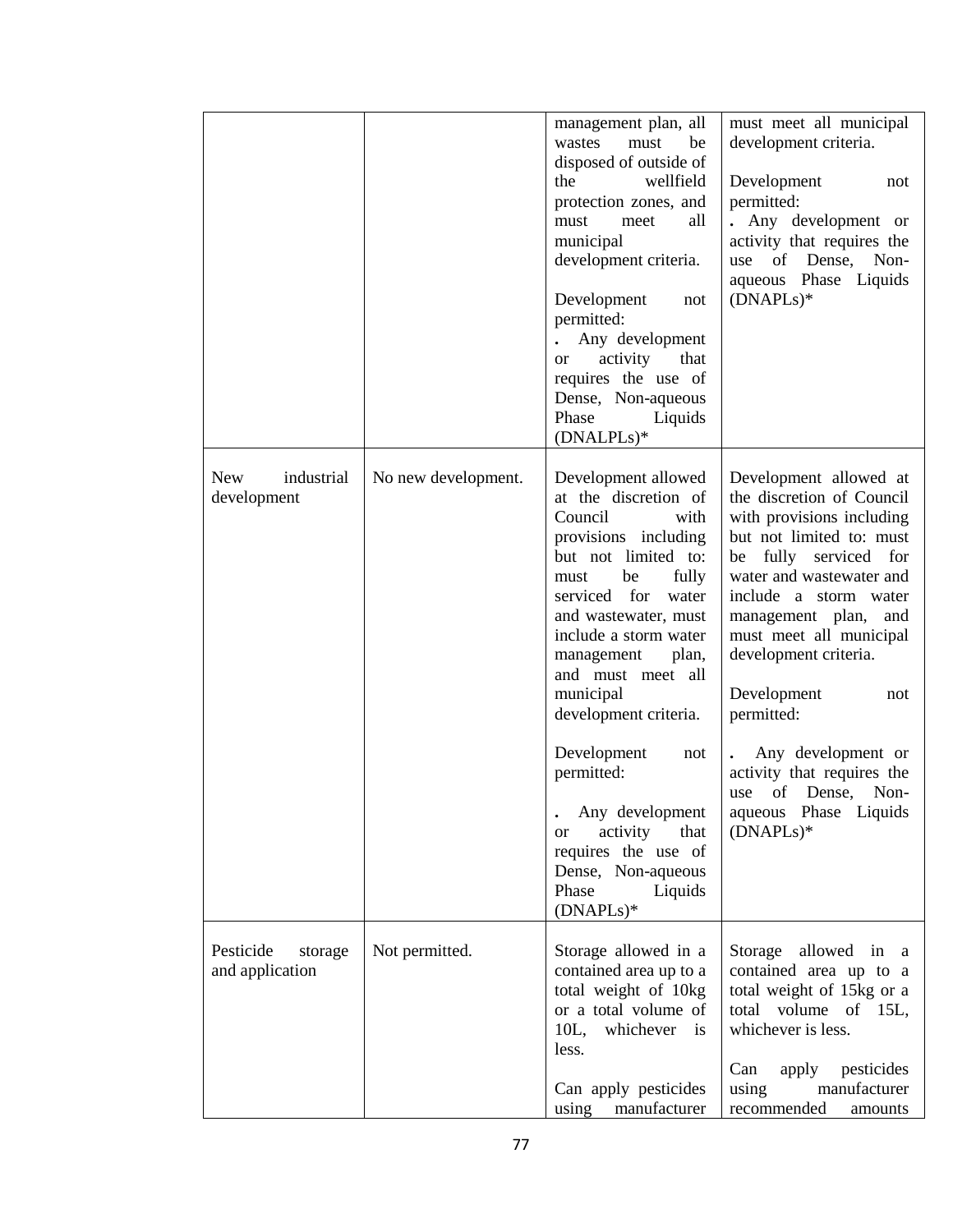|                                          |                                                                                                                       | recommended<br>amounts<br>and<br>concentrations<br>provided<br>that<br>pesticide<br>containers<br>disposed<br>of<br>are<br>outside<br>of<br>the<br>wellfield<br>protection<br>zones.                                                                                                                                                                                                                                                                                                                                                                                                                                                                               | concentrations<br>and<br>provided that pesticide<br>containers are disposed of<br>outside of the wellfield<br>protection zones.                                                                                                                                                                                                                                                                                                                                                                                                                                                                                                                                     |
|------------------------------------------|-----------------------------------------------------------------------------------------------------------------------|--------------------------------------------------------------------------------------------------------------------------------------------------------------------------------------------------------------------------------------------------------------------------------------------------------------------------------------------------------------------------------------------------------------------------------------------------------------------------------------------------------------------------------------------------------------------------------------------------------------------------------------------------------------------|---------------------------------------------------------------------------------------------------------------------------------------------------------------------------------------------------------------------------------------------------------------------------------------------------------------------------------------------------------------------------------------------------------------------------------------------------------------------------------------------------------------------------------------------------------------------------------------------------------------------------------------------------------------------|
| Fertilizer<br>storage<br>and application | do<br>routine<br>Can<br>gardening and lawn<br>maintenance,<br>including composting<br>residential<br>for<br>purposes. | Storage of up to 75kg<br>in total weight or 75L<br>total volume,<br>in<br>whichever<br>is less,<br>in<br>allowed<br>a<br>contained area.<br>apply<br>lawn<br>Can<br>fertilizer (other than<br>animal<br>manure)<br>between April 1 and<br>October 31, at a rate<br>not exceeding 75kg<br>in total weight or 75L<br>volume,<br>total<br>in<br>whichever is less, per<br>hectare per year.<br>Can store fertilizers<br>(other than animal<br>manure) up to 75kg<br>in total weight or 75L<br>total<br>volume,<br>in<br>whichever is less.<br>Can apply packaged,<br>manufactured,<br><b>or</b><br>processed<br>compost<br>products that do not<br>contain pathogens. | Storage of up to 75kg in<br>total weight or 75L in<br>total volume, whichever<br>is less, allowed in a<br>contained area.<br>Can apply lawn fertilizer<br>(other<br>than<br>animal<br>manure) between April 1<br>and October 31, at a rate<br>exceeding<br>not<br>$75\text{kg}$<br>intotal weight or 75L in<br>total volume, whichever<br>is less, per hectare per<br>year.<br>fertilizers<br>Can<br>store<br>(other<br>than<br>animal<br>manure) up to 75kg in<br>total weight or 75L in<br>total volume, whichever<br>is less.<br>packaged,<br>Can<br>apply<br>manufactured,<br>or<br>processed<br>compost<br>products<br>do<br>that<br>not<br>contain pathogens. |
| Recreational<br>activities               | Allowed<br>with<br>provisions<br>as<br>determined<br>by<br>Council.                                                   | Allowed                                                                                                                                                                                                                                                                                                                                                                                                                                                                                                                                                                                                                                                            | Allowed                                                                                                                                                                                                                                                                                                                                                                                                                                                                                                                                                                                                                                                             |
| Bulk salt storage                        | Not permitted                                                                                                         | Not permitted                                                                                                                                                                                                                                                                                                                                                                                                                                                                                                                                                                                                                                                      | Not permitted                                                                                                                                                                                                                                                                                                                                                                                                                                                                                                                                                                                                                                                       |
|                                          |                                                                                                                       |                                                                                                                                                                                                                                                                                                                                                                                                                                                                                                                                                                                                                                                                    |                                                                                                                                                                                                                                                                                                                                                                                                                                                                                                                                                                                                                                                                     |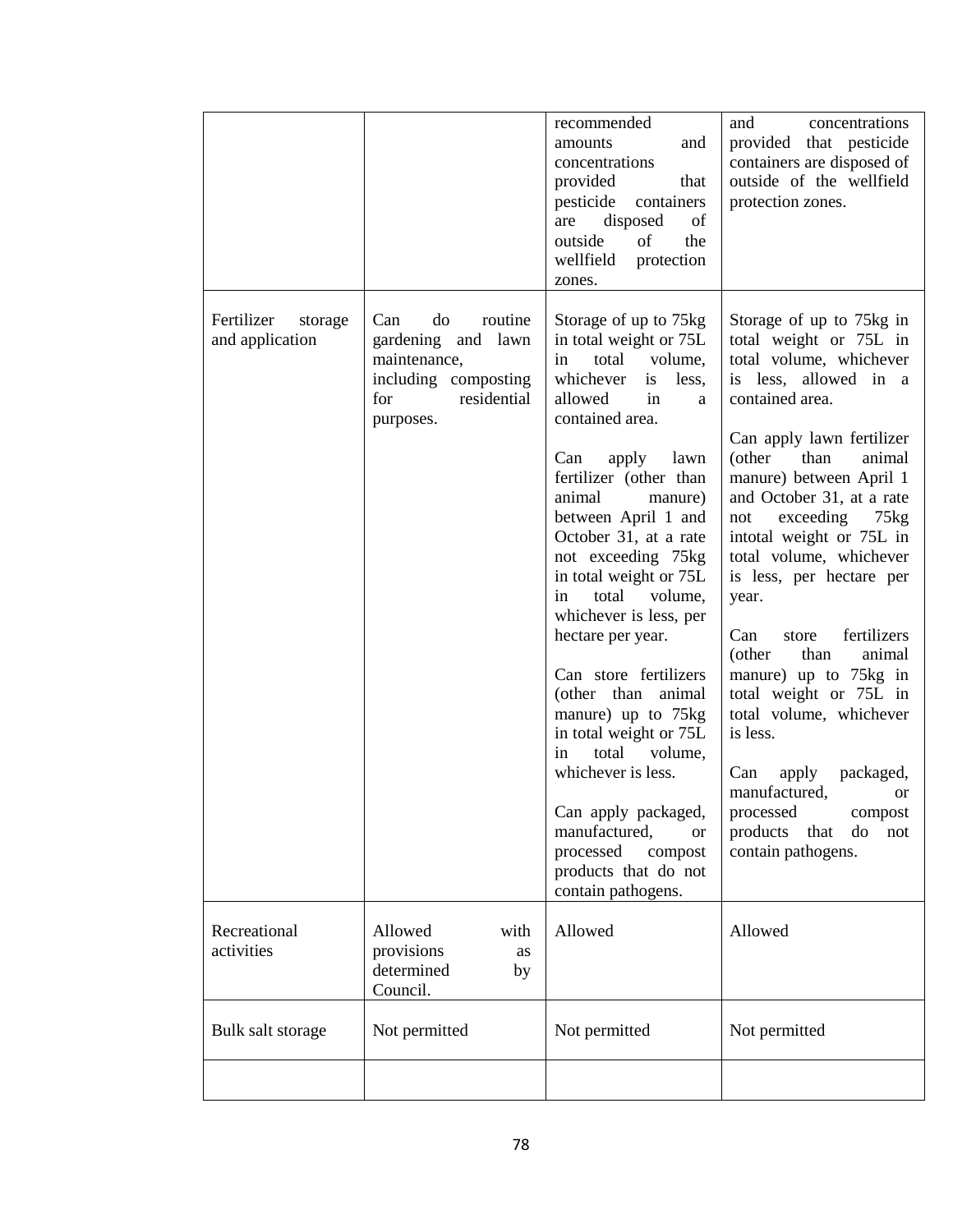| of<br>Bulk storage<br>petroleum          | No new underground<br>permitted.<br>tanks<br>Existing tanks must be<br>inside and/or provide<br>secondary<br>containment. | No new underground<br>permitted.<br>tanks<br>Existing tanks must<br>inside<br>and/or<br>he<br>provide<br>secondary<br>containment. | Bulk fuel storage and/or<br>underground tanks<br>new<br>not permitted. Existing<br>tanks allowed, but must<br>be inside and/or provide<br>secondary containment. |  |
|------------------------------------------|---------------------------------------------------------------------------------------------------------------------------|------------------------------------------------------------------------------------------------------------------------------------|------------------------------------------------------------------------------------------------------------------------------------------------------------------|--|
| Road<br>salt<br>application              | Not permitted                                                                                                             | Not permitted                                                                                                                      | Not permitted                                                                                                                                                    |  |
| Cemetery                                 | cemeteries<br>No new cemeteries<br>No.<br>new<br>permitted.<br>permitted.                                                 |                                                                                                                                    | N <sub>O</sub><br>cemeteries<br>new<br>permitted.                                                                                                                |  |
| <b>Excavation</b> pits<br>Not permitted. |                                                                                                                           | Not permitted.                                                                                                                     | Not permitted.                                                                                                                                                   |  |

\* Dense, Non-aqueous Phase Liquids (DNAPLs) are chemeicals that are denser than water and cannot mix with water, hence they can sink to the bottom of an aquifer where they may be extremely difficult or even impossible to remove.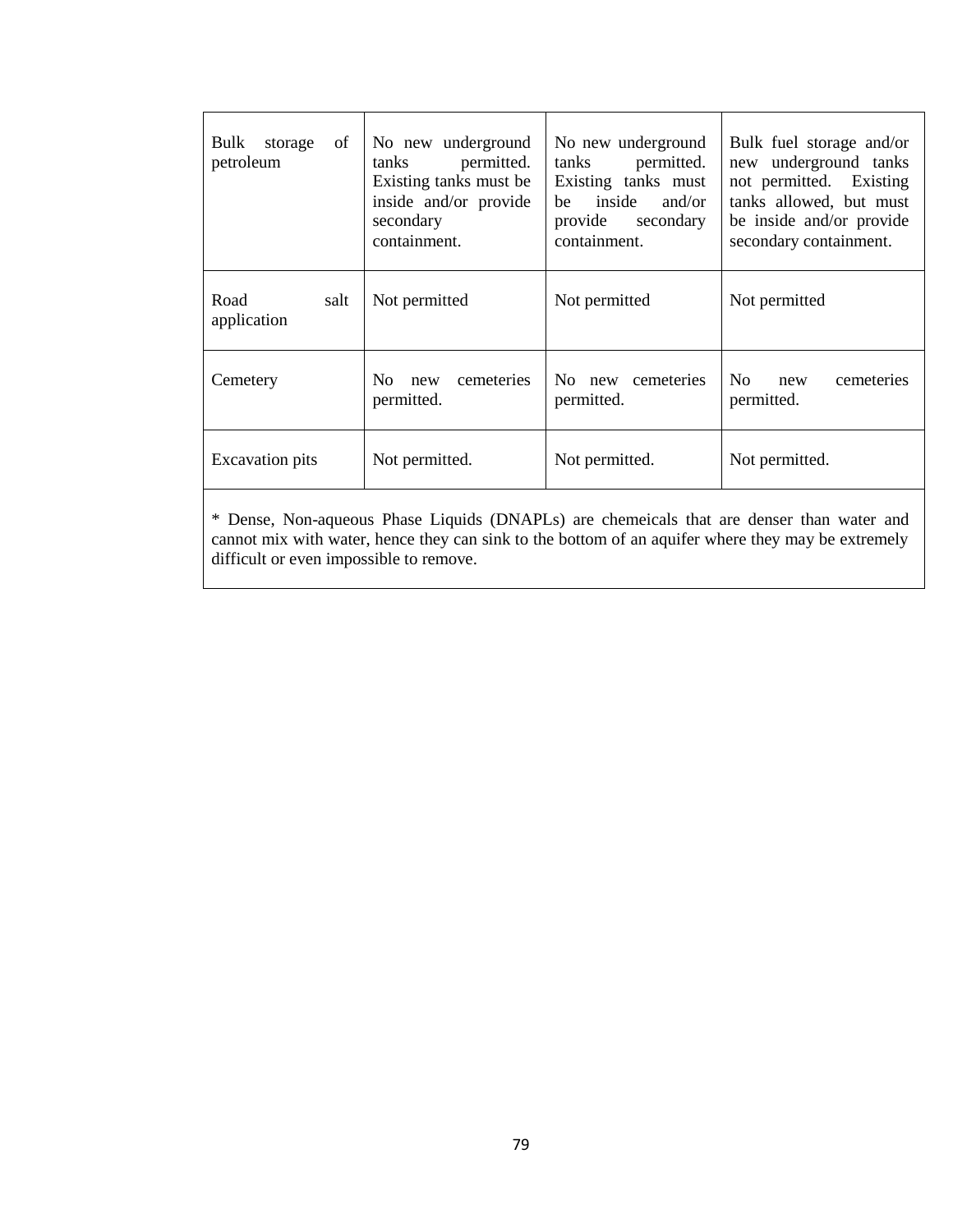#### **SECTION #20 – MINOR VARIANCE**

#### **20.1 MINOR VARIANCE**

- (1) Council may authorize a minor variance not exceeding ten percent (10%) from the provisions of this Bylaw if the variance is desirable and appropriate, and if the general intent and purpose of this Bylaw is maintained.
- (2) Authorization for a minor variance shall be documented and recorded in writing.
- (3) No variance shall be granted where the difficulty experienced is the result of intentional or negligent conduct of the applicant in relation to the property.
- (4) Notwithstanding any other section of this Bylaw, Council may, authorize variances in excess of ten percent (10%) variance from the provisions of this Bylaw if Council deems such a variance desirable and appropriate and if such variance is in keeping with the general intent and purpose of this Bylaw.
- (5) Where Council deems that a variance application could have a significant affect on adjacent properties or properties in the general vicinity, Council may require that a public meeting be held pursuant to the provisions of Section 21.6.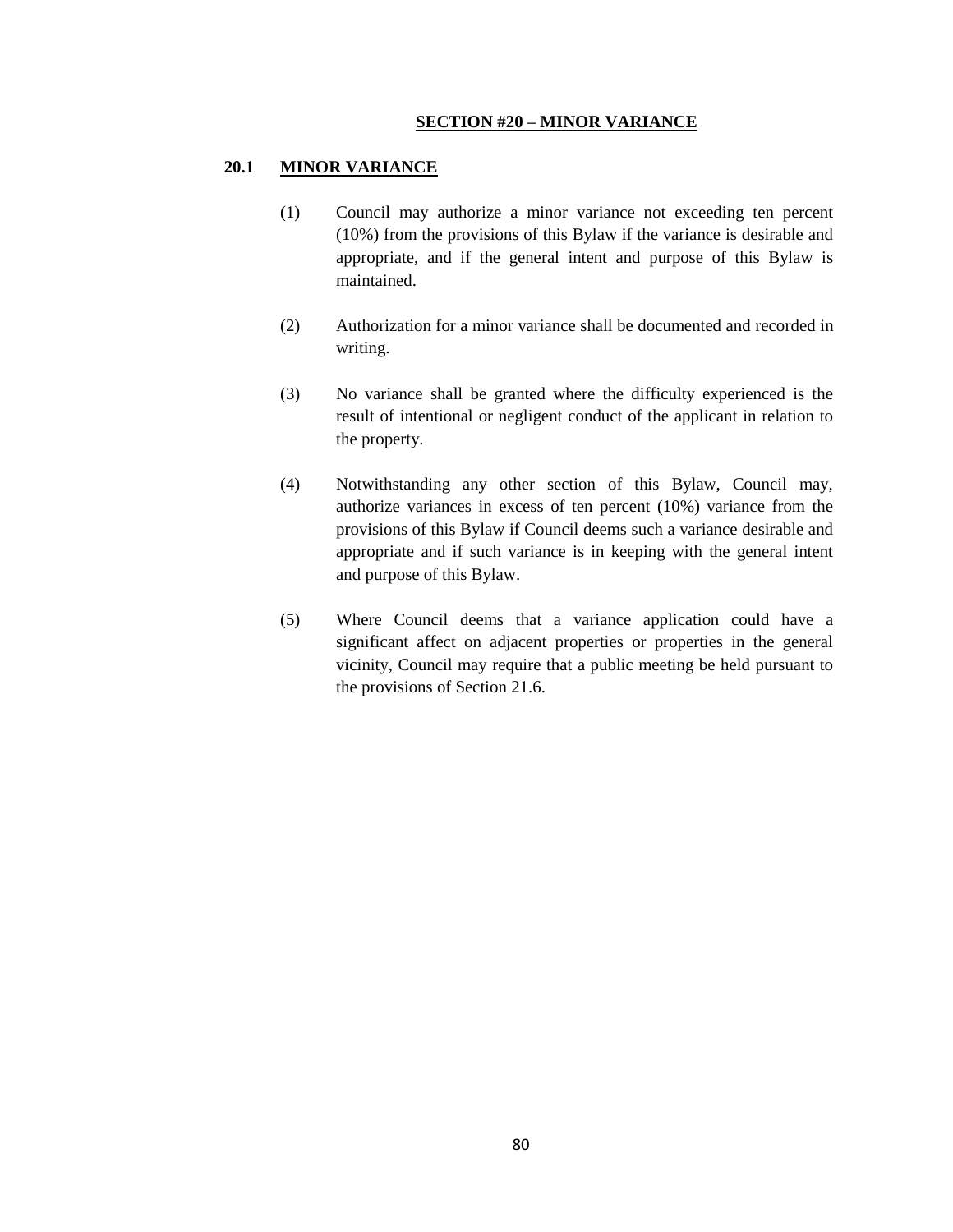#### **SECTION #21 – AMENDMENTS**

### **21.1 APPLICATION FOR AMENDMENT**

Any person desiring an amendment (s) to the provisions of these Bylaws shall apply to Council, in writing, describing, in detail, the reasons for the desired amendment(s) and requesting Council to consider the proposed amendment(s).

## **21.2 APPLICATION FOR RE-ZONING**

- (a) Any application for re-zoning shall be deemed to be an application to amend these Bylaws.
- (b) Any application to re-zone shall include a legal description of and the location of the property(ies) to be re-zoned, the name and address of the owners of the property(ies) and, if the applicant is not the owner, a statement as to the applicant's interest in the property.

## **21.3 AMENDMENT FEE**

- (a) Any application for an amendment shall be made, in writing, along with a non-refundable application fee of two hundred and fifty dollars (\$250), to the Development Officer.
- (b) If the amount paid by the applicant as set out in Subsection 4 is not sufficient to cover the costs of notifying affected property owners and other expenses related to the cost of the amendment, the applicant shall pay to the Development Officer the additional amount required, before Council gives final approval to the amendment; or if the amount paid is more than sufficient, the Development Officer shall refund the excess amount.

#### **21.4 NOTICE TO PROPERTY OWNERS**

- (a) When an application has been received for a re-zoning, all affected property owners within a five hundred foot (500") radius of the subject property shall be notified of the application by the administrator.
- (b) This notification of affected property owners set out in clause (a) shall be in addition to the advertisements for the public hearing, and shall be delivered to all affected property owners by mail at least seven (7) clear days prior to the date fixed for the public meeting.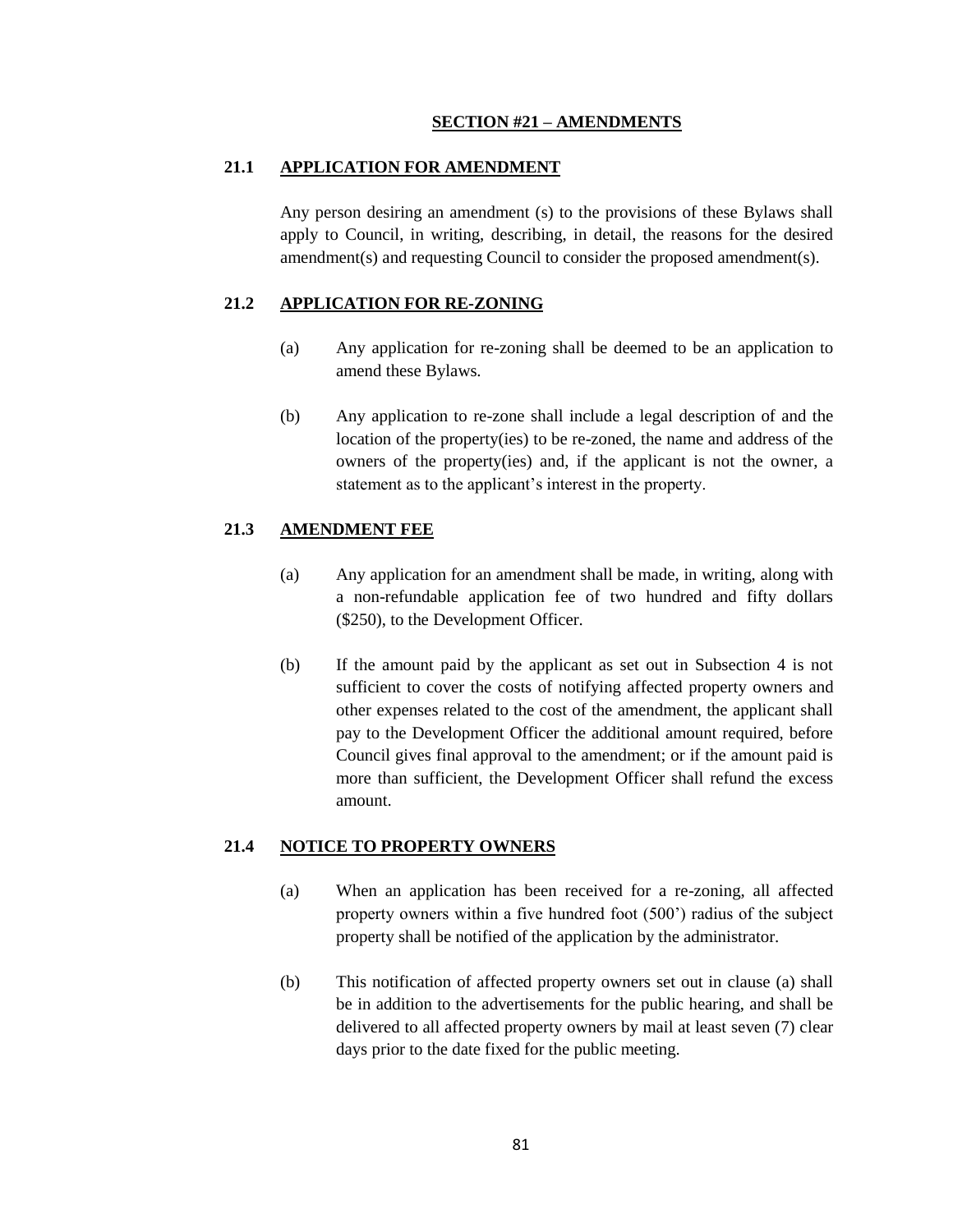## **21.5 COUNCIL'S REVIEW**

- (a) Council shall determine whether or not to pursue such an amendment, and before making any decision shall examine the Official Plan to ensure that the proposed amendment will not be contrary to any policy within the Official Plan.
- (b) No amendment shall be made in these Bylaws which would be contrary to any policy of the Official Plan without a review and amendment of the Official Plan in accordance with the requirements of Section 18 (2) of the *Planning Act* (1988).

## **21.6 PUBLIC MEETING**

- (a) No amendment shall be made to the provisions of these Bylaws unless Council provides for adequate public notice and a public meeting pursuant to the provisions of the *Planning Act.*
- (b) At any public meeting called in respect of a proposed amendment(s) to these Bylaws, Council shall preside, the person proposing the amendment or their designate shall describe and defend the proposed amendment, and the opinions of any person shall be heard for consideration by Council.
- (c) Council shall instruct the Development Officer to notify the applicant that the proposed amendment to these Bylaws has been approved or denied. Where a proposed amendment to these Bylaws has been denied by Council, the reasons for the denial shall be stated, in writing to the applicant.
- (d) Council shall not entertain any new application for the same proposed amendment(s) to these Bylaws for a period of one (1) year from the date of previous application of proposed amendment to these Bylaws.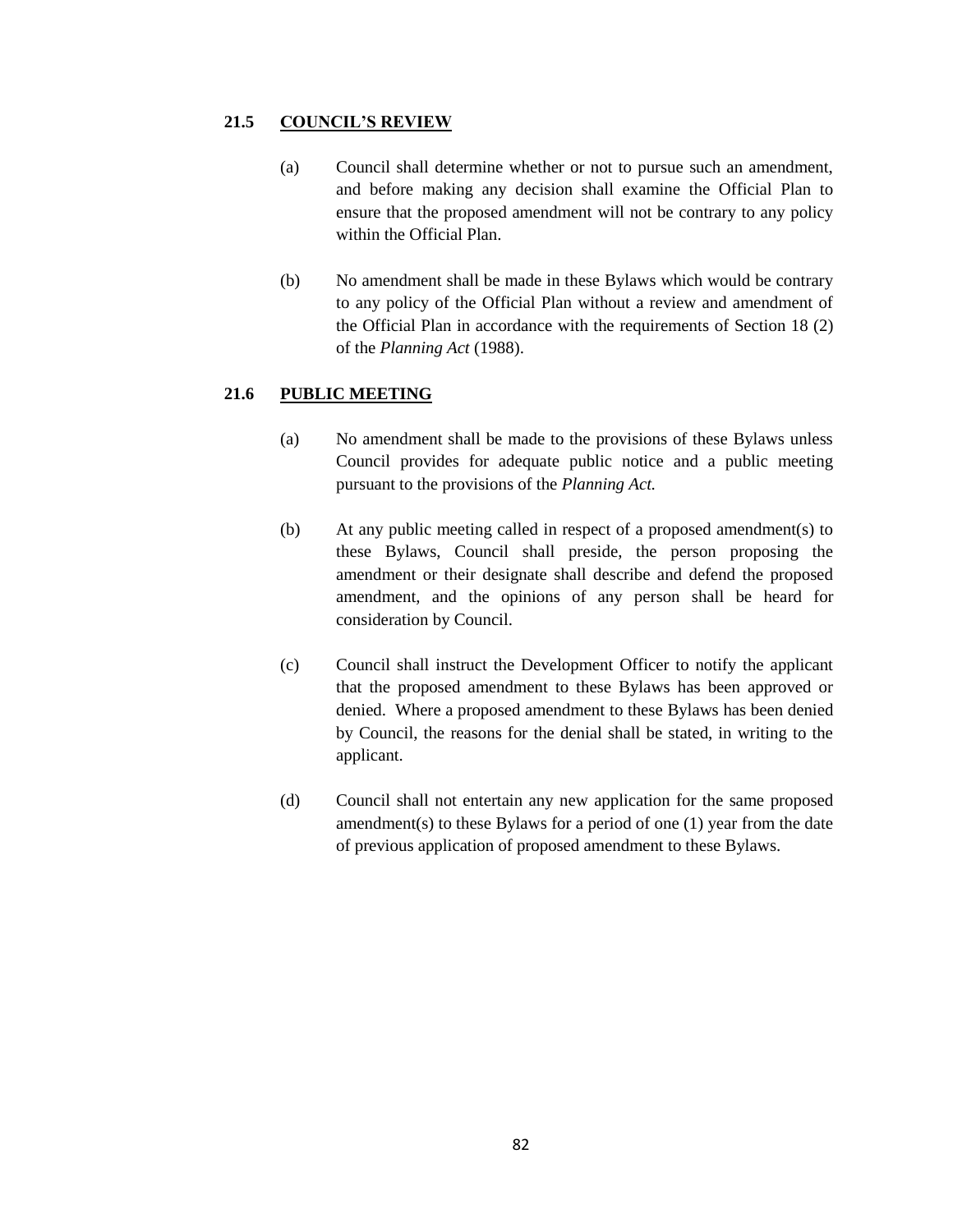#### **SECTION #22 – GENERAL PROVISIONS FOR SUBDIVIDING LAND**

#### **22.1 SUBDIVISION APPROVAL**

No person shall subdivide one or more lots or any portion of a lot and no person shall consolidate two or more parcels of land until the conditions of this Bylaw have been compiled with and the applicant has received final approval from the Council.

### **22.2 CONVEYING INTEREST IN A LOT**

No person shall sell or convey any interest in a lot in a subdivision before Council has issued a stamp of approval for the subdivision in which the lot is situated.

#### **22.3 PERMISSION TO SUBDIVIDE**

No person shall subdivide land within the Town unless the subdivision:

- (i) conforms with the requirements of this Bylaw;
- (ii) is suitable to the topography, physical conditions, soil characteristics, and natural and surface drainage of the land;
- (iii) will not cause undue flooding or erosion;
- (iv) has convenient street access;
- (v) has adequate utilities and services available or can be conveniently provided with such utilities and services;
- (vi) will reasonably conform with existing land use in the immediate vicinity;
- (vii) will provide for safe and convenient traffic flow;
- (viii) is designed so that lots will have suitable dimensions, shapes, orientation and accessibility;
- (ix) is suitable to the use for which it is intended, and the future use of adjacent lands; and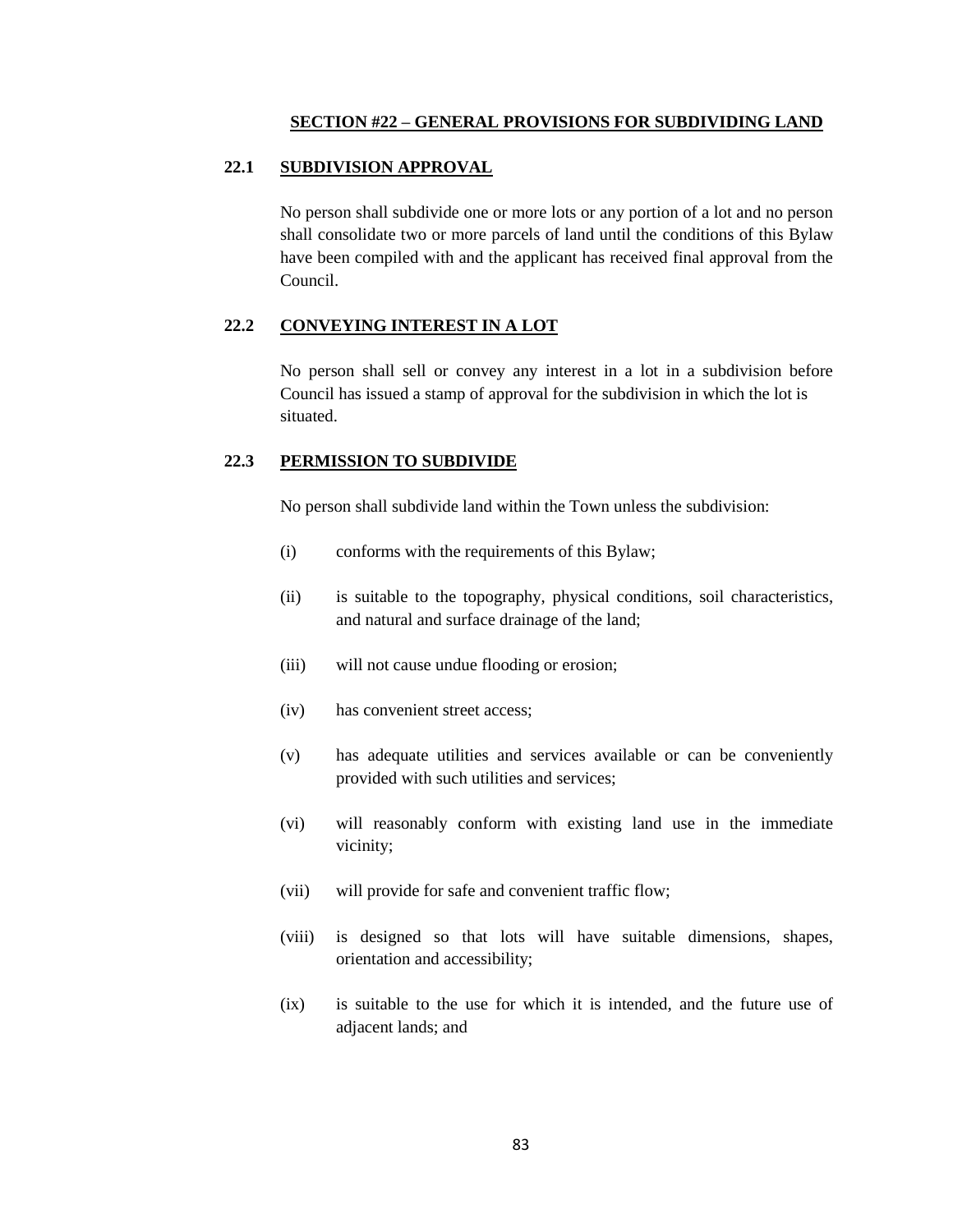(x) the parcel of land in respect of which the permit is requested has frontage on a public road or a private right-of-way established pursuant to Section 4.12 of this Bylaw.

## **22.4 CHANGES TO EXISTING LOTS**

- (1) No person shall reduce the dimensions or change the use of any lot in an approved subdivision where Council deems these would be a detrimental effect on neighbouring property owners.
- (2) Where an application to subdivide land would change the dimensions or the use of a lot in an existing approved subdivision, Council shall notify all property owners within 500 feet (500") of the boundaries of the lot in writing, informing them of the details of the application and soliciting their comments.

## **22.5 SPECIAL REQUIREMENTS – AGRICULTURAL RESERVE (A1) ZONE**

- (1) Within an Agricultural Reserve (A1) Zone, no person shall be permitted to subdivide from any existing parcel of land more than two (2) lots.
- (2) For the purposes of this Section "existing parcel" shall mean a parcel of land which was held in separate ownership as of January 25, 1989.
- (3) No person shall establish more than one access driveway for each ten (10) chains of property frontage on a highway.
- (4) Any lots subdivided pursuant to this Section shall conform to the lot requirements for an A1 Zone and all other relevant provisions of this Bylaw.
- (5) Within an Agricultural Reserve (A1) Zone:
	- (i) A residential subdivision shall not be permitted within five hundred feet (500<sup>o</sup>) of an existing intensive livestock operation.
	- (ii) Where a residential subdivision is proposed, Council shall notify operators of intensive livestock operations within one thousand feet  $(1,000)$  (300 m) and invite their comments.
	- (iii) Where a new intensive livestock operation is proposed within one thousand feet  $(1,000)$  (300 m) of an existing residential subdivision Council shall notify the property owners and invite their comments.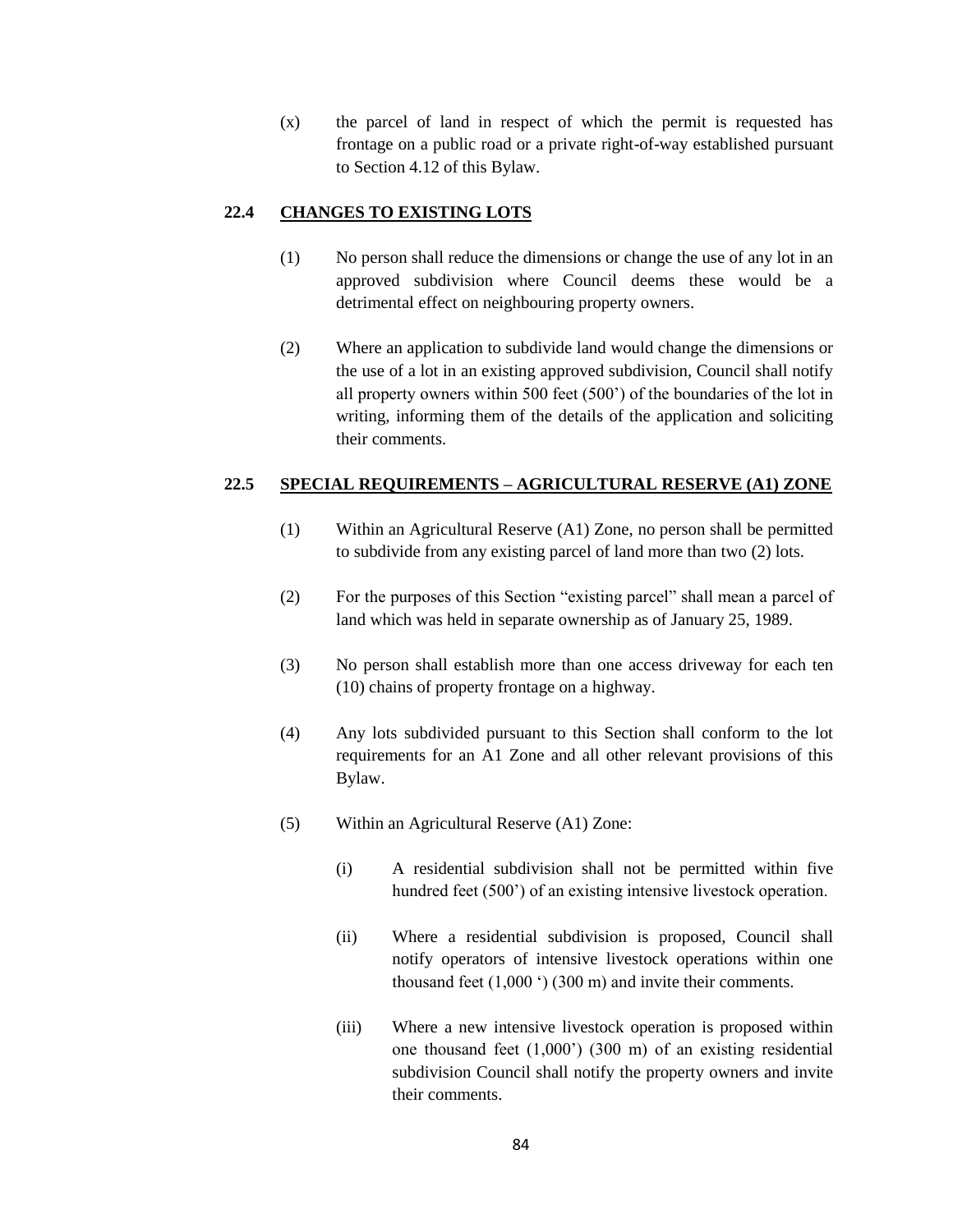#### **22.6 PROCEDURE**

Any person seeking Council"s approval of a subdivision shall first make application for preliminary approval, and shall be required to submit, along with the application, four (4) copies of a preliminary subdivision plan drawn to scale showing:

- (i) the true shape and dimensions of every lot;
- (ii) the location of every existing building or structure on the parcel;
- (iii) existing and proposed services and utilities;
- (iv) proposed widths and locations of all streets;
- (v) location of land proposed for recreation and public open space use; and
- (vi) the existing use of the land and all immediately adjacent properties, showing buildings, fields, streams, rivers, swamps, wooded areas and subject to flooding or erosion.

Council may also require the applicant to provide additional information required to assist it in evaluating a proposed subdivision, including, but not limited to:

- (1) a soil test conducted in a manner acceptable to Council;
- (2) contours and spot elevations;
- (3) traffic surveys.

Council may refuse to approve a subdivision which is unsuitable under the provisions of this Bylaw. In formulating its decision, Council may consult with Government Officials and private consultants and may conduct a public hearing to consider public opinion.

Council shall evaluate any proposed subdivision to determine whether appropriate street design standards and development of safe, convenient and pleasant neighbourhoods.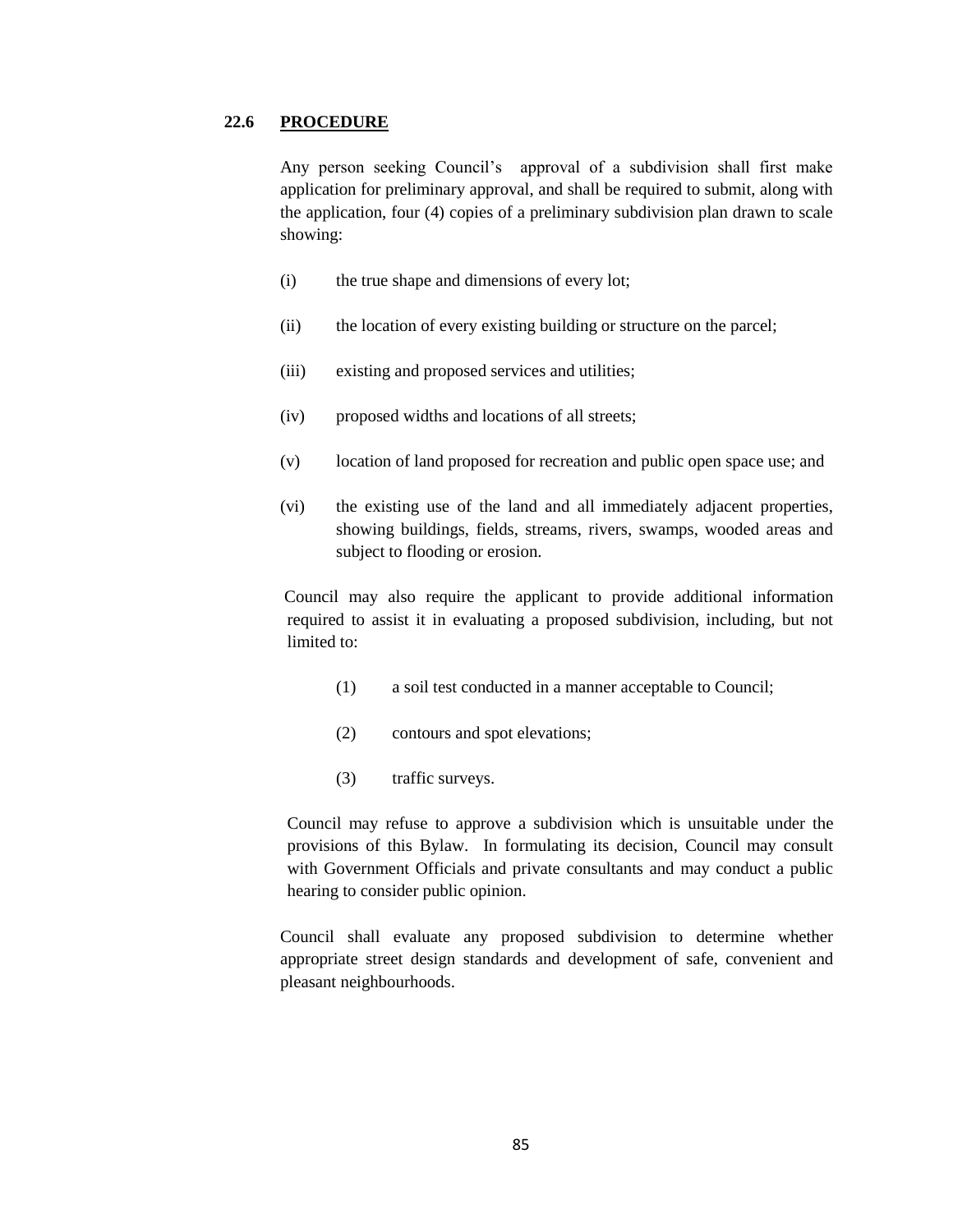#### **22.7 PARKLAND DEDICATION AND/OR PARK DEDICATION FEE**

Council may require, for the purpose of developing parkland, that up to ten percent (10%) of the lands being subdivided be conveyed to the Town. The physical condition and location of parkland shall be determined by Council.

When a dedication of land is not deemed to be appropriate or the exercising of the full ten percent (10%) conveyance is not appropriate. Council may impose a park dedication fee up to a maximum of ten percent (10%) of the value of the lands being subdivided, which sum shall be specifically designated for the purchase, development or maintenance of public parklands in the Town. It is understood that the park dedication fee shall be calculated on the then current assessed value of the lands being subdivided and shall not take into account value of structures on such lands. Council retains the right to use the Land Valuation and Assessment Division in determining the assessed value of land when such lands are not specifically valued in the Town's assessment roll.

## **22.8 SUBDIVISION AGREEMENT**

Council may require an applicant to enter into a subdivision agreement as a condition of subdivision approval. The subdivision agreement may cover any matters as required by Council and may include, but be limited to the following:

- (i) design and construction costs of sidewalks, water supply, sanitary and storm sewers, roads, and street lighting;
- (ii) dedication of land for recreation and public open space purposes, or payment of a fee in lieu of land;
- (iii) deeding of roads to the Department of Transportation and Public Works;
- (iv) posting of a financial guarantee satisfactory to Council;
- (v) provision of a controlled landscape plan and storm water management plan to facilitate the drainage of water and to guard against flooding of lots within the subdivision and adjacent properties;
- (vi) provision of such services, facilities or actions as are necessary to ensure the satisfactory development of the subdivision; and
- (vii) preservation and enhancement of surface water drainage system.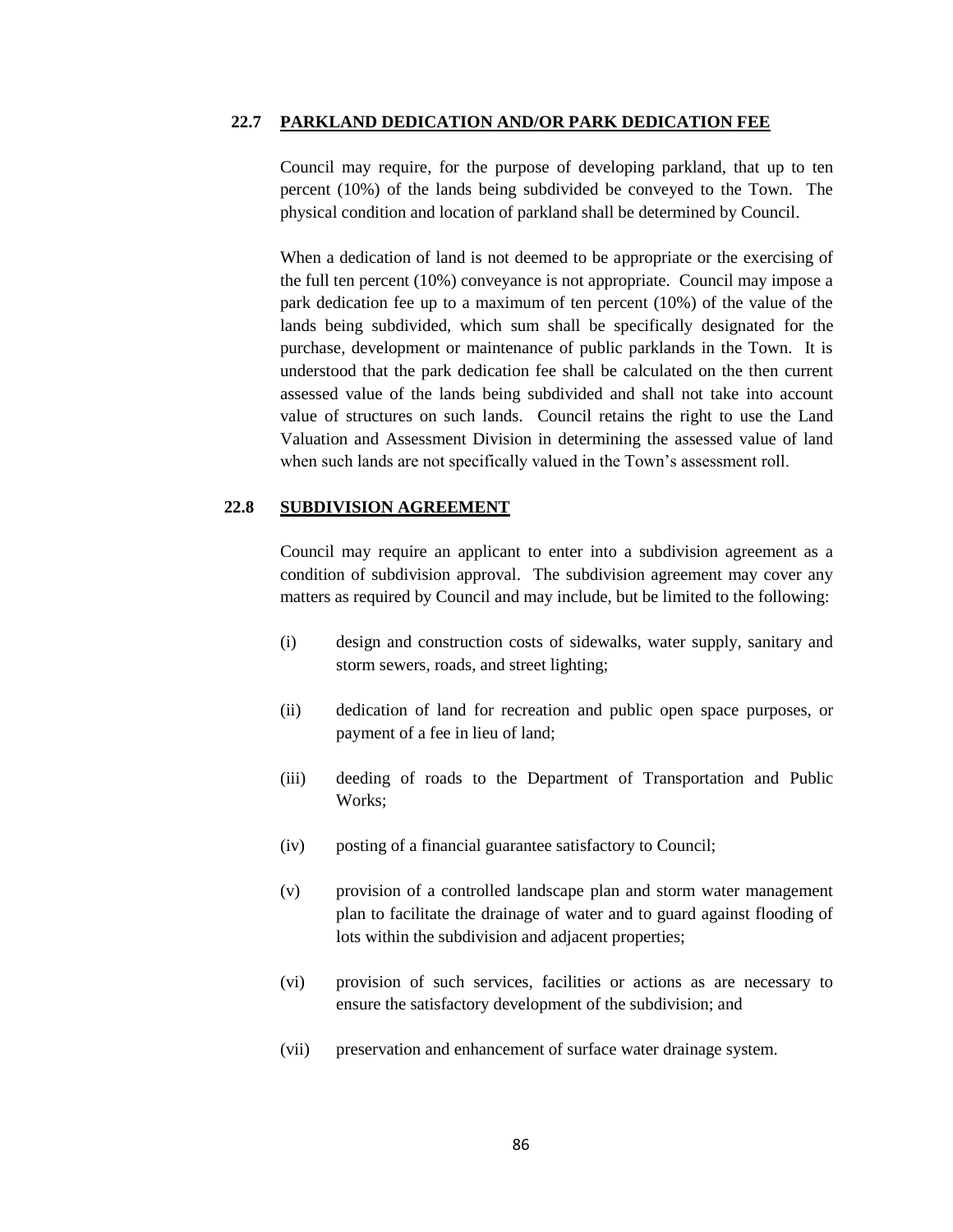### **22.9 FINAL APPROVAL**

Final subdivision approval shall be granted by Council only after the applicant has complied fully with all applicable requirements of this Section and has submitted five (5) copies of a final subdivision plan showing all lots pinned and certified by a surveyor registered to practice in the province. Council may grant final approval to part of a subdivision which is proposed to be developed in phases.

Council shall give notice of final approval of a subdivision in writing, and shall place its seal on the five copies of the survey plan and shall return one copy to the subdivider.

Council shall file a copy of the final survey plan with:

- (a) the Registrar of Deeds
- (b) the Department of Transportation and Public Works
- (c) Council files.

## **22.10 SEVERANCES/CONSOLIDATION**

Notwithstanding the above provisions, Council may approve applications for single lot subdivisions, partial lots or easements and lot consolidations at its discretion, having regard for only those provisions which it deems applicable to each individual application, provided the application conforms with all other Sections of this Bylaw.

## **22.11 BUILDING PERMITS**

A building permit shall not be issued in a subdivision until all the requirements of the subdivision approval have been fulfilled.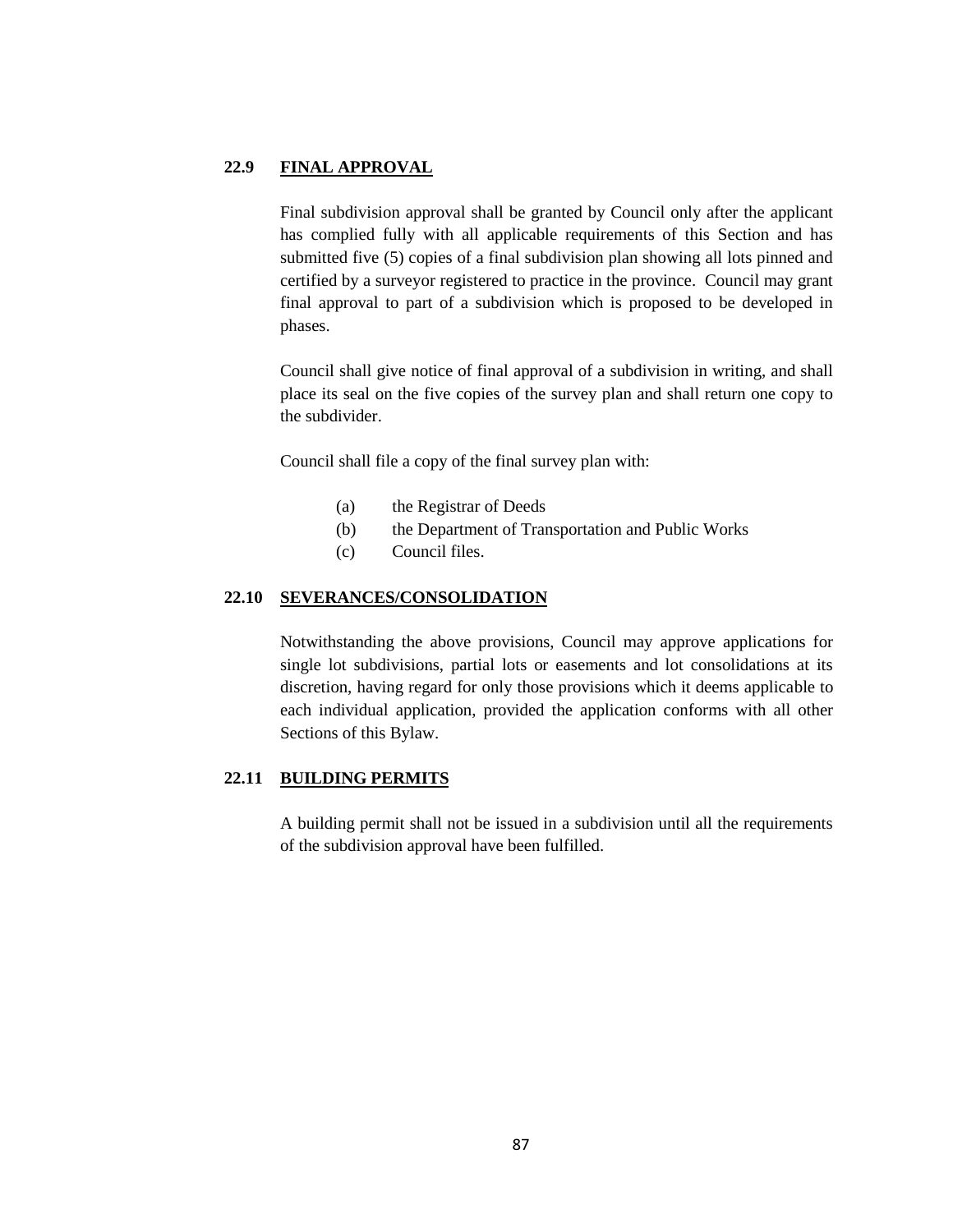#### **SECTION #23 – PENALTIES**

A person who violates any provision of this Bylaw is guilty of an offence and liable on summary convictions.

- (i) In the case of a first or subsequent offence, to a fine not exceeding one thousand (\$1,000) dollars in each case together with the cost of prosecution and in default of payment of the fine and costs, to imprisonment for a term not exceeding three (3) months, unless the fine and costs of enforcing the same, are sooner paid.
- (ii) Where the offence is a continuing offence, to a fine not exceeding two hundred (\$200) dollars for every day the said offence continues, together with the cost of prosecution, and in default of payment of the fine or costs, to imprisonment not exceeding three (3) months, unless the fine and costs of prosecution are paid within the time provided by the court.
- (iii) The Judge presiding on any prosecution under this Bylaw may fix the costs of prosecution to be paid by the person found guilty hereunder.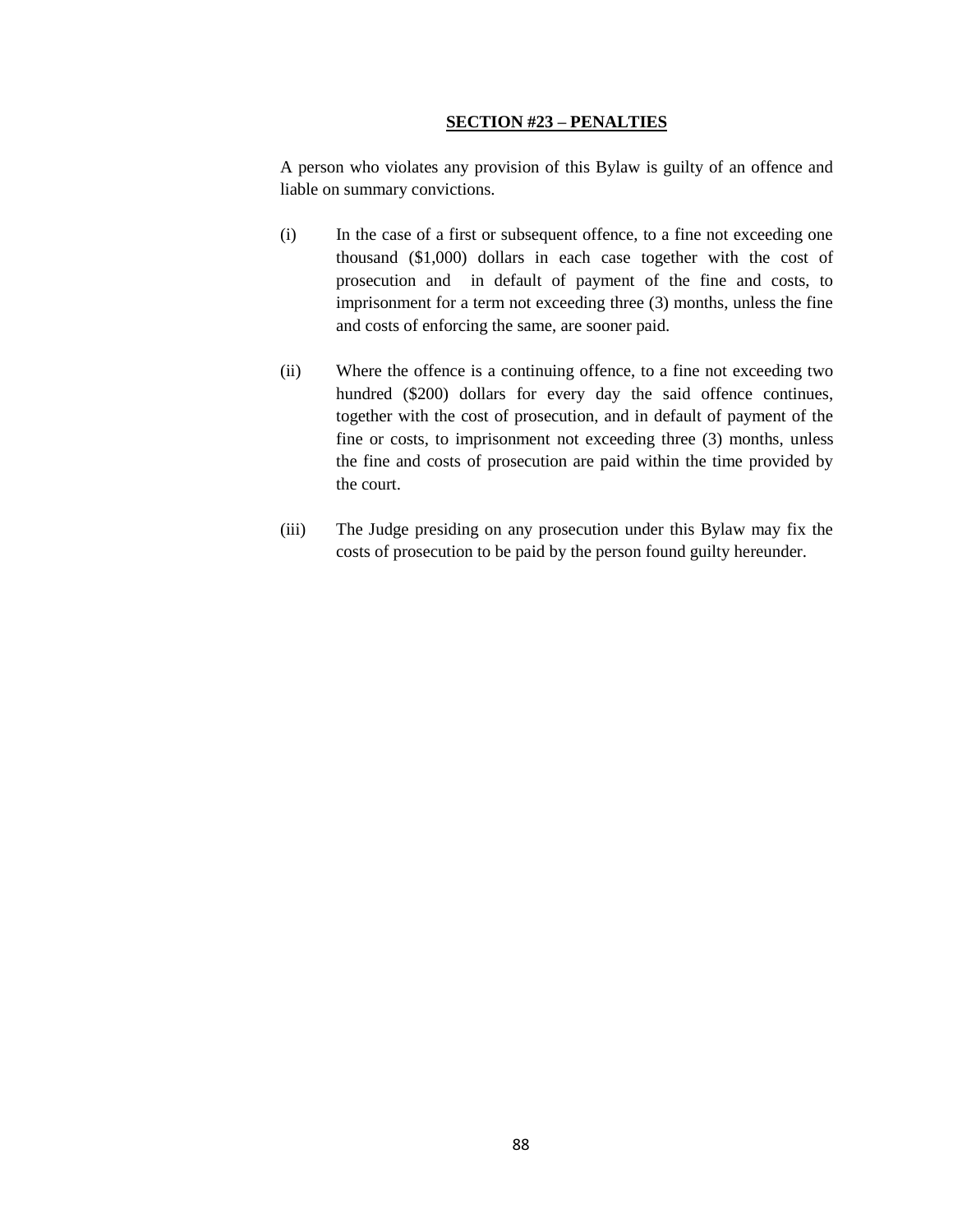## **SECTION #24 – REPEAL**

## **21.1 EFFECTIVE DATE**

This Bylaw shall come into force effective \_\_\_\_\_\_\_\_\_\_\_\_\_\_\_\_\_\_\_\_\_\_\_\_.

## **21.2 REPEAL**

The Town of Souris Zoning and Subdivision Control Bylaw \_\_\_\_\_\_\_\_\_\_\_\_\_ is hereby repealed.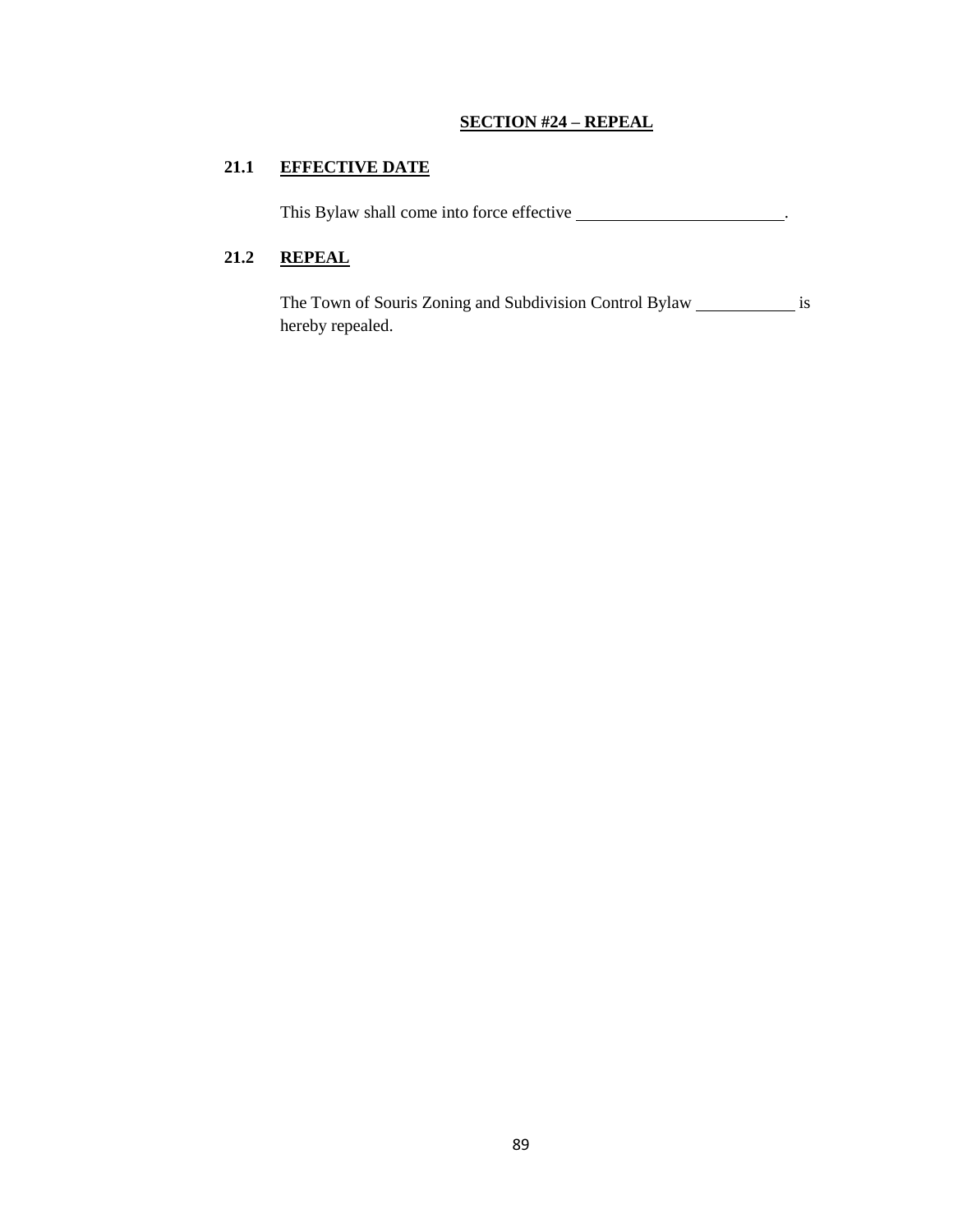# **APPENDIX "A"**

## **OFFICIAL PLAN MAP**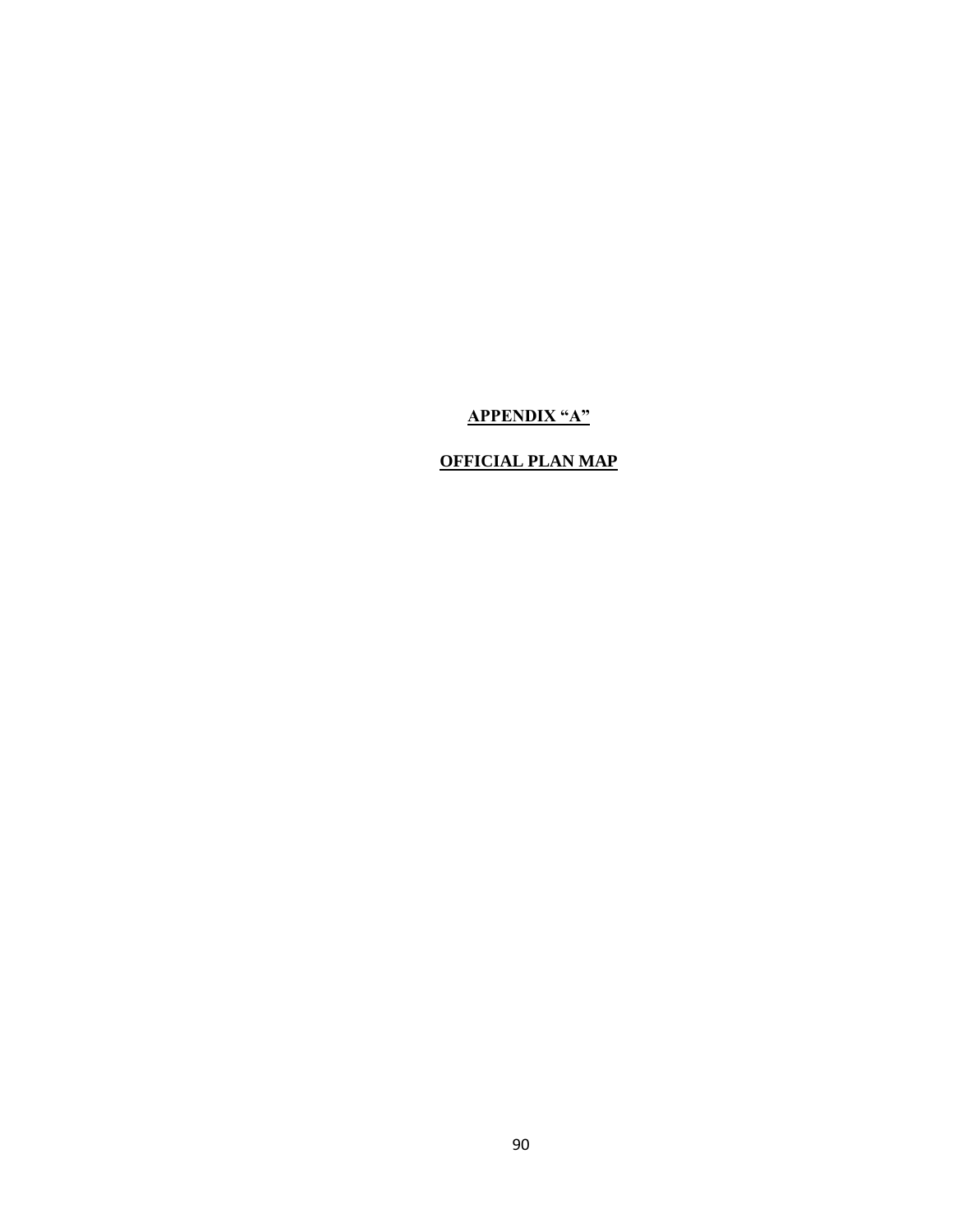#### **APPENDIX "B"**

**1.** Notwithstanding any provisions of this Bylaw, no person shall subdivide a lot intended to be serviced by an on-site sewerage system except in conformance with the minimum lot size standards noted in Table 1 and Table 2 below.

## **TABLE 1 MINIMUM LOT SIZE STANDARDS RESIDENTIAL DEVELOPMENTS**

| a)<br>Servicing                                                             | b)<br>Lot<br>Category | $\mathbf{c}$ )<br>Minimum<br>Lot Frontage                                                                                                           | d)<br>Number<br>of<br>Dwelling<br>Units                                 | e)<br>Minimum Lot Area<br>sq. ft./sq. m                                                                                                                                                                                                 | f)<br>Minimum<br>Circle<br>Diameter to be<br>contained<br>within<br>the<br>boundaries<br>of<br>the<br>lot<br>feet/metres |
|-----------------------------------------------------------------------------|-----------------------|-----------------------------------------------------------------------------------------------------------------------------------------------------|-------------------------------------------------------------------------|-----------------------------------------------------------------------------------------------------------------------------------------------------------------------------------------------------------------------------------------|--------------------------------------------------------------------------------------------------------------------------|
| On-site<br>water<br>supply and<br>on-site<br>sewerage<br>disposal<br>system | I                     | $100$ feet $/$<br>30.5 m<br>50<br>(or<br>feet/15.25<br>m, where the<br>frontage<br>is<br>the<br>on<br>interior<br>curve of a<br>street)             | 1<br>$\overline{2}$<br>3<br>$\overline{4}$<br>more<br>than 4            | 25,000 sq.ft./2,322.5<br>sq.m<br>sq.ft./2,787<br>30,000<br>sq.m<br>35,000 sq.ft./3,251.5<br>sq.m<br>40,000<br>sq.ft./3,717<br>sq.m<br>40,000<br>sq.ft./3,717<br>sq.m<br>plus 1,500 sq.ft./457<br>sq.m<br>for<br>each<br>additional unit | 150 ft./ $45.7 \text{ m}$<br>160 ft./ 48.8 m<br>175 ft/ 53.3m<br>200 ft./ 61m<br>200 ft./ 61 m                           |
| On-site<br>water<br>supply and<br>on-site<br>sewage<br>disposal<br>system   | $\mathbf{I}$          | 100 feet/<br>$30.5 \text{ m}$<br>50<br>(or<br>feet/15.25<br>m, where the<br>frontage<br><i>is</i><br>the<br>on<br>interior<br>curve of a<br>street) | $\mathbf{1}$<br>$\overline{2}$<br>3<br>$\overline{4}$<br>more<br>than 4 | 35,000 sq.ft./3,251.5<br>sq.m<br>40,000<br>sq.ft./3,717<br>sq. m<br>45,000 sq.ft./4,180.5<br>sq.m<br>50,000<br>sq.ft./4,645<br>sq. m<br>50,000 sq. ft./4,645<br>plus<br>1,500<br>sq.m,<br>sq.ft./457sq. m for                           | 175 ft./ 53.3 m<br>200 ft./ 61 m<br>225 ft./ 68.6 m<br>250 ft./76.2 m<br>250 ft./76.2 m                                  |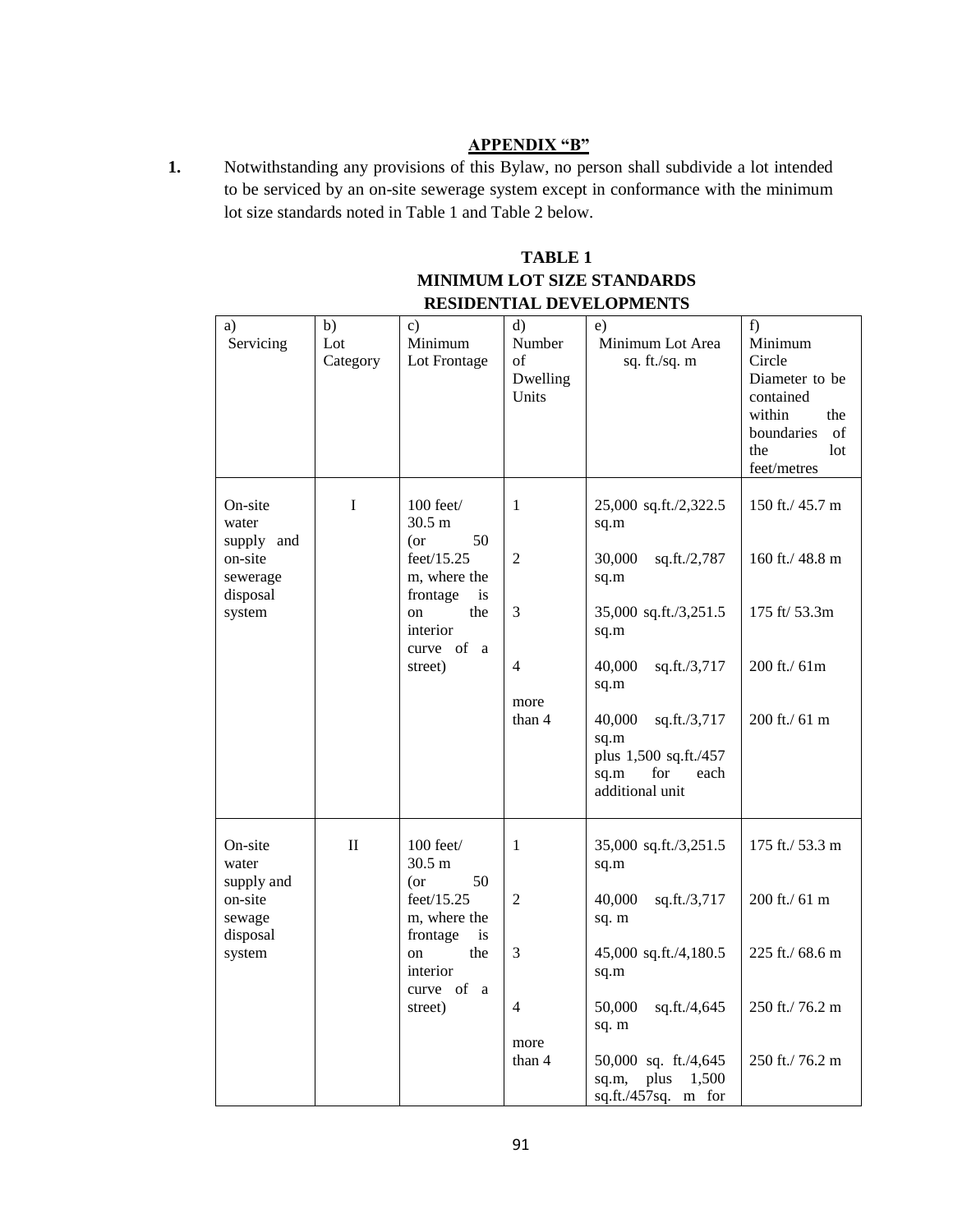|                                                                           |     |                                                              |                        | each additional unit                                                                              |                                    |
|---------------------------------------------------------------------------|-----|--------------------------------------------------------------|------------------------|---------------------------------------------------------------------------------------------------|------------------------------------|
| On-site<br>water                                                          | III | $100$ feet $/$<br>$30.5 \text{ m}$<br>50                     | $\mathbf{1}$           | 51,000<br>sq.ft./4,738<br>sq.m                                                                    | 225 ft./ 68.6 m                    |
| supply and<br>on-site<br>sewage<br>disposal                               |     | $($ or<br>feet/15.25<br>m, where the<br>frontage<br>is       | $\overline{2}$         | 56,000<br>sq.ft./5,202<br>sq. m                                                                   | 250 ft./76.2 m                     |
| system                                                                    |     | the<br>on<br>interior<br>curve of a                          | 3                      | 61,000<br>sq.ft./5,667<br>sq. m                                                                   | 275 ft./ 83.8 m                    |
|                                                                           |     | street)                                                      | $\overline{4}$<br>more | 66,000<br>sq.ft./6,131<br>sq. m                                                                   | 300 ft./ 91.4 m                    |
|                                                                           |     |                                                              | than 4                 | 66,000<br>sq.ft./6,131<br>sq.m<br>Plus 1,500 sq.ft./457<br>sq.m<br>for<br>each<br>additional unit | 300 ft./ 91.4 m                    |
| On-site<br>water                                                          | IV  | 100 feet/<br>30.5 <sub>m</sub>                               | $\mathbf{1}$           | 75,000<br>sq.ft./6,975<br>sq.m                                                                    | 300 ft./68.6 m                     |
| supply and<br>on-site<br>sewage<br>disposal                               |     | 50<br>$($ or<br>feet/15.25<br>m, where the<br>frontage<br>is | $\overline{2}$         | 80,000<br>sq.ft./7,440<br>sq. m.                                                                  |                                    |
| system                                                                    |     | the<br>on<br>interior<br>curve of a                          | 3                      | 85,000 sq. ft./7,905<br>sq. m                                                                     |                                    |
|                                                                           |     | street)                                                      | $\overline{4}$         | 90,000 sq. ft./8,370<br>sq. m                                                                     |                                    |
|                                                                           |     |                                                              | more<br>than 4         | 90,000 sq. ft./8,370<br>sq. m plus 1,500 sq.<br>ft./457 sq. m for<br>each additional unit         |                                    |
| On-site<br>water<br>supply and<br>on-site<br>sewage<br>disposal<br>system | V   | N/A                                                          | N/A                    | Not developable                                                                                   | N/A                                |
| Central<br>water<br>supply and                                            | I   | 50 feet/<br>15.25 metres                                     | $\mathbf{1}$           | 20,000 sq. ft./1,858<br>sq. m                                                                     | 125 ft./38.1 m                     |
| on-site<br>sewage<br>disposal                                             |     |                                                              | $\boldsymbol{2}$       | 25,000<br>sq.<br>ft./2,322.5 sq. m                                                                | 150 ft./ 45.7 m                    |
| system                                                                    |     |                                                              | 3                      | 30,000 sq. ft./2,787<br>sq. m                                                                     | 160 ft./ 48.8 m                    |
|                                                                           |     |                                                              | $\overline{4}$         | 35,000 sq.ft./3,251.5<br>sq.m                                                                     | 175 ft./ 53.3 m<br>175 ft./ 53.3 m |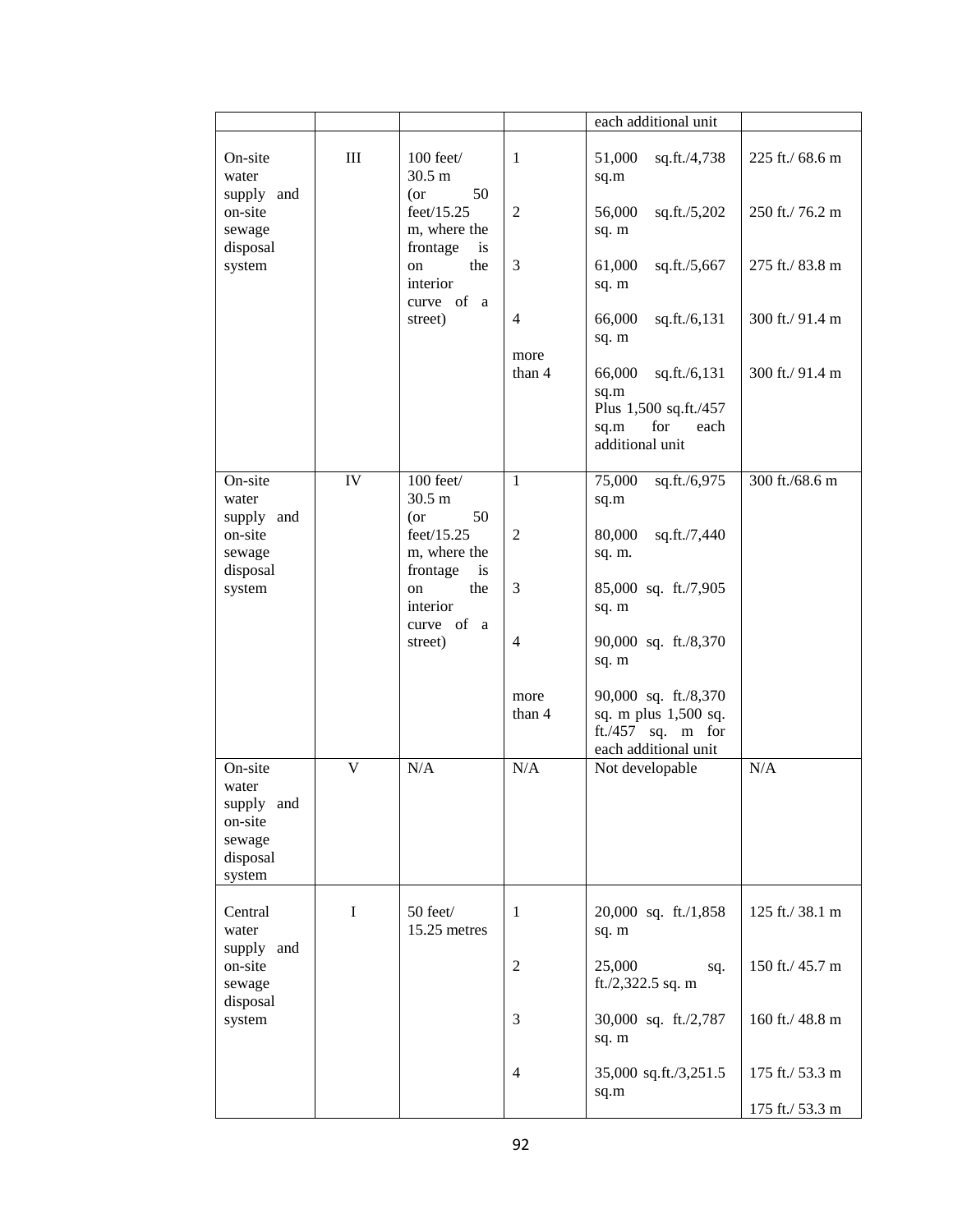|                                             |                 |                          | more<br>than 4         | 35,000 sq.ft./3,251.5<br>sq.m<br>plus 1,500 sq.ft./457<br>sq.m<br>for each additional<br>unit   |                                    |
|---------------------------------------------|-----------------|--------------------------|------------------------|-------------------------------------------------------------------------------------------------|------------------------------------|
| Central<br>water                            | $\mathbf{I}$    | 50 feet/<br>15.25 m      | 1                      | 25,000 sq.ft./2,322.5<br>sq.m                                                                   | 150 ft./ 45.7 m                    |
| supply and<br>on-site<br>sewage             |                 |                          | $\overline{2}$         | 30,000 sq. ft./2,787<br>sq.m                                                                    | 160 ft./ 48.8 m<br>175 ft./ 53.3 m |
| disposal<br>system                          |                 |                          | 3                      | 35,000 sq.ft./3,251.5<br>sq.m                                                                   | 200 ft./ 61 m                      |
|                                             |                 |                          | 4                      | 40,000 sq. ft./3,717<br>sq.m                                                                    | 200 ft./ 61 m                      |
|                                             |                 |                          | more<br>than 4         | 40,000 sq. ft./3,717<br>plus<br>1,500<br>sq.m<br>sq.ft./457 sq.m<br>for each additional<br>unit |                                    |
| Central<br>water                            | III             | 50 feet/<br>15.25 metres | 1                      | 40,000 sq. ft./3,717<br>sq.m                                                                    | 200 ft./ 61 m                      |
| supply and<br>on-site<br>sewage<br>disposal |                 |                          | $\mathfrak{2}$         | 45,000 sq.ft./4,180.5<br>sq.m                                                                   | 225 ft./ 68.6 m                    |
| system                                      |                 |                          | 3                      | 50,000 sq. ft./4,645<br>sq. m                                                                   | 250 ft./76.2 m                     |
|                                             |                 |                          | $\overline{4}$<br>more | 55,000 sq, ft,/5,110<br>sq.m                                                                    | 275 ft./ 83.8 m                    |
|                                             |                 |                          | than 4                 | 55,000 sq. ft./5,110<br>sq. m<br>plus 1,500 sq.ft/457<br>sq.m<br>for<br>each<br>additional unit | 275 ft./ 83.8 m                    |
| Central<br>water<br>supply and              | $\overline{IV}$ | 50 feet/<br>15.25 metres | $\mathbf{1}$           | 60,000 sq. ft./5,580<br>sq. m                                                                   | 275 ft./83.8 m                     |
| on-site<br>sewage<br>disposal               |                 |                          | $\boldsymbol{2}$       | 65,000 sq .ft./6,450<br>sq. m                                                                   |                                    |
| system                                      |                 |                          | 3                      | 70,000 sq. ft./6,510<br>sq. m                                                                   |                                    |
|                                             |                 |                          | $\overline{4}$         | 75,000 sq. ft./6,975<br>sq. m                                                                   |                                    |
|                                             |                 |                          | more<br>than 4         | 75,000 sq. ft./6,975<br>1,500<br>m<br>sq.                                                       |                                    |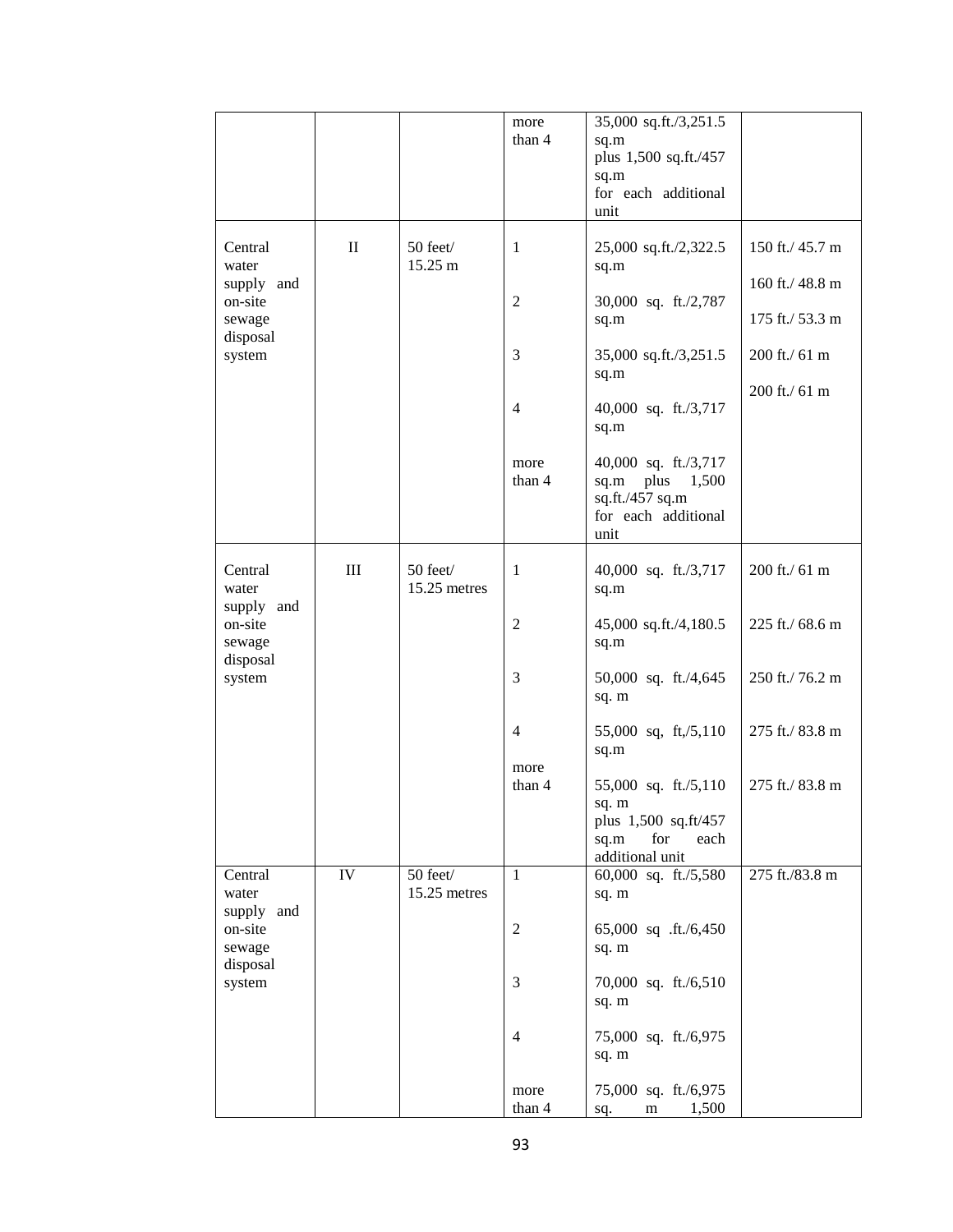|                                                                           |                         |                            |                | sq.ft/457 sq.m for<br>each additional unit                                                       |                                     |
|---------------------------------------------------------------------------|-------------------------|----------------------------|----------------|--------------------------------------------------------------------------------------------------|-------------------------------------|
| Central<br>water<br>supply and<br>on-site<br>sewage<br>disposal<br>system | $\overline{\mathbf{V}}$ | N/A                        | N/A            | Not developable                                                                                  | N/A                                 |
| On-site<br>water                                                          | $I$ or $II$             | 50 feet/<br>$15.25$ metres | $\mathbf{1}$   | 15,000<br>sq.ft./1,.393.5 sq.m                                                                   | 100 ft./ 30.5 m                     |
| supply and<br>central<br>waste<br>treatment                               |                         |                            | 2              | 20,000<br>sq.ft./1,858<br>sq. m                                                                  | 125 ft. 38.1 m                      |
| system                                                                    |                         |                            | 3              | 25,000 sq.ft./2,322.5<br>sq.m                                                                    | 150 ft./ 45.7 m                     |
|                                                                           |                         |                            | 4<br>more      | 30,000<br>sq.ft./2,787<br>sq.m                                                                   | 160 ft./ $48.8 \text{ m}$           |
|                                                                           |                         |                            | than 4         | 30,000<br>sq.ft./2,787<br>sq.m<br>plus 1,500 sq.ft./457<br>sq.m<br>for each additional<br>unit   | 160 ft./ 48.8 m                     |
| On-site<br>water<br>supply and                                            | III                     | 50 feet/<br>15.25 metres   | 1              | 20,000<br>sq.ft./1,858<br>sq.m                                                                   | 125 ft./ 38.1 m                     |
| central<br>waste<br>treatment                                             |                         |                            | $\mathfrak{2}$ | 25,000 sq.ft./2,322.5<br>sq.m                                                                    | 150 ft./ 45.7 m                     |
| system                                                                    |                         |                            | 3              | 30,000<br>sq.ft./2,787<br>sq. m                                                                  | 160 ft./ 48.8 m                     |
|                                                                           |                         |                            | 4<br>more      | 35,000 sq.ft./3,251.5<br>sq.m                                                                    | 175 ft./ 53.3 m                     |
|                                                                           |                         |                            | than 4         | 35,000 sq.ft./3,251.5<br>sq.m<br>plus 1,500 sq.ft./457<br>for<br>sq.m<br>each<br>additional unit | 175 ft./ 53.3 m                     |
| Central<br>water<br>supply and<br>waste<br>treatment<br>systems           | I, II or III            | n/a                        | any<br>number  | as determined by the<br>Minister                                                                 | determined<br>as<br>by the Minister |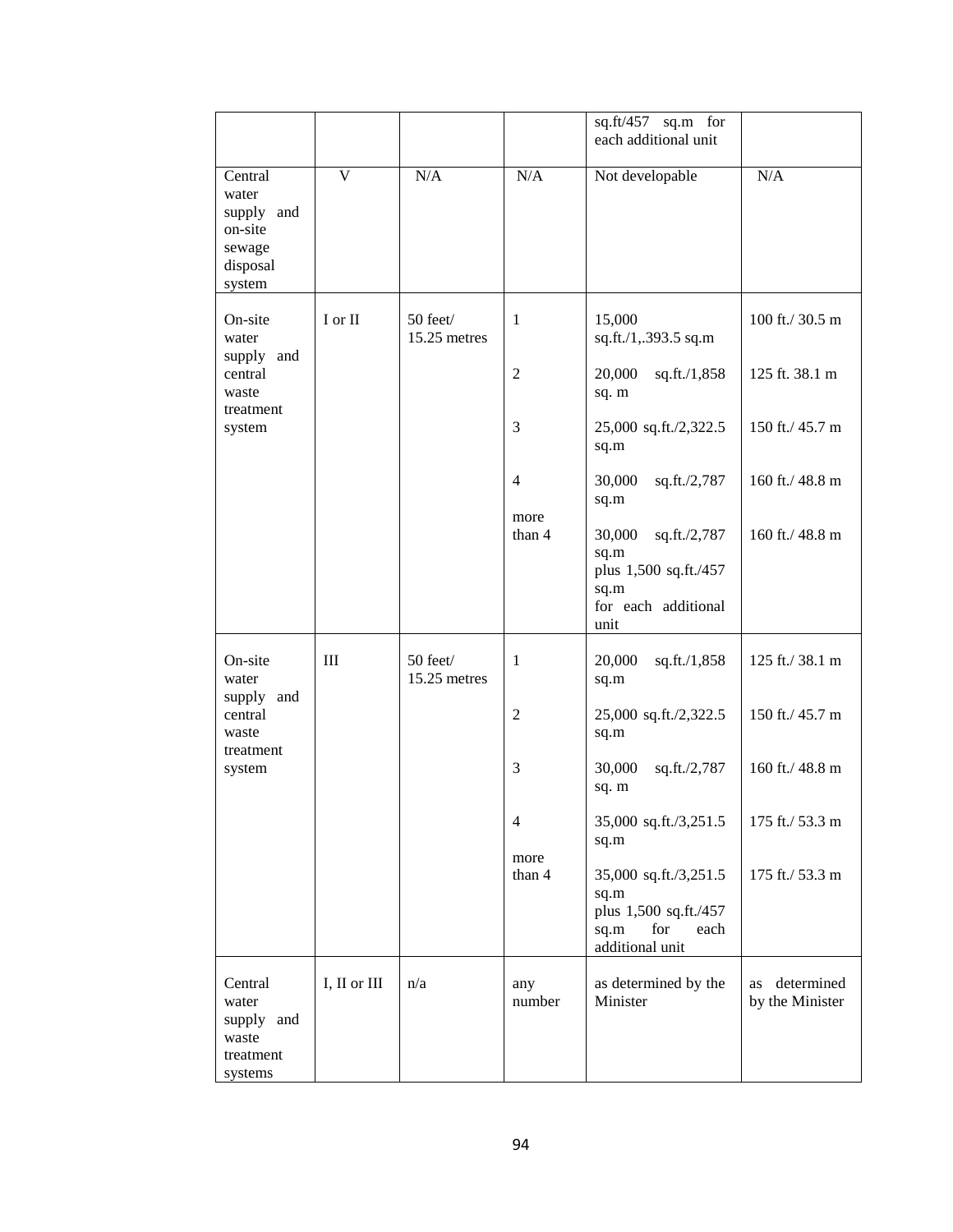| a) Servicing                                                           | b) Lot<br>Category | c) Minimum<br>Lot Frontage                                                                                                             | c) Minimum Lot<br>Area             | d) Minimum Circle<br>Diameter to be<br>contained within the<br>boundaries of the Lot<br>feet/metres |
|------------------------------------------------------------------------|--------------------|----------------------------------------------------------------------------------------------------------------------------------------|------------------------------------|-----------------------------------------------------------------------------------------------------|
| On-site<br>water and<br>on-site<br>sewage<br>disposal<br>system        | I                  | 100 feet/<br>30.5 metres<br>$($ or 50<br>ft/15.25<br>metres, where<br>the frontage is<br>on the interior<br>curve of a<br>street)      | 25,000 sq.<br>ft./2,322.5 sq. m    | 150 ft./ 45.7 m                                                                                     |
| On-site<br>water and<br>on-site<br>sewage<br>disposal<br>system        | $\mathbf{I}$       | $100$ feet $/$<br>30.5 metres<br>$($ or 50<br>ft/15.25<br>metres, where<br>the frontage is<br>on the interior<br>curve of a<br>street) | 35,000 sq.<br>ft./3,251 sq. m      | 175 ft./ 53.3 m                                                                                     |
| On-site<br>water and<br>on-site<br>sewage<br>disposal<br>system        | III                | $100$ feet $/$<br>30.5 metres<br>$($ or 50<br>ft/15.25<br>metres, where<br>the frontage is<br>on the interior<br>curve of a<br>street) | 51,000 sq.<br>ft./4,738 sq. m      | 225 ft./ 68.6 m                                                                                     |
| Central<br>water supply<br>and on-site<br>sewage<br>disposal<br>system | I                  | 50 feet/<br>15.25 metres                                                                                                               | $20,000$ sq.<br>ft. $/1,858$ sq. m | 125 ft./ 38.1 m                                                                                     |
| Central<br>water supply<br>and on-site<br>sewage<br>disposal           | $\mathbf{I}$       | 50 feet/<br>15.25 metres                                                                                                               | 25,000 sq.<br>ft./2,322.5 sq. m    | 150 ft./ 45.7 m                                                                                     |

## **TABLE 2 MINIMUM LOT SIZE STANDARDS: NON-RESIDENTIAL LOTS**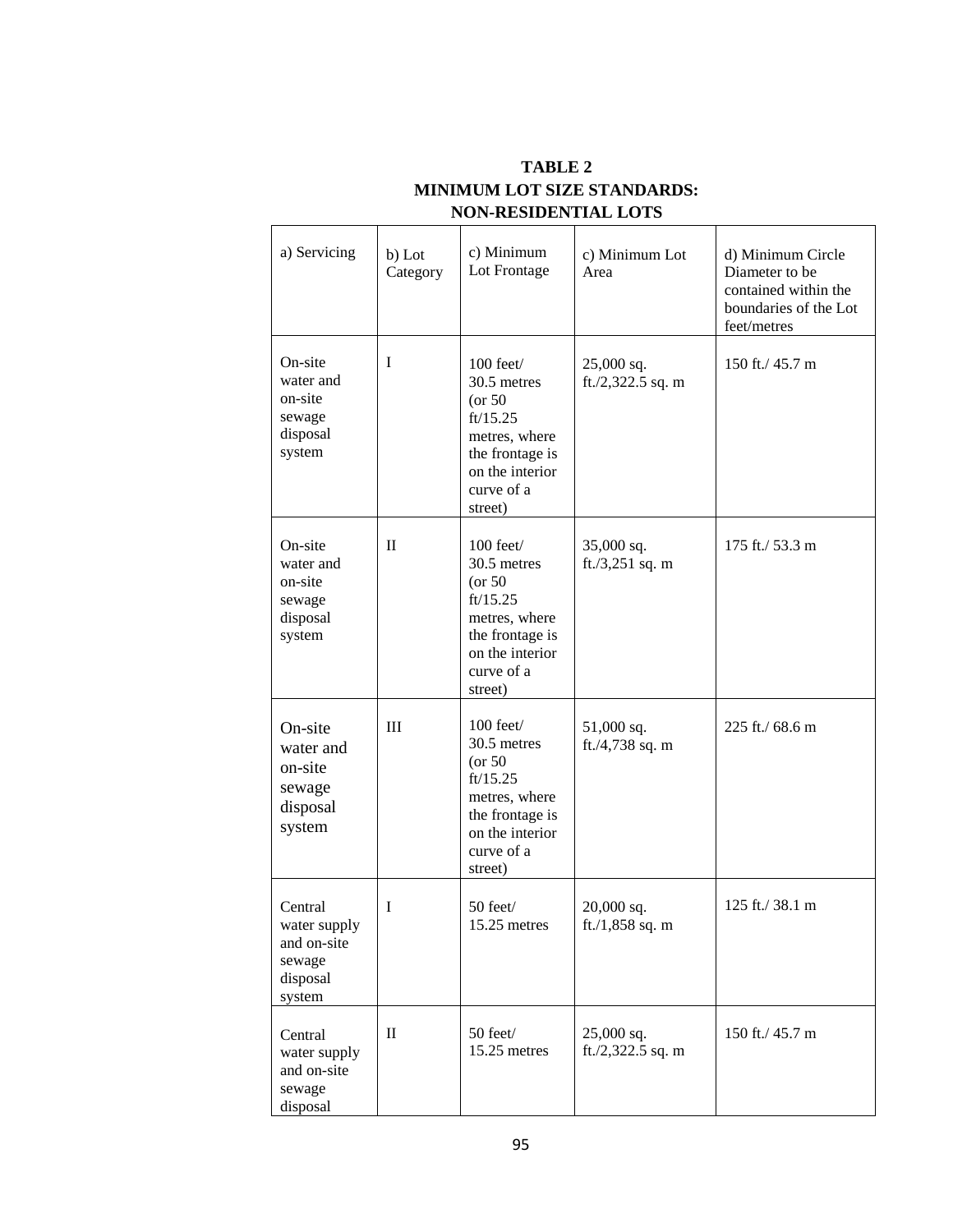| system                                                                    |                 |                                  |                                   |                                  |
|---------------------------------------------------------------------------|-----------------|----------------------------------|-----------------------------------|----------------------------------|
| Central<br>water<br>supply and<br>on-site<br>sewage<br>disposal<br>system | Ш               | $50$ feet $\ell$<br>15.25 metres | 35,000 sq.<br>ft./3,251.5 sq. m   | 175 ft./ 53.3 m                  |
| On-site<br>water supply<br>and central<br>waste<br>treatment<br>system    | I, II or<br>III | $50$ feet<br>15.25 metres        | $15,000$ sq.<br>ft./1,393.5 sq. m | 100 ft./ $30.5 \text{ m}$        |
| Central<br>water supply<br>and waste<br>treatment<br>system               | I, II or<br>III | n/a                              | As determined by<br>the Minister  | As determined by the<br>Minister |

- 2) Every lot on a plan of subdivision shall be categorized in accordance with the following site suitability standards:
	- (a) Category I, where

(i) the depth to permeable natural soil is 2 feet (0.61 metres) or greater,

(ii) the depth to bedrock is  $4$  feet (1.22 metres) or greater, and

(iii) the depth to the maximum groundwater elevation is 4 feet (1.22 metres), or greater;

## (b) Category II, where

(i) the depth of permeable natural soil is greater than 1 foot (0.3 metres), but less than 2 feet (0.61 metres),

(ii) the depth to bedrock is  $4$  feet (1.22 metres) or greater, and

(iii) the depth to the maximum groundwater elevation si 4 feet (1.22 metres) or greater;

## (c) Category III, where

(i) the depth of permeable natural soil is 1 foot (0.3 metres) or greater,

(ii) the depth to bedrock is 2 feet (0.61 metres) or greater, but less than 4 feet (1.22 metres), or